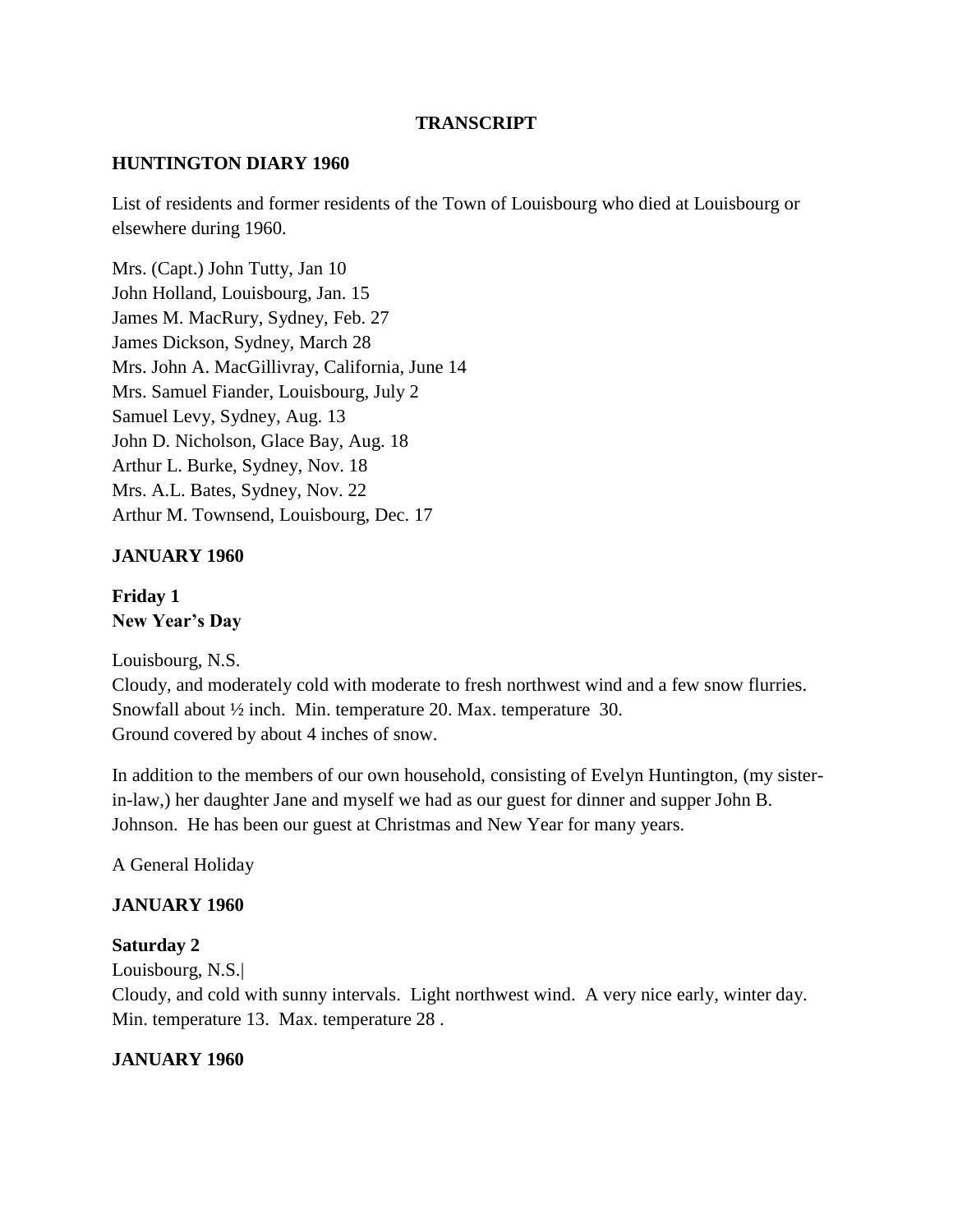#### **Sunday 3**

#### Louisbourg, N.S.

Cloudy and mild with moderate to fresh southwest wind increasing until heavy gale force was reached in the evening. Light intermittent showers and drizzle of rain during the day. Heavy showers at night, heavy gale continued during the night. Min. temperature 18. Max temperature. 44.

#### Church Services

At 11 A.M. and 7 P.M. attended services in the First United Church where Rev. John L. Rose. M.A. was the preacher. Present in the morning, about 80, in the evening 27. Choir attendance

#### **JANUARY 1960**

#### **Monday 4**

Louisbourg, N.S.

Heavy gale and rain ended in the early morning. Partly clear during the forenoon. Cloudy in the afternoon and night. Very light snow flurries in the afternoon. Light, to moderate northwest wind. Snowfall of today about 1/4 inch.

Snow that had fallen previously, all disappeared as a result of the high temperature and rain of yesterday with the exception of a few very small patches. Gale of yesterday and last night is reported to have a velocity of 85 miles per hour. Min. temperature 32. Max temperature 44.

#### **JANUARY 1960**

#### **Tuesday 5**

Louisbourg, N.S.**|** Sunny with cloudy intervals and a few light snow flurries, moderate northwest wind. Min. temperature 13. Max. temperature 32.

To Sydney and Return

Went to Sydney on the 1:30 P.M. trip of the LeBlanc bus. Made a few business calls in the city, and returned on the bus leaving Sydney at 4:30 P.M.

#### Week of Prayer

At 7:15 P.M. attended the second in the series of "Week of Prayer" service which was held in the First United Church. Service in charge of the Pastor Rev., John L. Rose M. A., while Rev. [blank] Gales Pastor of the Presbyterian Church, was the Guest Preacher. About 60 persons present. Choir attendance 7.

# **JANUARY 1960**

# **Wednesday 6**

Louisbourg, N.S.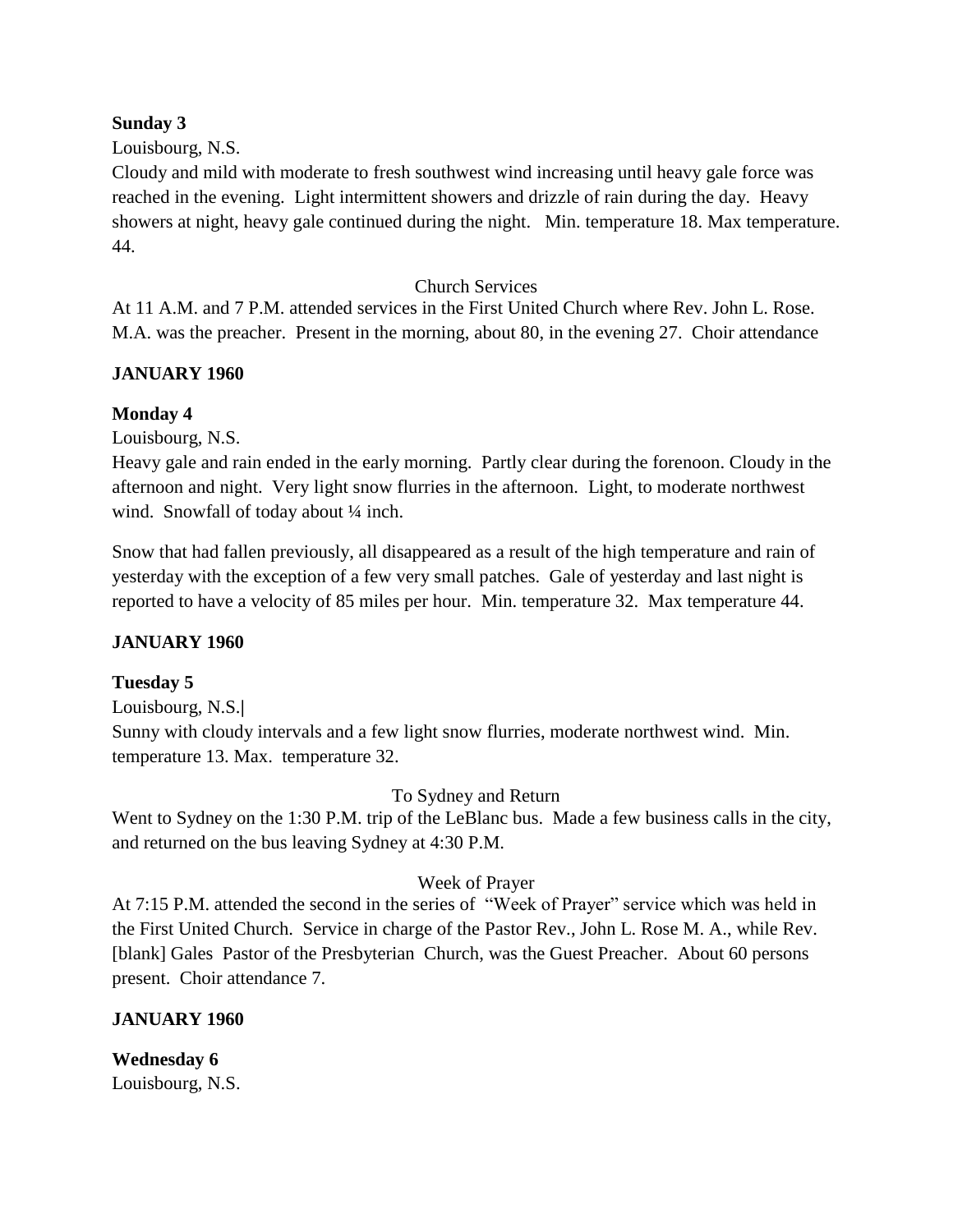Sunny and cold with a few cloudy intervals. Moderate to fresh Northwest wind. Snowfall of about 2 ½ inches in the early morning. Min. temperature 12. Max temperature 22.

## Week of Prayer Service

At 7:15 P.M., attended the third in the series of "Week of Prayer" which was held in St. Bartholomew Anglican Church. Service conducted by Rector Rev. [blank] Logan with Rev. [blank] Mahan secretary of the British and Foreign Bible Society as the guest preacher.

# Meeting of Official Board

After the close of the week of Prayer Service I attended a meeting of the official board of the First United Church which was held at the home of Mr. & Mrs.Arthur M Townsend, with Rev. John L. Rose presiding.

## **JANUARY 1960**

## **Thursday 7**

Louisbourg, N.S.

Snow in the early morning and snow flurries during the day. Cold, with fresh northwest wind. Cloudy with sunny intervals. Min. temperature 8. Max. temperature 24.

# Week of Prayer Service

The fourth in the series of "Week of Prayer" service was held in the Presbyterian Church at 7:15 P.M. Service in charge of Rev .E.S. Habs, the Pastor, with Rev. [blank] Logan of St. Bartholomew Anglican Church as the guest Preacher.

# **JANUARY 1960**

# **FRIDAY 8**

Louisbourg, N.S.

Cloudy and cold with light variable winds. Wind becoming southwest in the late afternoon and increasing to strong in the evening. Snow beginning to fall at about 8 P.M. with wind increasing. Min. temperature 4. Max temperature 26.

# Week of Prayer Service

At 7:15 P.M. accompanied by Jane Huntington, (my niece) attended the 5<sup>th</sup> of the series of "Week of Prayer " services which was held in the First United Church and led by the Pastor Rev. John L. Rose, M.A. with Rev. E.S. Habs, Pastor of the Presbyterian Church, as guest preacher. About 60 persons present, choir attendance 7.

# **JANUARY 1960**

# **Saturday 9**

Louisbourg, N.S.

Cloudy with sunny intervals and a few very light snow flurries. Mild, becoming very cold during the day. Moderate to fresh northwest wind. Min. temperature 2. Max temperature 33.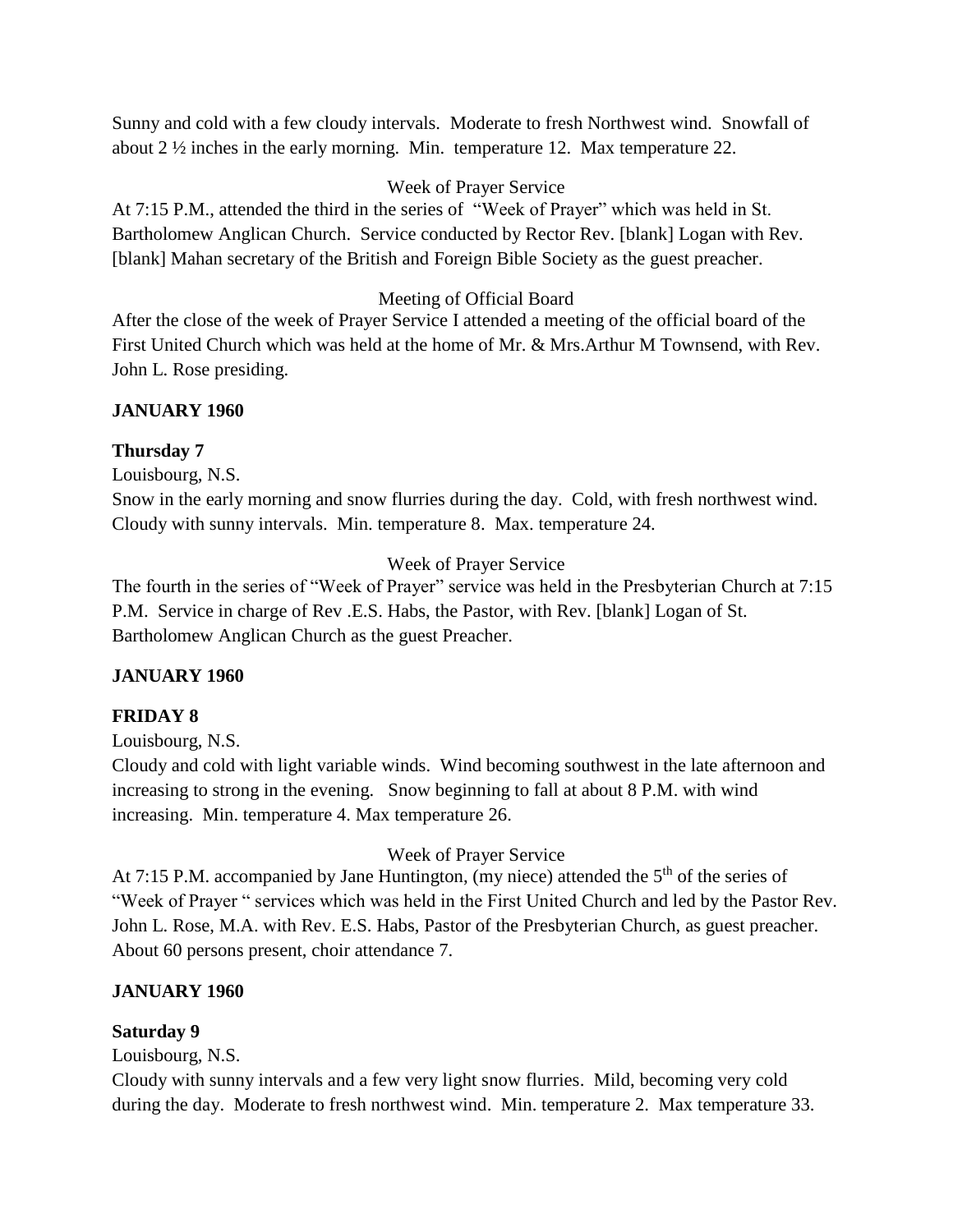Snowfall of last night about 3 inches.

#### **JANUARY 1960**

#### **Sunday 10**

Snow in the early morning and light drizzle of snow during the day. Very cold with moderate to fresh Northwest wind.

Snowfall of last night and today about 3 inches. Min. temperature. 2 below zero. Max. temperature 7.

Church Services

At 11 A.M. and 7 P.M. accompanied by my niece, (Jane) attended services in the First United Church where Rev. John L. Rose, M.A. was the preacher. Present in the morning about 65, in the evening 25.

The communion of the Lord's supper was dispensed during the morning service.

# Death of Mrs. John Tutty

## [blank]

#### **JANUARY 1960**

#### **Monday 11**

Louisbourg, N.S.

Cloudy with a few sunny intervals and light snow flurries. Fresh to strong northerly winds. Min. temperature 6. Max temperature 23.

#### **JANUARY 1960**

#### **Tuesday 12|**

Louisbourg, N.S.

Cloudy with sunny intervals and occasional snow flurries. Fresh to strong north and northwest wind. Min. temperature 6. Max. temperature 22.

#### Funeral

At 2 P.M. attended the funeral of the late Mrs. John Tutty, widow of the late Captain John E. Tutty. The funeral service was held in the First United Church and conducted by Rev. John L. Rose, M.A. Burial took place in the United Church cemetery (Harbourview).

Funeral in charge of D.M. Johnston, funeral director, Louisbourg.

#### **JANUARY 1960**

**Wednesday 13** Louisbourg, N.S.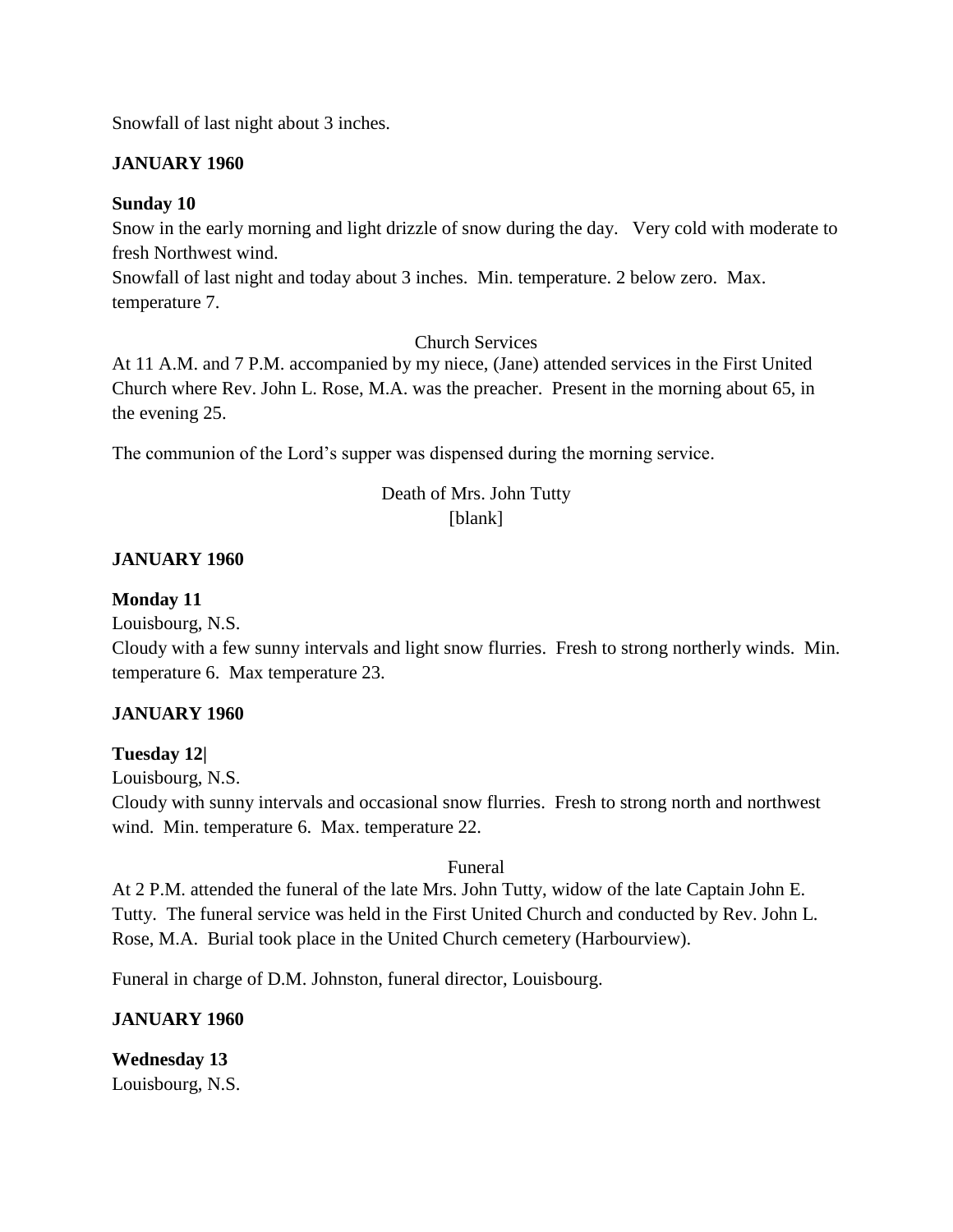Cloudy with sunny intervals. A few light snow flurries and fresh to strong north and northwest winds. Min. temperature 6. Max. temperature 22.

# **JANUARY 1960**

## **Thursday 14**

Louisbourg, N.S.

Sunny with light northwest wind becoming cloudy in the evening. A very lovely winter day. Min. temperature. 18. Max. temperature 28.

## **JANUARY 1960**

## **Friday 15**

Louisbourg, N.S.

Cloudy with light northwest wind, snow flurries all night. Min. temperature 24. Max. temperature 32.

## **JANUARY 1960**

#### **Saturday 16**

Louisbourg, N.S.

Cloudy with fresh to strong southwest wind. Snow began to fall at about 8 A.M. and was followed by rain and drizzle at about 10 A.M. Wind continuing strong shifted to southwest and at night to west with freezing temperature. Snowfall about  $1 \frac{1}{2}$  inch. Min. temperature 24. Max. temperature 36.

#### Funeral

At 2 P.M. attended the funeral service for the late John Holland which was held in his late home by Rev. John L. Rose, Pastor of the First United Church. Burial took place in Catalone Cemetery. Funeral in charge of D.M. Johnston, funeral director, Louisbourg.

# **JANUARY 1960**

#### **Sunday 17**

Louisbourg, N.S.

Sunny during the early part of the day, but becoming cloudy at about noon. Snow flurries in the afternoon and evening. Fresh westerly wind shifting to southwest in the afternoon. Min. temperature 28. Max, temperature 36.

#### Funeral Service

At 11 A.M. and 7 P.M. accompanied by Jane Huntington (my niece) attended services in the First United Church. Where Rev. John L. Rose, M.A. was the preacher. Present in the morning about 70, in the evening 38. Choir attendance , A.M. 7, P.M. 6.

#### Visit Her Mother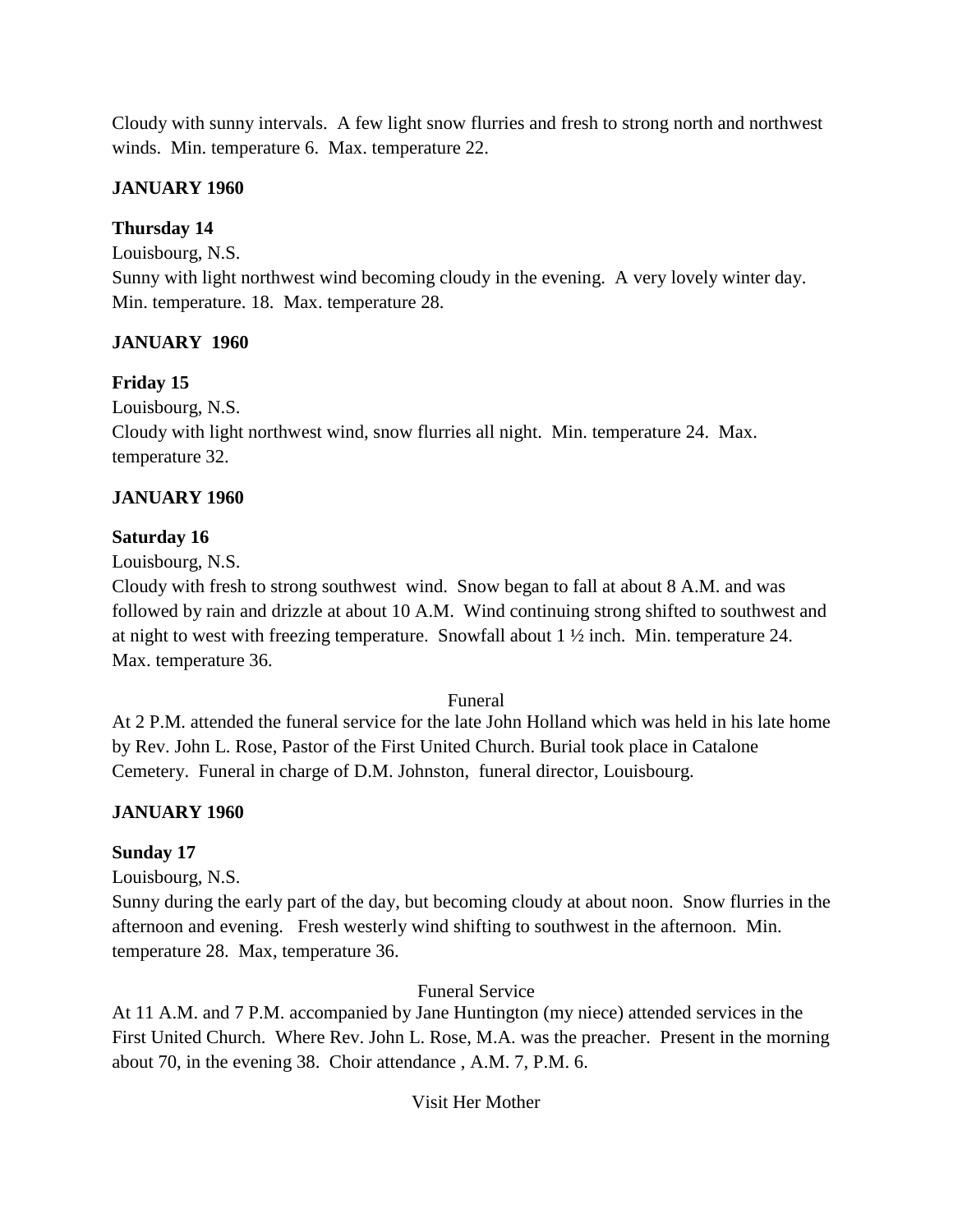In the afternoon Jane went to Sydney with Mr. and Mrs. Levey where she visited her mother who is a patient at the City Hospital.

## **JANUARY 1960**

## **Monday 18**

Louisbourg, N.S.

Cloudy, with a sunny period in the forenoon. Cloudy with snow flurries during the morning and afternoon, moderate northwest wind. Min. temperature 25. Max. temperature 34. Total snowfall of yesterday, last night and today about 4 inches.

## **JANUARY 1960**

# **Tuesday 19**

Louisbourg, N.S

Cloudy with a brief sunny interval in the forenoon. Light to moderate easterly winds. Min. temperature 28. Max. temperature 35. Snow storm during the night.

# To Sydney and Return

Went to Sydney 1;30 P.M. trip of the LeBlanc service, where I visited Evelyn Huntington (my sister-in-law) who at present is a patient in the City Hospital. Found her improved in health following her operation, which took place on last Tuesday. Also visited Alistair Mac Donald and James Dickson of this town who are patients in the same institution.

After making several business calls in the city, returned on the bus leaving Sydney at 4:30 P.M.

# **JANUARY 1960**

# **Wednesday 20**

Louisbourg, N.S. Snow storm of last night ended at about 7 A.M. Cloudy with a brief sunny interval in the forenoon. Snowfall of last night, about 8 inches. Min. temperature 33. Max. temperature 32.

Choir Practice At 8 P.M. attended choir practice in the First United Church.

# **JANUARY 1960**

#### **Thursday 21**

Louisbourg, N.S.

Cloudy and mild with light to moderate northwest wind. Light mist and drizzle in the early part of the night. Min. temperature 31. Max. temperature 34.

# **JANUARY 1960**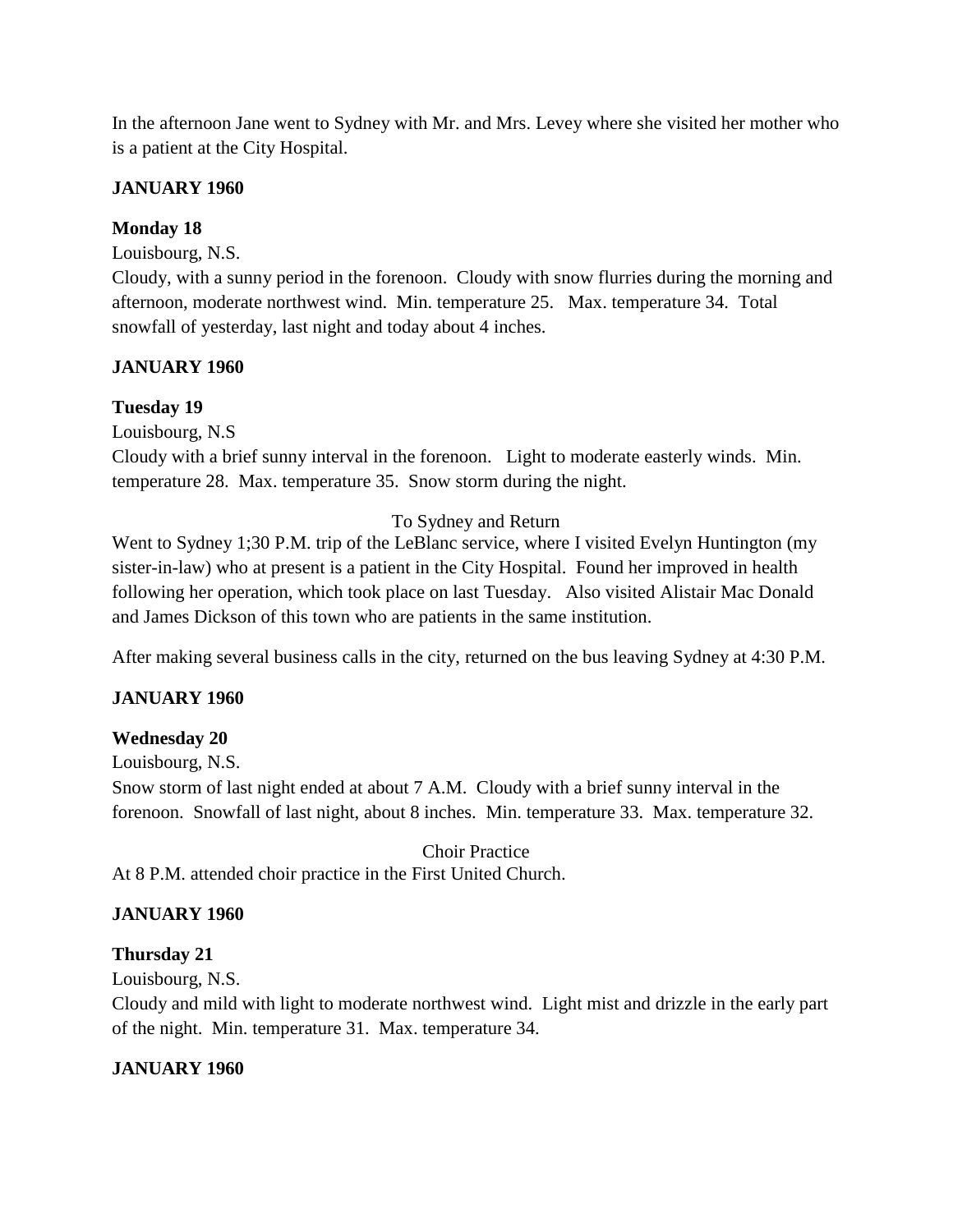#### **Friday 22**

#### Louisbourg, N.S.

Cloudy with light to moderate easterly winds. Mist and drizzle of last night was followed by snow flurries in the early morning which continued intermittently all day and into the night. Snowfall last night and today amounted about 4 inches. Min. temperature 31. Max. temperature 32.

#### **JANUARY 1960**

#### **Saturday 23**

Louisbourg, N.S. Cloudy and mild with light northerly winds. Snow flurries beginning at about 8 P.M. Min. temperature 29. Max. temperature 33.

#### **JANUARY 1960**

#### **Sunday 24**

Louisbourg, N.S.

Sunny in the forenoon. Cloudy during the afternoon and evening, Light northerly winds. Min. temperature 26. Max. temperature 32.

#### Church Services

Accompanied by my niece, Jane Huntington attended services at 11 A.M and 7 P.M. in the First United Church, where Rev. John Lewis Rose, M.A. was the preacher. Attendance at the morning service about 80, at evening service 35. Choir attendance, A.M. 10, P.M. 6.

#### **JANUARY 1960**

#### **Monday 25**

Louisbourg, N.S. Cloudy with very light variable winds. Min. temperature 34. Max. temperature 32.

#### Annual Meeting

At 7:30 P.M. attended the regular annual meeting of the First United Church which was held in Calvin hall with Rev. John L. Rose, M.A. presiding. John E. MacDonald was secretary and read the minutes of last annual meeting which was held on the 23<sup>rd</sup> of last January. On the minutes of last meeting being approved, the reports of the various church organizations were presented, and officials appointed for the insuring year. Rev. John L. Rose who is on his sixth year as Pastor of the First United, tendered his resignation to take effect on or about the first of July of this year.

#### **JANUARY 1960**

**Tuesday 26** Louisbourg, N.S.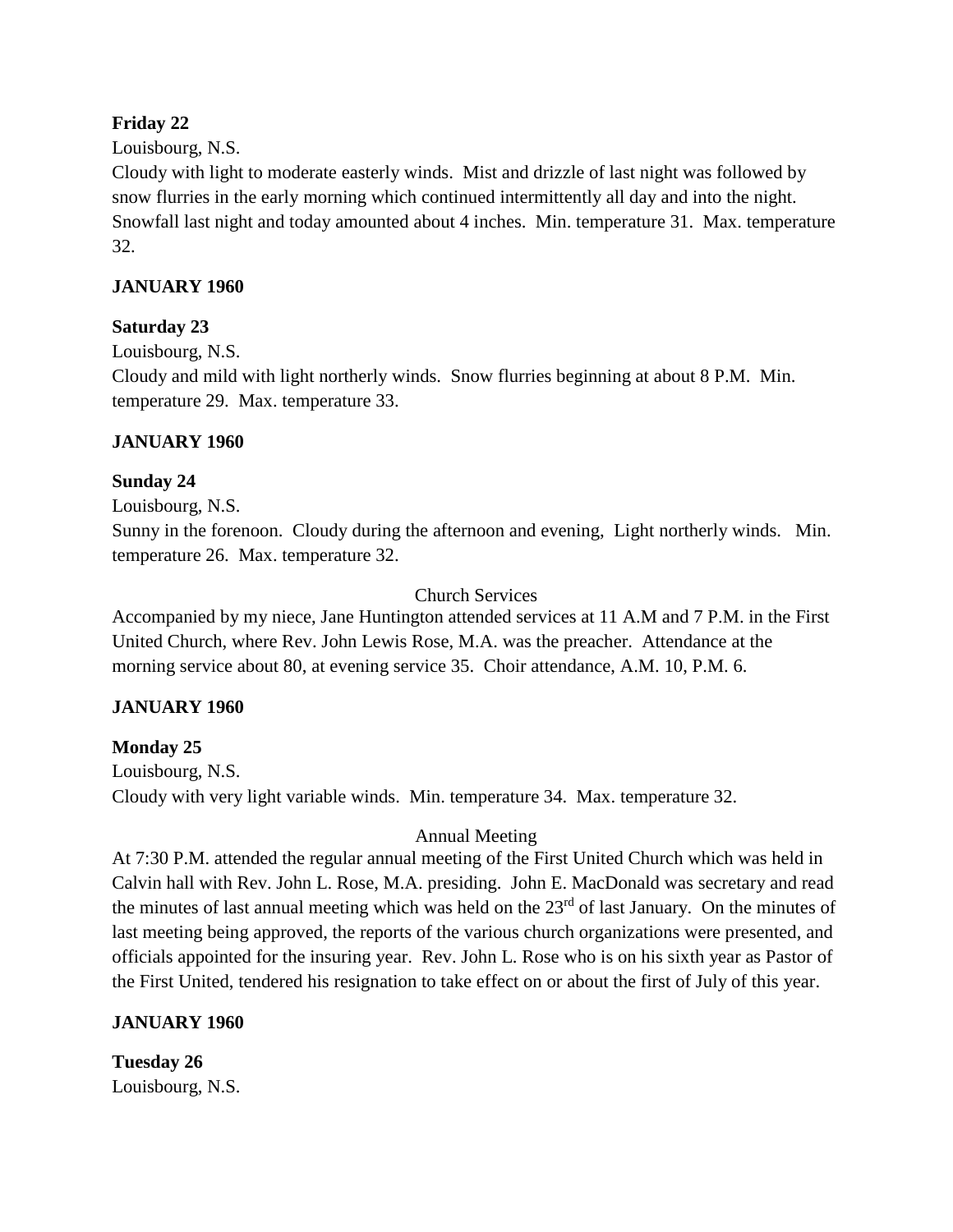Light rain in the morning and for a short time mixed with snow. Rain ended at about noon. Cloudy during the afternoon and evening. Light easterly winds, shifting to northwest in the late afternoon and increasing to moderate early in the night. Min. temperature 29. Max. temperature 33

## **JANUARY 1960**

## **Wednesday 27**

Louisbourg, N.S.

Mostly sunny with light northwest wind, a very lovely mid-winter day. Min. temperature 29. Max. temperature 33.

Choir Practice At 8 P.M. attended choir practice in the First United Church.

## **JANUARY 1960**

## **Thursday 28**

Louisbourg, N.S. Sunny and cool with light northwest wind. Min. temperature 18. Max. temperature 28.

## **JANUARY 1960**

#### **Friday 29**

Louisbourg, N.S.

Cloudy with light to moderate southeast wind. Snow began to fall at about 2 P.M. and continued on into the night. Min. temperature 16. Max. temperature 32.

# **JANUARY 1960**

#### **Saturday 30**

Louisbourg, N.S.

Snowfall of yesterday ended at about seven o'clock last night and was followed light rain and mist which ended before dawn. Sunny during the greater part of the day, becoming colder in the afternoon and evening. Snowfall of yesterday about 4 inches. Min. temperature 12. Max. temperature 34. Moderate to fresh northwest wind.

# **JANUARY 1960**

#### **Sunday 31**

Louisbourg, N.S. Sunny with fresh northwest winds. Min. temperature 8. Max. temperature 14.

Church Services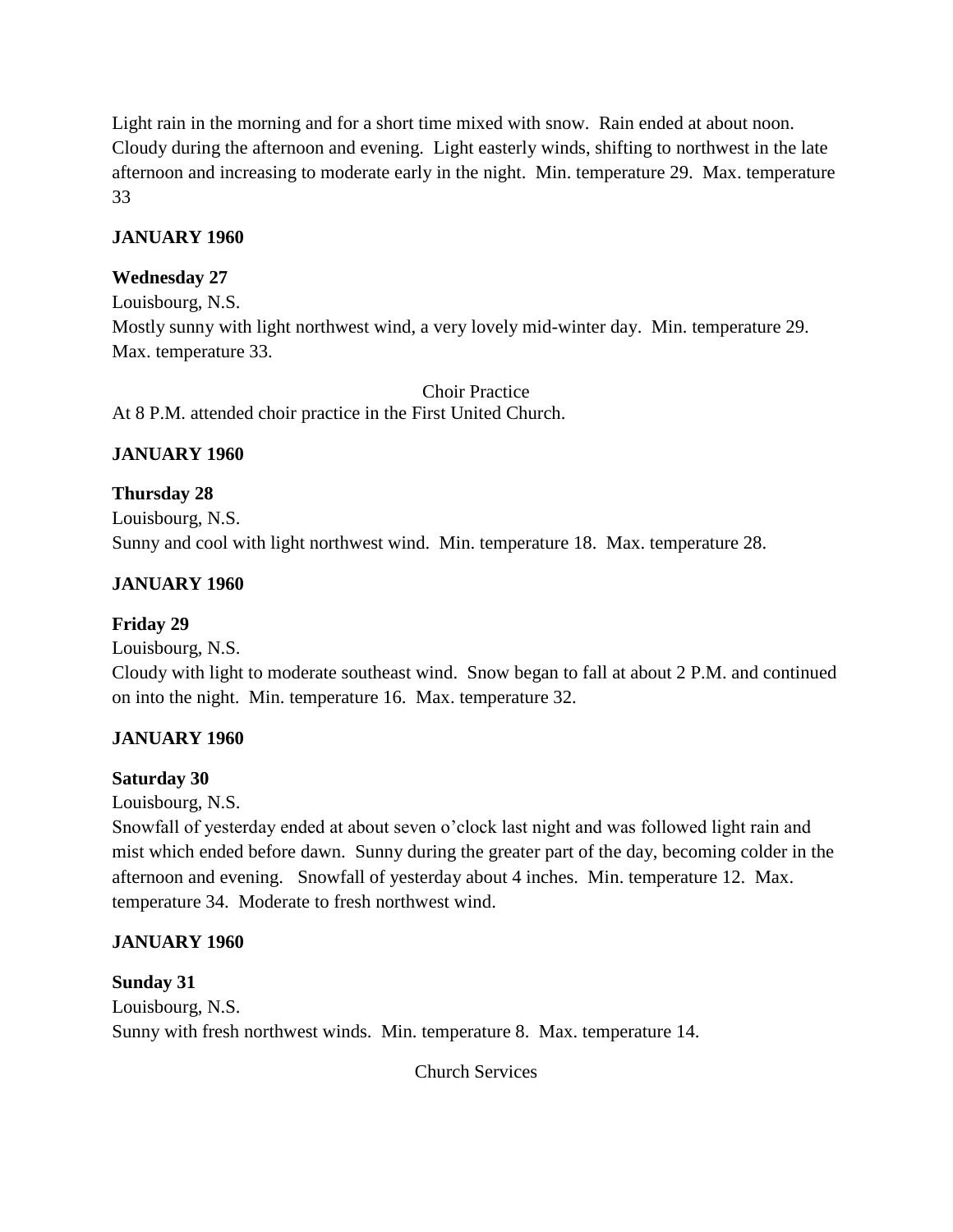At 11 A.M. and 7 P.M. accompanied by Jane Huntington, (my niece) attended services in the First United Church, where Rev. John L. Rose, M.A. was the preacher. Present in the morning, about 75, in the evening 38. Choir attendance, A.M. 10, P.M. 6.

Total snowfall for January 1960, about 30 inches. Min. temperature for the month, Jan. 10, 2 below zero. Max. temperature for the month, Jan. 3 or 4 below zero 44.

#### **FEBRUARY 1960**

#### **Monday 1**

Louisbourg, N.S.

Sunny, but becoming cloudy in the forenoon and continuing so the remainder of the day. Light to moderate northwest wind, shifting to easterly at night. Min. temperature 8. Max. temperature 28.

Meeting of Board of Stewards

At 7:30 P.M. attended the annual meeting of the Board of Stewards of the First United Church which was held in the Calvin Hall. At this meeting the following officers were elected for the insuing year: President, Charles Bagnall, Secretary, J. Oscar Harris, Treasurer, Irvin MacLean.

Those present were: Rev. John L. Rose M.A., William Hilchie, Rod. J. Mac Leod, J. Oscar Harris, John MacRury, Charles Bagnall, Ervin Mac Lean, A.L. Simpson, M.S. Huntington

#### **FEBRURAY 1960**

#### **Tuesday 2**

Louisbourg, N. S. Cloudy with light to fresh easterly winds. A few very light snow flurries in the forenoon, followed by very light mist and drizzle. Freezing mist during the night. Min. temperature 30. Max. temperature 32.

#### **FEBRUARY 1960**

#### **Wednesday 3**

Louisbourg, N.S.

Cloudy with moderate to fresh northeast wind. Light snow flurries in the evening, followed by freezing mist. Min. temperature 32. Max. temperature 33.

Choir Practice At 8 P.M. attended choir practice in the First United Church.

#### **FEBRUARY 1960**

**Thursday 4** Louisbourg, N.S.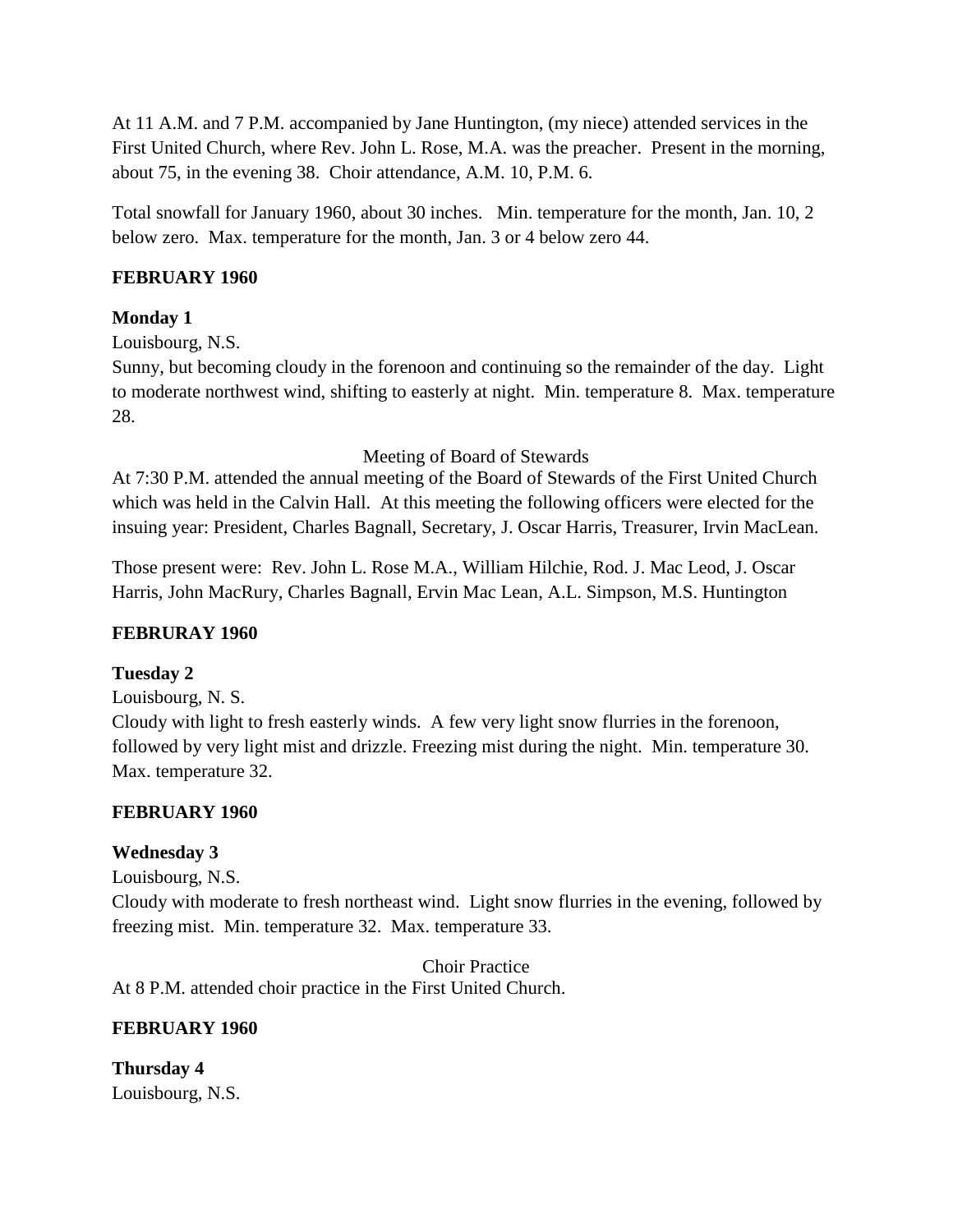Sunny, with moderate to fresh northerly winds. The freezing mist and drizzle of last night was followed in the early morning by snow flurries about 2 inches. Min. temperature 25. Max. Temperature 34.

Record Snow storm at Halifax and Vicinity

Today's issue of the Halifax Chronicle Herald reports a record snow storm for the City of Halifax. Between midnight Tuesday and 8 P.M. on Wednesday 30 inches of snow had fallen on the city and surrounding district. The snow was accompanied by a gale reaching a velocity of 60 miles an hour, which piled the snow into huge drifts and completely tying up traffic by rail and highway and the city streets. The previous record snowfall for Halifax was on January 30, 1894, when 25 inches fell.

(See the Chronicle Herald of Feb. 4, 1960)

#### **FEBRUARY 1960**

#### **Friday 5**

Louisbourg, N.S.

Light snow flurry in the morning. Sunny throughout the day with fresh northerly winds, decreasing to light in the evening. Min. temperature 14. Max. Temperature 24.

#### **FEBRUARY 1960**

#### **Saturday 6**

Louisbourg, N.S.

Sunny, becoming cloudy in the mid-afternoon. Light northwest wind shifting to southwest in the evening. A very nice winter day. Min. temperature 10. Max. temperature 34.

#### **FEBRUARY 1960**

#### **Sunday 7**

Louisbourg, N. S.

Rain, drizzle and mist, with easterly and southerly gale. Wind estimated to have reached a velocity of 60 miles per hour. Wind decreasing to light in the late afternoon. A very unpleasant day as far as weather was concerned. Thick fog at night, rainfall about  $\frac{3}{4}$  inch. Min. temperature 30. Max. temperature. 38.

#### Church Services

At 11 P.M. attended services in the First United Church, where Rev. John L. Rose M.A. was the Preacher. Present in the morning 45, in the evening 35. Choir attendance, A.M. 6, P. P.M. 4.

#### **FEBRUARY 1960**

**Monday 8** Louisbourg, N.S.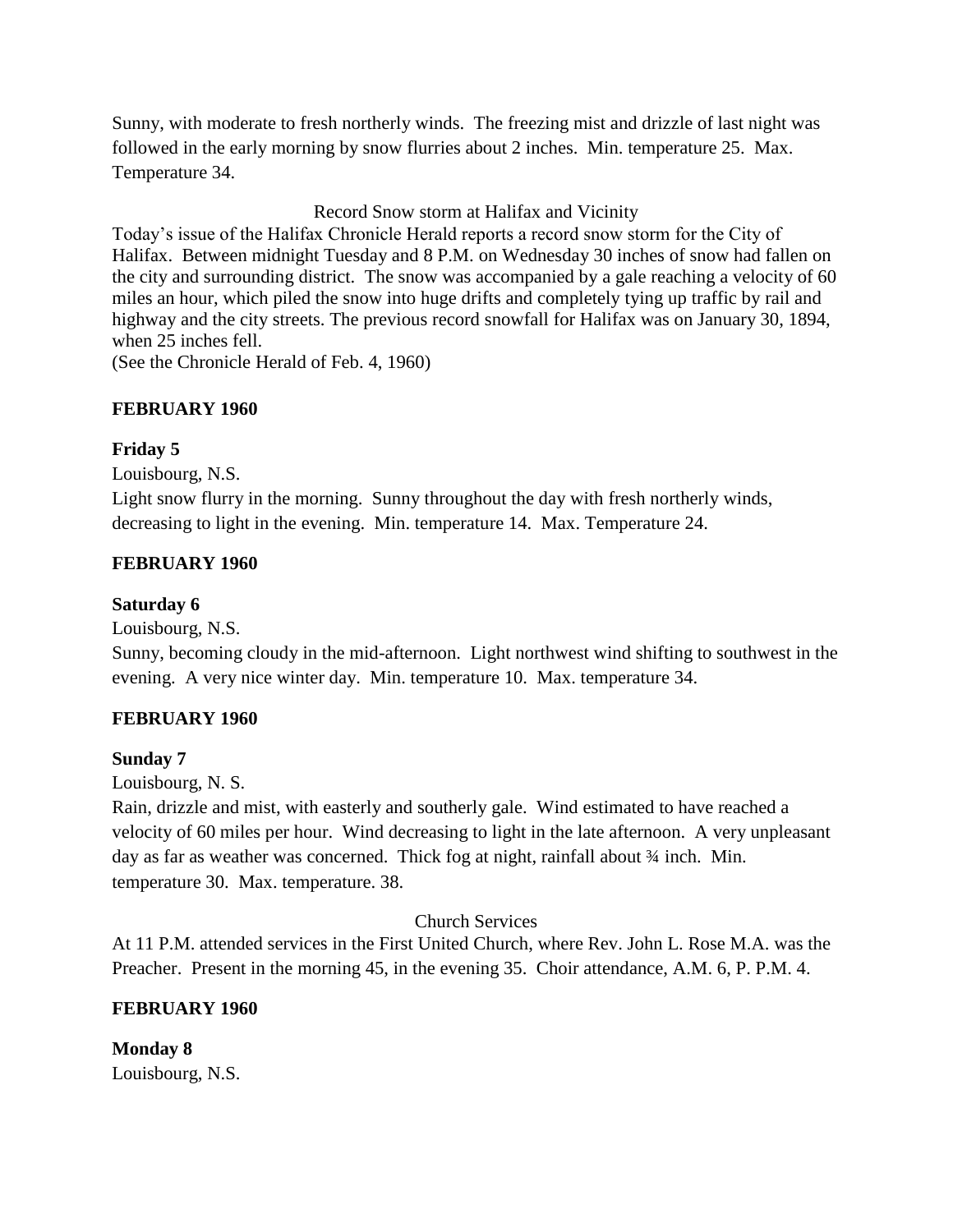Cloudy and mild with moderate to fresh southwest wind. Min. temperature 30. Max. temperature 38.

#### Funeral

At 2 P.M. attended the funeral of the late Neil MacMullen which was held from the home of Mrs. Dan. MacMullen, Louisbourg, N.S.

## Death of Vincent O'Neil

The death of Vincent O'Neil of Bateston, Cape Breton County occurred suddenly at the [blank]

#### **FEBRUARY 1960**

**Tuesday 9** Louisbourg, N.S. Cloudy and mild with light-variable winds. Min. temperature 28. Max. temperature 35.

#### **FEBRUARY 1960**

## **Wednesday 10**

Louisbourg, N.S.

Mostly cloudy with light variable winds, a very lovely day. Min. temperature 20. Max. temperature 36.

Choir Practice

At 8 P.M. attended choir practice in the First United Church.

Marriage

The marriage of Fabian Trim formerly of Mainadieu to Miss Joyce MacVicar took place this afternoon in the First United Church. Rev. John L. Rose M.A. Pastor of the First United Church performed the ceremony.

#### **FEBRUARY 1960**

#### **Thursday 11**

Louisbourg, N.S. Sunny and mild with light variable winds. A very lovely day for this season of the year. Min. temperature 26, Max. temperature 36.

#### **FEBRUARY 1960**

#### **Thursday 12**

Louisbourg, N.S.

Cloudy and mild. Snow beginning to fall at about 11:30 A.M and ending about 3:30 P.M. Snow followed by drizzle and rain mixed with snow. Min. temperature 26. Max. temperature 32.

Marriage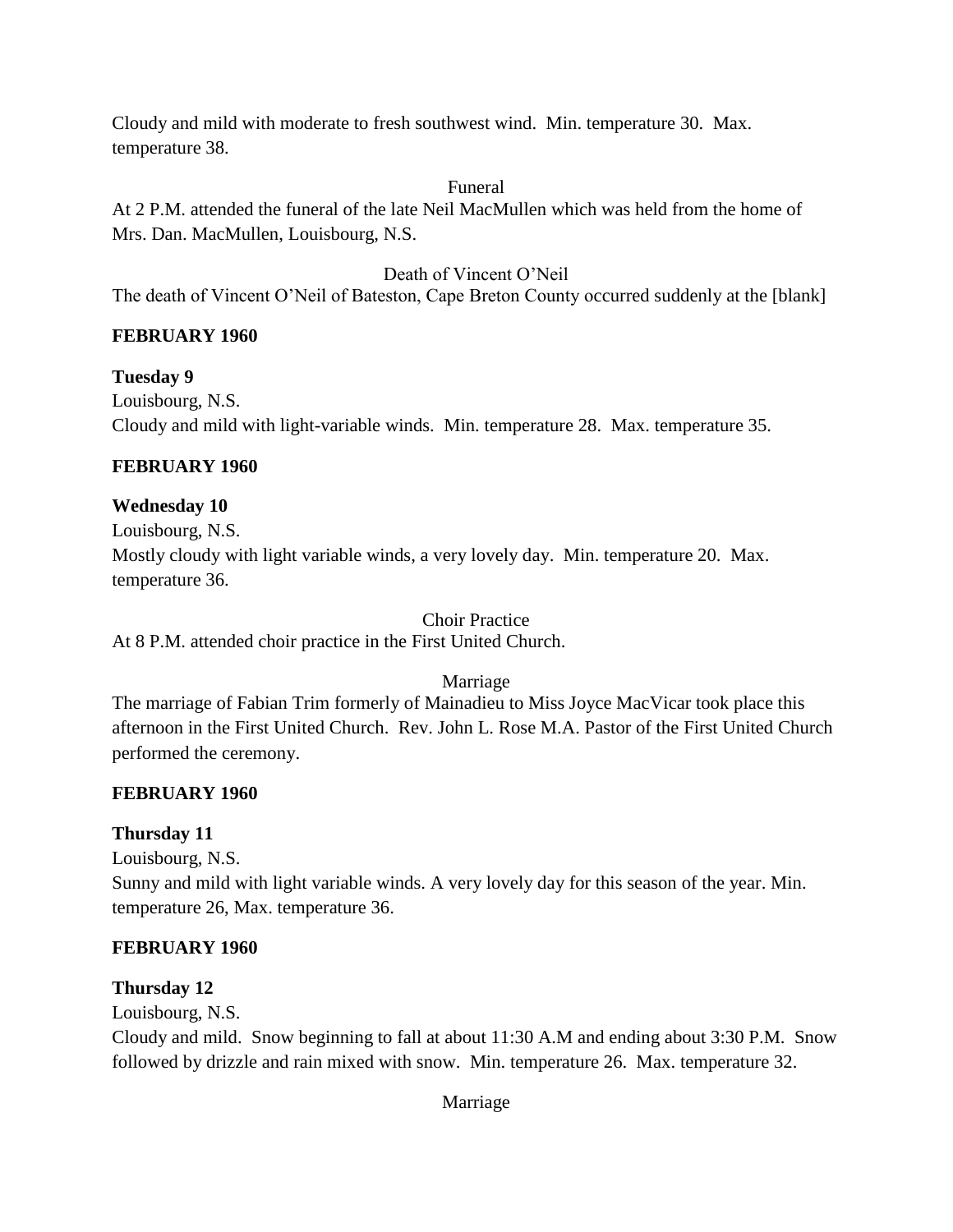The marriage of Florian Bryan to Miss Dolly MacKinnon, took place this afternoon in the First United Church. The ceremony was performed by Rev. John L. Rose M.A. Pastor of the First United Church.

## **FEBRUARY 1960**

# **Saturday 13**

Louisbourg, N.S.

Cloudy, mild with light variable winds. Snow flurries in the early morning followed by an occasional very light drizzle of rain. Total snowfall of yesterday and last night, about 5 inches. Streets and sidewalks very slushy. Min. temperature 22. Max. temperature 36.

#### **FEBRUARY 1960**

#### **Sunday 14**

Louisbourg, N.S.

Cloudy with mist and fog. Light variable winds, mostly southeast increasing to fresh at night. Min. temperature 36. Max. temperature 37.

#### Church Services

At 11 P.M. Jane, (my niece) and I attended services in the First United Church. Services in charge of the Pastor, Rev. John L. Rose. The preacher in the morning was Rev. Mohan representing the British and Foreign Bible Society. At 7 P.M. the speaker was Mr. [blank] Lynk of Sydney N.S. who at present is a student for the United Church Ministry in Pine Hill College at Halifax N.S. Present at 11 A.M. about 70. At 7 P.M. about 65. Choir attendance 8 both morning and evening.

#### **FEBRUARY 1960**

#### **Monday 15**

Louisbourg, N.S.

Rain in the morning. Cloudy, clearing in the forenoon, sunny during the remainder of the day. Light to moderate southwest wind changing in the late afternoon to west. Becoming colder with light snow flurries in the evening. Min. temperature 30. Max. temperature 38.

#### **FEBRUARY 1960**

#### **Tuesday 16**

Louisbourg, N.S. Sunny and cold with light winds. A very nice winter day. Min. temperature 16. Max. temperature 28.

#### **FEBRUARY 1960**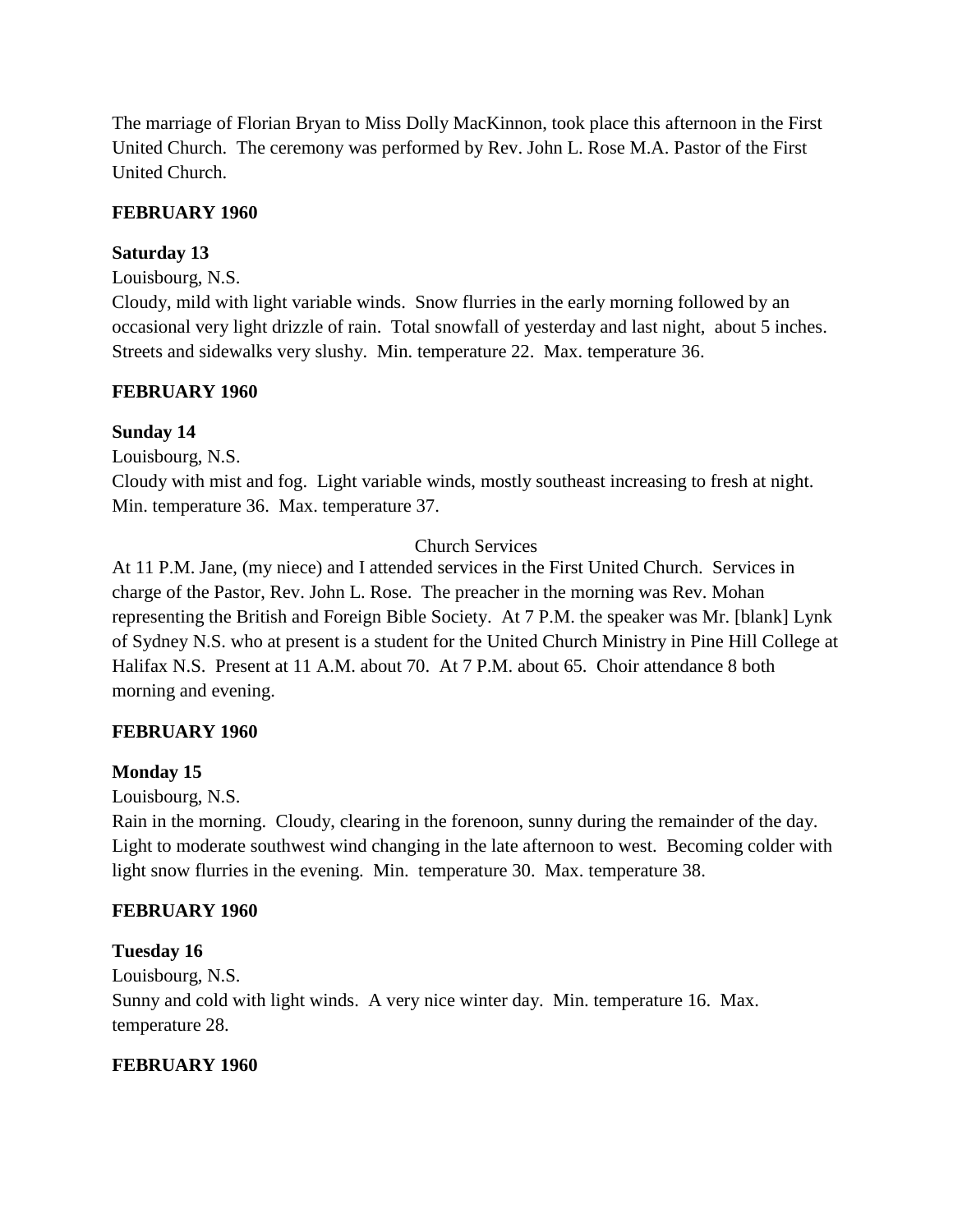#### **Wednesday 17**

Louisbourg, N.S.

Sunny with light westerly winds, becoming cloudy during the afternoon. Snow flurries at night. Min. temperature 14. Max. temperature 36.

Choir Practice

Attended choir practice in the First United Church.

## **FEBRUARY 1960**

## **Thursday 18**

Louisbourg, N.S.

Sunny and cold with light to moderate westerly winds. A very lovely mid-winter day. Min. temperature 20. Max. temperature 34.

#### **FEBRUARY 1960**

#### **Friday 19**

Louisbourg, N.S.

Sunny in the morning but becoming cloudy during the afternoon with fresh southeast wind, increasing to strong in the evening. Snow began to fall at about 5:30 P.M. Min. temperature 14. Max. temperature 32.

#### **FEBRUARY 1960**

#### **Saturday 20**

Louisbourg, N. S.

Snow of yesterday evening and last night was followed by light rain and drizzle at about 10:30 P.M. Light drizzle of rain this morning, was followed by the snow and snow mixed with rain until mid- afternoon. Snow melting as it fell. Streets and sidewalks very slushy. Snowfall of last night and today, about 6 inches. Min. temperature 32. Max. temperature 40.

#### **FEBRUARY 1960**

#### **Sunday 21**

Louisbourg, N.S.

Cloudy and mild with fog during the entire day. Very light variable winds, mostly northerly, almost perfectly calm. Min. temperature 30. Max. temperature 38.

#### Church Services

Accompanied by my niece (Jane) attended services in the First United Church, at 11 P.M. and 7 P.M. Services conducted by the Pastor Rev. John L. Rose, M. A. Present in the morning about 70, in the evening 48. Choir attendance in the morning 8, in the evening 9.

#### **FEBRUARY 1960**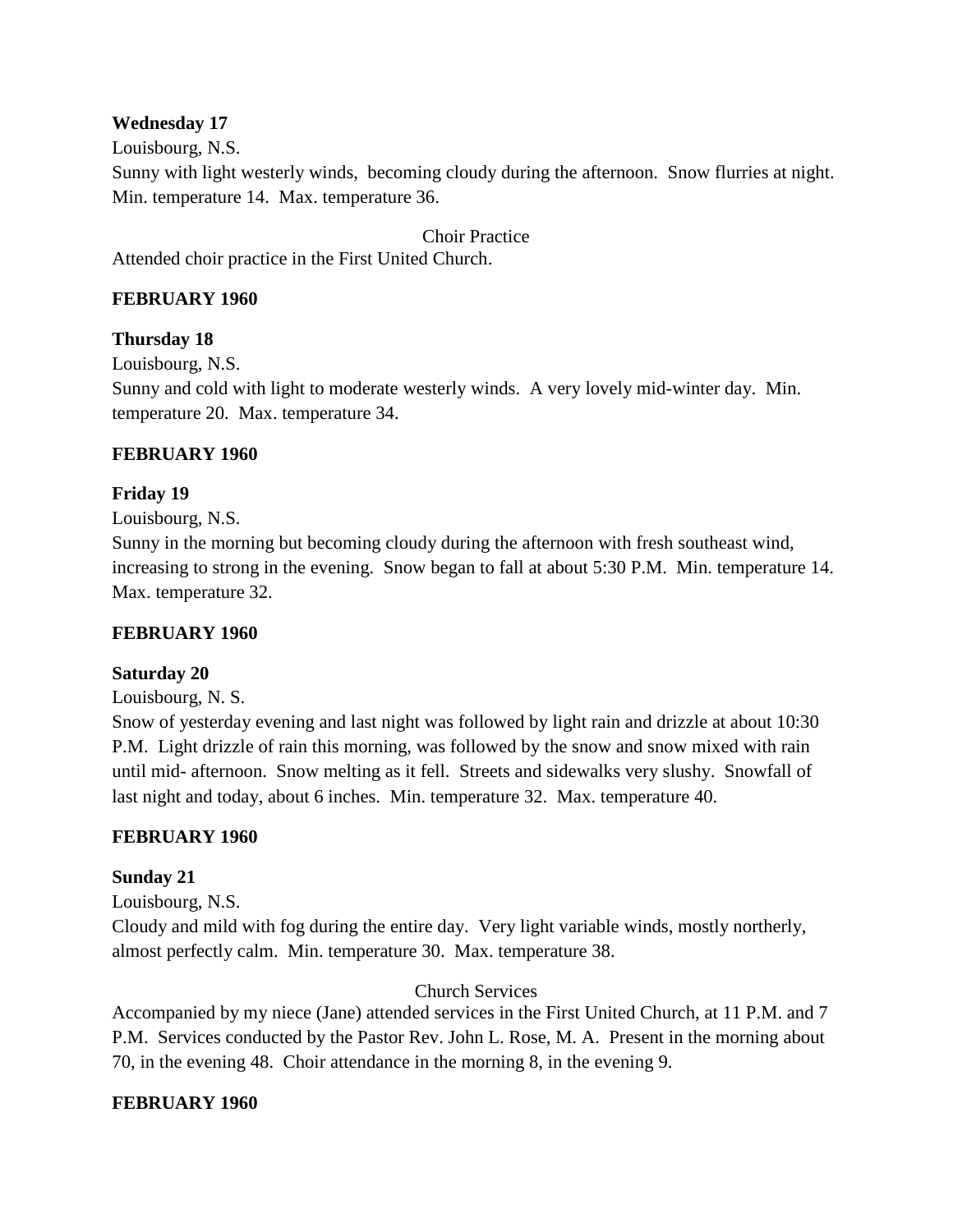#### **Monday 22**

Louisbourg, N.S.

Cloudy and mild with very light variable winds. Min. temperature 32. Max. temperature 40. The weather keeps exceptional mild for this time of the year.

#### Funeral

At 2 P.M. attended the funeral of the late Ronald MacMullen, which was held from the home of Mrs. Dan MacMullen of Louisbourg. The services at the home and grave, were held by Rev. E.S. Habs, Pastor of the Presbyterian Church at Mira Ferry, Catalone and Louisbourg, in the absence of Rev. John L. Rose M.A. who was unable to be present owing to illness. Burial took place in Catalone Cemetery. Funeral in charge of D.M. Johnston, Funeral Director Louisbourg, N.S.

#### **FEBRUARY 1960**

#### **Tuesday 23**

Louisbourg, N.S. Cloudy and mild with light variable winds. Min temperature. 35. Max. temperature 38.

#### **February 1960**

#### **Wednesday 24**

Louisbourg, N.S.

Cloudy and mild with moderate easterly winds. Light snow began to fall at about 9 A.M. and ended at about 3 P.M. Snowfall about 3 inches. Min. temperature 34. Max. temperature 34.

#### Provincial Legislature Opens

The Nova Scotia Legislature opened at Halifax this afternoon for its Annual Session under the Premiership of the Hon. Robert L. Stanfield (conservative).

#### **FEBRUARY 1960**

#### **Thursday 25**

Louisbourg, N.S.

Sunny and cold with fresh to moderate, northeast wind. Min. temperature 28. Max. temperature 34.

#### **FEBRUARY 1960**

#### **Friday 26**

Louisbourg, N.S.

Sunny but becoming cloudy in the forenoon. Cloudy during the afternoon and evening with wind shifting from northeast to southeast and increasing to strong. Storm threatening. Min. temperature 22. Max. temperature 36.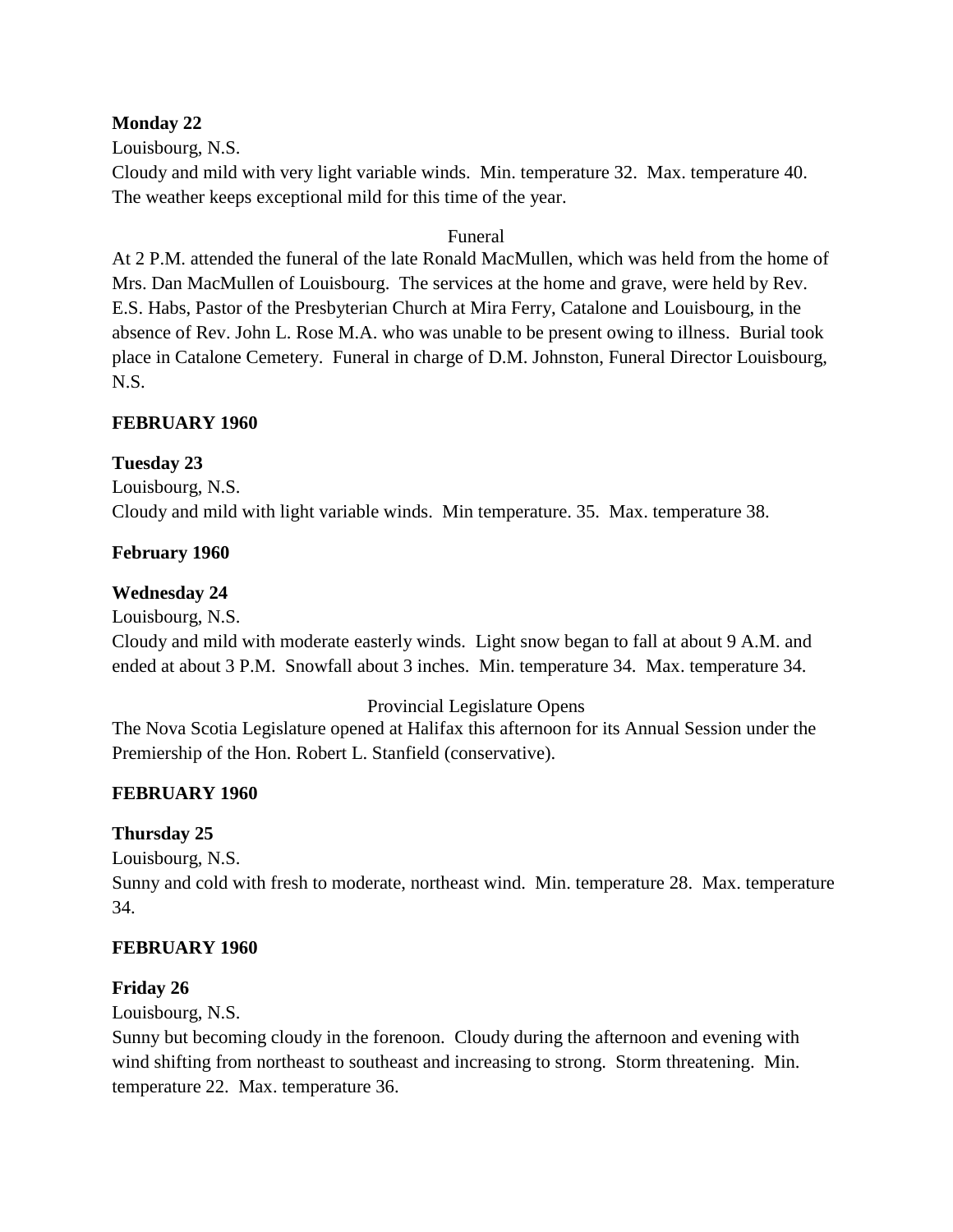#### **FEBRUARY 1960**

#### **Saturday 27**

Louisbourg, N.S.

Rain and mist in the early morning accompanied by a southeast gale. Cleared at about 10 A.M. Sunny during the rest of the day. Wind shifted to southwest and later in the afternoon to west, gradually decreasing until it became light early in the night. Snow flurries beginning at about 10 P.M. Min. temperature 32. Max. temperature 38.

Death of James M. MacRury

The sudden death of James Malcolm MacRury occurred at an early hour this morning at Sydney, N.S. while on his way to board a locomotive of which he was engineer and driver in the [blank] of the Sydney and Louisbourg Railway. Before reaching there he dropped dead of a heart attack.

#### **FEBRUARY 1960**

#### **Sunday 28**

Louisbourg, N.S.

Sunny and cold with a few cloudy intervals. Snow flurries of last night left a deposit of about ½ inch, which melted during the day, moderate northwest wind. Min. temperature 26. Max. temperature 37.

#### Church Services

At 11 A.M. Jane (my niece) and I attended services in the First United Church. In the absence of the Pastor Rev. John L. Rose who at present is a patient in the City Hospital, Sydney the services were conducted by the Elders. Those taking part in the morning service were, Edward [blank], Charles Bagnall and Charles Stacey. In the evening a service of song was led by Edison Skinner, (Choir Director). Present in the morning about 75 in the evening 31. Choir attendance, A.M. 10, P.M. 7.

#### **FEBRUARY 1960**

#### **Monday 29**

Louisbourg, N.S.

Sunny and cold with moderate to fresh northwest wind, decreasing to light in the evening. Min. temperature 20. Max. temperature 28.

#### Funeral

At 3:15 P.M. attended the funeral of the late James Malcolm MacRury, which was held in the First United Church, on the arrival of the remains from the late home of the deceased at Glace Bay. Services in the church and at the grave were conducted by Rev. [blank] Mac Lean, Pastor of Knox United Church Glace Bay, N.S. Burial took place in Willow Grace Cemetery. Funeral in charge of James [blank], Funeral Director, Glace Bay.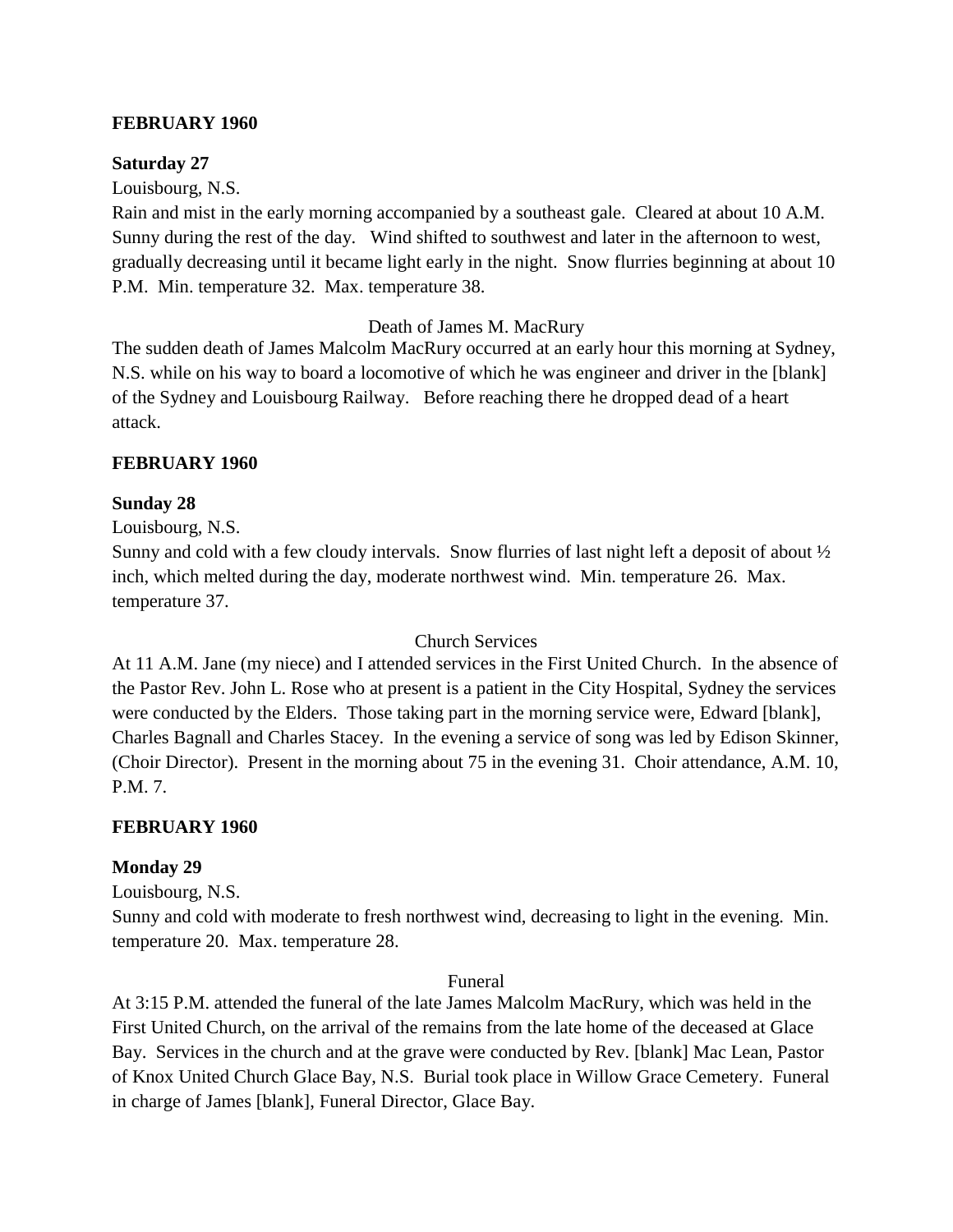## **MARCH 1960**

#### **Tuesday 1**

Louisbourg, N.S.

Sunny and cold, becoming cloudy at about noon. Fresh northwest wind decreasing to moderate. Min. temperature 16. Max. Temperature 30.

## **MARCH 1960**

## **Wednesday 2**

Louisbourg, N.S.

Snow flurries in the early morning and at intervals during the forenoon left a deposit of about 3 inches. Partly clear in the afternoon. Strong northerly winds decreasing to moderate. Min. temperature 22. Max. temperature 34.

## **MARCH 1960**

#### **Thursday 3**

Louisbourg, N.S.

Sunny with light northerly winds. Min. temperature 25. Max. temperature 37. Snow, forecast for tomorrow.

#### **MARCH 1960**

#### **Friday 4**

Louisbourg, N.S.

Cloudy with moderate easterly winds increasing until reaching gale force early in the night. Light drizzle of snow in the evening. Min. temperature 22. Max. temperature 32. Storm warning speaker of a gale with snow.

#### **MARCH 1960**

#### **Saturday 5**

Louisbourg, N.S.

Cloudy with strong easterly winds, occasionally reaching gale force. Drizzle of snow beginning in the early morning and continuing throughout the day. Min. temperature 30. Max. temperature 34.

#### **MARCH 1960**

#### **Sunday 6**

Louisbourg, N.S.

Cloudy with light snow flurries continuing at intervals during the entire day. Moderate to fresh northerly wind. Total snowfall since Friday evening as a result of flurries, about 5 inches, a portion of it melting as to ice. Min. temperature 29. Max. temperature 34.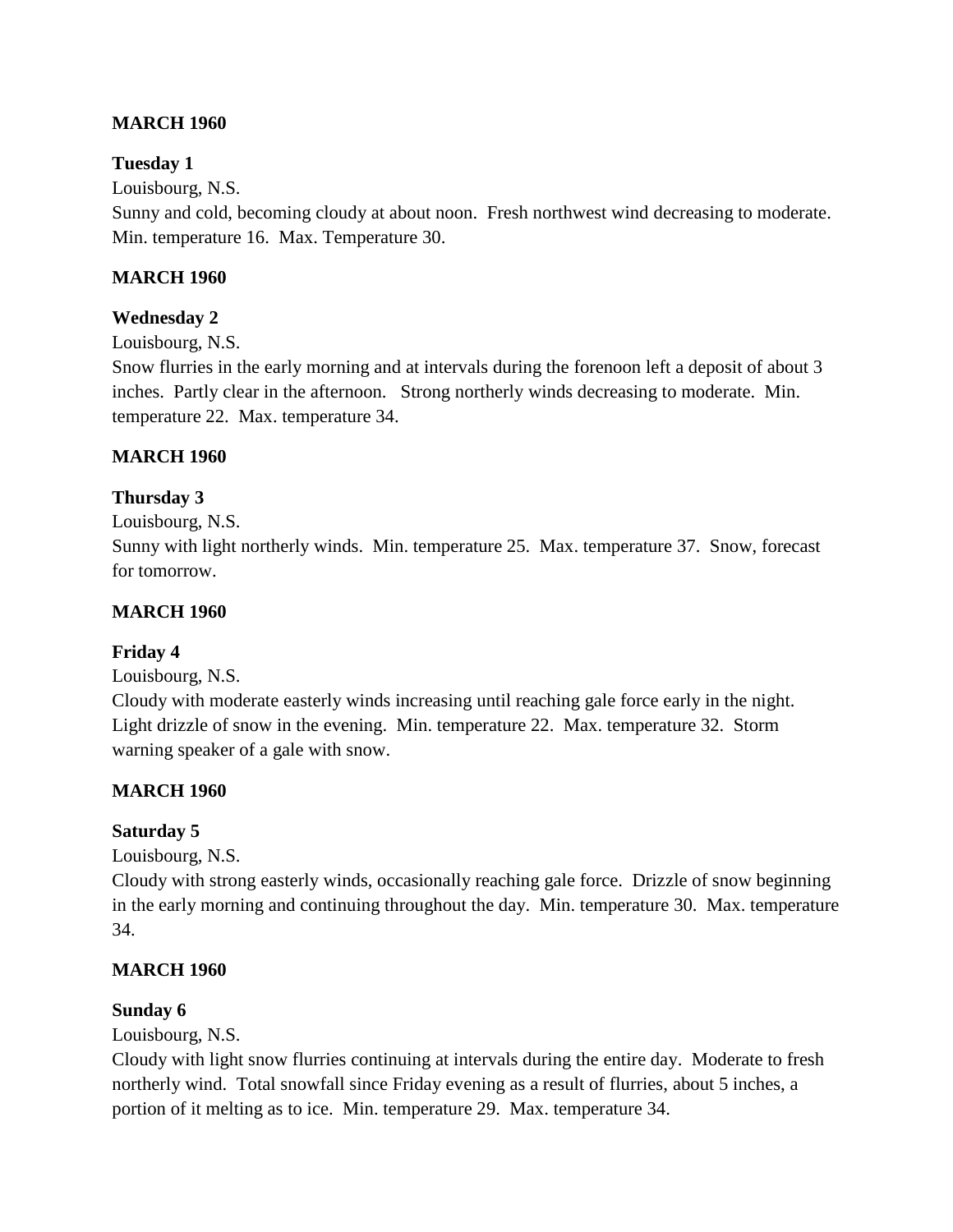#### Church Services

At 11 A.M. and 7 P.M. Jane (my niece) and I attended services in the First United Church where Rev. John L. Rose M.A. was the preacher. About 70 present in the morning and 42 in the evening. Choir attendance A.M. 7, P.M. 6. Mr. Rose who was a patient in the City Hospital at Sydney two weeks ago, returned home during the past week. His is much improved in health and was able to take the services today.

#### **MARCH 1960**

#### **Monday 7**

Louisbourg, N.S.

Cloudy, with light variable winds. Occasional light snow flurries during the entire day. Min. temperature 28. Max. temperature 36.

#### **MARCH 1960**

#### **Tuesday 8**

Louisbourg, N.S.

Sunny with light variable winds, spring like in appearance. A very lovely late winter day. Min. temperature 24. Max. temperature 26. Snow flurries of yesterday and last night left a deposit of about 1 inch which melted during the day.

#### **MARCH 1960**

#### **Wednesday 9**

Louisbourg, N.S.

Snow flurries in the early morning, leaving a deposit of about 1 inch. Snow storm beginning at about 8:45 A.M. and ending at noon, accompanied by an easterly gale. Cloudy with occasional light drizzle of snow during the afternoon. Total snowfall about 4 inches, wind decreasing to light in the late afternoon. Min. temperature 28. Max. temperature 32. A very pleasant day.

#### **MARCH 1960**

#### **Thursday 10**

Louisbourg, N.S.

Flurries in the early morning leaving a snowfall of about 2 inches. Sunny during the day with a few very brief cloudy intervals and an occasional very light flurries. Snow melting fast under the sunny sky, and streams of water running along the streets. Min. temperature 26. Max. temperature 35.

#### **MARCH 1960**

**Friday 11** Louisbourg, N.S.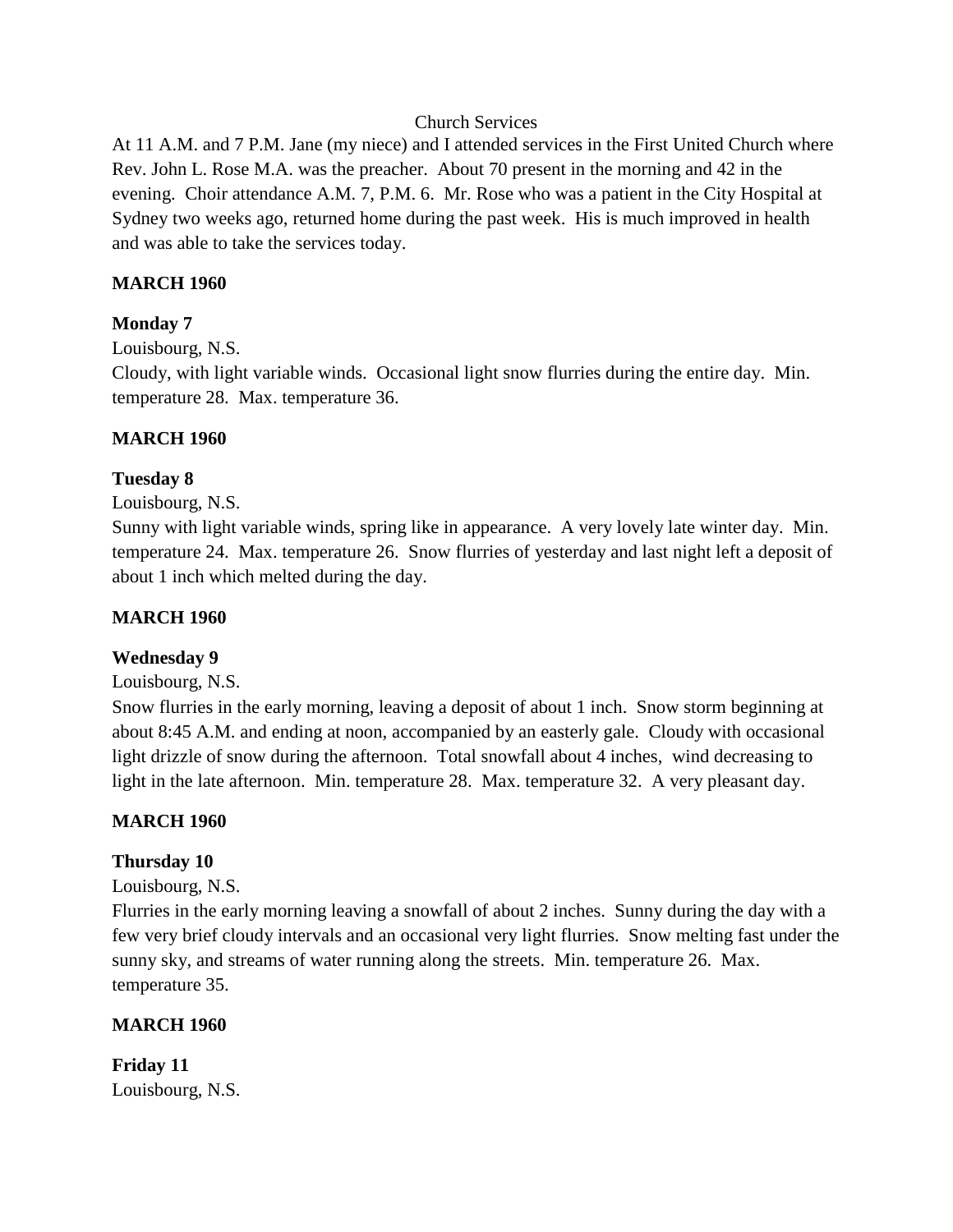Cloudy with light northerly winds. Light snow beginning to fall at about 6 P.M. Min. temperature 24. Max. temperature 32.

## **MARCH 1960**

## **Saturday 12**

Louisbourg, N.S.

Sunny with light variable winds, mostly southwest. A very lovely late winter day. Snow flurries of last night left a deposit of about 2 inches, which melted during the day. Min. temperature 24. Max. temperature 36.

## **MARCH 1960**

## **Sunday 13**

Louisbourg, N.S.

Cloudy and chilly with fresh to strong easterly winds, reaching gale force early in the night. Snow began to fall at about 8 P.M. Min. temperature 28. Max. temperature 34.

# Church Services

At 11 P.M. and 7 P.M. attended services in the First United Church, where Rev. John L. Rose M.A. was the preacher. Present in the morning about 80, in the evening about 40.

# **MARCH 1960**

#### **Monday 14**

Louisbourg, N.S.

Snow that began falling at about 8 P.M. yesterday continued throughout the day. Snow accompanied by a northerly gale piled up the snow in high drifts which interfered with highway traffic. Bus service between Louisbourg and Sydney cancelled. No mail services in or out of Louisbourg today. Min. and Max. temperature 28. Worst snow storm of this season.

# **MARCH 1960**

# **Tuesday 15**

Louisbourg, N.S.

Cloudy with a few very brief sunny intervals. Fresh northerly winds, decreasing to light in the late afternoon. Snowfall of Sunday night and yesterday about 12 inches, the strong winds drifting it into huge banks. Traffic between Louisbourg and Sydney as well as any other highways, was resumed today. Mail and bus services on schedule today after the snow ploughs had opened the roads. Min. temperature 26. Max. temperature 30.

# Spanish Trawler

A Spanish Trawler arrived in the morning for the purpose of landing a member of her crew who had been injured in an accident on board. The injured man was landed here and taken by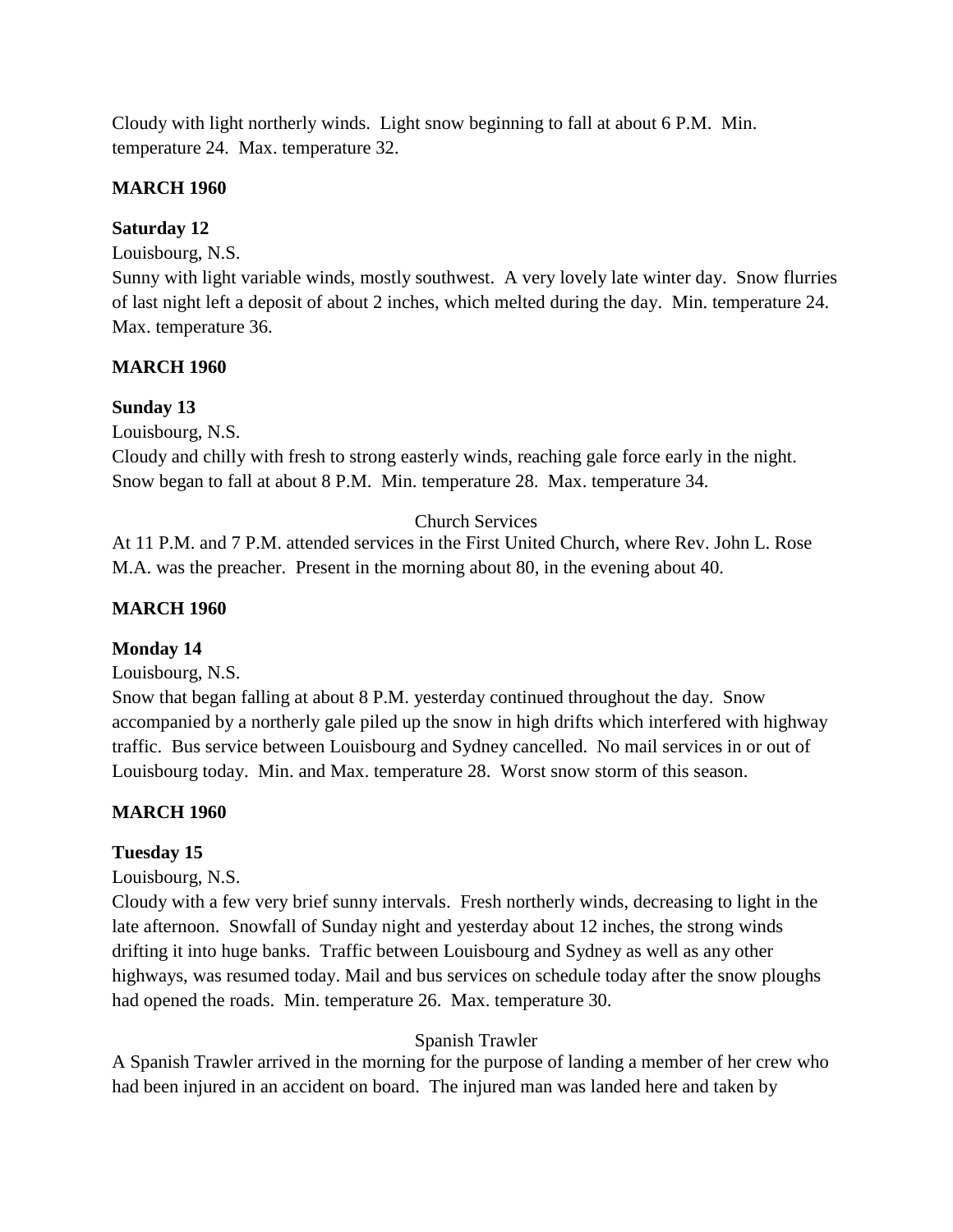ambulance to St. Elizabeth Hospital at North Sydney for treatment. His name is Antonio [blank] Castro. He was taken to the hospital on board of an ambulance owned and driven by D.M. Johnston of Louisbourg. The Trawlers name is "Vendaval''.

#### **MARCH 1960**

# **Wednesday 16**

Louisbourg, N.S.

Mostly sunny with light variable winds, a very nice late winter day. Min. temperature 24. Max. temperature 34.

## Fox Sparrow

Among the birds that I have been feeding during the winter, I noticed a fox sparrow this evening. A very early arrival. Fox sparrows on their northerly migration do not usually make their appearance until about the first of April. They remain here for about three or so weeks before continuing on their journey to their nesting grounds.

## **MARCH 1960**

## **Thursday 17**

Louisbourg, N.S.

Sunny with light northerly winds. A very lovely late winter day. Min. temperature 16. Max. temperature 33.

#### Meeting of Brotherhood

At 8 P.M. attended a regular of the Brotherhood of the First United Church held in Calvin Hall with Charles [blank] presiding. A delegation from the United Church of Westmount, were present as guests of the Louis. brotherhood.

#### **MARCH 1960**

#### **Friday 18**

Louisbourg, N.S.

Cloudy with light to moderate winds. Snow flurries in the morning followed by light mist and fog. Snowfall about 1 inch which melted during the day. Min. temperature 20. Max. temperature 35.

Spanish Trawler Vendaval

Spanish fishing trawler " Vendaval " which arrived here on last Tuesday morning, sailed during the night.

# **MARCH 1960**

**Saturday 19** Louisbourg, N.S.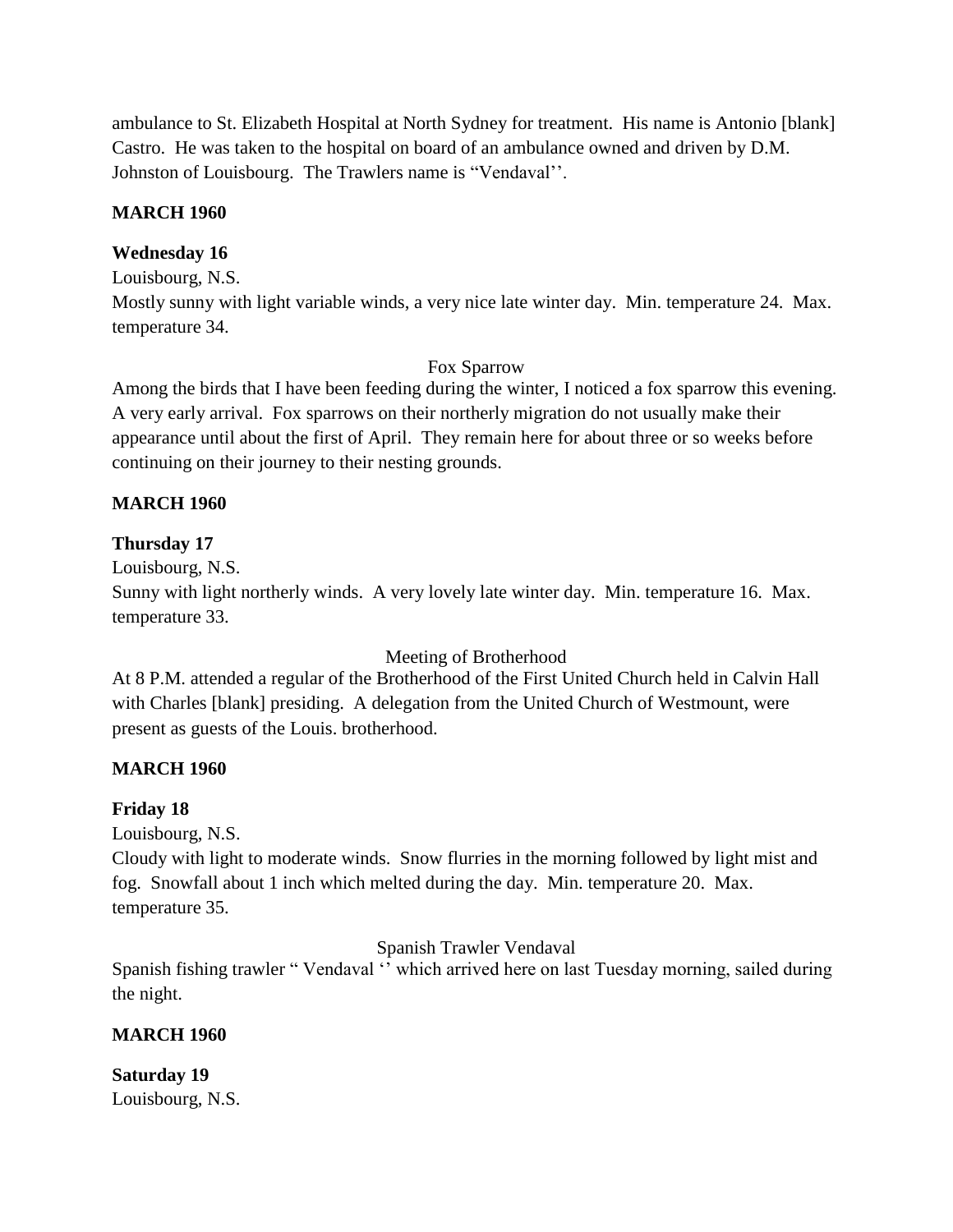Cloudy with light northerly winds increasing to fresh in the afternoon and decreasing to fresh in the afternoon and decreasing to light in the evening. Snow began to fall at about 8 A.M. becoming intermittent in the afternoon and ending in the evening. Snowfall about 5 inches. Min. temperature 24. Max. temperature 36.

Newfoundland schooner which has been here for the past few days, unable to reach North Sydney owing to unfavorable ice conditions, loaded a cargo of coal here today.

# **MARCH 1960**

## **Sunday 20**

Louisbourg, N.S. Sunny with partly intervals with light northwest wind. A very lovely March day. Min. temperature 18. Max. temperature 40.

## Church Services

At 11 A.M. and 7 P.M. attended service in the First United Church where Rev. John L. Rose M.A. was the preacher. Present in the morning, about 90, in the evening 50. Choir attendance, A.M. 10, P.M. 9. Evelyn, (my sister-in-law) and Jane, (my niece) were present at 11 A.M. and Jane at 7 P.M.

## Visitors from Huntington and Marion Bridge

For the afternoon Mr. and Mrs. Fred Huntington of Huntington C.B. and Mrs. Clifford Huntington, (my sister) and my niece, Miss Elinor Huntington of Marion Bridge, arrived by car and remained with us until they for home at 6:30 P.M. We greatly appreciated their visit.

# **MARCH 1960**

# **Monday 21**

Louisbourg, N.S.

Cloudy, with sunny intervals. Light northwest winds. Min. temperature 24. Max. temperature 36.

#### **MARCH 1960**

# **Tuesday 22**

Louisbourg, N.S.

Cloudy with a few sunny intervals. Light southeast wind. Min. temperature 24. Max. temperature 36.

# **MARCH 1960**

**Wednesday 23** Louisbourg, N.S.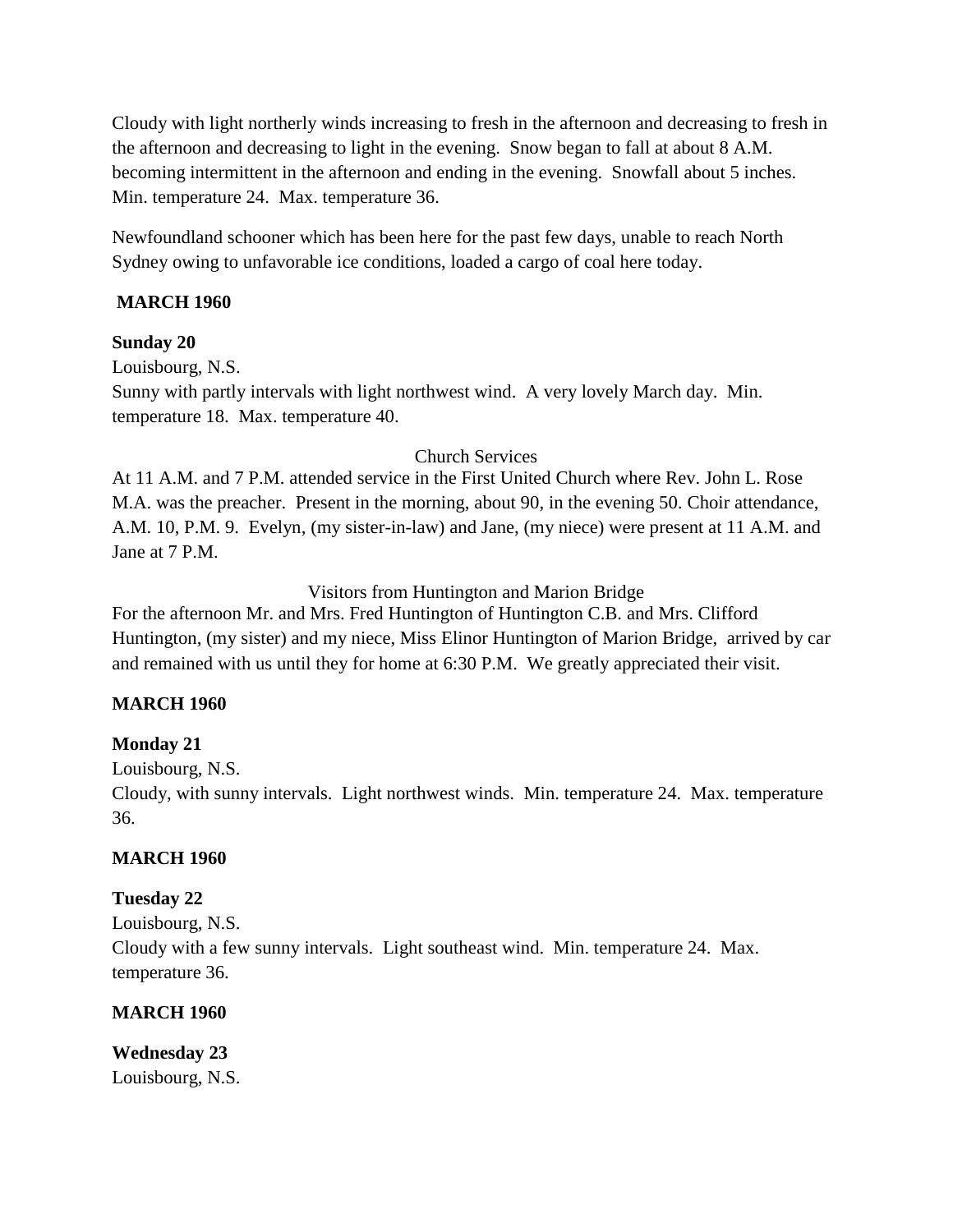Snow beginning at about 6 P.M. and ending at about noon. Clearing during the afternoon. Snow fall about 4 inches. Min. temperature 20. Max. temperature 30.

Prayer Meeting

At 7:15 P.M. attended Lenten Prayer meeting, held in the First United Church, and conducted by Rev. John L. Rose M.A. At 8 P.M. attended choir practice.

## **MARCH 1960**

## **Thursday 24**

Louisbourg, N.S. Sunny with light to moderate southwest wind. A very lovely early spring day. Min. temperature 14. Max. temperature 35.

Spanish Trawler Spanish Fishing Trawler "Saint Monica" arrived.

# **MARCH 1960**

#### **Friday 25**

Louisbourg, N.S.

Snow beginning at about 6 A.M. and ending at about 10 A.M. Cloudy with a brief sunny interval in the early afternoon followed by cloud and thick fog. Snow beginning at about 5 P.M. and continuing for about two hours. Total snowfall about 6 inches. Strong easterly winds shifting to south and southwest and decreasing. Wind shifting to westerly and increasing to strong at night. Min. temperature 25. Max. temperature 42.

# **MARCH 1960**

# **Saturday 26**

Louisbourg, N.S.

Sunny and cold with fresh to strong northwest wind, decreasing to light in the evening. Min. temperature 14. Max. temperature 24.

# **MARCH 1960**

# **Sunday 27**

Louisbourg. N.S.

Sunny becoming mostly cloudy in the afternoon. Light northwest winds. Min. temperature 20. Max. temperature 36.

#### Church Services

At 11 A.M. and 7 P.M. attended services in the First United Church where Rev. John L. Rose M.A. was the preacher. Present in the morning about 100, in the evening 45. Evelyn, my sister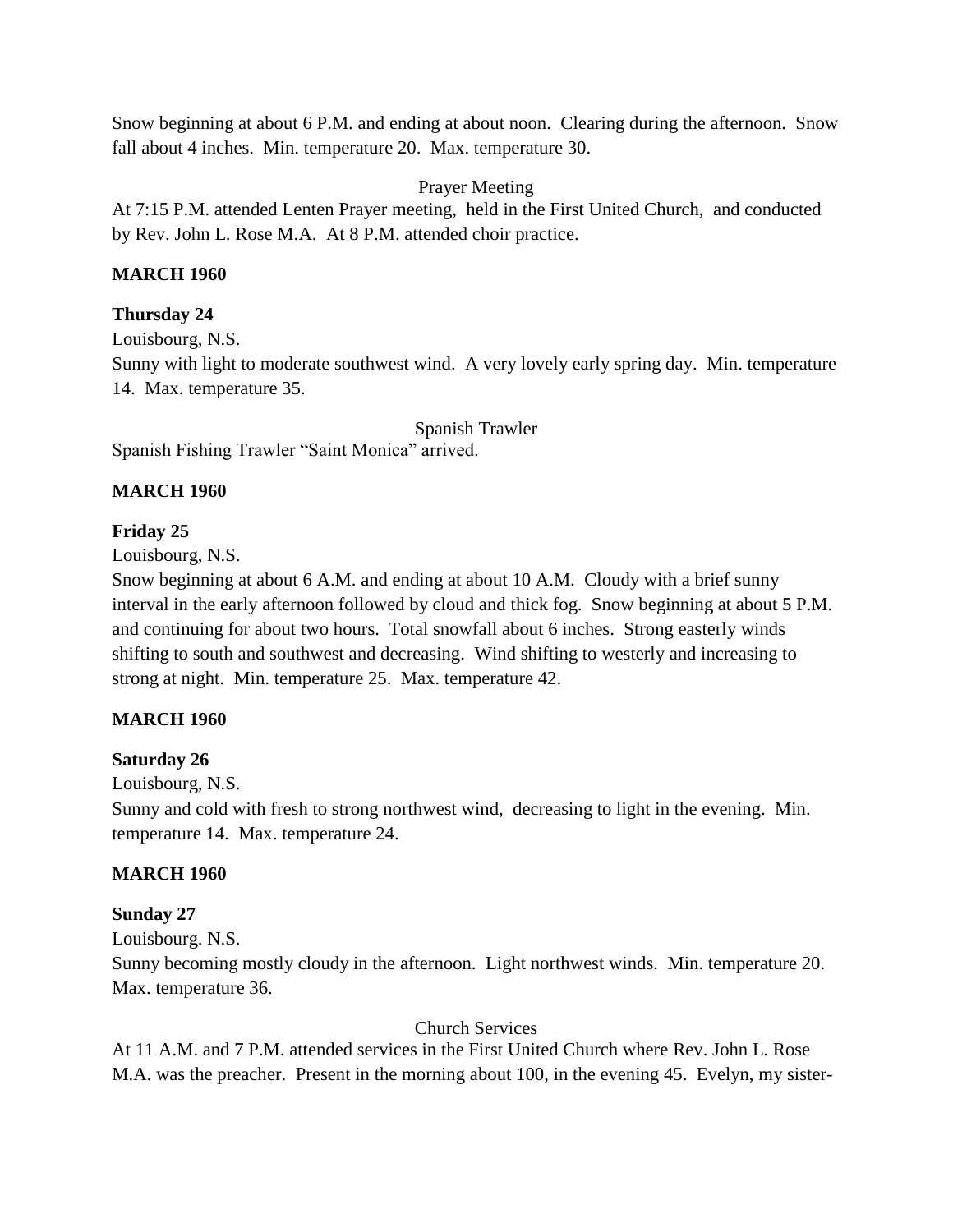in-law and Jane my niece were also present at 11 A.M. and Jane at 7 P.M.. Choir attendance, A.M. 11, P.M. 8.

#### **MARCH 1960**

#### **Monday 28**

Louisbourg, N.S.

Light snow flurries in the early morning. Cloudy during the entire day, with light variable winds. Snowfall about ½ inch. Min. temperature 28. Max. temperature 40.

To Sydney and Return

Went to Sydney on the 1:30 P.M. trip of the LeBlanc Bus. Made a few business calls before returning on the bus leaving Sydney at 4:30 P.M.

Death of James Dickson

The death of James Dickson, a native of Mainadieu occurred at the MacKeigan Nursing Home, Sydney N.S. early today. He was 93 years of age. For the past several years he was a resident of the town of Louisbourg.

#### **MARCH 1960**

#### **Tuesday 29**

Louisbourg, N.S. Sunny and cool with light northwest wind. Min. temperature 16. Max. temperature 32.

#### **MARCH 1960**

#### **Wednesday 30**

Louisbourg, N.S.

Cloudy with light easterly winds. Light drizzle of snow beginning to fall at noon was followed by light mist at times during the afternoon. With rain beginning at about 7:30 P.M. and freezing as it fell making the street and highways very slippery. Min. temperature 20. Max. temperature 28.

#### Funeral

At 2 P.M. attended the funeral of the late James Dickson, which took place from the home of Mr. and Mrs. Ernest Matheson, Warren Street. After a brief service at the Matheson home conducted by Rev. [blank] Logan Pastor of St. Bartholemews Anglican Church, the funeral cortege proceeded to Mainadieu where the funeral service was held in the Anglican Church and was conducted by Mr. Logan assisted by Rev. [blank] Arnold. Burial took place in the Mainadieu Anglican Cemetery. Funeral in charge of D.M. Johnston, Funeral Director, Louisbourg. On the invitation of John E. Mac Donald, I went to Mainadieu where I attended the funeral service in the Mainadieu Anglican Church.

#### **MARCH 1960**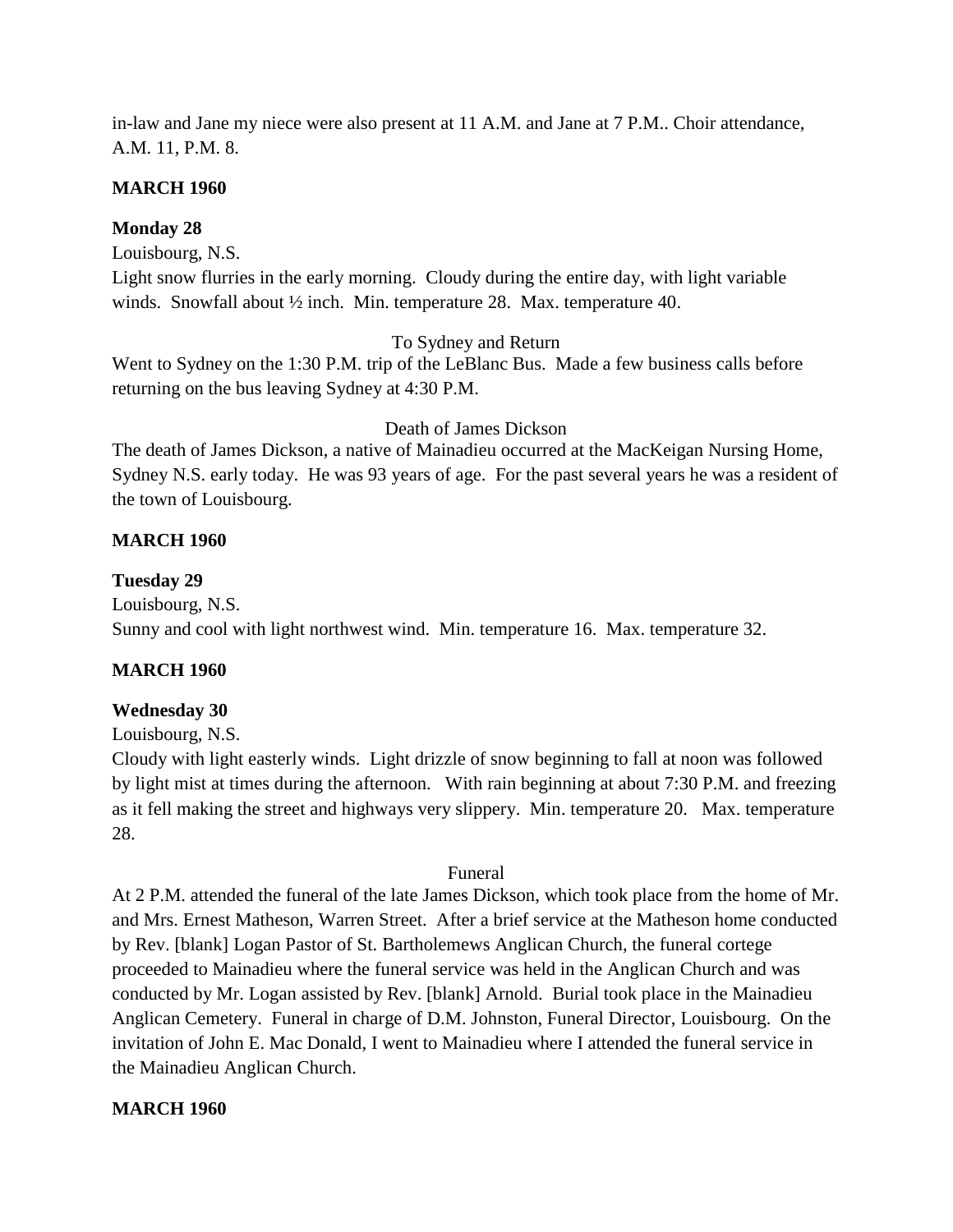#### **Thursday 31**

Louisbourg, N.S. Cloudy and foggy with southerly winds. Min. temperature 20. Max. temperature.

## **APRIL 1960**

# **Friday 1**

Louisbourg, N.S. Cloudy with moderate northeast wind, very chilly. Min. temperature 22. Max. temperature 40.

# **APRIL 1960**

# **Saturday 2**

Louisbourg, N.S.

Sunny and cool with light to moderate northeast wind. Min. temperature 20. Max. temperature 36.

## **APRIL 1960**

## **Sunday 3**

Louisbourg, N.S.

Sunny with a light haze, becoming cloudy in the late afternoon. Light southwest wind. Min. temperature 24. Max. temperature 42.

#### Church Services

At 11 A.M. and 7 P.M. attended service in the First United Church, where Rev John L. Rose. M.A. was the preacher. Present in the morning about 90, in the evening about 20. Choir attendance, A.M. 11, P.M. 8. Evelyn, (my sister-in-law) and Jane, (my niece) were in attendance both morning and evening.

# **APRIL 1960**

# **Monday 4**

Louisbourg, N.S.

Cloudy and mild with light to fresh southwest wind, decreasing to light in the evening. Light showers during the afternoon. Min. temperature 32. Max. temperature 42.

# Congregational Meeting

At 8 P.M. attended a meeting of the congregation of the First United Church held in the Church with Rev. [blank] MacLean presiding.

# **APRIL 1960**

**Tuesday 5** Louisbourg, N.S.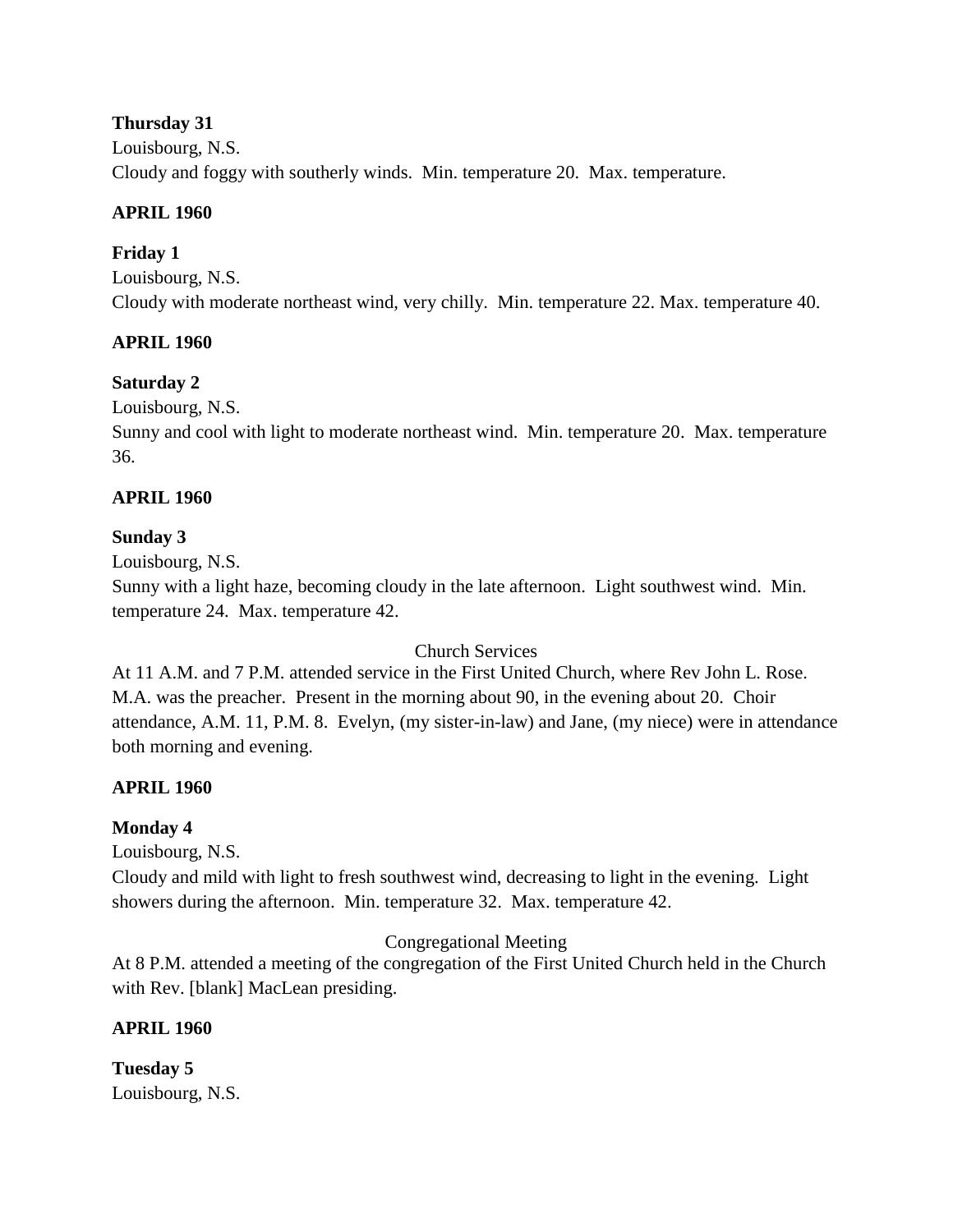Cloudy, misty and foggy with a few showers. Moderate southwest wind increasing at night. Min. temperature 36. Max. temperature 42.

#### **APRIL 1960**

## **Wednesday 6**

Louisbourg, N.S.

Strong southwest wind of last night continued as a fresh breeze during the day but decreasing to light in the evening. Cloudy with a sunny interval at noon. Min. temperature 32. Max. temperature 43.

## Choir Practice

Immediately following the Lenten service, conducted by the Pastor, Rev. John L. Rose, M.A. I attended choir practice in the First United Church, during we practiced Palm Sunday and Easter music.

## **APRIL 1960**

## **Thursday 7**

Louisbourg, N.S.

Cloudy becoming sunny shortly before noon. Sunny during the afternoon. Moderate northwest wind. Min. temperature 18. Max. temperature 42.

# Motor Vessel Cygnus

Department of Fisheries patrol boat "Cygnus," Capt. Townsend, which has been based at Louisbourg for the past month, sailed for Sydney during the afternoon.

# Grackles Have Arrived

A flock of Grackles put in an appearance today. First I have seen this season. The grackles are migratory, leaving in the autumn and returning in the spring.

# **APRIL 1960**

# **Friday 8**

Louisbourg, N.S.**|** Sunny, with strong westerly winds decreasing to light in the evening. Min. temperature 22. Max. Temperature 44.

#### **APRIL 1960**

#### **Saturday 9**

Louisbourg, N.S.

Cloudy, with moderate southwest wind, increasing at night. Light snow beginning to fall in the early part of the night. Min. temperature 26. Max. temperature 42.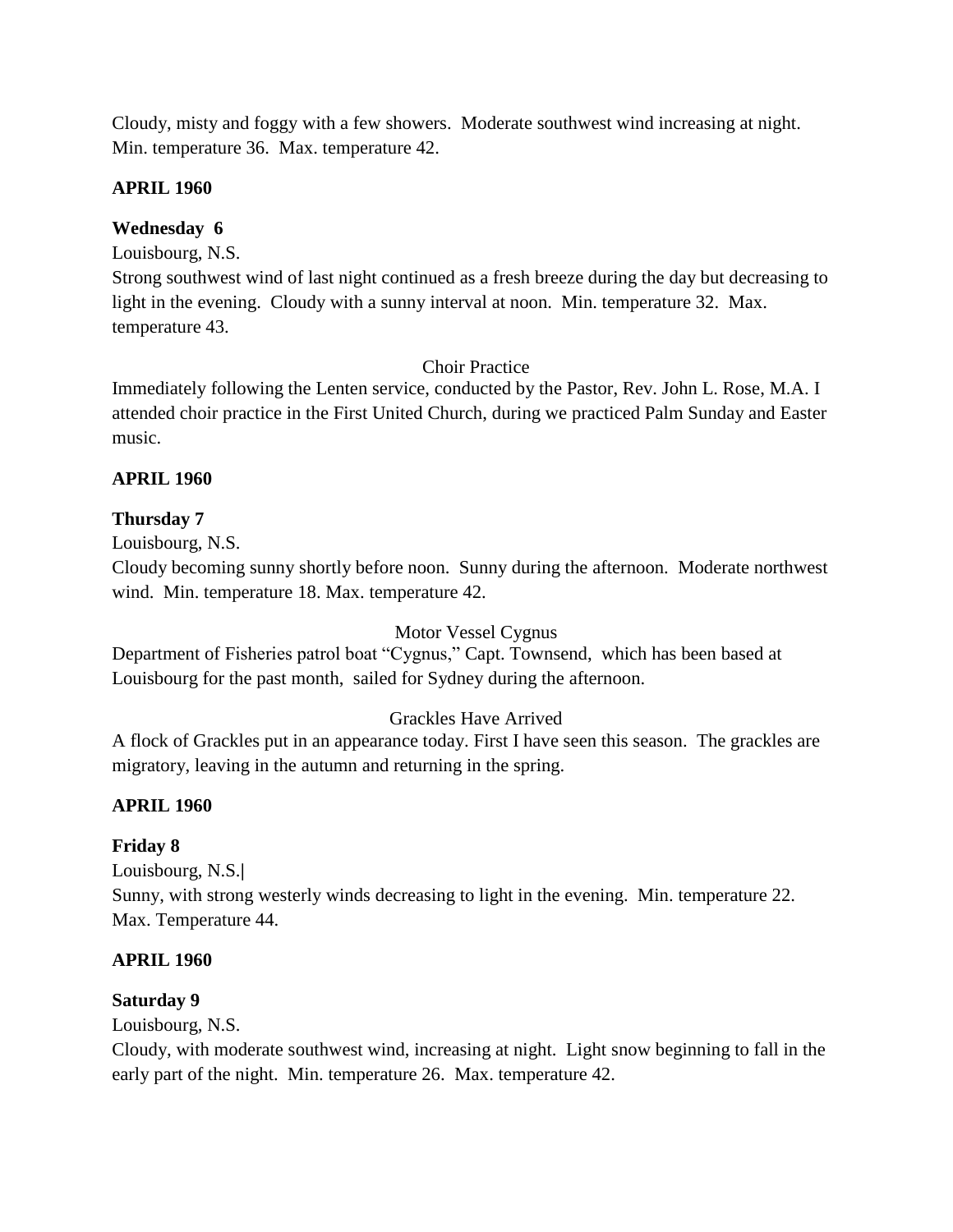#### Fox Sparrow

Among the birds feeding in the backyard this morning I noticed two or three Fox Sparrows. These may be the advance guard of the flock that usually spend about three weeks here while on their northerly migration. On March 16 I saw one in my yard, a very early arrival in fact the earliest date on which I have seen a Fox Sparrow. I did not see any more until this morning.

#### **APRIL 1960**

#### **Sunday 10**

Louisbourg, N.S.

Cloudy with a few very brief sunny intervals. Light to moderate northwest wind. Min. temperature 30. Max. temperature 42. Snowfall as a result of last night's flurries, about 1 inch , which melted during the day.

#### Church Services

At 11 A.M. and 7 P.M. attended services in the First United Church, where Rev. John L. Rose. M.A. was the preacher. Present in the morning about 82 in the evening about 50. Choir attendance, A.M. 10, P.M. 9.

#### **APRIL 1960**

#### **Monday 11**

Louisbourg, N.S.

Sunny and cold with moderate to fresh northwest wind. A few snow flurries in the forenoon. Snow flurries of last night and today amounted about 1 inch, which disappeared before noon. Min. temperature 27. Max. temperature 32.

#### Fox Sparrow

I think the main body of the Fox Sparrows that visit us every spring, has arrived. I counted 13 feeding in my backyard at noon today. They usually remain here for about three weeks before continuing on their journey to the nesting grounds. While they are my guests I feed them on rolled oats, of which they are very fond.

#### **APRIL 1960**

#### **Tuesday 12**

Louisbourg, N.S.

Cloudy and chilly with strong southwest wind. Showers beginning in the early part of the night. Min. temperature. 22. Max. temperature 36.

#### **APRIL 1960**

#### **Wednesday 13**

Louisbourg, N.S.

Cloudy in the morning but clearing during the forenoon. Sunny and moderately warm during the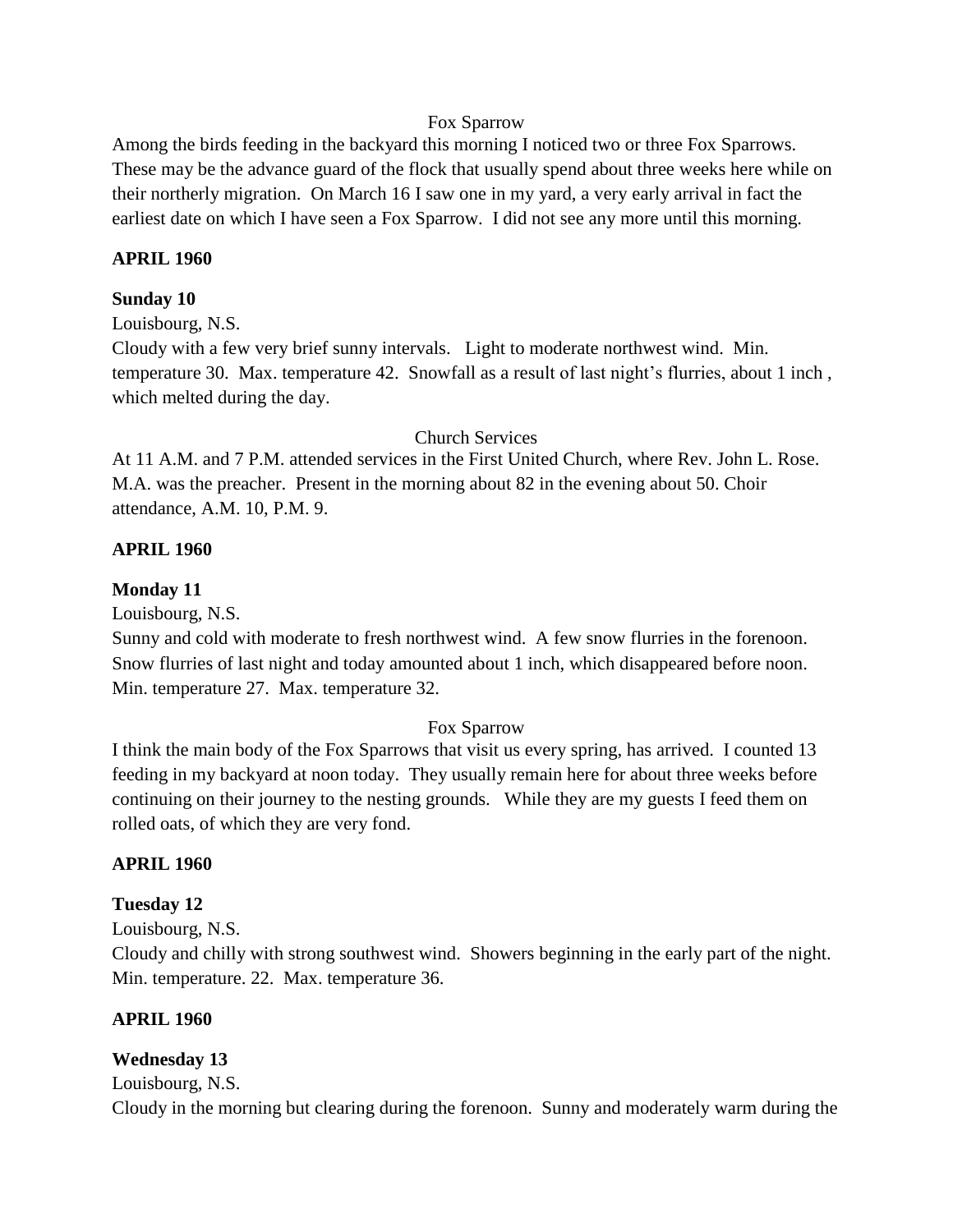noon hours and afternoon. Min. temperature 33. Max. temperature 20. First spring like weather this season.

## Legislature Prorouged

Nova Scotia Legislature which has been in session since February 24, prorouged this evening. There is likely to be an election before another session but no date has been set for the next appeal to the electors.

## **APRIL 1960**

#### **Thursday 14**

Louisbourg, N.S.

Sunny with chilly, fresh to strong, northerly winds becoming cloudy in the evening. Min. temperature 25. Max. temperature 36. Wind decreasing to light at night.

## **APRIL 1960**

## **Friday 15**

Louisbourg, N.S.

A deposit of about 1 inch of snow on the ground in the morning, a result of last night flurries. Cloudy and misty in the forenoon, thick fog during the afternoon and evening. Min. temperature 28. Max. temperature 36. Fresh southerly winds, decreasing to light.

#### Church Services

At 7:15 attended Good Friday service in the First United Church, conducted by Rev. John L. Rose M.A. about 80 persons present. Choir attendance 11. Evelyn and Jane, (my sister-in-law and niece) also attended this service.

#### **APRIL 1960**

#### **Saturday 16**

Louisbourg, N.S.

Cloudy, becoming sunny before noon. Sunny during the afternoon with fresh northerly winds, decreasing to light in the evening. Min. temperature 28. Max. temperature 40.

#### **APRIL 1960**

#### **Sunday 17**

Louisbourg, N.S. Sunny with moderate southerly winds. Min. temperature 28. Max. temperature 41.

#### Church Services

At 11 A.M. and 7 P.M. Evelyn and Jane, (my sister-in-law and niece ) and I attended service in the First United Church where Rev. John L. Rose M.A. was the preacher. Present at the morning service about 175, at the evening service about 70. Choir attendance , A.M. 11, P.M. 10.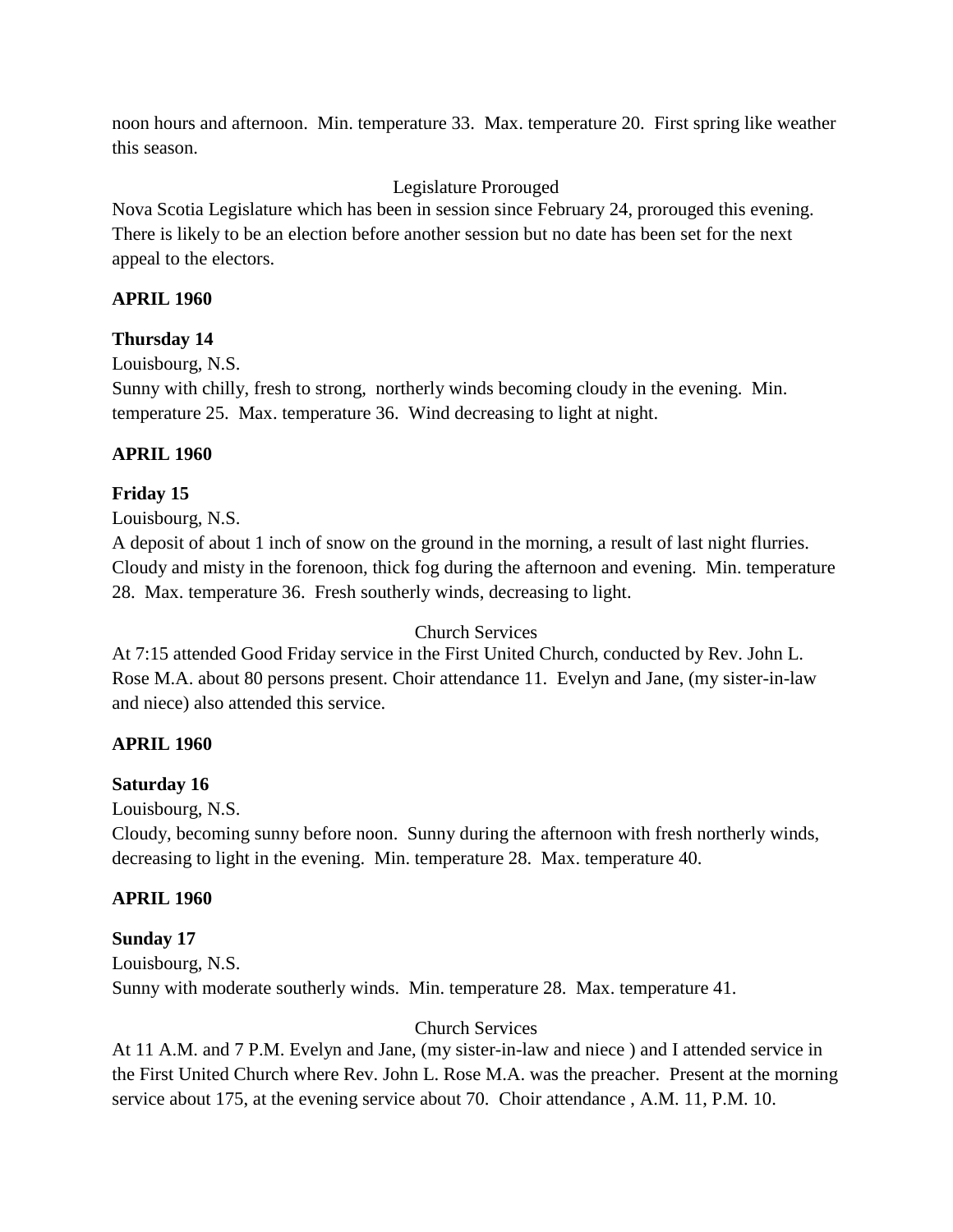At the morning service the communion of the Lord's Supper was dispensed to 104 communicants. The following persons united with the church: Malcolm MacIntyre and daughters, Marline, Diane O'Hara, Joseph Bagnall, and Anamias King.

In my garden today, I found 3 crocuses in bloom. First of the season, as far as my garden is concerned.

#### **APRIL 1960**

#### **Monday 18**

Louisbourg, N.S. Cloudy with considerable fog. Moderate southwest wind. Min. temperature 34. Max. temperature 52.

#### Fox Sparrows

The flock of Fox Sparrows, about a dozen or more, that have been our guests for about a week have evidently taken their departure as I did see one today. As a rule they stay for about three weeks before continuing on their migration.

#### **APRIL 1960**

#### **Tuesday 19**

Louisbourg, N.S.

Sunny with moderate west southwest wind. Min. temperature 32. Max. temperature 54. Some fog in the morning clearing in the forenoon. A very nice early spring day.

#### **APRIL 1960**

#### **Wednesday 20**

Louisbourg, N.S.

Sunny in the morning, becoming cloudy early in the forenoon with very light snow flurries. Clearing before noon. Sunny during the afternoon. Moderate to fresh northwest wind, decreasing to light in the evening. Min. temperature 26. Max. temperature 41.

#### **APRIL 1960**

#### **Thursday 21**

Louisbourg, N.S.

Cloudy but becoming sunny in the forenoon. Sunny and cool during the afternoon and evening, cool with moderate southeast wind. Min. temperature 24. Max. temperature 45.

#### **APRIL 1960**

**Friday 22** Louisbourg, N.S.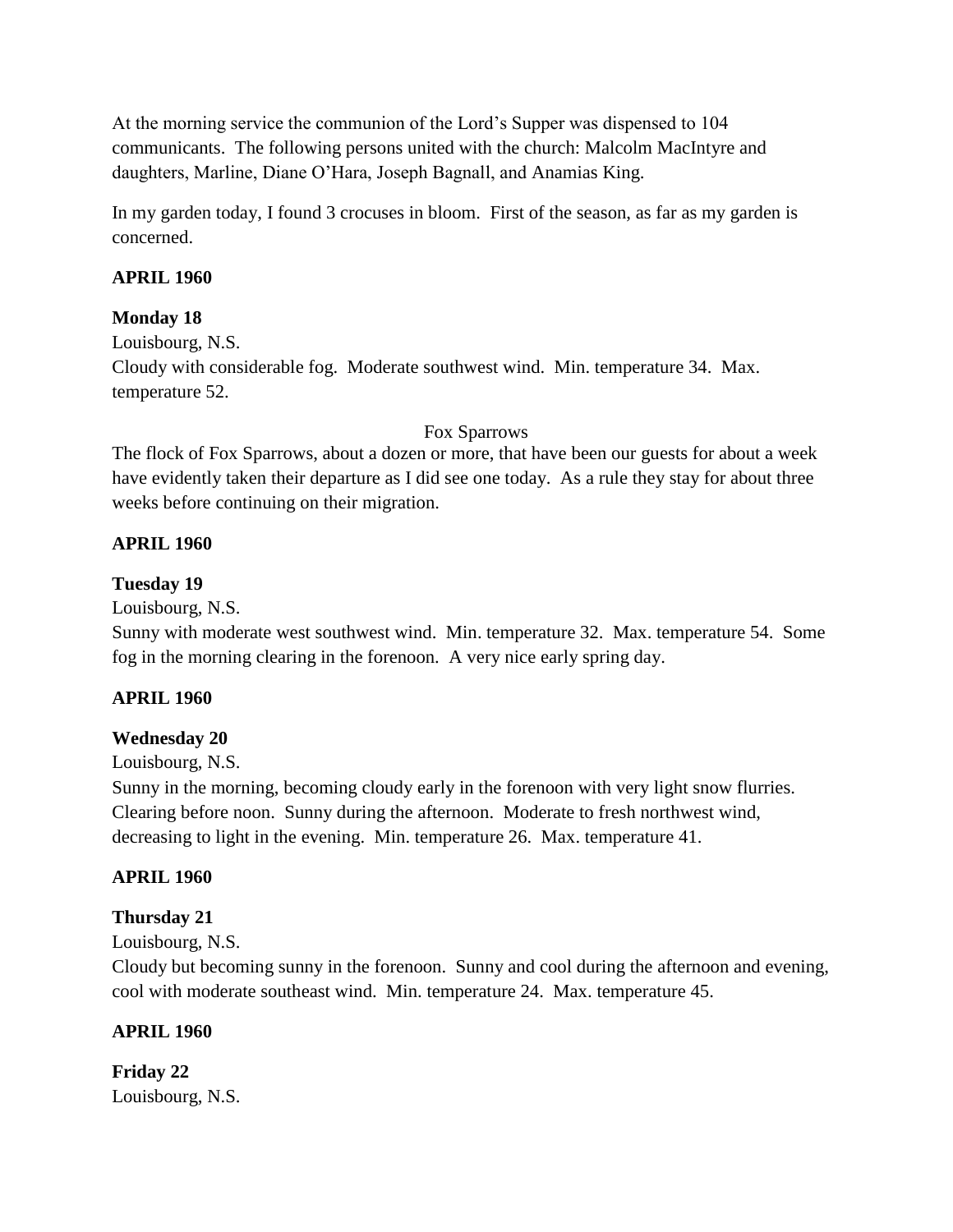Sunny and very cool with moderate to fresh easterly winds. Becoming cloudy in the evening. Min. temperature 22. Max. temperature 40.

## **APRIL 1960**

## **Saturday 23**

Louisbourg, N.S.

Cold with variable cloudiness. Light snow flurries for a short time in the morning. Fresh northerly winds, decreasing to light in the evening. Min. temperature 27. Max. temperature 42.

Daylight-Saving Time

Daylight saving time is schedule to go into effect immediately after twelve o'clock tonight.

## **APRIL 1960**

## **Sunday 24**

Louisbourg, N.S.

Cool with variable cloudiness. Moderate to fresh northerly winds, decreasing to light in the evening. Min. temperature 28. Max. temperature 48.

## Church Services

AT 11 A.M. and 7 P.M. attended services in the First United Church where Rev. John L. Rose M.A. was the preacher. Evelyn and Jane, my sister-in-law and niece also attended both services. Present in the morning about 75, in the evening 48. Choir attendance, AM 8, P.M. 12.

# Daylight-Saving Time

Daylight-saving time came into effect in the town of Louisbourg, as well as most other towns throughout our Province, immediately after midnight last night.

# **APRIL 1960**

#### **Monday 25**

Louisbourg, N.S. Mostly sunny with moderate. Min. temperature 28. Max. temperature 54.

To Sydney and Return

Went to Sydney on the 1:30 P.M. trip of the Leblanc Bus. While in the city filed my 1959 income tax report.

#### **APRIL 1960**

# **Tuesday 26**

Louisbourg, N.S.

Sunny in the morning followed be variable cloudiness, clearing in the late afternoon. Min. temperature 29. Max. temperature 28.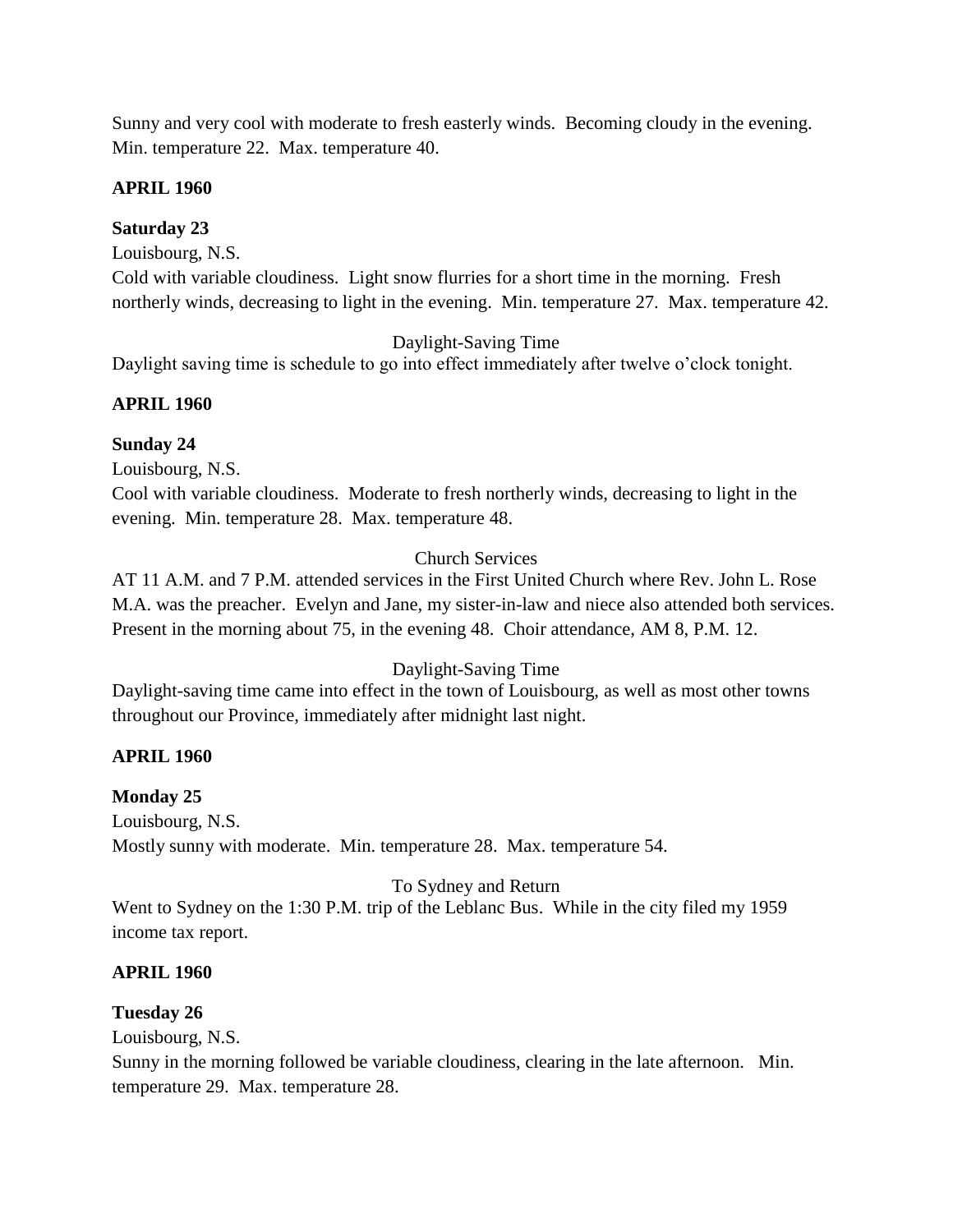#### Funeral

At 2 P.M., in company with Rev. John L. Rose attended the funeral of the late Mrs. John Hall of Catalone.

#### **APRIL 1960**

## **Wednesday 27**

Louisbourg, N.S. Mostly cloudy with moderate easterly winds. Min. temperature 28. Max. temperature 54.

To Sydney and Return

Went to Sydney on the 1:30 P.M. trip of the Leblanc Bus. While in the city filed my 1959 income tax report. Returned on the bus leaving Sydney at 4:30 P.M

#### **APRIL 1960**

#### **Thursday 28**

Louisbourg, N.S. Mild with variable cloudiness. Light-variable winds. A very lovely spring day. Min. temperature 28. Max. temperature 56.

#### **APRIL 1960**

#### **Friday 29**

Louisbourg, N.S.

Mostly sunny with moderate to fresh northeast wind. Min. temperature 34. Max. temperature 56.

#### **APRIL 1960**

#### **Saturday 30**

Louisbourg, N.S.

Sunny and cool with fresh northerly winds. Min. temperature 34, rising to maximum of 56 for a short time in the forenoon.

#### Fire

At about 5:30 P.M. a house owned by Michael Mornan, and at present occupied by Mr. and Mrs. Mills, caught fire near the foundation and was in danger of being destroyed. The fire which had not made much headway was quickly quenched on the arrival of the Fire Department pumper. The house is situated on the east side of my property and residence. Owing to the firemen making a quick turnout the damage to the building was not extensive. Cause of fire unknown.

#### **May 1960**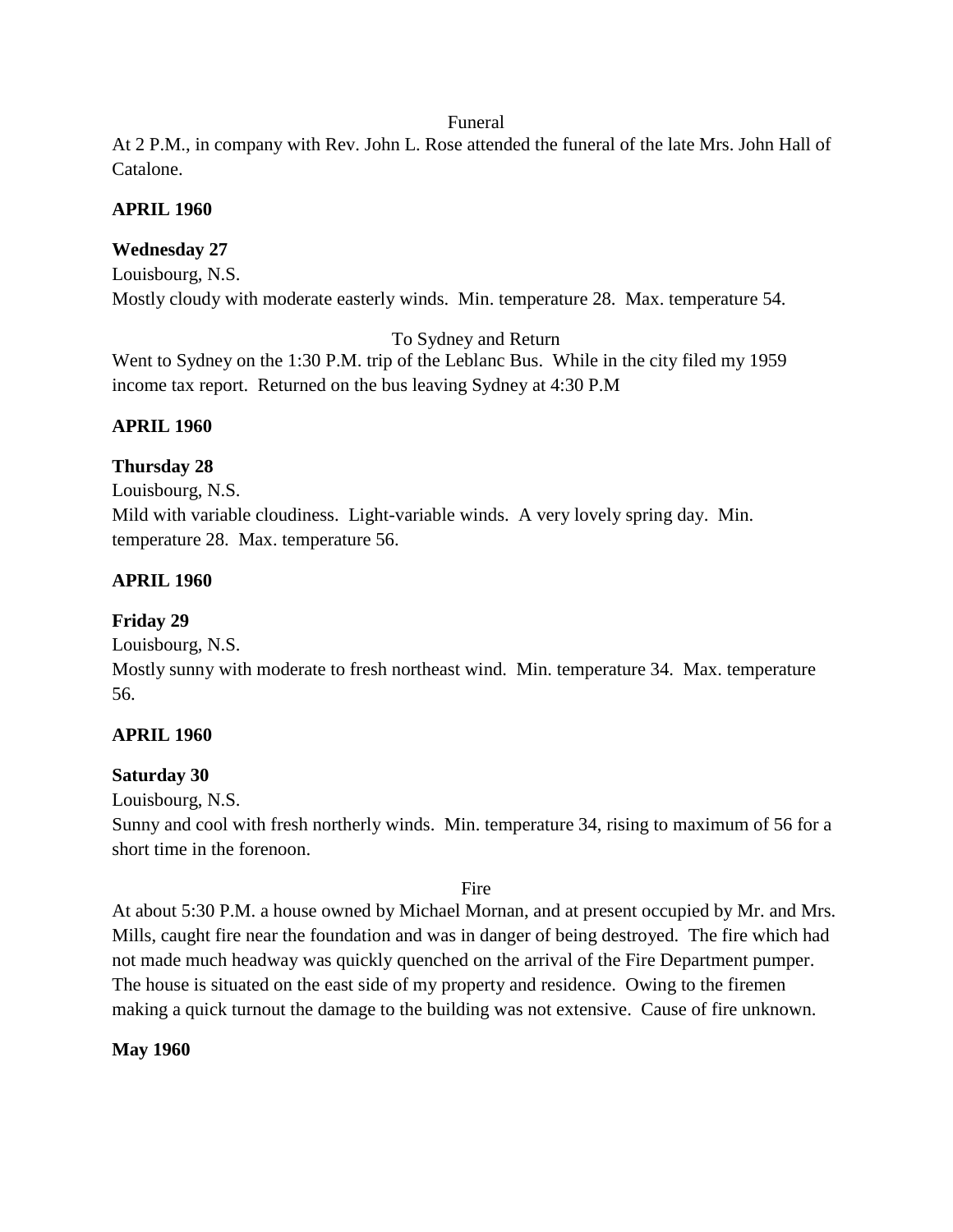## **Sunday 1**

Louisbourg, N.S.

Sunny with a few clouds in the early part of the day. Cool with fresh northerly winds. Min. temperature 34. Max. temperature 47.

At 11 A.M. and 7 P.M. attended services in the First United Church. Owing to the illness of the Pastor Rev. John L. Rose M.A., the morning service was conducted by three Laymen of the congregation, Edward Levy, Charles Bagnall and Charles Stacey. In the evening the regular semi-annual Thank Offering service of the Women's Missionary Society was conducted by Mrs. William Hilchie and Mrs. A.W. Stacey, with the Rev. George Murray, Pastor of Garden United Church of Reserve Mines being the guest speaker.

Present in the morning about 100, in the evening 57. Choir attendance A.M. 8, P.M. 9. Evelyn Huntington my sister-in-law, also attended both services, but my niece, remained home today owing to a cold.

## **MAY 1960**

## **Monday 2**

Louisbourg, N.S. Cloud and sunshine with light to moderate variable winds. Min. temperature 32. Max. temperature 56.

#### **MAY 1960**

# **Tuesday 3**

Louisbourg, N.S.

Cloudy with occasional sunny intervals. A very light shower during last night and two of a similar nature during the day, not of measurable quantity. Min. temperature 38. Max. temperature 54.

Left Louisbourg on the 6:15 P.M. trip of the LeBlanc Bus for Sydney enroute to Halifax, to attend the Nova Scotia Tumour Clinic which meets tomorrow at 11 A.M. at the Victoria General Hospital. Left Sydney on the C.N.R. train at 10:50 P.M. daylight time, enroute for Halifax.

#### **MAY 1960**

#### **Wednesday 4**

Halifax N.S. Sunny and warm with light winds. A very lovely spring day. Max. temperature 75.

#### **MAY 1960**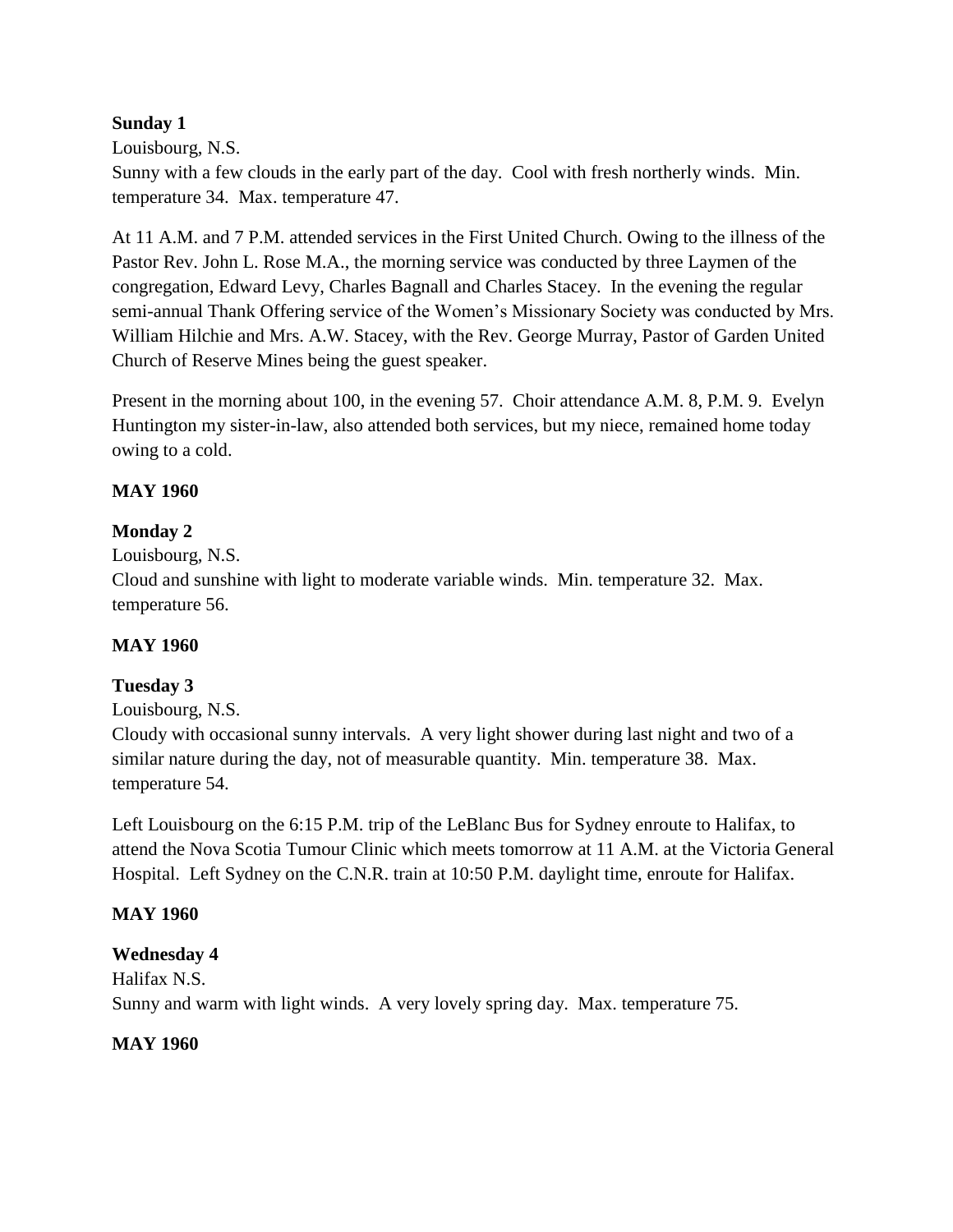## **Thursday 5**

Sydney, N.S. Sunny and warm with light winds . A very lovely spring day. Max. temperature about 60.

Arrived at Sydney from Halifax on board C.N.R. train at about 8:30 A.M. daylight time. Had breakfast in the coffee shop, Isle Royale Hotel.

Sydney to Louisbourg on bus leaving Sydney at 12:15 P.M.

Sewer Construction at Louisbourg

The Turner Transport Ltd. which has the contract for the construction of a sewer on Warren Street, began work today. The sewer is to join the sewer on Main Street and continue in a northerly direction for about 300 yards. Later it was decided by the Town authorities to extend it to the extreme northern end of Warren Street.

## **MAY 1960**

**Friday 6** Louisbourg, N.S. Sunny and moderate southwest wind. Min. temperature 40. Max. temperature 60.

## **MAY 1960**

## **Saturday 7**

Louisbourg, N.S.

Hazy sky, but mostly sunny with moderate southwest wind. Min. temperature 38. Max. temperature 64.

#### **MAY 1960**

#### **Sunday 8**

Louisbourg, N.S.

Sunny with fog along the coast, light northwest wind. A very nice spring day. Min. temperature 35. Max. temperature 52.

#### **MAY 1960**

#### **Monday 9**

Louisbourg, N.S.

Cloudy and mild with showers, drizzle and light steady rain during the entire day. Rainfall  $\frac{3}{4}$ inch. Min. temperature 42. Max. temperature 54.

#### **MAY 1960**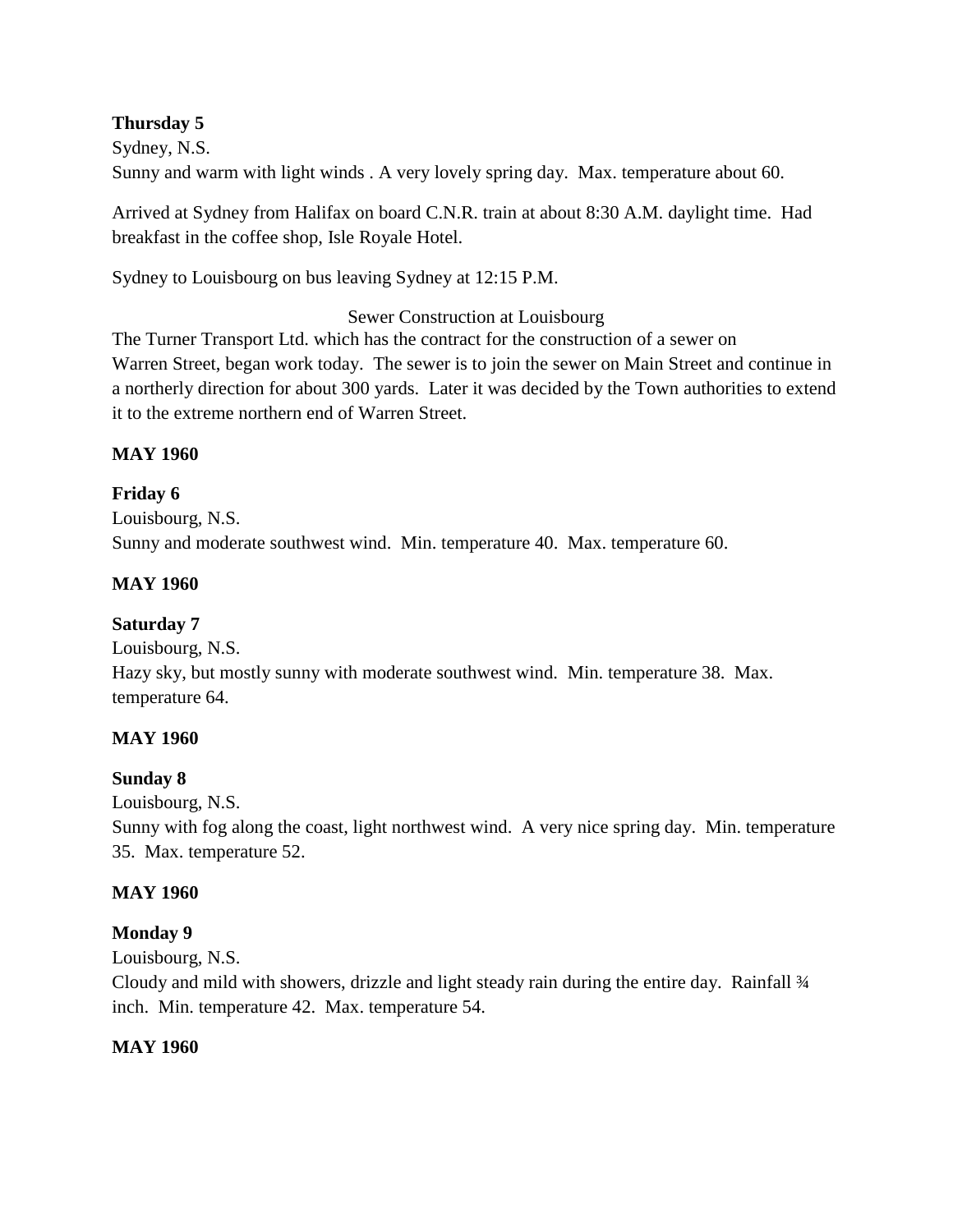#### **Tuesday 10**

Louisbourg, N.S.

Foggy in the morning, clearing in the forenoon. Sunny and warm, becoming foggy in the late afternoon and evening. Light southerly winds. Min. temperature 43. Max. temperature 71.

Canadian Government ship "Edward Cornwallis" arrived in the evening.

#### **MAY 1960**

#### **Wednesday 11**

Louisbourg, N.S.

Foggy in the morning, clearing early in the day, becoming sunny and warm. A very nice Spring day. Min. temperature 42. Max. temperature 62.

Choir Practice At 8 P.M. attended choir practice in the First United Church.

Canadian Government ship "Edward Cornwallis" sailed in the morning.

## **MAY 160**

## **Thursday 12**

Louisbourg, N.S.

Mostly cloudy with a few brief periods of light drizzle. Light southerly winds. Min. temperature 42. Max. temperature 54.

#### **MAY 1960**

#### **Friday 13**

Louisbourg, N.S.

Cloudy and warm with very light southerly winds. Min. temperature 46. Max. temperature 64. Fog along the coast.

#### **MAY 1960**

#### **Saturday 14**

Louisbourg, N.S.

Cloudy with occasional showers and drizzle. Light to moderate southerly winds. Min. temperature 44. Max. temperature 51.

#### **MAY 1960**

**Sunday 15** Louisbourg, N.S.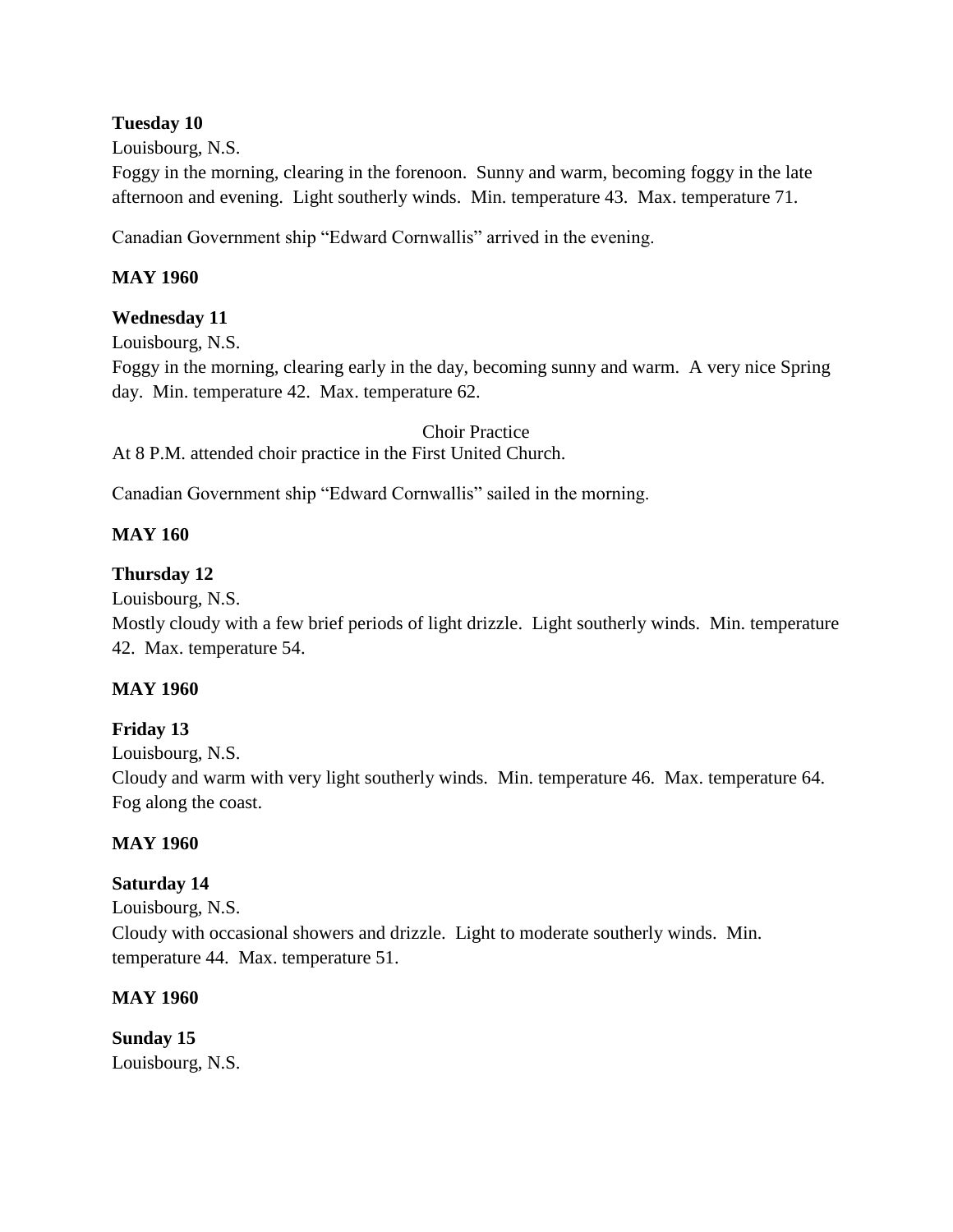Cloudy and foggy with light southerly winds and a few partly clear intervals. Rainfall of yesterday and last night ½ inch. Min. temperature 42. Max. temperature 56.

## Church Services

At 11 P.M. attended service in the First United Church where Rev. John L. Rose M.A. was the preacher. Number present at the service about 65. Choir attendance 8.

## To Marion Bridge and Return

On the invitation of Wilson Levy, Evelyn, Jane and I motored to Marion Bridge where we attended service in the United Church where the preacher was Mr. Whent, a student Minister whose home is in Westmount, Sydney. Miss Isabel Hunt also accompanied on the trip.

After the close of the service we assembled at the home of Mr. and Mrs. Havery Hussey, where a number of their neighbours, relatives and friends had gathered. After enjoying a sacred sing song and a lunch, we left for home arriving at about 11:15 P.M.

#### **MAY 1960**

## **Monday 16**

Louisbourg, N.S.

Cloudy and foggy with light showers and drizzle. Light variable winds. Min. temperature, 38. Max. temperature 51.

#### **MAY 1960**

#### **Tuesday 17**

Louisbourg, N.S.

Cloudy and foggy during the forenoon clearing in the afternoon. Moderate northerly winds in the afternoon, increasing to fresh at night. Min. temperature 43. Max. temperature 56.

#### **MAY 1960**

#### **Wednesday 18**

Louisbourg, N.S.

Sunny, becoming cloudy at about noon. Cloudy during the afternoon and night. Moderate northerly winds. Min. temperature 38. Max. temperature 59.

#### **MAY 1960**

#### **Thursday 19**

Louisbourg, N.S.

Sunny with fresh strong northerly winds, shifting to southerly and decreasing to light in the evening. Min. temperature 44. Max. temperature 67.

#### **MAY 1960**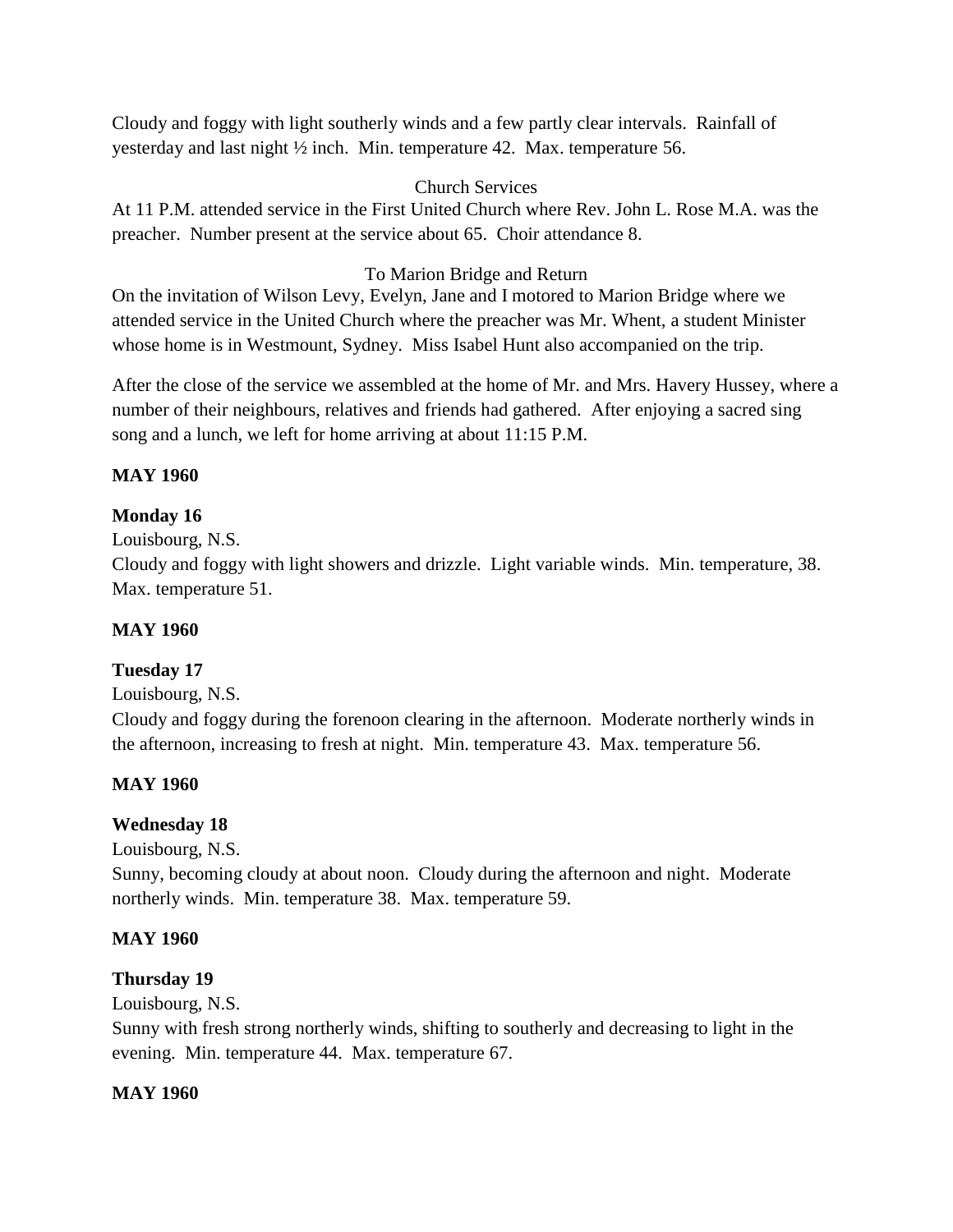#### **Friday 20**

Louisbourg, N.S. Sunny with fresh to strong northerly winds. Min. temperature 42. Max. temperature 56.

## **MAY 1960**

# **Saturday 21**

Louisbourg, N.S.

Cloudy with light mist in the morning. Partly clearing shortly before noon. Brief sunny intervals during the afternoon. Fresh northerly winds. Min. temperature 40. Max. temperature 58.

# **MAY 1960**

# **Sunday 22**

Louisbourg, N.S.

Sunny and cool with fresh northerly winds shifting to southwest in the evening and decreasing to light.

# Church Services

At 11 A.M. and 7 P.M. attended services in the First United Church, where Rev. John Rose M.A. was the preacher. The Girl Guides, Brownies and Cubs paraded to church, in a body in celebration of Empire Day. Present at the morning service about 150, present in the evening 32. Choir attendance, A.M. 7, P.M. 6.

After the close of the evening service, on the invitation of Mr. and Mrs. Harold MacQueen, members of the choir who were present at the service, and several others of the congregation assembled at the MacQueen home where we spent a very pleasant evening, followed by a lunch before we departed for our homes.

Among those present were Rev. and Mrs. John L. Rose, Mr. and Mrs. Charles Bagnall, Mr. and Mrs. George Phalen and daughters, Mrs. Christine MacLean, Mrs. O.J. MacIntyre and myself. J.O. Harris was also present.

# **MAY 1960**

# **Monday 23**

Louisbourg, N.S. Sunny with light winds, mostly southerly. Some fog along the coast. Min. temperature 32. Max. temperature 54.

# **MAY 1960**

# **Tuesday 24**

Louisbourg, N.S.

Sunny, becoming cloudy shortly after noon. Moderate southeast wind. Heavy fog in the evening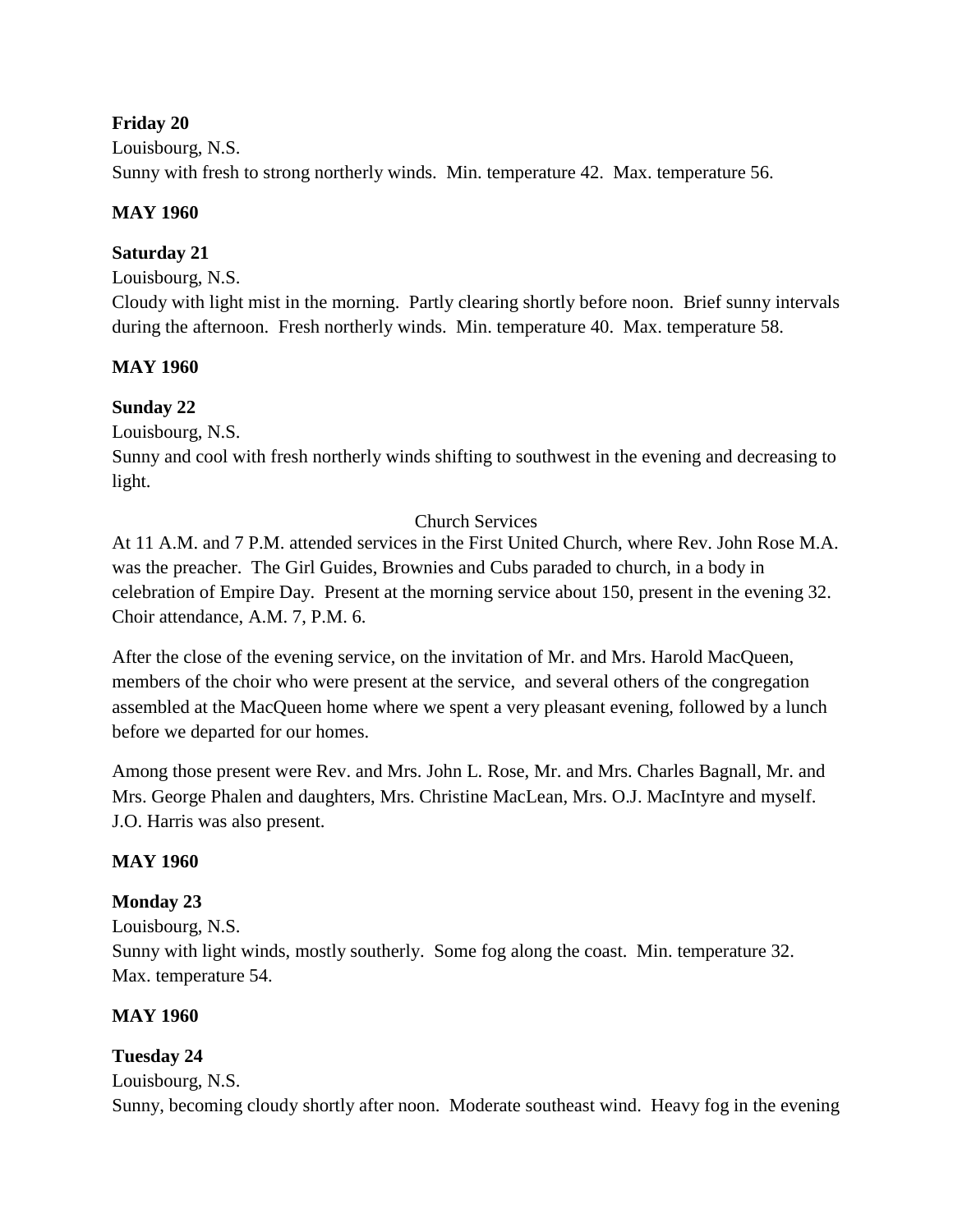and night. Min. temperature 40. Max. temperature 61. Very lovely during the first half of the day. Chilly in afternoon.

#### **MAY 1960**

# **Wednesday 25**

Louisbourg, N.S.

Cloudy and cool with moderate southeast wind. Showers and drizzle beginning at about 5:30 P.M. Min. temperature 40. Max. temperature 48.

## **MAY 1960**

## **Thursday 26**

Louisbourg, N.S.

Cloudy and cool with moderate northeast and north winds. Partly clearing in the afternoon. Min. temperature 42. Max. temperature 56.

## **May 1960**

# **Friday 27**

Louisbourg, N.S.

Sunny with light variable wind. A very lovely spring day. Min. temperature 41. Max. temperature 61.

# **MAY 1960**

# **Saturday 28**

Louisbourg, N.S.

Cloudy and foggy, partly clearing in the afternoon. Sunny with a few for patches. Fog at night. Min. temperature 36. Max. temperature 54.

# **MAY 1960**

# **Sunday 29**

Louisbourg, N.S. Sunny with light variable winds. A very lovely spring day. Min. temperature 42. Max. temperature 61.

#### Church Services

At 11 A.M. and 7 P.M. attended services in the First United Church where Rev. John L. Rose M.A. was the preacher. My sister-in-law, Evelyn and niece Jane were also present. About 80 in attendance in the morning and 44 in the evening. Choir attendance A.M. 9. P.M. 10.

#### **MAY 1960**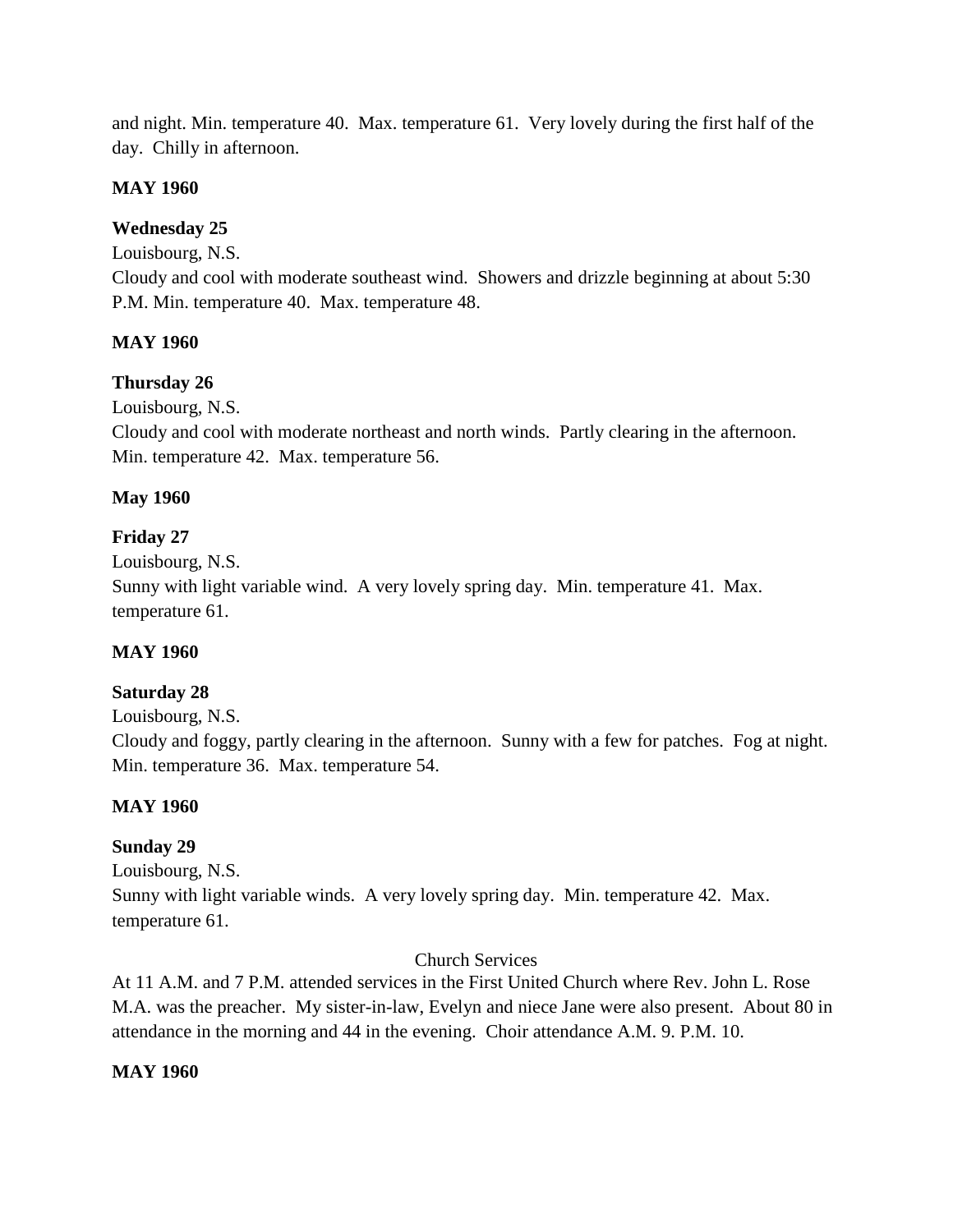#### **Monday 30**

#### Louisbourg, N.S.

Sunny. A cloudy sky. Light southerly winds, a p0erfect spring day. Min. temperature 40. Max. temperature 62.

#### **MAY 1960**

#### **Tuesday 31**

Louisbourg, N.S. Sunny with light southerly winds. A perfect spring day. Min. temperature 45. Max. temperature 62.

#### **JUNE 1960**

#### **Wednesday 1**

Louisbourg, N.S.

Sunny becoming cloudy at noon. Cloudy during the afternoon, foggy in the evening. Min. temperature 42. Max. temperature 64.

#### **JUNE 1960**

#### **Thursday 2**

Louisbourg, N.S.

Rain in the morning, ending at about 7:30 A.M. Cloudy with considerable fog through the day. Light southeast wind. Rainfall about <sup>1</sup>/<sub>2</sub> inch. Min. temperature 46. Max. temperature 52.

#### **JUNE 1960**

#### **Friday 3**

Louisbourg, N.S. Cloudy with some fog and light winds. Max. temperature 46. Max. temperature 58.

To Sydney and Return

Went to Sydney on the 8 A.M. trip on the LeBlanc bus were I had an appointment with Kelly representing T.S. Pattler & Co. Ltd. of Truro, N.S. Met Mr. Kelly at an Isle Royale Hotel sample room at 9 A.M. and gave him an order for Christmas goods. After making two other business call, left for home on the bus, leaving Sydney at 12:15 P.M.

#### **JUNE 1960**

#### **Saturday 4**

Louisbourg, N. S.

Cloudy with some fog. Light winds, mostly southwest, increasing to moderate. A brief sunny interval in the evening, followed by cloud and thick fog. A few very light showers at about 9:30 P.M. Min. temperature 48. Max. temperature . 62.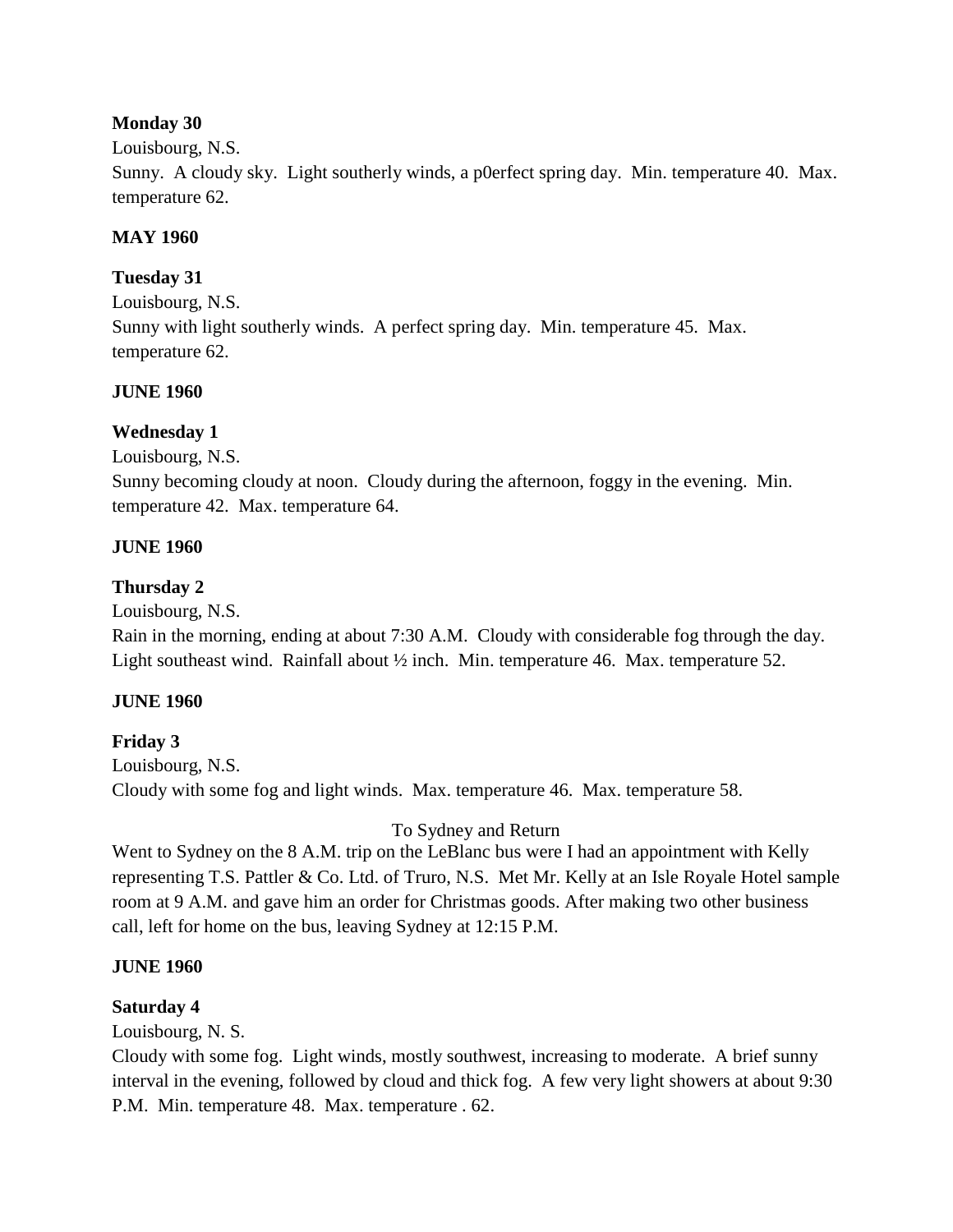#### **JUNE 1960**

#### **Sunday 5**

Louisbourg, N.S.

Cloudy, with sun shining through for a few brief intervals. Thick fog along the coast. Min. temperature 52. Max. temperature 66.

#### Church Services

At 11 A.M. and 7 P.M. Evelyn, Jane and I attended services in the First United Church where Rev. John L. Rose, M.A. was the preacher. Present in the morning about 80, in the evening 30. Choir attendance A.M. 6, P.M. 7.

#### **JUNE 1960**

#### **Monday 6**

Louisbourg, N. S.

Steady in the early morning, ending in the forenoon, followed by occasional showers and fog during the day. Moderate to fresh southwest wind, decreasing to light in the evening. Rainfall 1 ½ inch. Min. temperature 52. Max. temperature 60.

#### **JUNE 1960**

#### **Tuesday 7**

Louisbourg, N.S.

Sunny with a cloudless sky, cloudy in the evening. Very light winds mostly southerly. Min. temperature 56. Max. temperature 67.

#### Nova Scotia Elections

Nova Scotia Provincial Elections resulted in the return of the conservative government under the leadership of the Hon. Robert L. Stanfield.

#### **JUNE 1960**

#### **Wednesday 8**

Louisbourg, N.S.

Sunny becoming partly with frequent sunny intervals. Light westerly winds. A very lovey spring day. Min. temperature 42. Max. temperature 66.

Dr. [blank] Osyany Opens Medical Practice

Dr. [blank] Osyany opened a medical practice (part time) today. His office is in the building on Main Street formerly owned by Howard Cann who I understand has sold the building to the Doctor. The house is still occupied by the Cann family which is moving to Prince Edward Island at or about the end of this month. The Doctors hours at present are 10 A.M. until noon.

#### **JUNE 1960**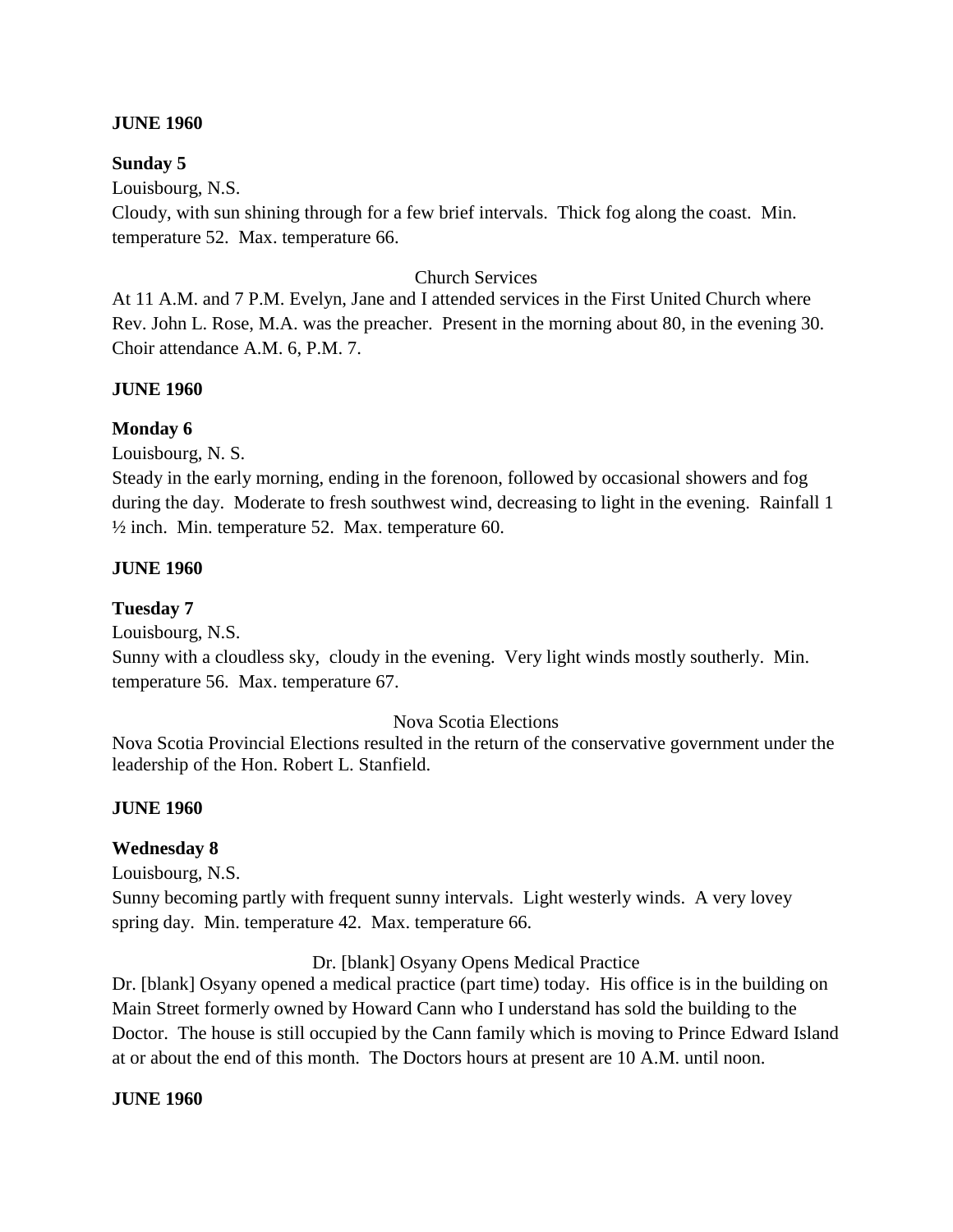## **Thursday 9**

#### Louisbourg, N.S.

Sunny giving a very lovely forenoon, but becoming cloudy early in the afternoon with an occasional sunny interval. Light variable winds increasing in the evening and becoming northeast. Min. temperature 40. Max. temperature 64.

## **JUNE 1960**

## **Friday 10**

Louisbourg, N. S.

Sunny becoming cloudy in the late afternoon. Clearing during the night. Min. temperature about 40. Max. temperature 58.

#### **JUNE 1960**

## **Saturday 11**

#### Louisbourg, N.S.

Cloudy with moderate southeast wind followed by a brief sunny interval in the late afternoon, fog at night. Min. temperature 46. Max. temperature 58.

## **JUNE 1960**

## **Sunday 12**

Louisbourg, N.S.

Rain in the morning followed by showers drizzle and mist. Moderate northeast wind. Min. temperature 47. Max. temperature 52.

## Church Services

At 11 A.M. and 7 P.M. Evelyn, Jane and I attended services in the First United Church, where the services were conducted by laymen of the congregation in the absence of the Pastor Rev. John L. Rose M.A. who is in Sackville attending the annual conference of the United Church.

Those taking part in conducting the services were Edward Levy, William Hilchie, Charles Bagnall, and myself. Present in the morning about 60, in the evening 23. Choir attendance A.M. 6, P.M. 7.

#### **JUNE 1960**

## **Monday 13**

Louisbourg, N.S.

Sunny and warm with light to moderate variable winds. A very lovely day. Min. temperature 48. Max. temperature 74.

#### **JUNE 1960**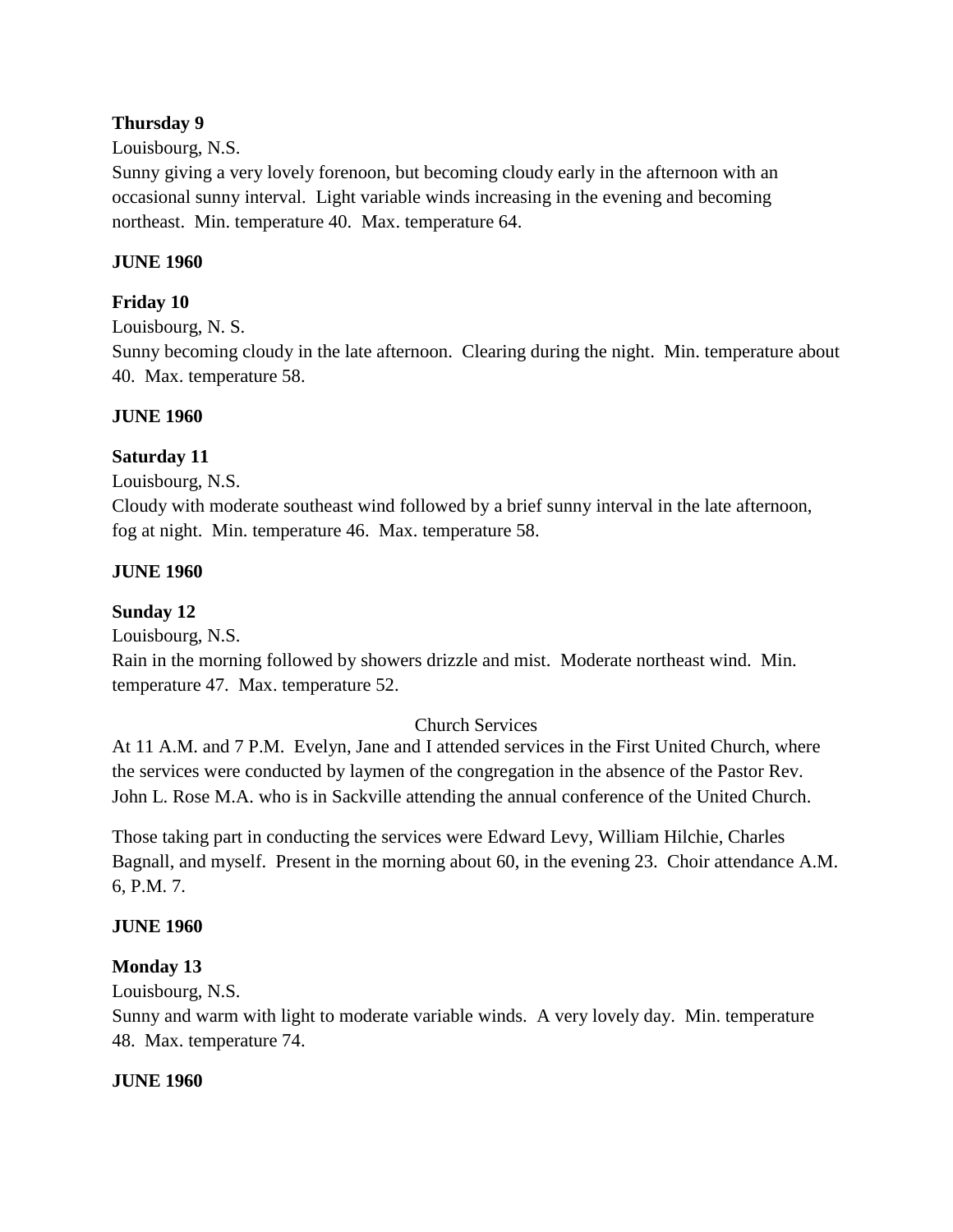#### **Tuesday 14**

Louisbourg, N.S.

Sunny in the morning, becoming cloudy in the forenoon with showers and a few [blank] of thunder. Cloudy and cool during the afternoon with a few sunny intervals, moderate to fresh northerly winds. Min. temperature 44. Max. temperature 66.

#### Death of Mrs. John Allen MacGillivary

Today's issue of the Cape Breton Post recorded the death at Bakersfield California, of Mrs. John MacGillivary, the former Victoria Stacey of Louisbourg. Mrs. MacGillivary was the daughter of the late Mr. and Mrs. Charles Stacey of Louisbourg. After the death of her husband she went to the United States and for many has been living with her oldest son. Two sons and two daughters survive as well as two sisters. The sisters are (Margaret) Mrs. Melville MacGillivary of Sydney, N.S. and (Harriet) Mrs. B.S. Adams in Medford Massachusetts. A brother A. Wylie Stacey, predeceased her in October 1956.

#### **JUNE 1960**

#### **Wednesday 15**

Louisbourg, N.S.

Cloud and sunshine in about equal portions cool. Fresh variable winds. Min. temperature 42. Max. temperature 62.

#### **JUNE 1960**

#### **Thursday 16**

#### Louisbourg, N.S.

Cloudy with fresh southerly winds. Light drizzle and mist began to fall at about 1 P.M. and was followed by steady rain at about 6 P.M. Min. temperature 48. Max. temperature 58. Rainfall,  $\frac{1}{2}$ inch.

#### **JUNE 1960**

#### **Friday 17**

Louisbourg, N.S.

Warm with a hazy sky and a few sunny intervals. Light variable winds. A very lovely day. Min. temperature 50. Max. temperature 70.

#### **JUNE 1960**

#### **Saturday 18**

Louisbourg, N.S. Cloudy and foggy with light southerly winds. Min. temperature 50. Max. temperature 63.

#### **JUNE 1960**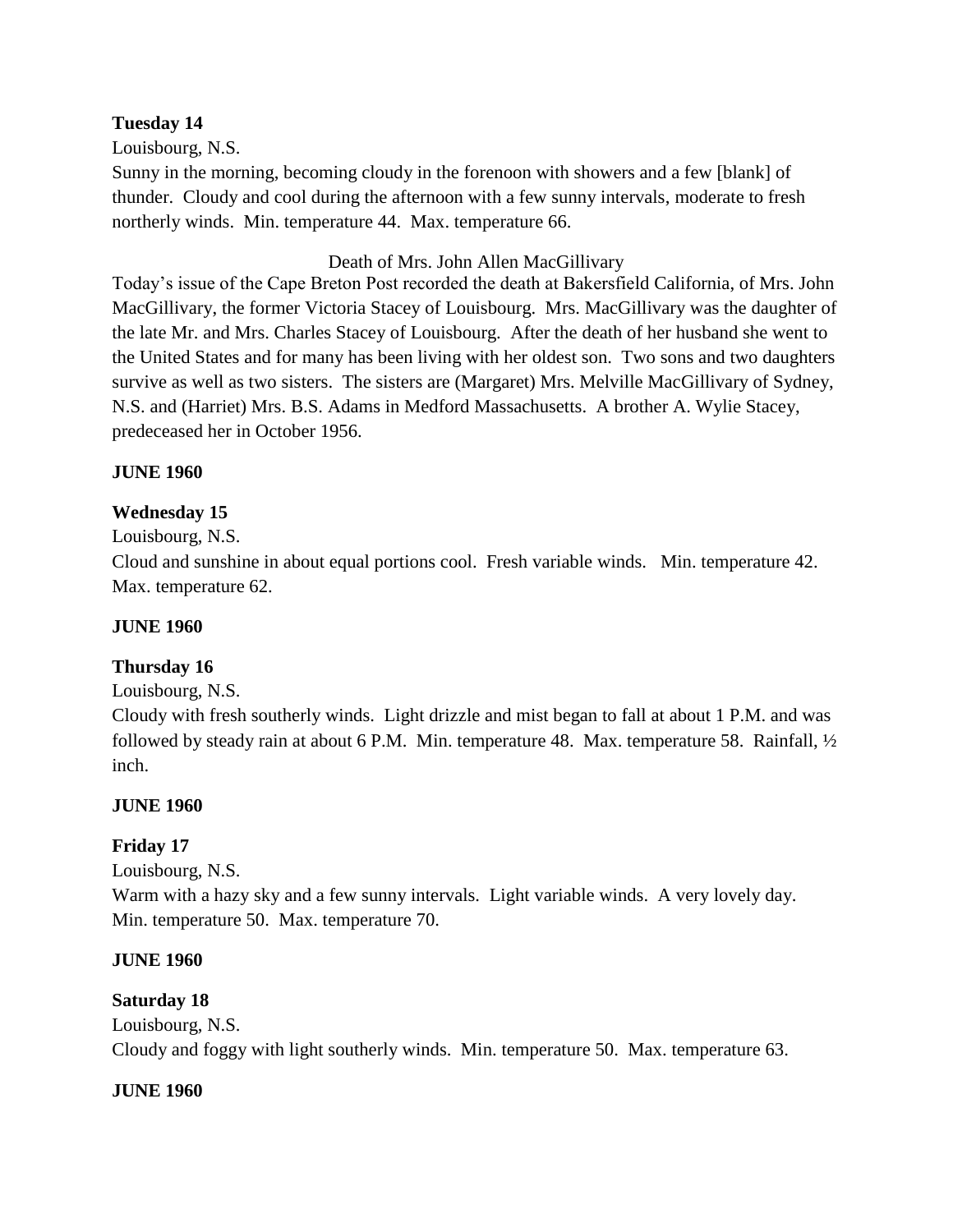#### **Sunday 19**

Louisbourg, N.S.

Showers in the forenoon ending at about 10:30 A.M. Cloudy until the late afternoon, then becoming sunny. Moderate northeast wind shifting to north and increasing to fresh. Min. temperature 52. Max. temperature 60.

## Church Services

At 11 A.M. and 7 P.M. attended services in the First United Church where Rev. John L. Rose M.A. was the preacher. Evelyn and Jane my sister-in-law and niece were also present at both of these services. Present at the morning service about 65 in the evening 37. Choir attendance, A.M. 8, P.M. 7.

#### **JUNE 1960**

#### **Monday 20**

Louisbourg, N.S.

Sunny and warm with moderate northerly winds, shifting to southwest in the evening. Foggy at night. Min. temperature 46. Max. temperature 66

To Sydney and Return

Went to Sydney on the 1:30 P.M. trip of the LeBlanc Bus. Made a few business calls in the city and returned on the bus leaving Sydney at 4:30 P.M.

#### **JUNE 1960**

#### **Tuesday 21**

Louisbourg, N.S.

Light rain in the early morning, cloudy during the greater part of the day except for a brief sunny interval late in the afternoon which was followed by cloudiness and a few light showers. Very light southerly winds. Rainfall about 1/8 inch. Min. temperature 48. Max. temperature 61.

#### **JUNE 1960**

#### **Wednesday 22**

Louisbourg, N.S.

Sunny and warm with light variable winds a very lovely early summer day. Min. temperature 47. Max. temperature 74.

#### **JUNE 1960**

#### **Thursday 23**

Louisbourg, N.S.

Cloudy with a few very light showers and brief sunny intervals in the late afternoon. Light variable winds mostly southerly and easterly. Min. temperature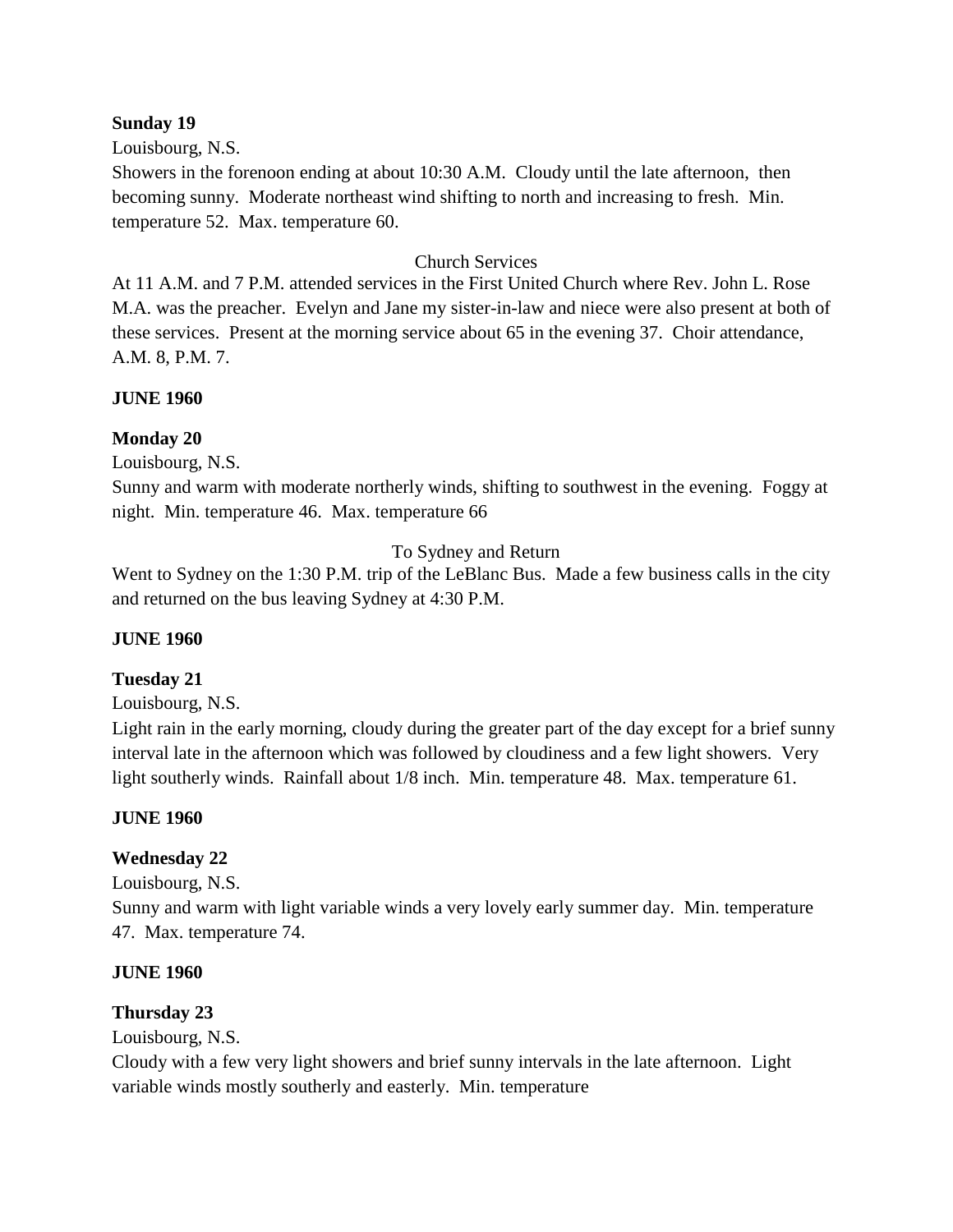#### 46. Max. temperature 62.

United States Ship "Prevail"

United States Government ship "Prevail" G.S. 20 arrived and docked at the Government wharf. Sailed during the afternoon.

#### **JUNE 1960**

#### **Friday 24**

Louisbourg, N.S.

Sunny and warm. Light variable winds, a very lovey summer day. Min. temperature 50. Max. temperature 70. Foggy at night.

#### **JUNE 1960**

#### **Saturday 25**

Louisbourg, N.S.

Heavy rain fall accompanied by a southerly gale. Rainfall 2 inches. Wind decreased to light at night. Min. temperature 52. Max. temperature 57.

#### **JUNE 1960**

#### **Sunday 26**

Louisbourg, N.S.

Sunny and warm with light northwest wind a perfect summer day. Min. temperature 52. Max. temperature 72.

#### Church Services

At 11 A.M. and 7 P.M. Evelyn, Jane and I attended services in the First Unit Church where Rev. John L. Rose, M.A. was the Preacher. Mr. Rose preached his farewell sermon is the evening.

Sacrament of the Lord's Supper was dispensed at the morning service. Present in the morning about 130, in the evening 75. Choir attendance A.M. 89, P.M. 75.

Rev. John L. Rose, M.A. who has been Pastor of the First United Church since September 1954, has ended his pastorate here, and is leaving to take charge of the United Church at Hillsborough, New Brunswick. The first services he conducted were held on September 26, 1954.

#### Visitors from Sydney

Mr. and Mrs. Hedley Hopkins and daughter Patricia and Hedley's mother arrived in the afternoon for a short visit. Evelyn (my sister-in-law) Jane (my niece) and I accompanied them on a visit to the Louisbourg National and Historic Park. They left for home at about 5:30 P.M.

Arm and Shoulder Found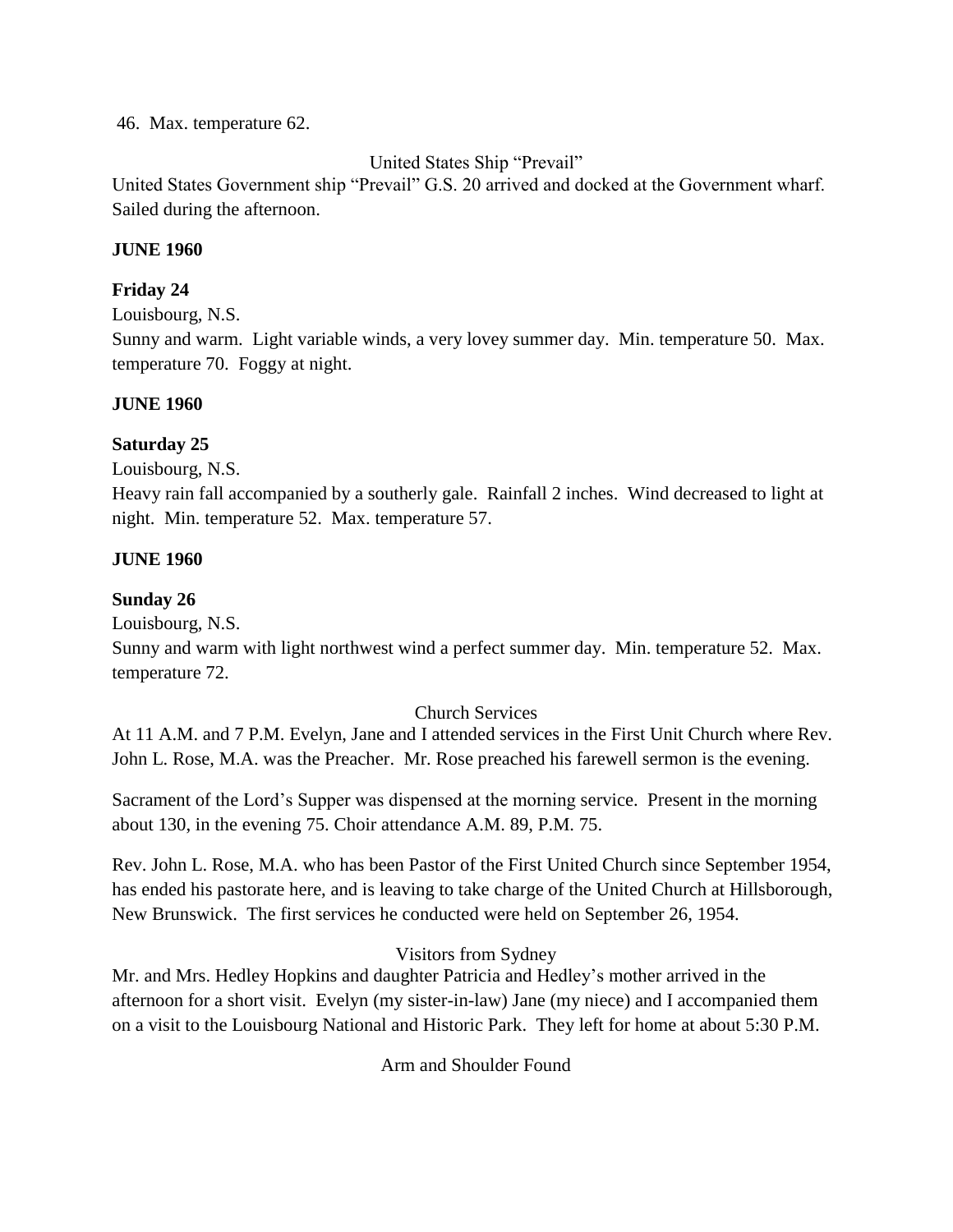Today on the eastern side of Gabarus Bay near the former Munroe Farm, was found a man's arm and shoulder which had been washed ashore. It is supposed to be from the body of Ivan Wilson whose fishing boat was discovered a total wreck.

#### **JUNE 1960**

## **Monday 27**

#### Louisbourg, N.S.

Sunny and warm with moderate northwest wind creasing to fresh, and decreasing to light in the evening. Min. temperature 48. Max. temperature 80.

Farewell Party for Rev. and Mrs. Rose and Mr. and Mrs. Hilchie At 8 P.M. attended a farewell party in Calvin Hall in the honour of Rev. John L. Rose, M.A. and Mrs. Roses, also in honour of Mr. and Mrs. William Hilchie. Mr. Rose had been Pastor of the First United Church since September 1954. Mr. and Mrs. Rose intend leaving here on next Wednesday for Hillborough, New Brunswick, where Mr. Rose is taking over the Pastorate of the United Church in that place.

Mr. and Mrs. Hilchie have been here for the past 18 years where Mr. Hilchie has been Principal of the Louisbourg Town School. Mr. and Mrs. Hilchie are leaving here shortly to take up residence in the Town of Sydney Mines N.S. where Mr. Hilchie has a positon on the staff of the Sydney Mines School. Quite a number gathered at the hall to bid farewell to these too popular couples. Addresses were presented to both couples as well as gifts in appreciation of their services and tokens of goodwill, as they leave to take up residences elsewhere.

#### **JUNE 1960**

#### **Tuesday 28**

Louisbourg, N.S.

Sunny and warm with light southwest wind. A very lovely summer day. Min. temperature 52. Max. temperature 70.

#### Human Body Found

A human body was found on the east side of Gabarus Bay, where it had been washed ashore near the former Munroe farm.

#### **JUNE 1960**

#### **Wednesday 29**

Louisbourg, N.S.

Sunny and warm with light to moderate southwest wind. A very lovely summer day. Min. temperature 53. Max. temperature 74.

Left For Hillsborough, New Brunswick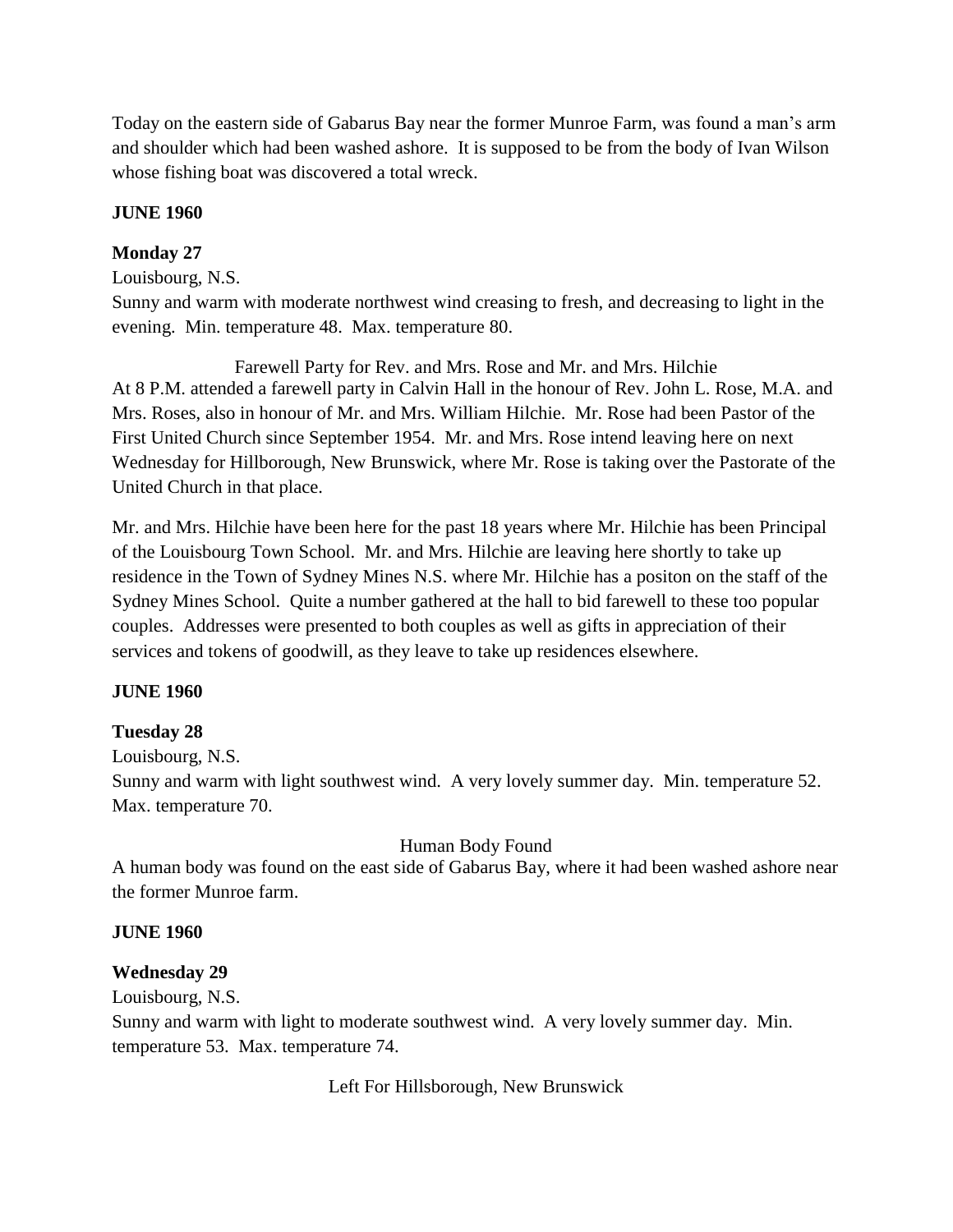Rev. and Mrs. John L. Rose left here today enroute to Hillsborough N.B. where Mr. Rose is to become Pastor of the Hillsborough United Church. Mr. Rose has been Pastor of the Louisbourg United Church since September 1954. Mr. Rose is to be succeeded by Rev. [blank] Munroe.

#### **JUNE 1960**

#### **Thursday 30**

Louisbourg, N.S.

Cloudy, moderately warm with considerable fog. Light to moderate southwest wind. Min. temperature 54. Max. temperature 69.

#### To Mira Gut and Return

Motored to Mira Gut in the afternoon where at about 2 o'clock we attended the funeral of the late Duncan Mac Kenzie. Services at the house and grave were conducted by Rev. [blank] Bette of Donkin and Morien.

#### **JULY 1960**

#### **Friday 1**

Louisbourg, N. S.

Cloudy and foggy with moderate southwest wind, becoming sunning in the late afternoon. Some thunder and lightning and a shower of rain in the early morning. Rainfall about 1/8 inch. Min. temperature 54. Max. temperature 70.

#### **JULY 1960**

#### **Saturday 2**

Louisbourg, N.S. Cloudy, becoming in the afternoon light southerly winds. Min. temperature 48. Mas. Temperature 66.

To Sydney and Return

Motored to Sydney in the early afternoon with Mr. [blank] Simpson. We returned home at about 5 P.M

#### Death of Mrs. Fiander

The death of Mrs. Samuel Fiander occurred at the home of Mr. and Mrs. DeWitte Cross, on Pepperell Street at about 11 P.M. Mrs. Fiander whose home was at Big Lorraine had been living in Louisbourg for the past several years. Her husband predeceased her about five years ago. She was about 86 years old.

#### **JULY 1960**

**Sunday 3** Louisbourg, N.S.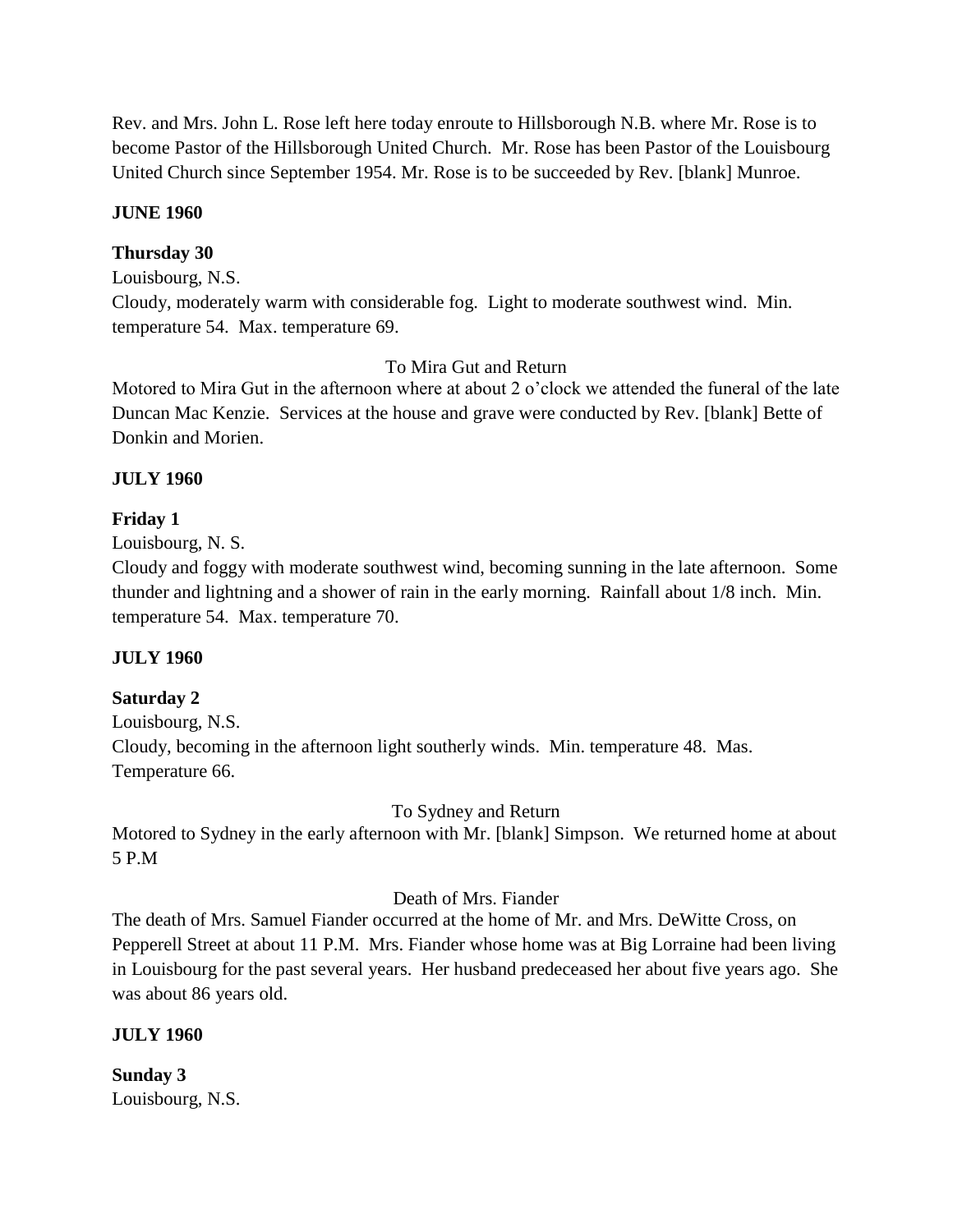Sunny and warm with moderate southwest winds. Foggy at night. A very lovely day. Min. temperature 49. Max. temperature 69.

## Church Services

At 11 A.M. and 7 P.M. Evelyn, daughter Jane and I attended services in the First United Church, where Rev. Grant Mac Donald of United Church at Dartmouth was the preacher. Present in the morning about 65, in the evening about 40. Choir attendance A.M. 6. P.M. 6.

## **JULY 1960**

## **Monday 4**

Louisbourg, N.S. Cloudy and foggy with very light showers. Light southwest wind. Min. temperature 54. Max. temperature 60.

#### Server Completed

The sewer installation on Warren Street has been completed. It extends from the main sewer on Main Street to the Northern end of Warren Street. All the houses on the street have been connected with the new sewer with the exception of 4, including the Masonic Hall. The construction and installation were carried out by Turner Transport Ltd. of Glace Bay., N.S.

## **July 1960**

#### **Tuesday 5**

Louisbourg, N.S.

Cloudy and foggy, clearing at about noon. Sunny and warm during the afternoon and evening. Min. temperature 54. Max. temperature 72.

#### Funeral

At about 2 P.M. attended the funeral of the late Mrs. Samuel Fiander. Service in St. Bartholemews Anglican Church and service at [blank]

#### **JULY 1960**

## **Wednesday 6**

Louisbourg, N.S.

Sunny with moderate to fresh southwest , shifting to west and northwest during the afternoon and evening, decreasing to light at night. Min. temperature 52. Max. temperature 72.

#### Went to Glace Bay

Evelyn went to Sydney on the 6:15 P.M. trip of the Le Blanc bus enroute to Glace Bay, for the purpose of having some dental work done by Dr. Buffett with whom she has an appointment for tomorrow forenoon.

#### **JULY 1960**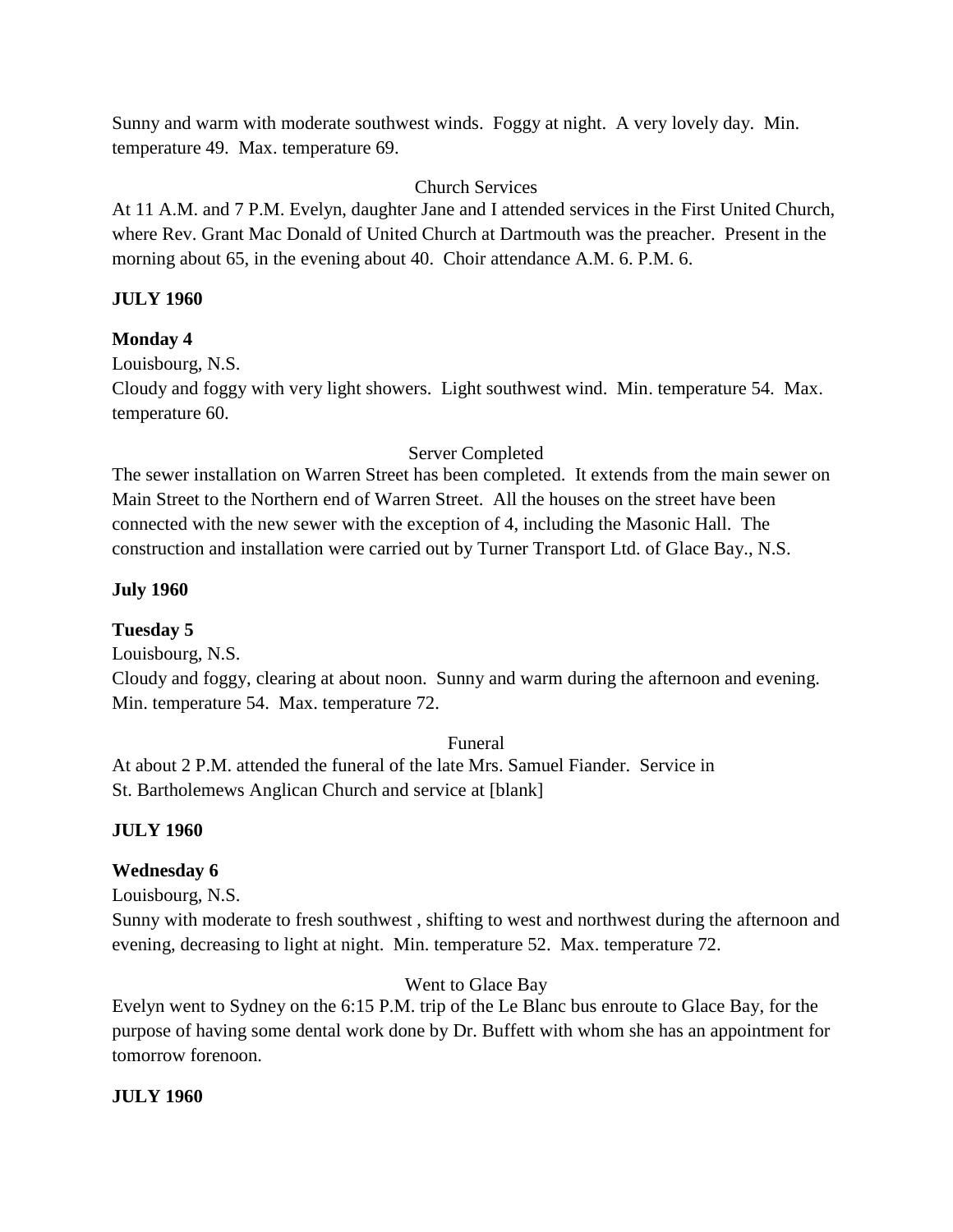#### **Thursday 7**

Louisbourg, N. S.

Sunny in the forenoon, becoming cloudy with sunny intervals during the afternoon and evening. Min. temperature 50. Max. temperature 76.

#### **JULY 1960**

#### **Friday 8**

Louisbourg, N.S. A cloudless sky, light moderate to fresh westerly winds. A very lovely summer day. Temperature 42. Max. temperature 70.

Returned From Glace Bay Evelyn who went to Glace Bay on the evening of the  $16<sup>th</sup>$  returned on the 1 P.M. bus.

#### **JULY 1960**

#### **Saturday 9**

Louisbourg, N.S.

Cloudy with fresh to strong southwest wind. Light showers in mid-afternoon followed by a brief sunny interval at about 4 P.M. Min. temperature 54. Max. temperature 68.

#### Congregational Picnic

The annual congregational and Sunday school picnic of the First United Church was held this afternoon on the Presbyterian Church Camp Ground at Mira Ferry.

#### **JULY 1960**

#### **Sunday 10**

Louisbourg, N.S.

Sunny and warm with moderate to northwest winds, becoming cloudy in the evening with wind decreasing to light. A very lovely summer day. Min. temperature 50. Max. temperature 74.

#### Church Services

At 11 A.M. Evelyn, Jane and I attended service in the First United Church where Rev. Grant MacDonald, Pastor of Dartmouth United Church was the preacher. Present at the service about 75. Choir attendance 8. No service in the First United in the evening.

At 7 P. M. I attended service in the Presbyterian Church where Rev. Hales Pastor of the Presbyterian Church at Mira Ferry, Catalone and Louisbourg was the preacher.

On the invitation of Edward Levey, Evelyn, Jane and I went for a motor ride, leaving here at about 2 P.M. We went to Mira Ferry, the south side of Mira River to Upper Grand Mira, returning on the North side of Mira River to Mira Ferry and from Mira Ferry home, arriving shortly after 5 P.M. Other passengers in the car were Mrs. Edward Levy and son Arnold.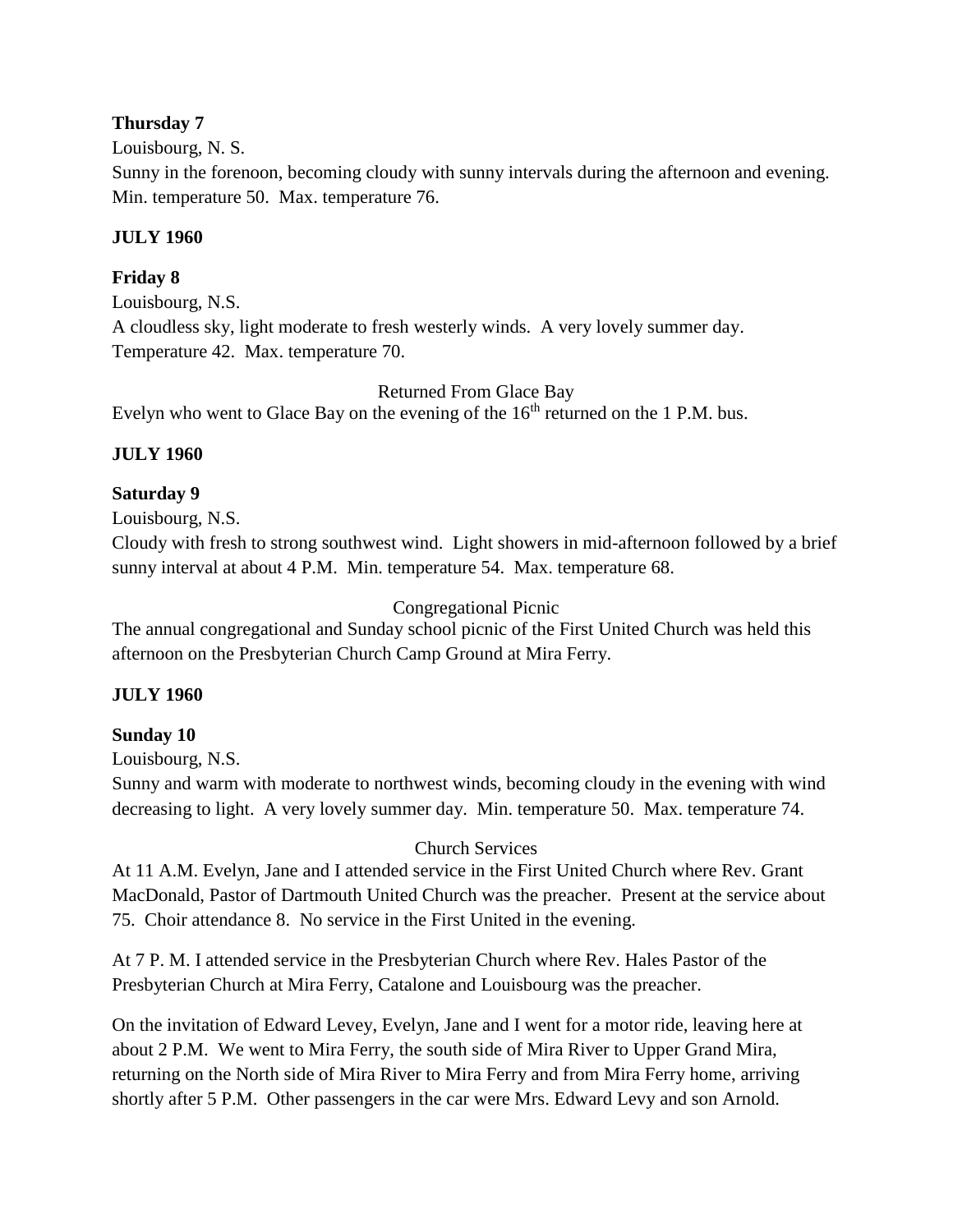#### **JULY 1960**

#### **Monday 11**

Louisbourg, N.S.

Cloudy with moderate southwest wind. A few light showers and drizzle in the forenoon. Cloudy during the afternoon with a brief sunny interval in the evening.

#### Went to Havenside

Motored to Havenside with J. Oscar Harris at about 7:30 P.M. for the purpose of seeing the construction work being carried out on Havenside Street by the Turner Transport Company of Glace Bay, N.S. under the direction of the Town Street and Bridge Department.

#### **JULY 1960**

#### **Tuesday 12**

Louisbourg, N.S.

Cloud and Sunshine with fog along the coast light to moderate wind, foggy at night. Min. temperature 56. Max. temperature 72.

> Lester W. Huntington Visits Louisbourg [blank]

#### **JULY 1960**

#### **Wednesday 13**

Louisbourg, N.S.

Cloudy with sunny intervals, some fog along the coast moderate to fresh southwest wind. Min. temperature 56. Max. temperature 74.

#### **JULY 1960**

#### **Thursday 14**

Louisbourg, N. S.

Cloudy and warm with considerable fog. A very light shower of rain in the afternoon and mist at night. Very light southwest winds. Min. temperature 56. Max. temperature 70.

#### **JULY 1960**

#### **Friday 15**

Louibourg, N.S.

A few very light showers in the morning. Cloudy partly clearing in the evening. Light variable winds. A very beautiful sunset. Min. temperature 58. Max. temperature 69. Rainfall, about 1/16 inch.

#### **JULY 1960**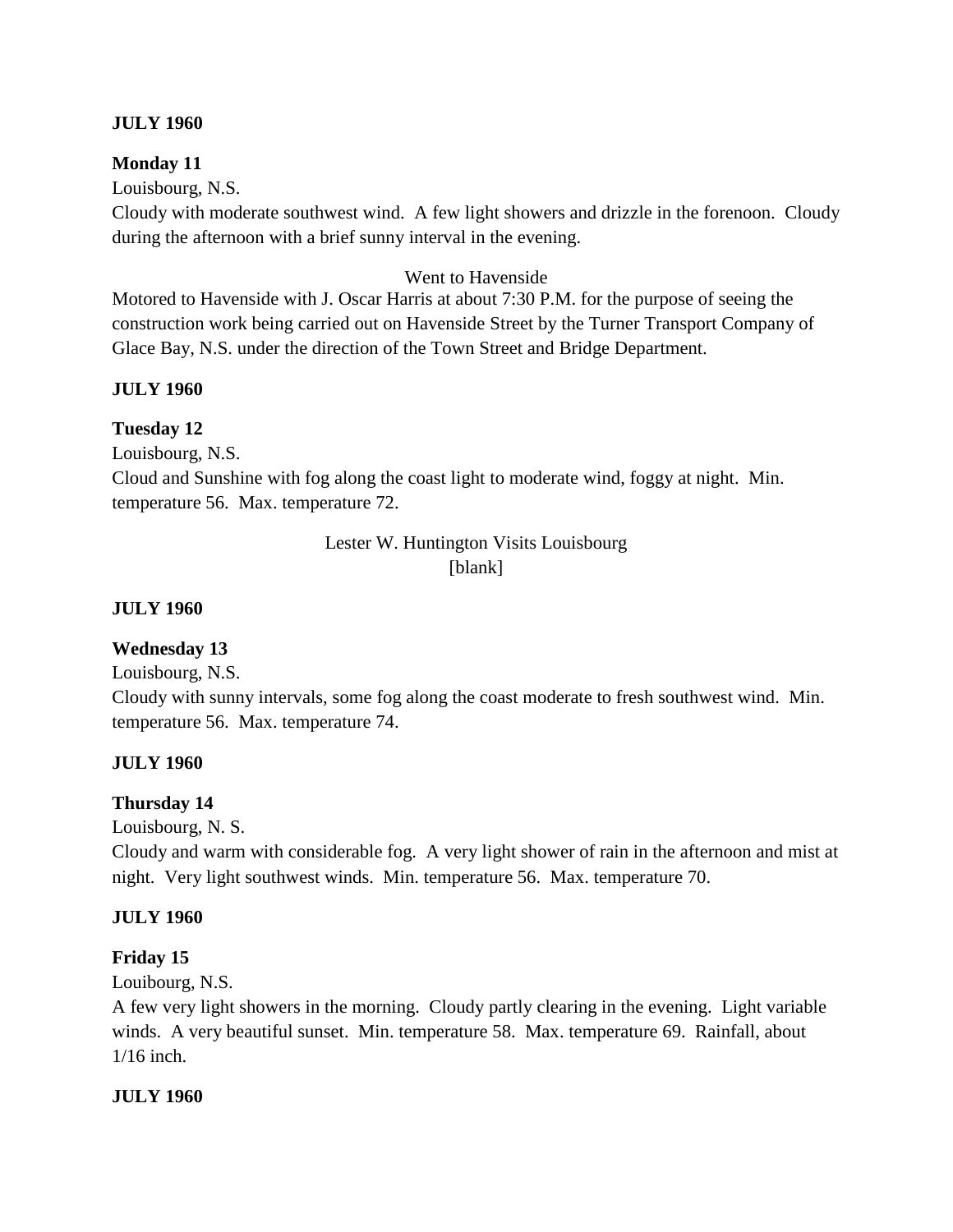#### **Saturday 16**

Louisbourg, N.S.

Sunny and warm with moderate northwest wind, shifting to southwest. A very lovely day. Min. temperature 52. Max. temperature 72.

#### **JULY 1960**

Sunday 17 Louisbourg, N.S. Sunny and warm with moderate southwest wind, a very lovely summer day. Min. temperature about 55. Max. temperature 71.

#### To Marion Bridge

In the evening Evelyn, Jane, Isabel Hunt and I on the invitation of Wilson Ivey, motored to Marion Bridge where we attended service in the United Church. The service was in charge of Mr. Whent, student Minister, while the guest preacher was Rev. A.C. Fraser a former Pastor. After the service with other friends, relatives and neighbours of the family we assembled at the home of Mr. and Mrs. Harvey Hussey where we enjoyed a sacred sing song. The members of the Louisbourg party with the exception of myself, left to return at about 11 A.M. I stayed for the purpose of spending a few days with my sister, Mrs. Clifford Huntington and her two daughters, Maud and Elinor. Maud who is Matron of the Naval Hospital at Cornwallis, N.S. is at present spending a holiday a t home.

#### **JULY 1960**

#### **Monday 18**

Marion Bridge, C.B, .N.S.

Cloudy and foggy clearing at about noon. Sunny and warm during the afternoon. Maria (my sister) and Maud my niece and I visited the site of my old home, at Salmon River. Also Mr. and Mrs. George Huntington, Mr. and Mrs. Arthur Huntington , Mr. and Mrs. John Huntington, the home of Mr. and Mrs. John MacKinnon, and Caleb Huntington, who lives at the MacKinnon home. On our way back to my sister's home at Marion Bridge we visited the home of Mr. and Mrs. Cecil Hussey.

#### **JULY 1960**

#### **Tuesday 19**

Marion Bridge, C.B., N.S. Cloudy, with considerable fog, clearing at about noon, sunny during the afternoon.

In the afternoon I motored to Sydney with my niece, Maud Huntington. After making a few business calls at Sydney, and having lunch at the Isle Royale Tea Room, we returned home at about 1:30 P.M.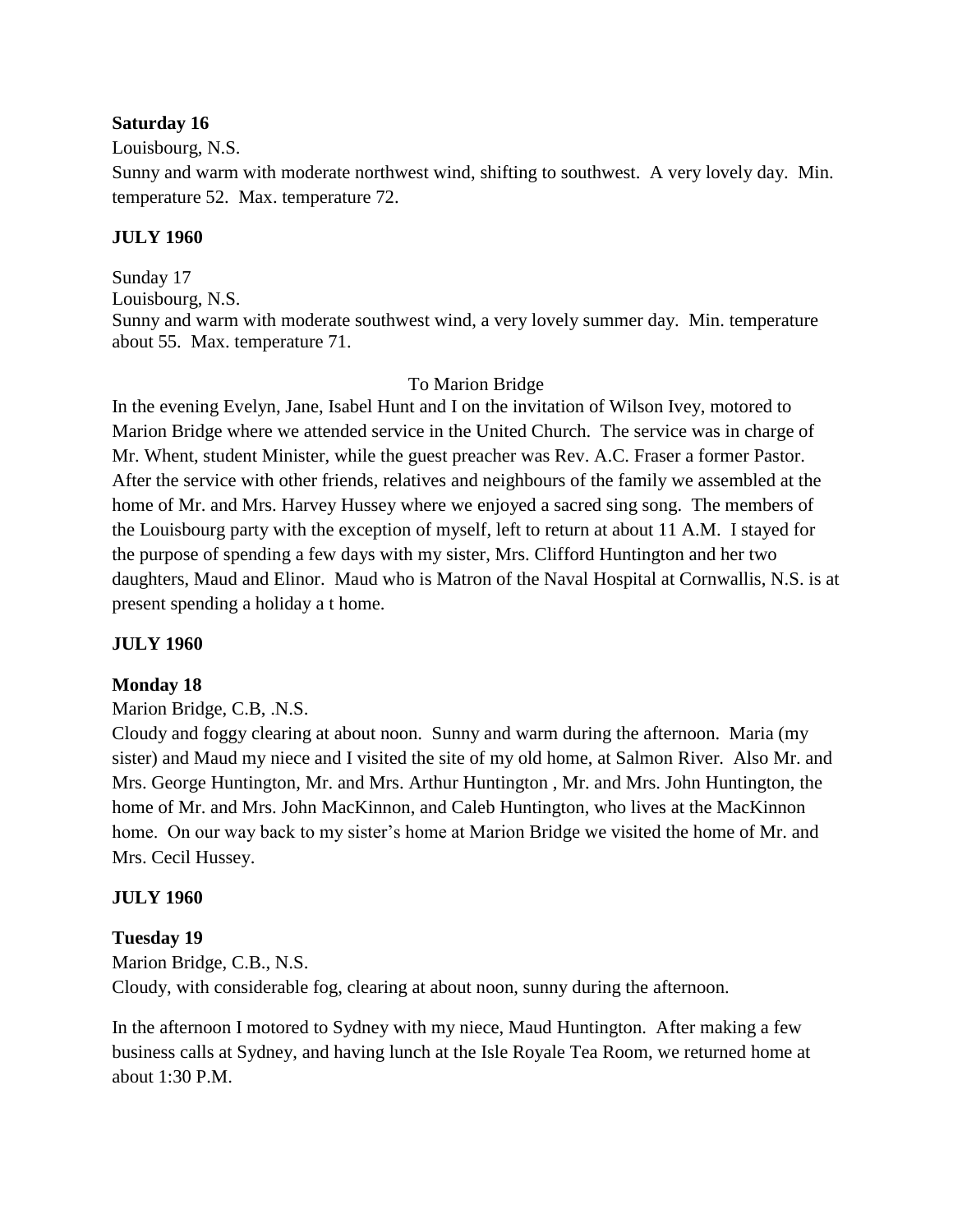In the afternoon Mrs. Clifford Huntington (my sister) Maud, (my niece) and I motored to Huntington , where we visited the home of Mr. and Mrs. Guy Watts where we spent about an hour with Mr. and Mrs. Watts and Arthur Crawley. We called at the home of Mr. and Mrs. James Goode, and Mr. and Mrs. John MacDonald, before returning to Marion Bridge.

#### **JULY 1960**

#### **Wednesday 20**

Marion Bridge C.B., N.S.

Cape Breton Post July 20, 1960

#### **AT MIRA GUT**

#### **Farmer Suffers Fatal Injuries**

Charles Robinson, 42 years –old Mira Gut farmer, was killed almost instantly Tuesday night when he fell beneath a tractor near his home.

Mr. Robinson, who was widely known in the Mira area, was riding on a tractor operated by Ewen MacKenzie. He toppled off the rear platform unnoticed by the operator. A portion of the vehicle passed over his body.

The victim suffered a fractured skull and internal injuries. He died shortly after the mishap. Police said an inquest will be held in Glace Bay.

Cape Breton Post July 20, 1960

#### **MISHAPS**

#### **At Steel Plant**

#### **Archie Tanner**

#### **Mishap Victim**

Archie Tanner, 54, widely known steelworker, was killed almost instantly Tuesday when he fell into a transmission line carrying 6,600 volts.

Mr. Tanner, one of the city's most prominent ham radio operators who last week relayed word of a plane crash in Newfoundland involving two city men, was working on the roof of the rail mill when he slipped and fell into the power line. He died almost instantly.

It was the first fatally at the Steel Plant in 30 months. Acting coroner John F. MacDonald ordered an inquest next week.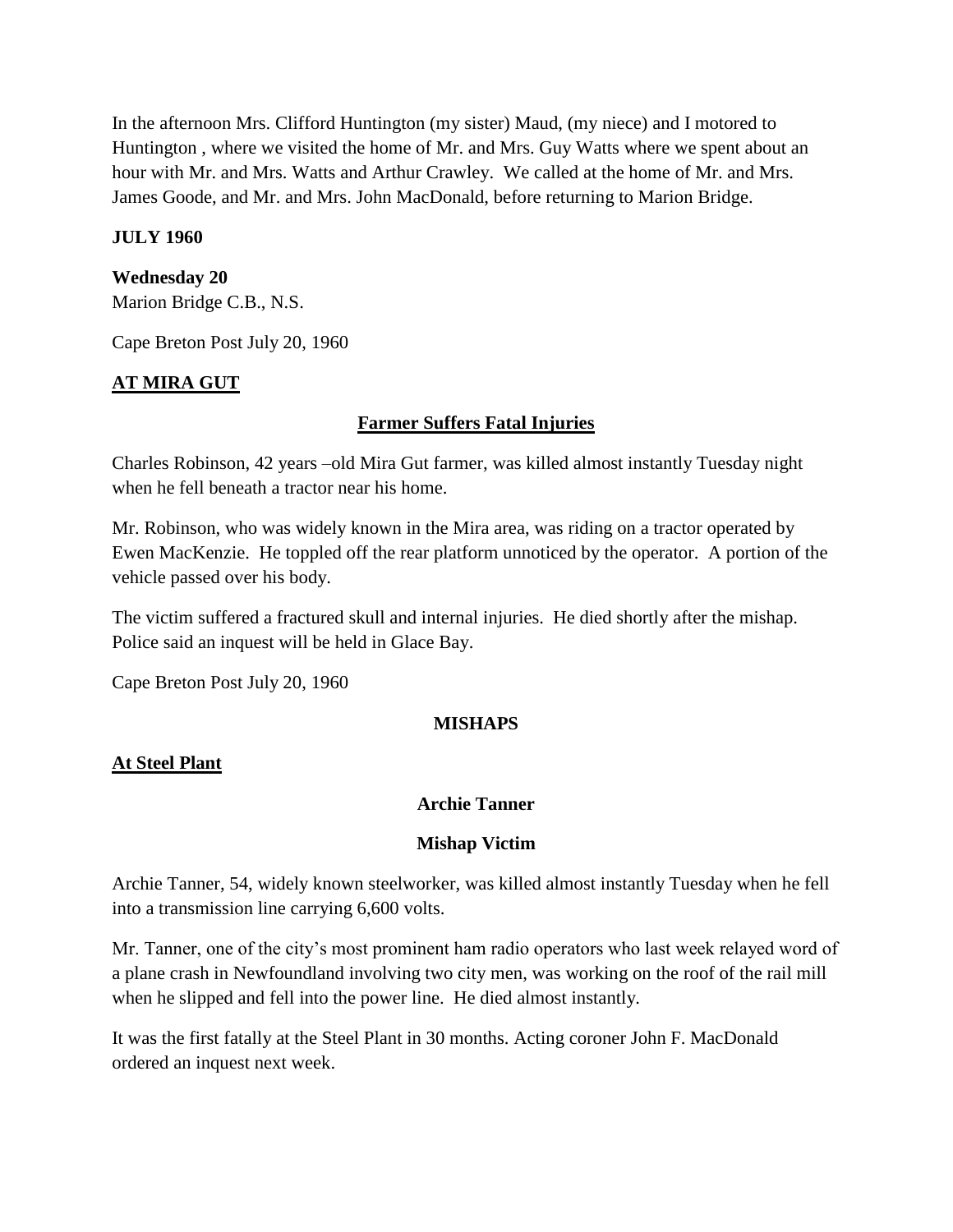The victim is survived by his widow and five children James, Fraser, Gordon, Diane and Valerie. A sister, Mrs. Wilfred Wagner, Louisbourg and step sister Mrs. Margaret Kennedy, New Jersery.

He was a member of Christ Church and the Sydney Amateur Radio Club. The Remains are resting at the Fillmore Funeral Home. The funeral will be held Thursday at 2 P.M. from Christ Church.

## **JULY 1960**

## **Thursday 21**

Marion Bridge, C. B., N.S. Cloudy with sunny intervals, moderate to fresh northwest wind. Warm.

Accompanied Fred Huntington over his mail route, leaving Marion Bridge at about 11:45 A.M. The route takes in Big Ridge, South side of Mira River to Upper Grand Mira, returning on the North side of Mira River, about two miles in Morley Road, thence returning to Marion Bridge the starting point, arriving back at about 3:30 P.M. Another passenger with Fred on today's trip was Alex. MacIntyre who is at present spending his holidays at Marion Bridge.

## **JULY 1960**

## **Friday 22**

Marion Bridge, C. B., N.S. Sunny and moderately warm, with fresh northwest wind. A very nice summer day.

#### Marion Bridge to Louisbourg

Motored to Louisbourg in the evening with Lt. Maud Huntington R.C.N. Miss Elinor Huntington, (two of my nieces) and Mrs. Archie MacPherson, (formerly Louise Huntington). Left Marion Bridge at 6:45 P.M. and arrived home at 7:45, after having spent a very pleasant five days visiting my sister Mrs. Clifford Huntington, the two daughters, the misses Maud and Elinor, and friends at Marion Bridge, and other relatives and friends at Marion Bridge, Rock Elm and Huntington. The car that brought me home was owned and driven by Lt. Maud Huntington R.C.N. who is Matron of the R.C.N. Hospital at H.M.C.S, Cornwallis, Annapolis County, Nova Scotia who is now having two weeks holidays. The party that accompanied me home left and return at about 8:30 P.M.

#### **JULY 1960**

#### **Saturday 23**

Louisbourg, N.S.

Cloudy with moderate southwest wind. Shower and drizzle during the afternoon and evening. Thunder and lightning accompanied by rain at about 10:30 P.M. Min. temperature 56. Max .temperature 68.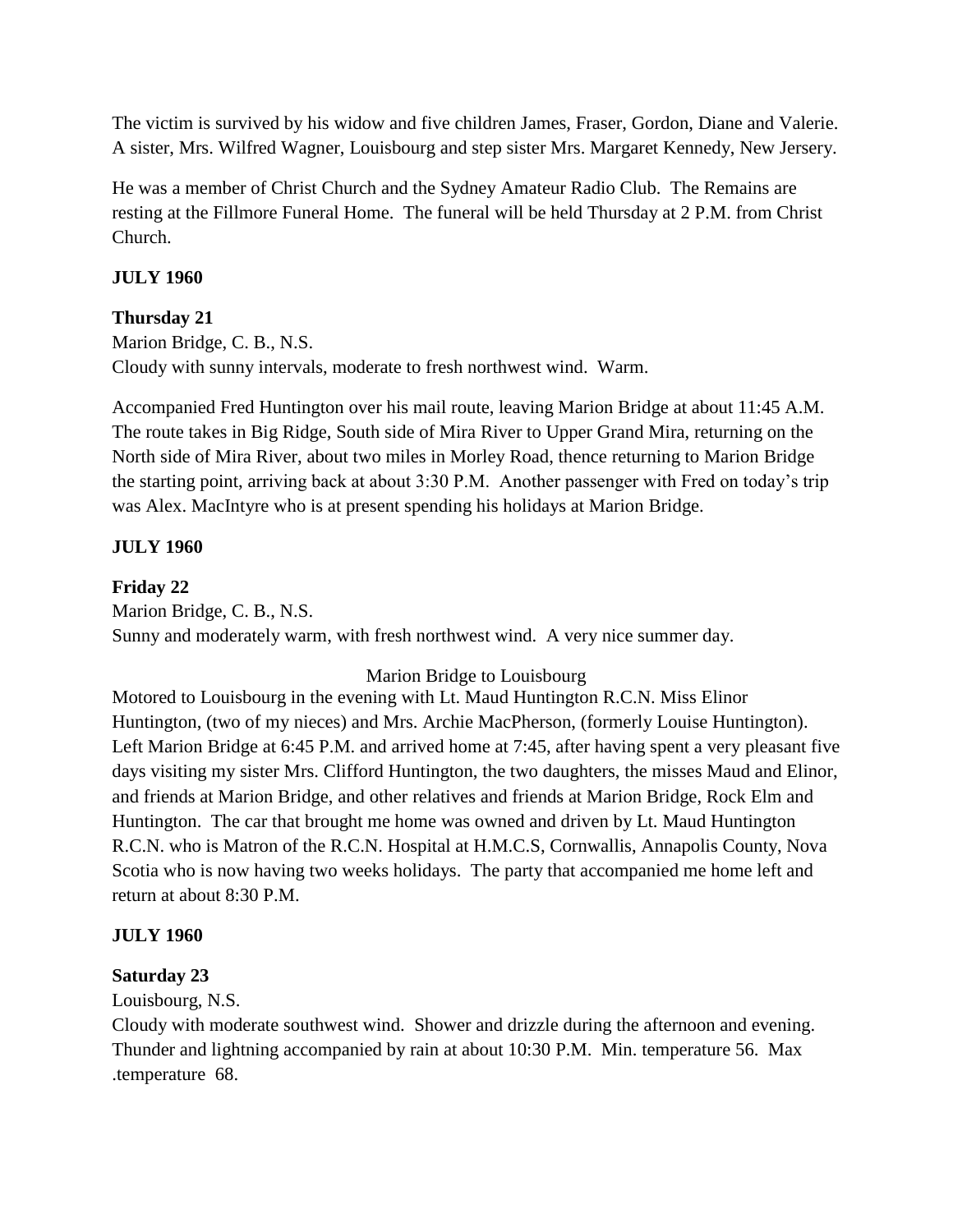#### **JULY 1960**

#### **Sunday 24**

Louisbourg, N.S.

Cloudy, with a thick mantel of fog during the entire day, light southwest wind. Min. temperature 60. Max. temperature 66.

Electrical storm which began at about 10:30 P.M. yesterday continued until about 3:30 A.M. today.

#### Visitor from Arizona

Mr. and Mrs. Howard Grant of Tuscan Arizona U.S.A. were our guests at dinner today. They arrived at about 1 P.M. in the afternoon. I accompanied them on a visit to Louisbourg National and Historic Park. Mr. Grant was born at Gabarus in 1908, the son of Mr. and Mrs. Abram Grant. Abram Grants wife was the former Theresa Townsend of Louisbourg, a sister to my wife Emeline, who passed away on May 16, 1959.

#### Church Services

At 11 A.M. attended service in the First United Church where Mr. Todd a student minister who is stationed at New Waterford for the summer months, as an assistant to the Pastor of New Waterford United Church. Attendance at this service, about 53. No service in the First United Church in the evening. At 7 P.M. attended service in St. Bartholomew Anglican Church where Rev. [blank] Logan was the preacher.

Evelyn and Jane (my sister-in-law and niece) were also present at both of these services.

#### United States Ships

Two United States ships, the" Prevail" (G.S 20) and the "Sheldrake" (G.S. 19) were docked at the Fright Wharf today. The "Prevail" sailed in the late afternoon.

#### **JULY 1960**

#### **Monday 25**

Louisbourg, N.S.

Sunny but becoming cloudy in the forenoon. Moderate northwest wind. Min. temperature 55. Max. temperature 69.

175th Anniversary Celebration

Yesterday there began the 175<sup>th</sup> Anniversary Celebration of the founding of the City of Sydney, Nova Scotia, which took place during the summer of 1785.

#### **JULY 1960**

**Tuesday 26** Louisbourg, N. S.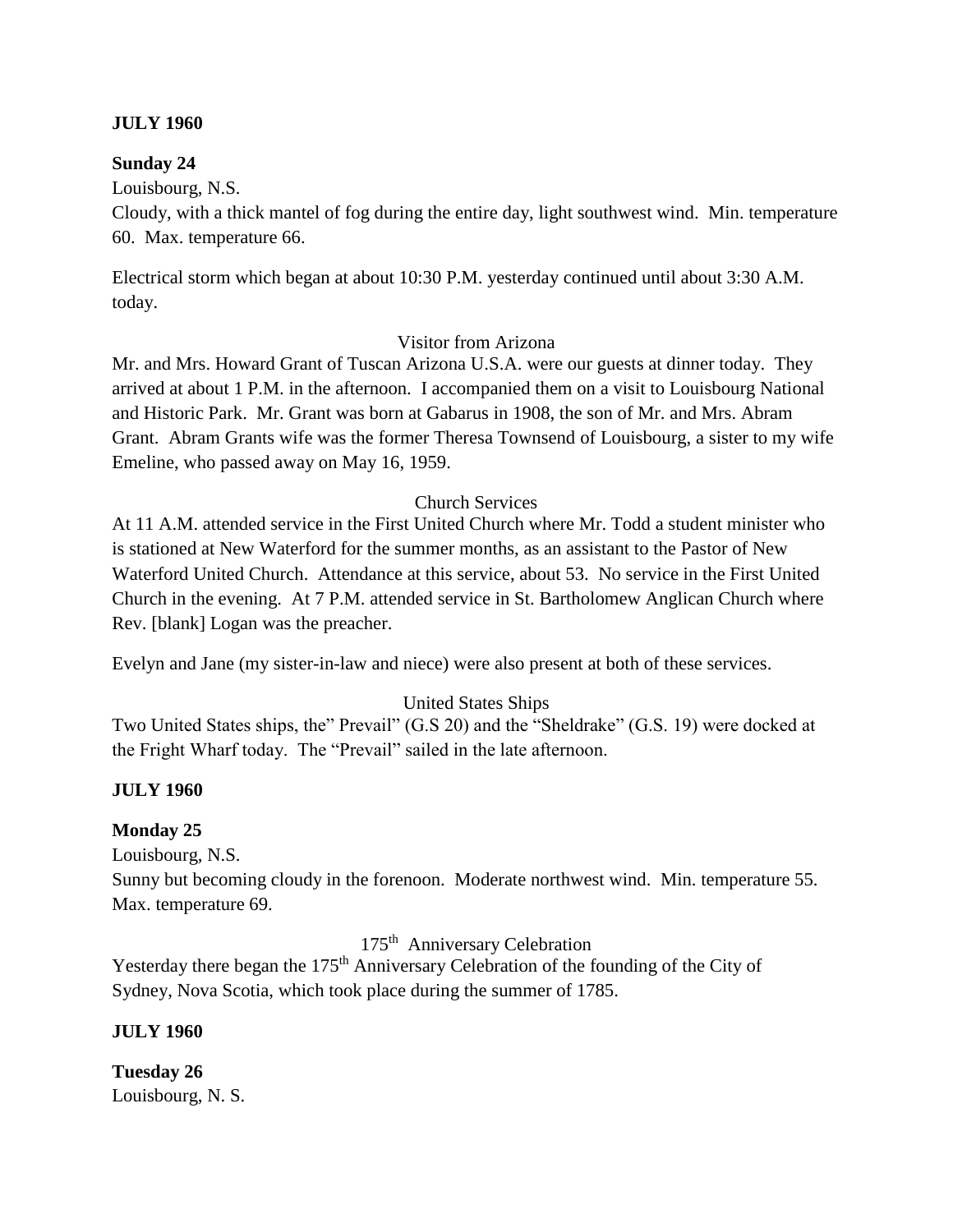Warm with a cloudless sky and light southwest wind. A perfect summer day. Min. temperature 51. Max. temperature 74.

#### **JULY 1960**

## **Wednesday 27**

Louisbourg, N.S.

Sunny and warm with light southwest wind. A perfect summer day. Min. temperature 56. Max. temperature 68.

To Sydney and Return

On last Sunday there began a week's activities in celebration of the 175<sup>th</sup> anniversary of the founding of the City of Sydney, which took place in the summer of 1785.

#### **JULY 1960**

#### **Thursday 28**

Louisbourg, N.S.

Sunny and warm with light to moderate southwest wind. A very day. Min. temperature 49. Max. temperature 70.

#### Induction

At 8 P.M. attended the Induction of Rev. Bruce Munroe into the Pastorate of the First United Church, Louisbourg.

#### **JULY 1960**

**Friday 29**

Louisbourg, N.S.

Cloudy with light to moderate southwest wind. A few very brief sunny interval during the afternoon. Min. temperature 52. Max. temperature 73. Light mist at night.

#### **JULY 1960**

#### **Saturday 30**

Louisbourg, N. S.

Cloudy warm and foggy with very light southerly winds, a very unusual day. Min. temperature 63. Max. temperature 72.

#### **JULY 1960**

#### **Sunday 31**

Louisbourg, N.S.

Cloudy with frequent showers and some fog. Strong southeast wind, shifting to southwest shortly before noon and clearing. Sunny during the afternoon. Wind continuing strong, but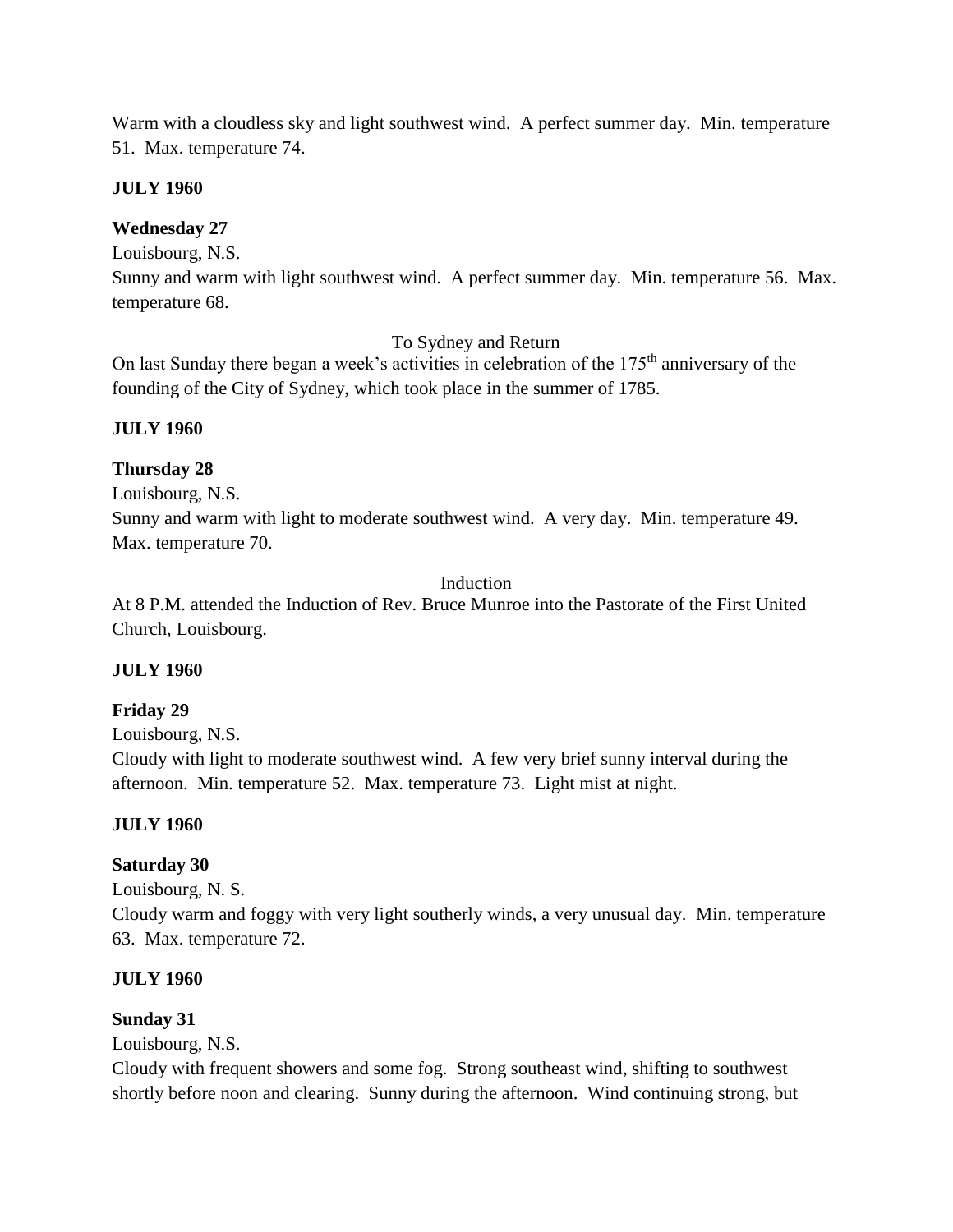decreasing to light in the evening. Rainfall about ¼ inch. Min. temperature. 58. Max. temperature 73.

## Church Services

At 11 A.M. and 7 P.M. Evelyn, Jane and I attended services in the First United Church where Rev. Bruce Munroe was the preacher. These were the first two services of his Pastorate of the First United Church since his Induction as Pastorate on Thursday evening. His last Pastorate was the United Church at Cape North, Victoria County N.S. where he has been succeeded by Rev. Morley Bently.

Present at each service today about 50. Choir attendance 11 A.M. 8, 7 P.M. 8.

Mr. Munroe succeeds Rev. John L. Rose, M.A. who served the First United at Louisbourg, for nearly six years. Mr. Rose is now Pastor of the United Church at Hillsborough, New Brunswick.

## **AUGUST 1960**

## **Monday 1**

Louisbourg, N.S.

Sunny and very warm with light to moderate wind, a very lovely summer day. Min. temperature 56. Max. temperature 78.

## **AUGUST 1960**

## **Tuesday 2**

Louisbourg, N.S.

Sunny and warm with moderate southwest wind, increasing to fresh and to strong during the afternoon. Min. temperature 56. Max. temperature 73.

## **AUGUST 1960**

## **WEDNESDAY 3**

Louisbourg, N.S.

Showers in the morning, ending at about 9 A.M. Cloudy with a brief sunny interval in the early afternoon. Foggy in the evening and night, rainfall about 1/8 inch. Min. temperature 62. Max. temperature 74.

## **AUGUST 1960**

## **Thursday 4**

Louisbourg, N.S.

Mostly cloudy, becoming sunny early in the afternoon. Moderate northeast wind. Min. temperature 56. Max. temperature 72. A very nice summer day.

## **AUGUST 1960**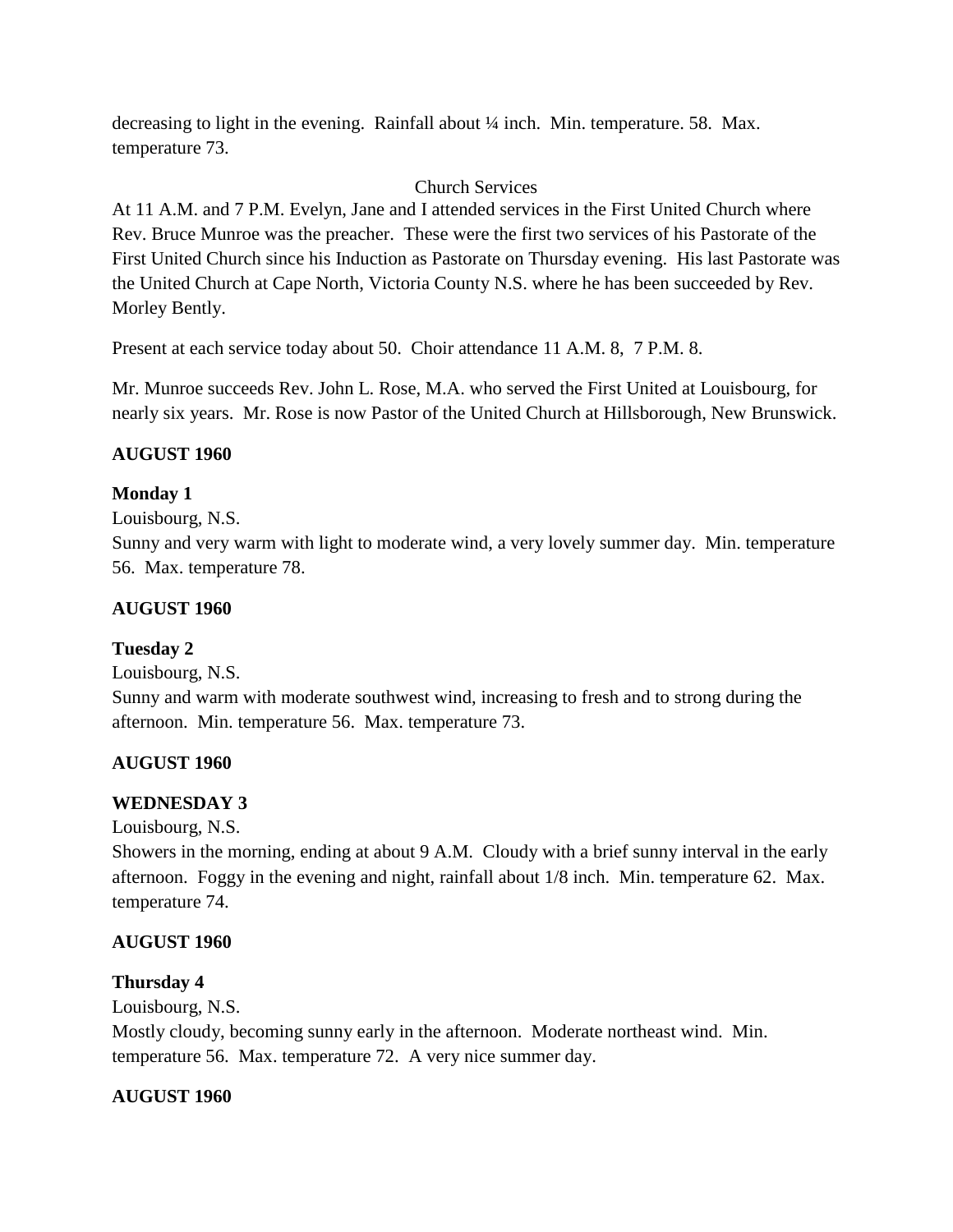#### **Friday 5**

Louisbourg, N. S.

Sunny and warm with light southwest wind, a very lovely summer day. Min. temperature 49. Max. temperature 72.

#### **AUGUST 1960**

#### **Saturday 6**

Louisbourg, N.S.

Cloudy with intermittent showers beginning at about 9:30 A.M. and ending in the early afternoon. Light to moderate southwest wind, shifting to northeast in the evening. Rainfall about ¼ inch. Min. temperature 58. Max. temperature 64.

#### **AUGUST 1960**

#### **Sunday 7**

Louisbourg, N.S.

Sunny and warm with light to moderate southwest wind. A very nice day. Min. temperature 48. Max. temperature 72.

#### Church Services

At 11 A.M. Evelyn, Jane and I attended serve in the First United Church, where Rev. Bruce Munro was the preacher. Present in the morning about 85, in the evening about 60.

#### Service at Catalone Cemetery

In the afternoon on the invitation of Rev. Bruce Munro, I motored to Catalone. Other occupants of the car besides Mr. Munro were Mrs. Munro, Malcolm Boyd and John Johnston. At Cataone at 3 P.M. we attended a memorial service in Catalone Cemetery. Those taking part in the service were Rev. E.S. Habs, Pastor of the Presbyterian churches at Mira Ferry, Catalone, and Louisbourg, who was chairman, Rev. Bruce Munro who read the scripture and Rev. James MacDonald, assistant Pastor of St. Andrews United Church Sydney, who delivered the address. John MacIntyre of Mira Ferry also gave an address describing the work that had been done within the past four years in improving the condition of the cemetery.

#### **AUGUST 1960**

#### **Monday 8**

Louisbourg, N.S.

Cloudy and warm, with light to moderate wind. A few brief sunny intervals. Min. temperature 60. Max. temperature 72.

#### **AUGUST 1960**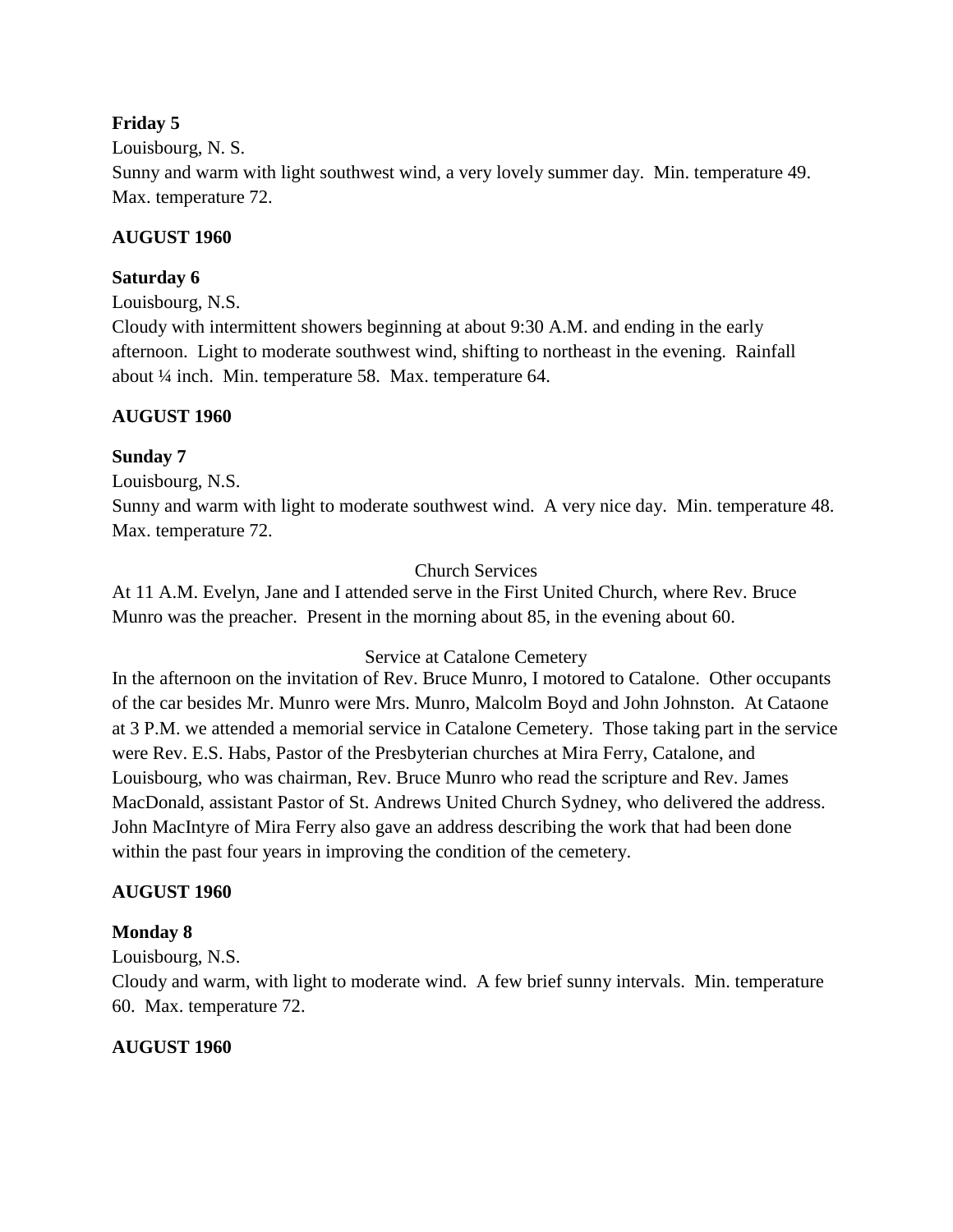## **Tuesday 9**

#### Louisbourg, N.S.

Rain beginning in the early morning, and ending at about 8:30 A.M. Fresh to strong northwest wind decreasing to light at about 8 A.M. and shifting to light northwest. Clearing shortly before noon. Sunny and warm during the afternoon. Rainfall 1 ½ inch. Min. temperature 54. Max temperature 76.

## **AUGUST 1960**

#### **Wednesday 10**

Louisbourg, N.S. Sunny with light to moderate northwest wind. A very pleasant summer day. Min. temperature 48. Max. temperature 73.

Canadian Parliament which opened at Ottawa on January 14 of this year prorogued today.

## **AUGUST 1960**

## **Thursday 11**

Louisbourg, N.S.

Cloudy with light showers and drizzle beginning in mid- afternoon ending in the early part of the night. Light southwest wind. Min. temperature 57. Max. temperature 68.

#### **AUGUST 1960**

#### **Friday 12**

Louisbourg, N.S.

Cloudy in the early part of the day, but becoming sunny before noon. A cloudless sky during the afternoon and evening with light southwest wind. A perfect afternoon and evening. Min. temperature 58. Max. temperature 72.

## **AUGUST 1960**

#### **Saturday 13**

Louisbourg, N.S.

Sunny and warm with light southwest wind. A perfect summer day. Min. temperature 54. Max. temperature 74.

#### Death of Samuel Levy

The death of Samuel Levy occurred at an early hour this morning in the City Hospital at Sydney, N.S. He was 73 years of age and is survived by his wife, four sons and on daughter. The sons are Edward, Carlton, Irvin and Wilson all of Louisbourg, the daughter Mrs. Warren (Frances) Montreal. Mr. Levy was a native of Lunenburg County, N.S. but for many years has been a resident of Louisbourg.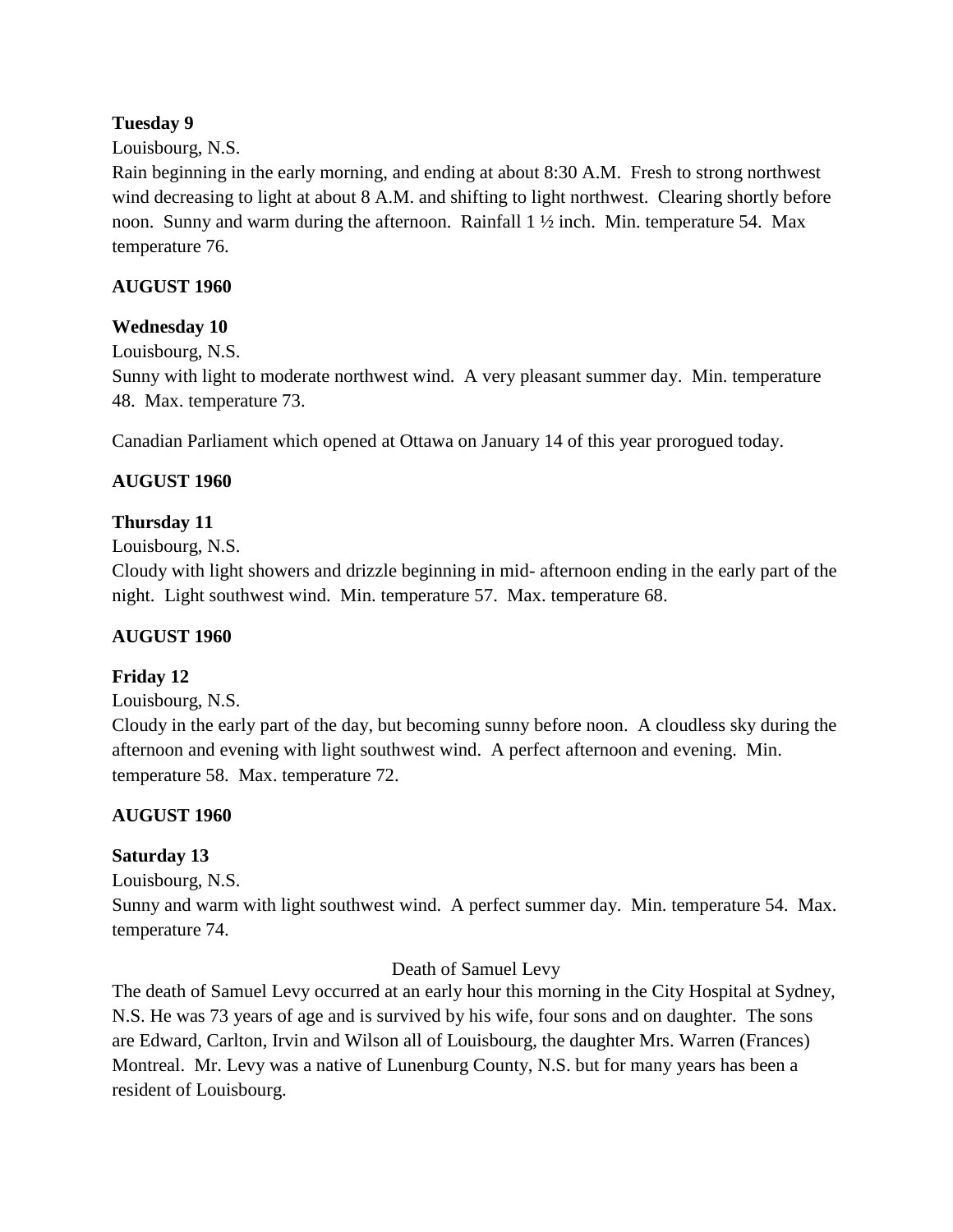#### **AUGUST 1960**

#### **Sunday 14**

Louisbourg, N.S.

Sunny and warm with moderate to fresh westerly winds. Min. temperature 53. Max. temperature 73.

#### Church Service

At 11 A.M. and 7 P.M. attended service in the First United Church where the Pastor, Rev. Bruce Munro was the preacher. Evelyn, my sister- in-law, and Jane my niece, where also present at both of these services.

#### **AUGUST 1960**

#### **Monday 15**

Louisbourg, N.S.

Sunny and warm with light-southwest wind. A very lovely summer day. Sky hazing in the evening fog at night. Showers beginning at about 10 P.M. accompanied by thunder and lighting. Min. temperature 60. Max. temperature 79.

#### Funeral

The funeral of the late Samuel Levy took place at 2 P.M. with service in the First United Church conducted by Rev. Bruce Munro, Pastor of the First United Church who also conducted the service at the grave. Funeral in charge of D.M. Johnston, Funeral Director, Louisbourg

#### **AUGUST 1960**

#### **Tuesday 16**

Louisbourg, N.S.

Cloud and sunshine with light variable winds. A very lovely day, warm with a minimum temperature of 58, and a maximum of 74.

#### **AUGUST 1960**

#### **Wednesday 17**

Louisbourg, N.S.

Sunny and warm with moderate southerly winds. A very lovely summer day. Min. temperature 50. Max. temperature 70.

#### **AUGUST 1960**

#### **Thursday 18**

Louisbourg, N.S.

Sunny and very warm with moderate to fresh variable winds, mostly southwest. A very lovely summer day. Min. temperature 54. Max. temperature 82. Warmest day of the season.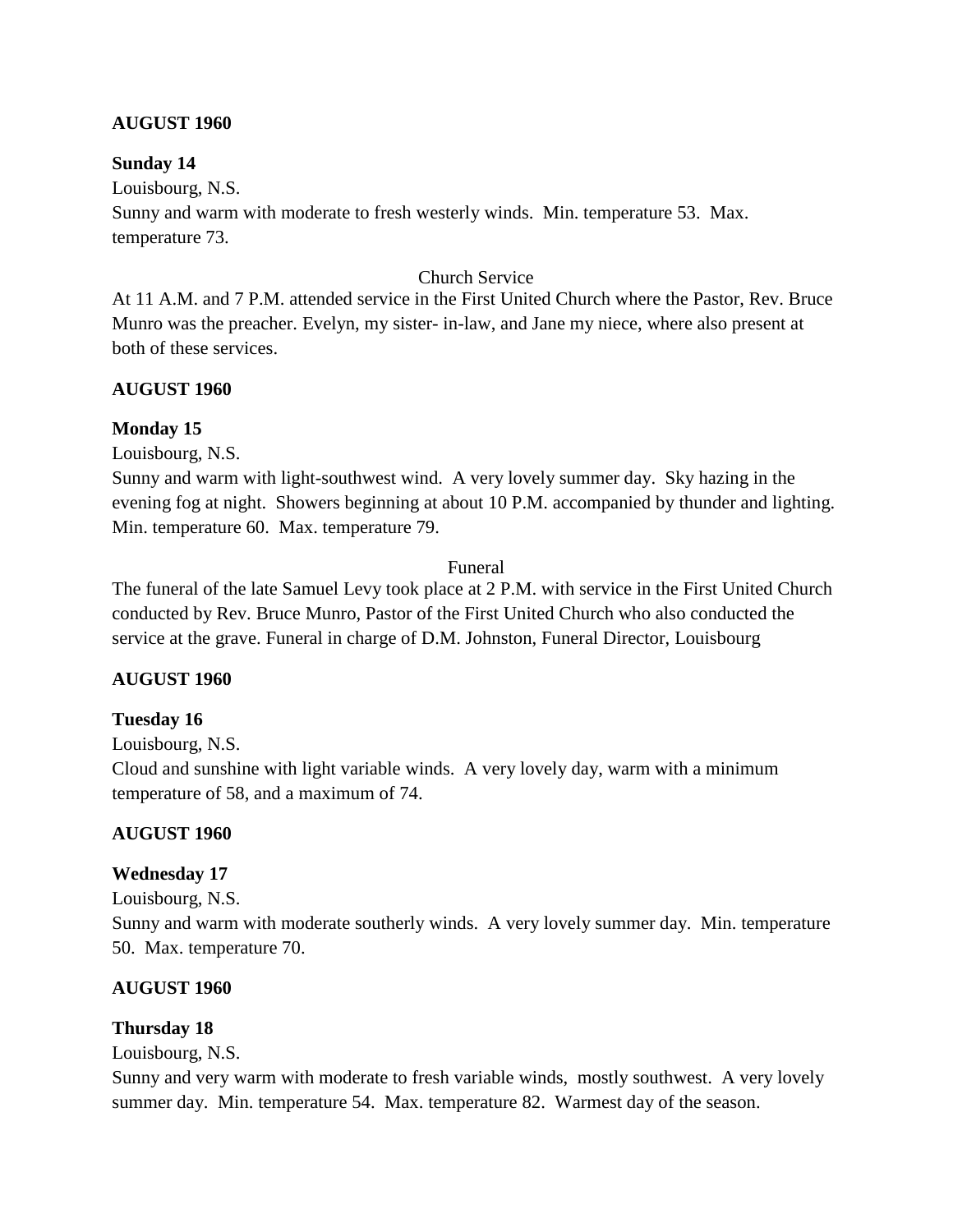#### Telephone Installed

Had a telephone installed in my residence to day. Up to the present time I have always depended on the phone in by shop for telephone service. My number 209.

#### Death of John Douglas Nicholson

As a result of a car accident on the highway near Holmville, C.B. at about 9 P.M. John Douglas Nicholson of this town was fatally injured. Harvey Wadden of Glace Bay who was with Nicholson in the car was seriously injured and is in the Glace Bay General Hospital with a dislocated hip. Both were taken to Glace by ambulance. Nicholson passed away at about the time he reached the hospital from internal injuries.

#### **AUGUST 1960**

#### **Friday 19**

Louisbourg, N.S.

Sunny and warm with light to moderate southwest wind. A very lovely day. Min. temperature 58. Max. temperature 74.

#### **AUGUST 1960**

#### **Saturday 20**

Louisbourg, N. S.

Sunny and very warm with light to moderate southwest wind. A very lovely summer day. Min. temperature 58. Max. temperature 82. Light showers of rain during the night.

#### **AUGUST 1960**

#### **Sunday 21**

Louisbourg, N. S.

Cloudy in the morning, but becoming mostly sunny early in the forenoon. Very warm with moderate northwest wind, shifting to southwest in the forenoon. Min. temperature. 66. Max. temperature 79. Rainfall of last night, about  $16<sup>th</sup>$  on an inch.

#### Funeral

At 2 P.M. attended the funeral of the late John Nicholson, which took place from his former home on Warren Street. Service at the home, Church (First United) and graveside were conducted by Rev. Bruce Munro. Funeral in charge of D.M. Johnston Funeral Director, Louisbourg. The funeral was largely attended the church being completely filled, with a number unable to gain admission.

In response to a request from the father of the deceased, (Alex Nicholson) for a solo, at the service in the church, I sang a number entitled, "God Knows".

#### **AUGUST 1960**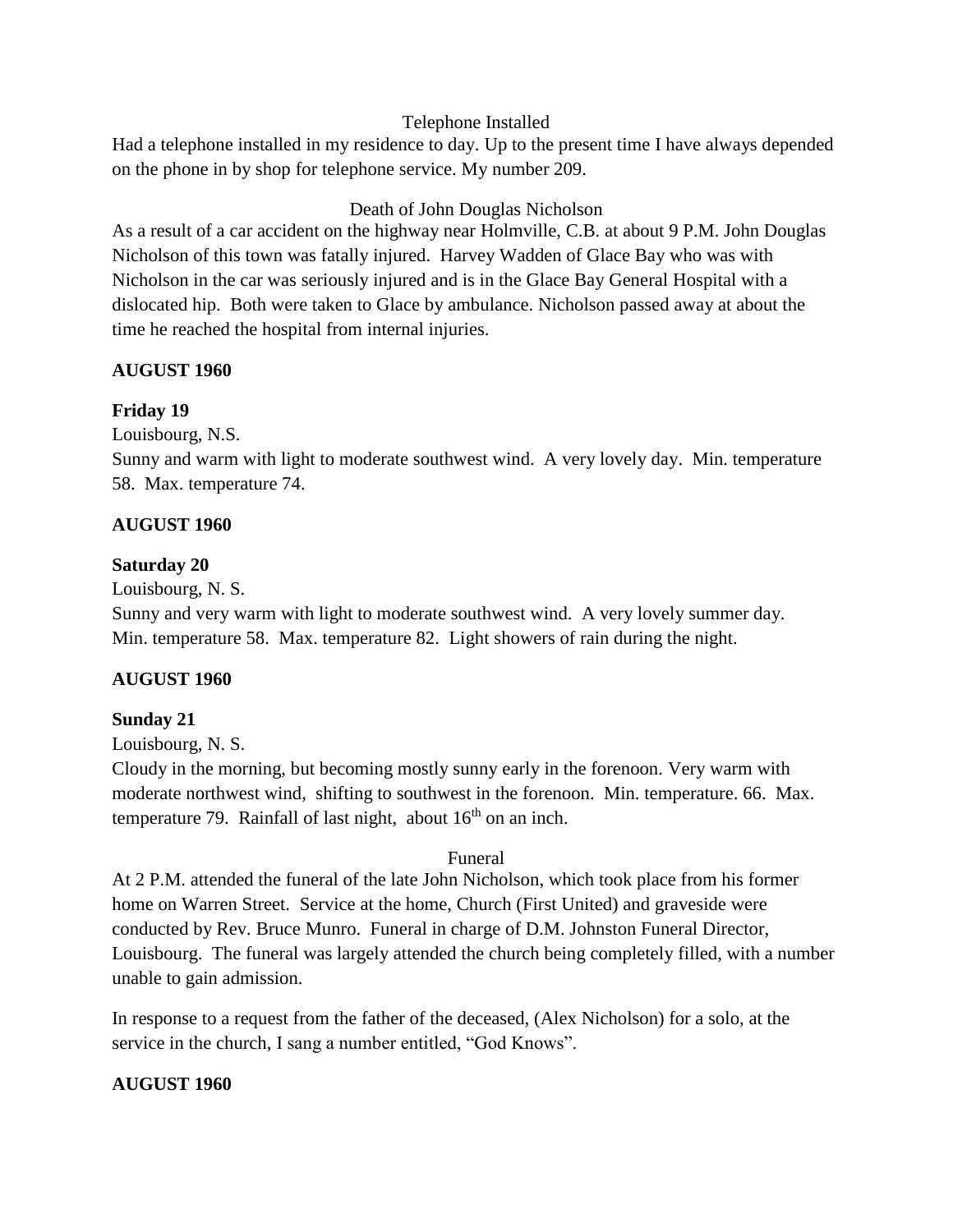## **Monday 22**

#### Louisbourg, N.S.

Cloudy with light southwest wind. Foggy along the coast and inland at night. Min. temperature 64. Max. temperature 74.

## **AUGUST 1960**

## **Tuesday 23**

Louisbourg, N. S.

Cloudy with considerable fog. Light to moderate southwest wind. Min. temperature 64. Max. temperature 76.

## **AUGUST 1960**

## **Wednesday 24**

Louisbourg, N. S.

Cloud and sunshine with fresh northwest wind. A few very light showers, between the sunny intervals during the late afternoon. Min. temperature 50. Max. temperature 68. First break in the heat wave that we have experienced for the past two or three weeks.

## **AUGUST 1960**

## **Thursday 25**

Louisbourg, N.S.

Cloud and sunshine with fresh to strong northerly winds. Light showers during the cloudy intervals. Rainfall about  $16<sup>th</sup>$  inch. Min. temperature 46. Max. temperature 64.

## **AUGUST 1960**

## **Friday 26**

Louisburg, N.S.

Sunny with moderately to fresh northwest wind. A very nice day. Min. temperature 43. Max. temperature 71.

## **AUGUST 1960**

## **Saturday 27**

Louisbourg, N.S. Sunny with moderate to fresh west southwest winds decreasing to light in the evening. Min. temperature 48. Max. temperature 74.

## On Holidays

At 6:15 P.M. Evelyn Huntington, my sister-in-law and clerk in my shop, left on the Leblanc bus for Sydney enroute to Huntington C.B. for the purpose of spending her annual vacation in that vicinity.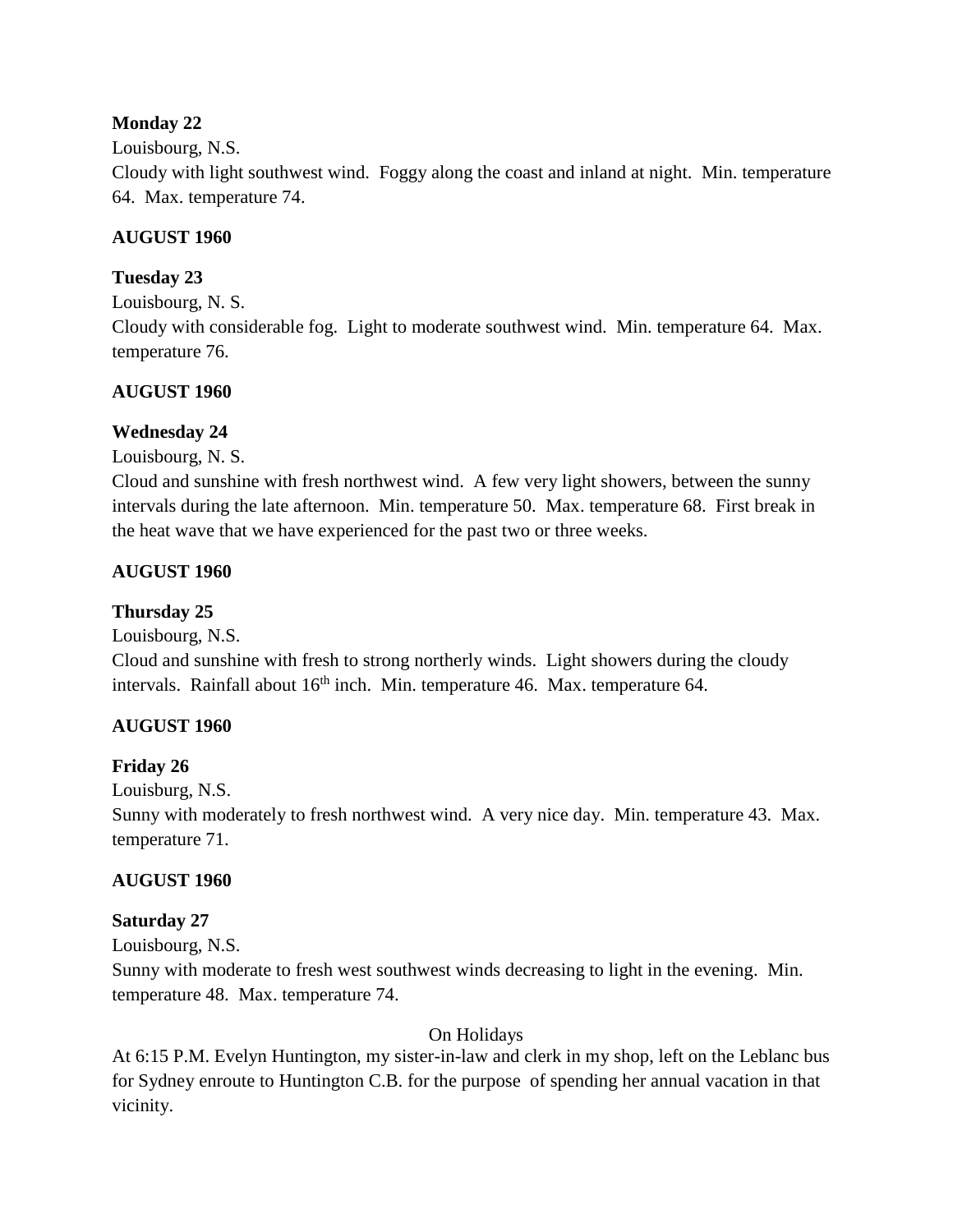#### **AUGUST 1960**

#### **Sunday 28**

Louisbourg, N.S.

Sunny and warm with moderate northwest wind. A very lovely day. Min. temperature 55. Max. temperature 75.

#### Church Services

At 11 A.M. and 7 P.M. my niece Jane and I attended services in the First United Church where Rev. Bruce Munro was the preacher. Present in the morning, about 90, in the evening about 50. Choir attendance, A.M. 11, P.M. 8.

In the afternoon on the invitation of Oscar Harris I motored to Marion Bridge with Mr. Harris, his mother and Miss Blanche Cross. At 3 P.M. we attended the anniversary service of Bethel United Church. The service was in charge of Mr. Thomas Whent student Minister while the guest speaker Rev. Mr. Ferguson, Pastor of Stephenville, Ontario, United Church.

We arrived back home at about 5 P.M. after a very pleasant trip.

#### **AUGUST 1960**

#### **Monday 29**

Louisbourg, N. S.

Sunny and warm with moderate to fresh southwest wind. A very nice summer day. Min. temperature 50. Max. temperature 75.

#### **AUGUST 1960**

#### **Tuesday 30**

Louisbourg, N.S.

Cloudy in the morning, but clearing during the forenoon. Sunny during the afternoon and evening, clear at night. A very lovely day. Min. temperature 58. Max. temperature 79.

#### **AUGUST 1960**

#### **Wednesday 31**

Louisbourg, N.S.

Sunny and warm with moderate northwest win. A very lovely day. Min. temperature 52. Max. temperature 78.

Choir Practice At 8 P.M. attended Choir practice in the First United Church.

Came To Louisbourg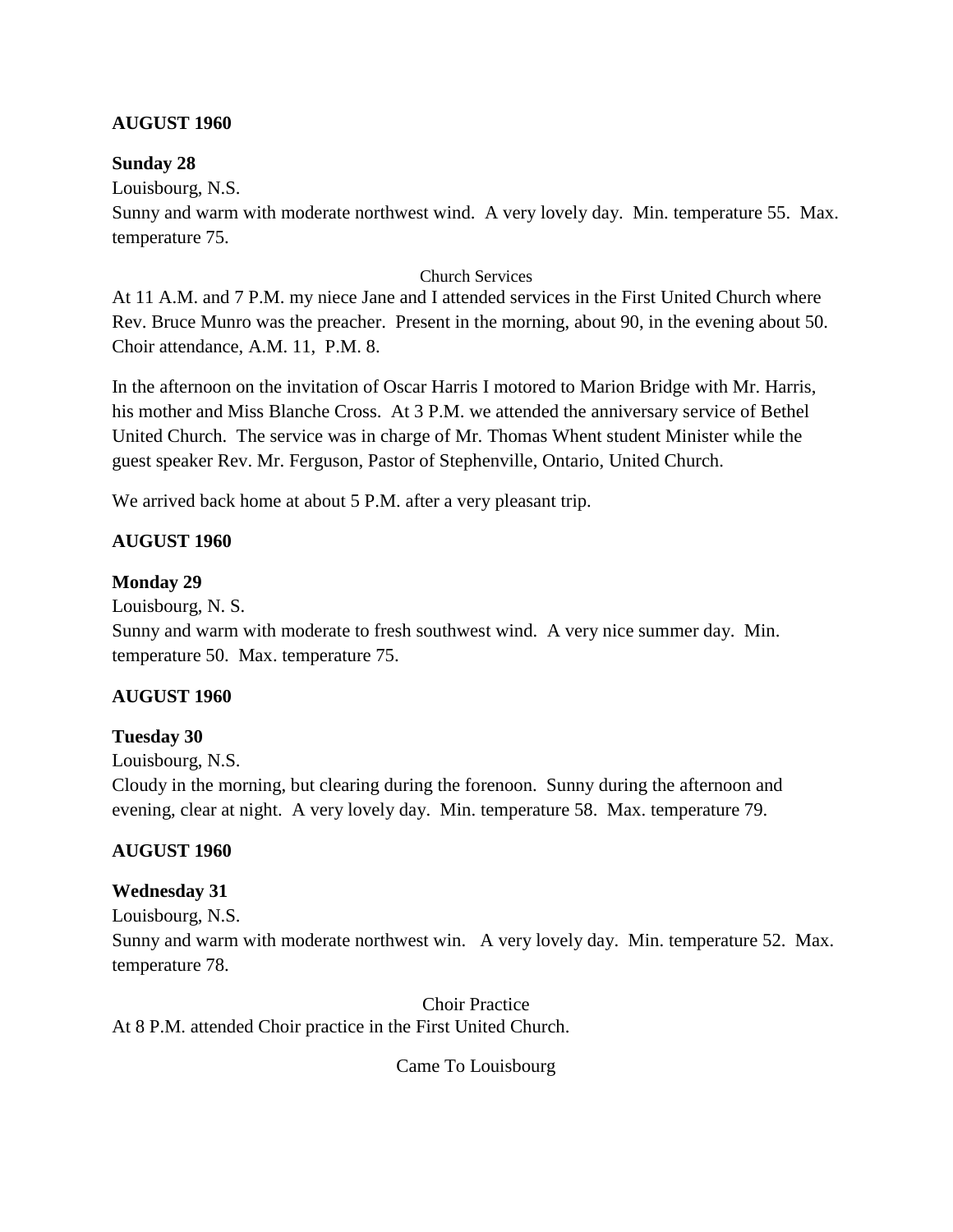Sixty – four years ago today, August 31, 1896, I left my home where I was born on July 21, 1875 at Salmon River, Cape Breton County, N.S. and took up-n my residence at Louisbourg.

#### **SEPTEMBER 1960**

## **Thursday 1**

Louisbourg, N.S.

Sunny and warm with fresh winds increasing to strong in the evening. Becoming cloudy in the evening.

Min. temperature 52. Max. temperature 72.

#### **SEPTEMBER 1960**

#### **Friday 2**

Louisbourg, N.S.

Sunny during the forenoon, becoming cloudy shortly after noon, with brief sunny intervals. Fresh to strong northwest wind decreasing to light in the evening. Rainfall of about 1/8 inch in the early morning. Min. temperature 52. Max. temperature 70.

#### **SEPTEMBER 1960**

#### **Saturday 3**

Louisbourg, N.S.

Sunny and cool during the forenoon becoming with sunny intervals in the afternoon, with light shower decreasing to light at night. Min. temperature 46. Max. temperature 68.

#### **SEPTEMBER 1960**

#### **Sunday 4**

Louisbourg, N.S.

Sunny, becoming cloudy with sunny intervals in the afternoon. Cloudy in the evening. Light shower of rain during the night. Min. temperature 44. Max. temperature 74.

> To Marion Bridge and Return [blank]

#### **SEPTEMBER 1960**

#### **Monday 5**

Louisbourg, N.S.

Sunny with a few brief cloudy intervals. Cool with fresh northwest wind decreasing to light in the evening. A very nice late summer day. Min. temperature 50. Max. temperature 70.

#### **SEPTEMBER 1960**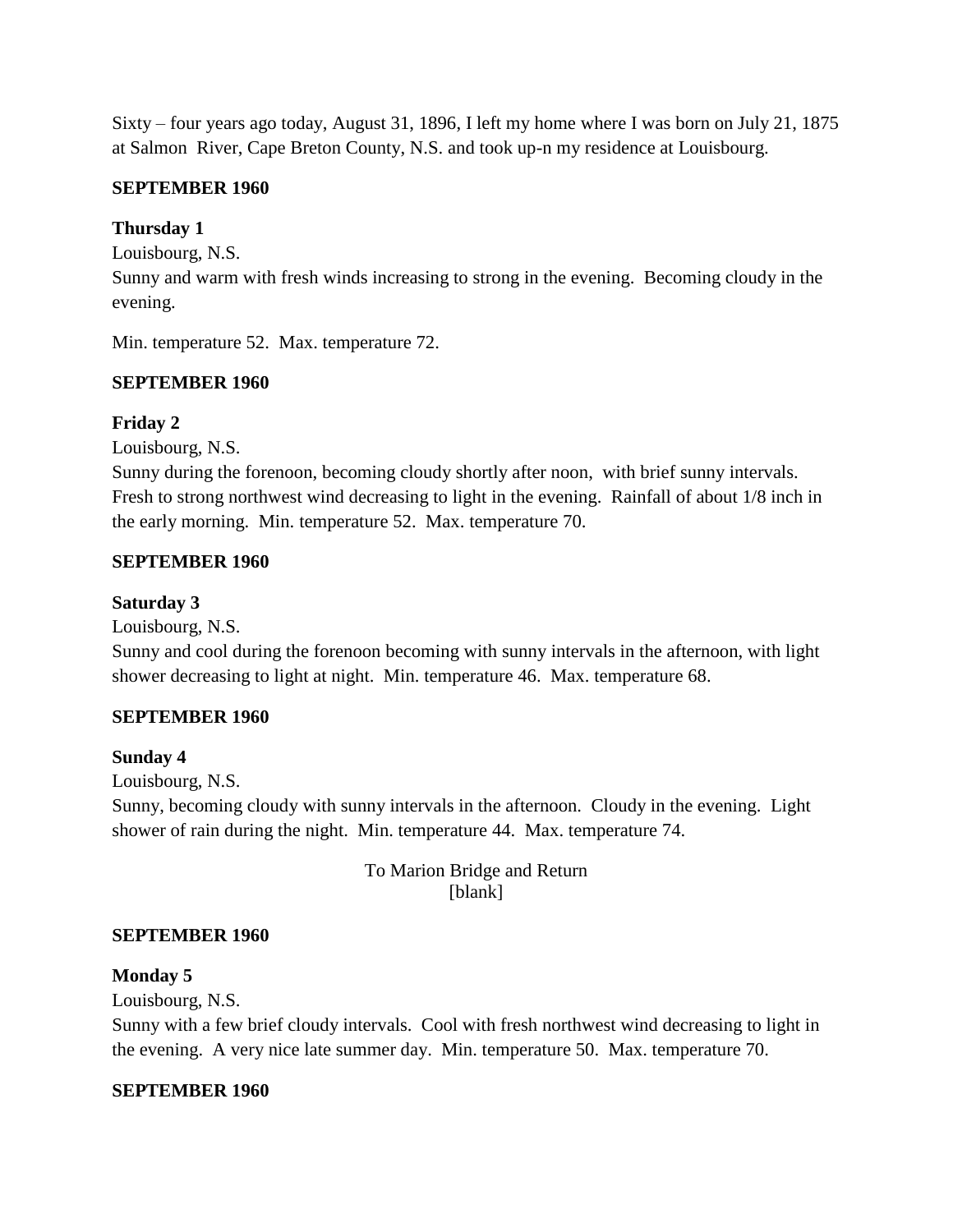#### **Tuesday 6**

Louisbourg, N.S. Sunny and cool with moderate northwest wind. Min. temperature 44. Max. Temperature 69.

#### **SEPTEMBER 1960**

#### **Wednesday 7**

Louisbourg, N.S. Sunny and cool with fresh northwest win. Min. temperature 42. Max. temperature 68.

Choir Practice At 8 P.M. attended choir practice in the First United Church.

#### **SEPTEMBER 1960**

#### **Thursday 8**

Louisbourg, N.S.

Cloudy, clearing before noon. Sunny and warm during the afternoon and evening. Min. temperature 58. Max. temperature 80. Moderate to fresh northwest wind, decreasing to light in the evening.

#### **SEPTEMBER 1960**

#### **Friday 9"**

Louisbourg, N.S.

Cloudy partly clear during the afternoon, becoming cloudy in the evening. Winds light and variable. Min. temperature 54. Max. temperature 72.

#### **SEPTEMBER 1960**

#### **Saturday 10**

Louisbourg, N.S.

Cloudy with strong southwest wind decreasing to light at nightfall. Two or three very light and brief showers, just enough to dampen the pavement. Min. temperature 60. Max. temperature 72.

#### **SEPTEMBER 1960**

#### **Sunday 11**

Louisbourg, N.S.

Sunny with light to moderate southwest wind. A very nice late summer day. Min. temperature 50. Max. temperature 68.

#### Church Services

At 11 A.M. Jane (my niece) and I attended service in the First United Church where Rev. Bruce Munro was the preacher. About 115 present at this service.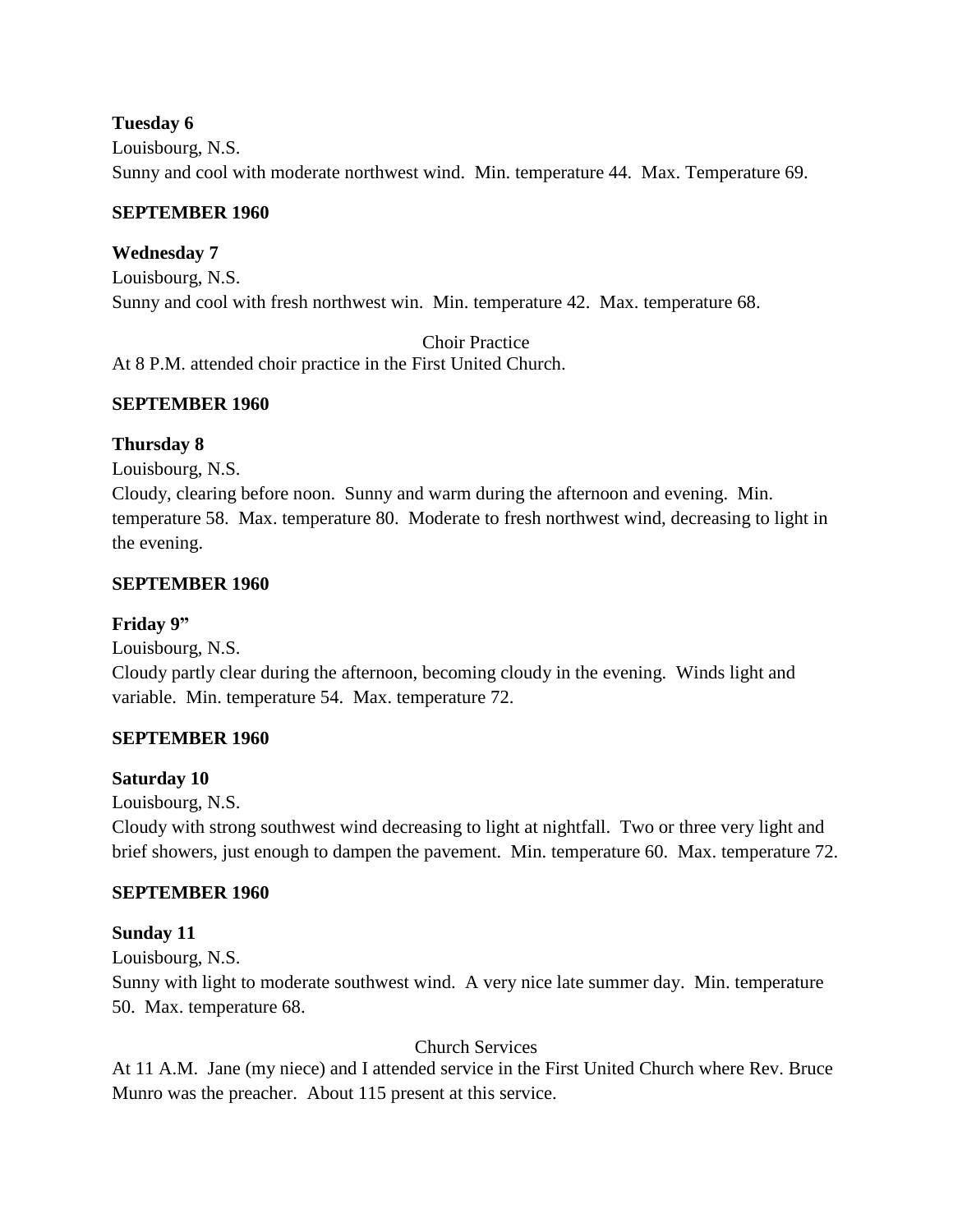On the invitation of Mr. Munro, Jane and I accompanied Mr. and Mrs. Munro to Catalone where at 3 P.M. we attended the annual anniversary service of the Catalone United Church. Service in charge of Rev. Bruce Munro, while the guest speaker was Rev. Ellis Boyd Pastor of the Sydney River United Church.

#### **SEPTEMBER 1960**

#### **Monday 12**

Louisbourg, N.S.

Cloudy with moderate southerly winds, a few light showers in the evening. Rainfall about 1/16 inch. Min. temperature 58. Max. temperature 72.

#### **SEPTEMBER 1960**

#### **Tuesday 13**

Louisbourg, N.S.

Southwest gale in the morning accompanied by shower of rain. Rainfall about ½ inch. The tail end of the hurricane "Donna" which had its origin in the West Indies Islands about ten days ago struck here early this morning. Velocity of wind estimated at about 40 miles per hour decreased to moderate during the day.

#### **SEPTEMBER 1960**

#### **Wednesday 14**

Louisbourg, N.S.

Heavy rain beginning at about midnight last night and ending before noon, then followed by showers clearing in the evening. Fresh southwest winds shifting to west in the late afternoon. Rainfall of last night and today 2 ½ inches.

#### **SEPTEMBER 1960**

#### **Thursday 15**

Louisbourg, N.S.

Sunny with moderate to fresh westerly winds decreasing to light in the evening. A very nice late summer day. Min. temperature 44. Max. temperature 65.

#### **SEPTEMBER 1960**

#### **Friday 16**

Louisbourg, N.S.

Sunny and cool with light winds, mostly southeast. A very lovely late summer day with a feeling in the air that Autumn is near at hand.

Min. temperature 42. Max. temperature 60.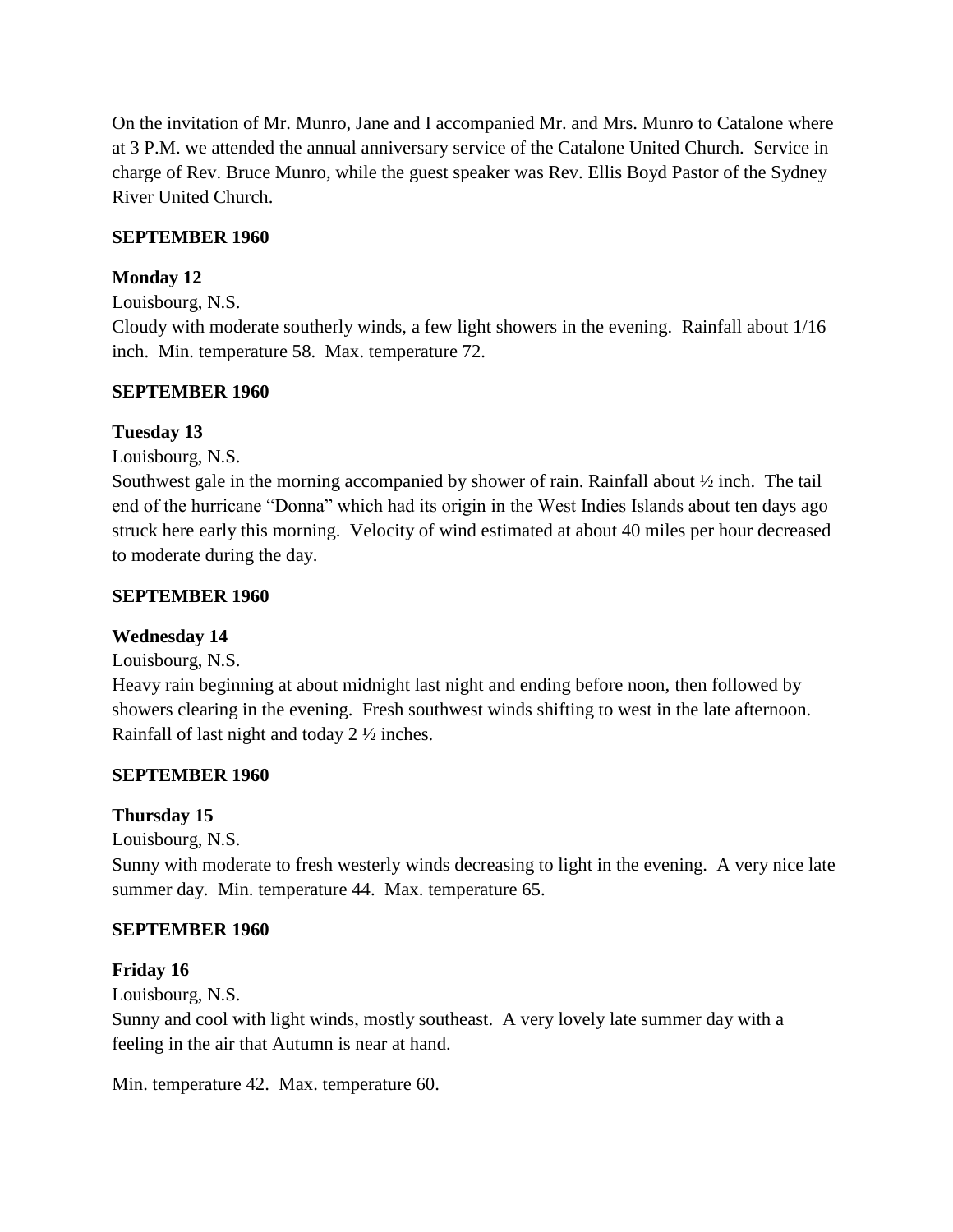#### On Vacation

Jane Huntington (my niece) who has been employed in my shop, left here on the 8 A.M. trip of the LeBlanc bus enroute to Halifax via Sydney where she intends to spend a part of her annual vacation. At Sydney she intends joining Maud and Elinor Huntington (my two nieces) who are leaving for Halifax, by car this afternoon.

#### **SEPTEMBER 1960**

#### **Sunday 18**

Louisbourg, N.S.

Mostly cloudy with moderate to fresh westerly winds. Min. temperature 66. Max. temperature 66.

#### **SEPTEMBER 1960**

#### **Monday 19**

Louisbourg, N.S.

Light shower of rain in the early morning. Cloudy, clearing in the late afternoon. Very light variable winds.

Min. temperature 48. Max. temperature 67.

Golden Wedding

For the evening attended a party in the parish hall held in celebration of the fiftieth anniversary of the marriage of Mr. and Mrs. Fraser Wilcox. A large crowd in attendance and a pleasant spent.

I was present at their wedding which took place at Big Lorraine C.B. on September 19, 1910. Rev. T.F. Draper performed the marriage ceremony in the Anglican Church at Big Lorraine.

#### **SEPTEMBER 1960**

#### **Tuesday 20**

Louisbourg, N.S. Clear with partly cloudy intervals. Moderate easterly winds. Min. temperature 42. Max. temperature 60.

#### **SEPTEMBER 1960**

#### **Wednesday 21**

Louisbourg., N.S.

Cloudy and cool with fresh northerly winds. Rain which began at about 10 P.M. yesterday and ended with light showers in the forenoon. Rainfall of last night and today one inch. Min. temperature 48. Max. temperature 59.

Choir Practice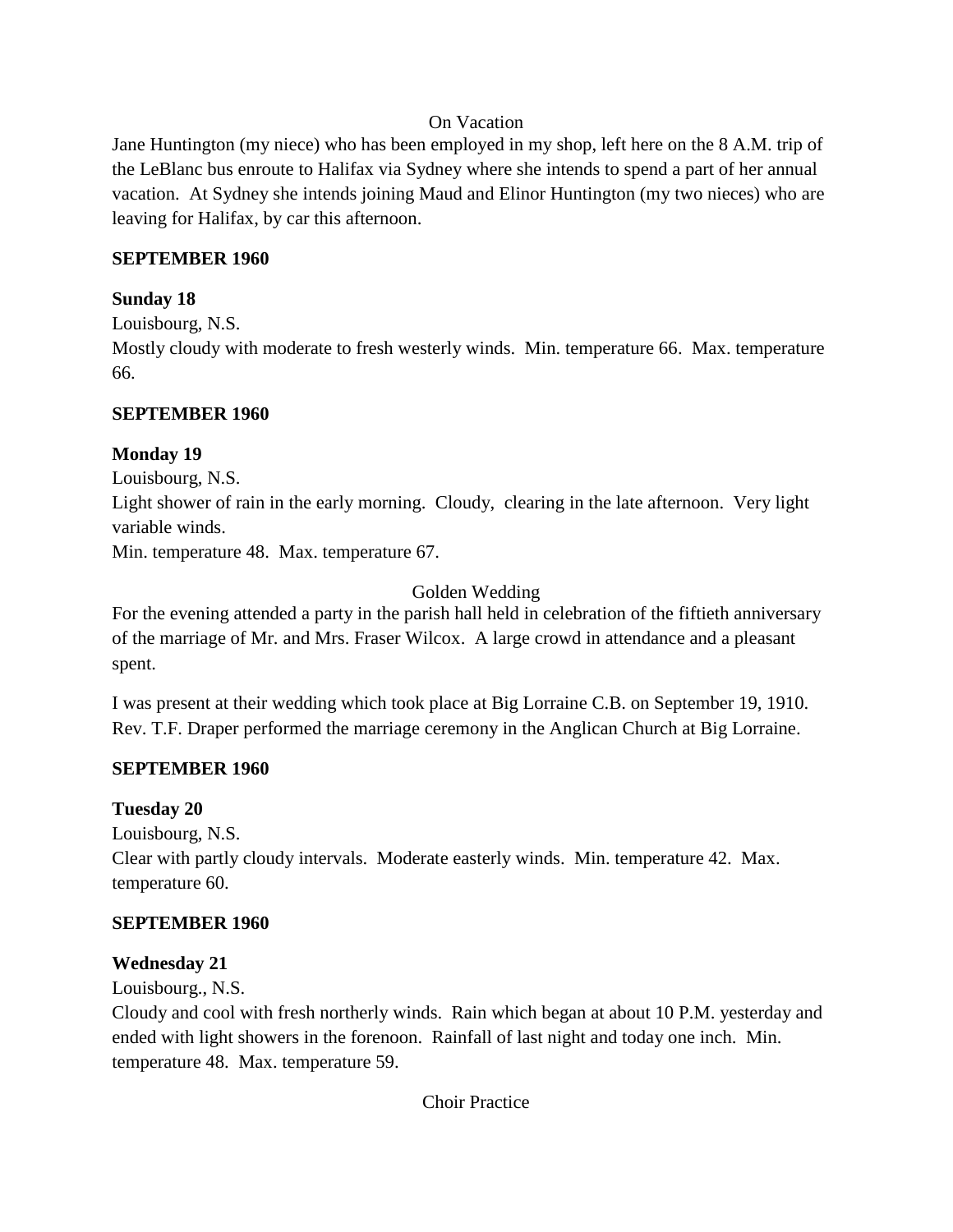Attended choir practice in the First United Church at 8 P.M.

## **SEPTEMBER 1960**

## **Thursday 22**

Louisbourg, N.S.

Remarkably clear with light northwest winds. A perfect early autumn day. Min. temperature 44. Max. temperature 65.

## **SEPTEMBER 1960**

## **Friday 23**

Louisbourg, N.S.

Sunny and cool with moderate southwest wind. A very lovely autumn day. Min. temperature 44. Max. temperature 64.

## **SEPTEMBER 1960**

## **Saturday 24**

Louisbourg, N.S.

Sunny during the early part of the day, becoming cloudy at about noon and continuing on during the afternoon and evening. Light to moderate northwest wind shifting to north northeast and increasing.

Min. temperature 46. Max. temperature 64.

## **SEPTEMBER 1960**

## **Sunday 25**

Louisbourg, N.S.

Mostly sunny during the forenoon. Cloudy in the afternoon and evening. Moderate northeast wind. Min. temperature 50. Max. temperature 59.

## Church Services

At 11 A.M. attended service in the First United Church. Sunday school "Rally Day" service conducted by Edward Terry, Superintendent of the Sunday school, while the preacher was the Pastor, Rev. Bruce Munroe. Upwards of 100 persons present. Choir attendance 9.

#### Anniversary Service

At 7 P.M. attended the evening service of the Presbyterian anniversary. The preacher on this occasion was Rev. Douglas Wilson, Pastor of Sydney Mines Presbeterian Church. A male choir from Sydney Mines, led the service of song. Services were also held at 11 A.M. and 3 P.M. in celebration of the anniversary. At both of these Mr. Wilson was the preacher. At the evening service Rev. Bruce Munro Pastor of the United Church was present and assisted in the service.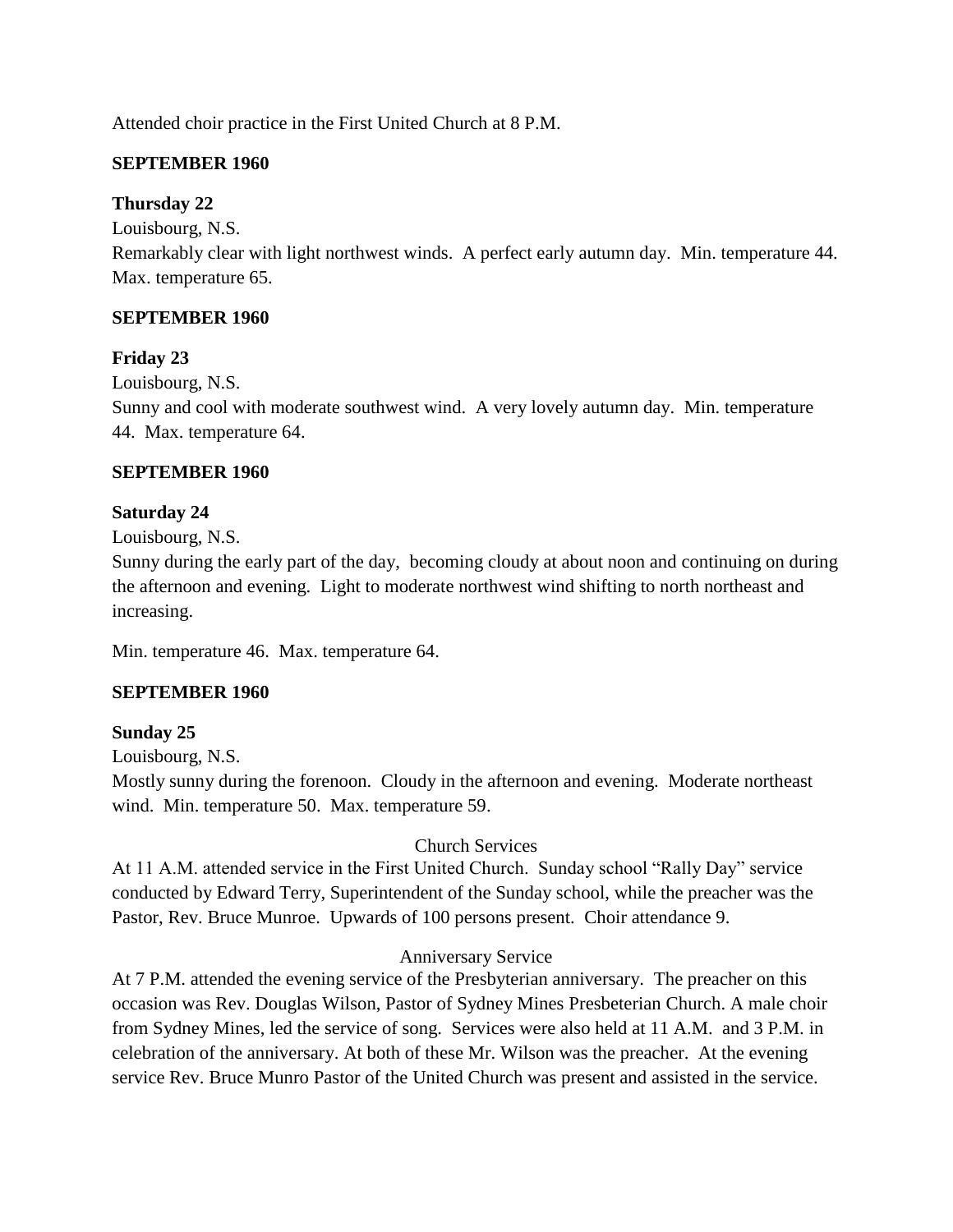No service in the First United Church in the evening in order to allow the congregation an opportunity to attend the Presbyterian anniversary service.

#### **SEPTEMBER 1960**

#### **Monday 26**

Louisbourg, N.S.

Cloudy, becoming mostly early in the afternoon. Cloudy at night. A very nice autumn day. Min. temperature 43. Max. temperature 66. Light to moderate northwest wind.

#### **SEPTEMBER 1960**

#### **Tuesday 27**

Louisbourg, N.S. Cloudy and warm with some fog. Light to southwest winds, occasional mist. Min. temperature 54. Max. temperature 69.

#### **SEPTEMBER 1960**

#### **Wednesday 28**

Louisbourg, N.S. Cloudy and foggy with light to moderate southwest wind. Min. temperature 50. Max. temperature 33.

Choir Practice At 8 P.M. attended choir practice in the First United Church.

#### **SEPTEMBER 1960**

#### **Thursday 29**

Louisbourg, N.S.

Cloudy with light showers mist, drizzle and fog. Southwest wind. Min. temperature 58. Max. temperature 64.

Preparatory Service

At 7:30 attended the Quarterly Preparatory Service held in the First United Church. Service conducted by Rev. Bruce Munro Pastor of the First United.

#### **SEPTEMBER 1960**

#### **Friday 30**

Louisbourg, N.S.

Showers in the early morning, followed by light showers, drizzle and mist during the afternoon and evening. Min. temperature 57. Max. temperature 64. Light winds.

#### **OCTOBER 1960**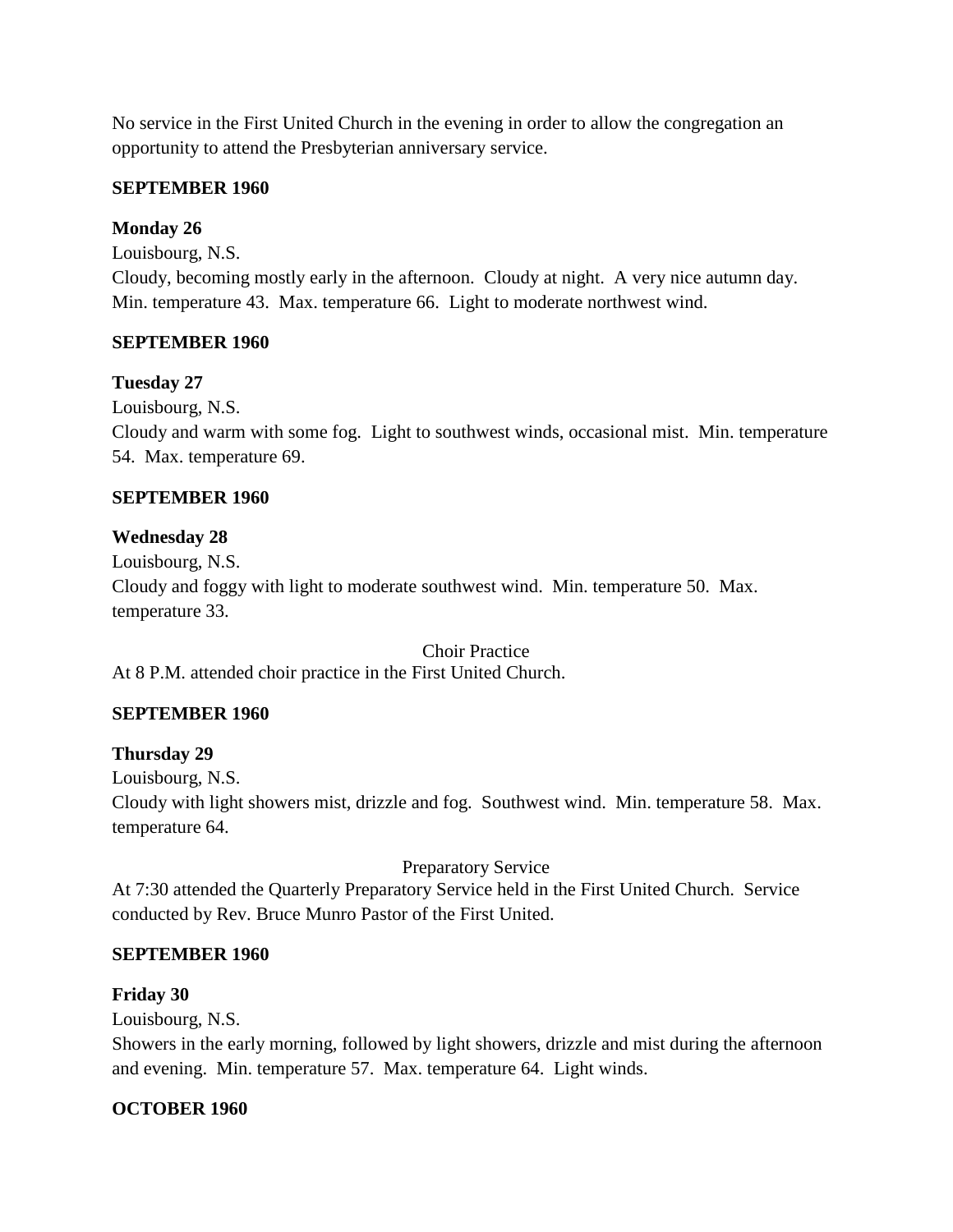#### **Saturday 1**

Louisbourg, N.S. Sunny and cool with light variable winds. Min. temperature 40. Max. temperature 56.

#### Anniversary

At 11 A.M. 3 P.M. and 7 P.M. attended the anniversary services in the First United Church. Services were conducted by Rev. Bruce Munro, Pastor of the First United Church while the guest preacher was Dr. J.B. Hardie of Pine Hill Theological College, Halifax, N.S. The services were well attended. About 130 present at 11 A.M. about 100 at 3 P.M. and 7 P.M. The Louisbourg Cadets about 25 in number paraded to church at 7 P.M. Choir attendance 11 A.M. 3 P.M. and 7 P.M. 11.

#### **OCTOBER 1960**

#### **Sunday 2**

Louisbourg, N.S.

Cloudy and cool with fresh southwest wind. Light showers in the evening. Min. temperature 39. Max. temperature 58.

#### **OCTOBER 1960**

#### **Monday 3**

Louisbourg, N.S.

Partly clear in the forenoon, becoming cloudy in the afternoon. A few light showers and drizzle in the early part of the night. Cool. Min. temperature about 46. Max. temperature 60.

#### Glass Broken

A pane of glass 20 x 45 inches was broken in one of my front shop windows sometime after closing on Saturday night and this morning. I discovered the break this morning when I opened for business this morning. The break in the glass was not large enough for a person to enter. I had it replaced during the day.

#### **OCTOBER 1960**

#### **Tuesday 4**

Louisbourg, N.S. Mostly sunny with fresh northwest wind. Min. temperature 44. Max. temperature 58. Wind decreasing to light in the evening.

#### **OCTOBER 1960**

**Wednesday 5** Louisbourg, N.S.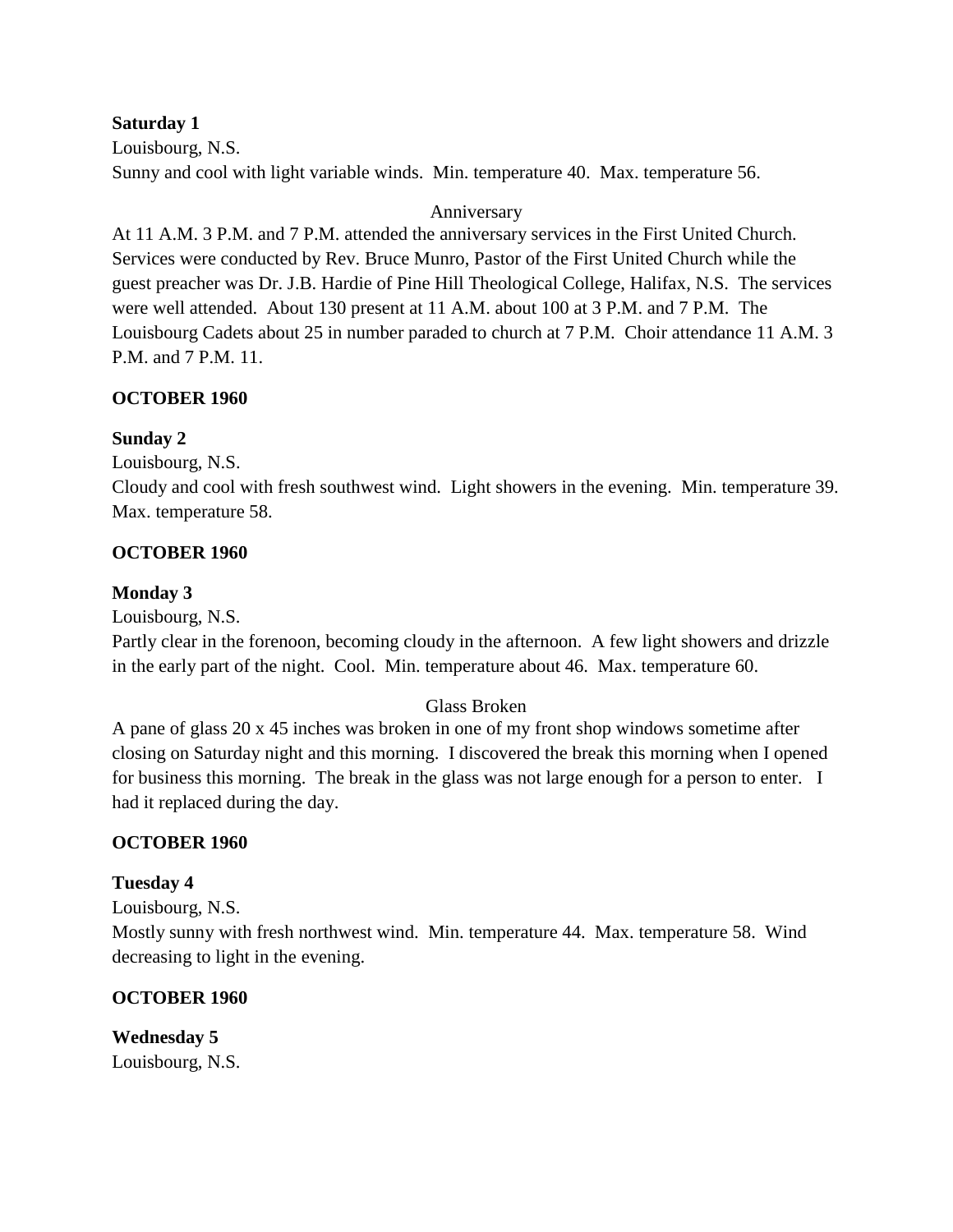Cloud and sunshine and a few light showers in the forenoon. Cool with northwest wind. Min. temperature 46. Max. temperature 57.

Choir Practice

At 8 P.M. attended choir practice in the First United Church.

## **OCTOBER 1960**

## **Thursday 6**

Louisbourg, N.S.

Partly in the forenoon cloudy during the afternoon and night. Fresh to strong southwest wind. Min. temperature 44. Max. temperature 62. Rain began to fall about 10 P.M.

## **OCTOBER 1960**

## **Friday 7**

Louisbourg, N.S.

Sunny with cloudy intervals. Cool with fresh to strong westerly winds. Light showers at about 6 P.M. Rainfall of last night 3/8 inch. Min. temperature 42. Max. temperature 60.

## **OCTOBER 1960**

## **Saturday 8**

Louisbourg, N.S.

Cloudy with brief sunny intervals and a few light showers. Fresh northwest wind. Min. temperature 38. Max. temperature 51.

#### Arrived Home

Jane, (my niece) who is now employed in Halifax, N.S. arrived home on the LeBlanc bus at about 1:15 P.M. from Sydney. She came from Halifax to Sydney last night by train after spending one weekend with us she intends returning to Halifax on next Monday which will be Thanksgiving Day.

#### **OCTOBER 1960**

#### **Sunday 9**

Louisbourg, N.S. Cloud and sunshine with fresh northwest win. Very cool. Min. temperature 38. Max. temperature 52.

Church Services

At 11 A.M. and 7 P.M. attended service in the First United Church where Rev. Bruce Munro was the preacher. Present in the morning about 80 in the evening about 65. Choir attendance A.M. 10, P.M. 8.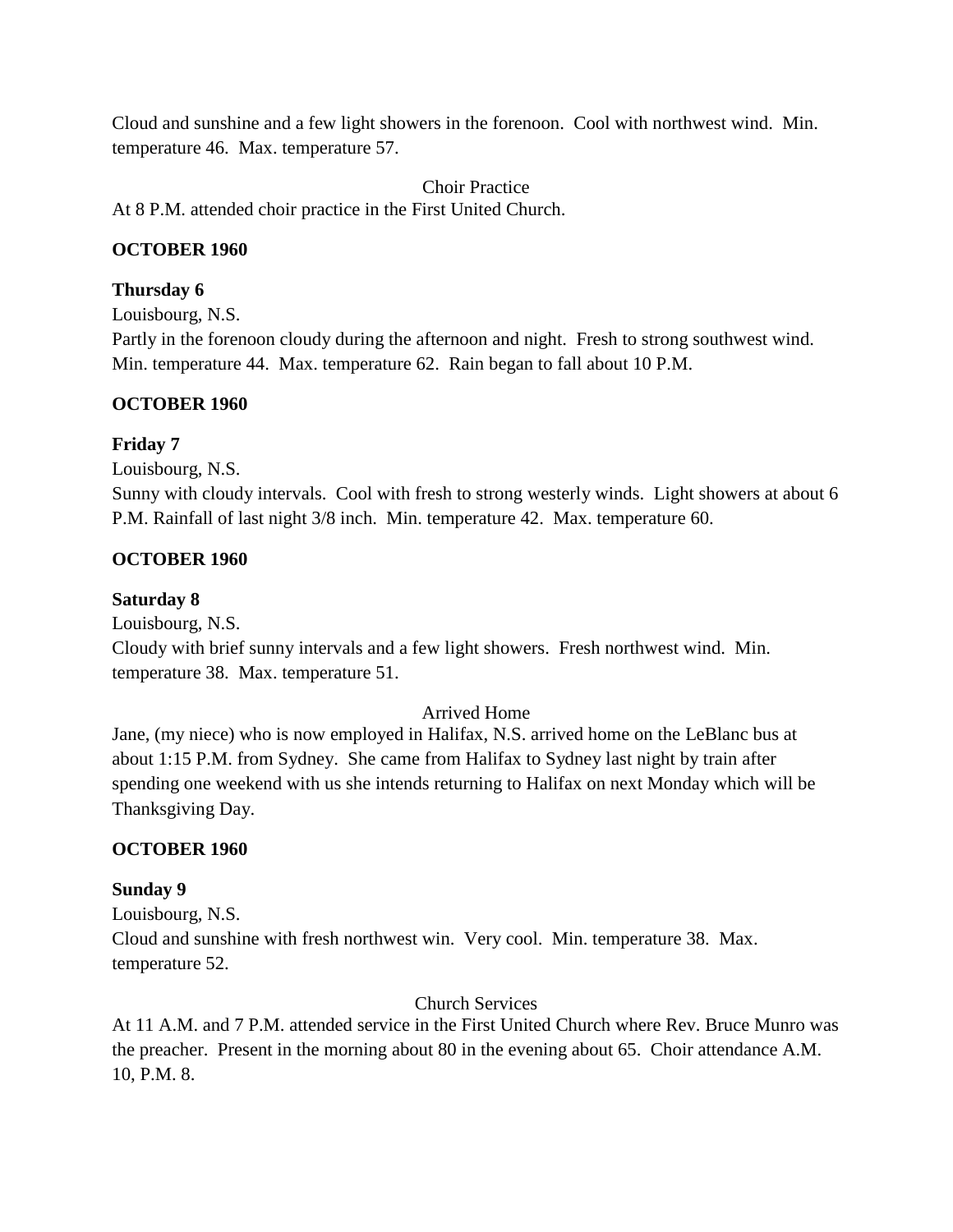#### Visitors

At about 5 P.M. the following visitors arrived from Marion Bridge, Mrs. Clifford Huntington, (my sister) Miss Maud and Miss Elinor Huntington, Mrs. Harvey Hussey (Lillian Huntington) three of my nieces. Accompanying them was Miss Olive Spencer a first cousin of mine from Halifax who is spending the weekend visiting relatives. After attending service in the First United Church the party left for home at 9 P.M.

#### **OCTOBER 1960**

#### **Monday 10**

Louisbourg, N.S.

Mostly sunny during the forenoon, cloud and sunshine in the afternoon. First northwest wind decreasing to light in the evening. Min. temperature 36. Max. temperature 54. Light frost in the morning. First frost I have noticed so far this season.

#### Left for Halifax

Jane Huntington, (my niece) left on the 1:30 trip of the LeBlanc Bus, after spending the weekend with us she intends leaving on the 8 P.M. plane from Sydney for Halifax tonight in order to resume her duties in the office of the Dominion Coal Company tomorrow. On the plane trip to Halifax she was accompanied by Miss Olive Spencer who is returning home after spending the Thanksgiving weekend visiting at Marion Bridge, Louisbourg and Sydney.

#### **OCTOBER 1960**

#### **Tuesday 11**

Louisbourg, N.S.

Cloudy, light showers drizzle and mist with fresh to strong southwest and southeast winds. Min. temperature 34. Max. temperature 52.

#### **OCTOBER 1960**

#### **Wednesday 12**

Louisbourg, N.S.

Cloudy with a few light showers, drizzle and mist clearing in the evening. Fresh west and northwest wind. Min. temperature 36. Min. tem0perature 52.

#### **OCTOBER 1960**

#### **Thursday 13**

Louisbourg, N.S.

Cloudy with a few brief sunny intervals and few light showers. Moderate northwest wind clearing in the evening. Min. temperature 36. Max. temperature 50.

#### **OCTOBER 1960**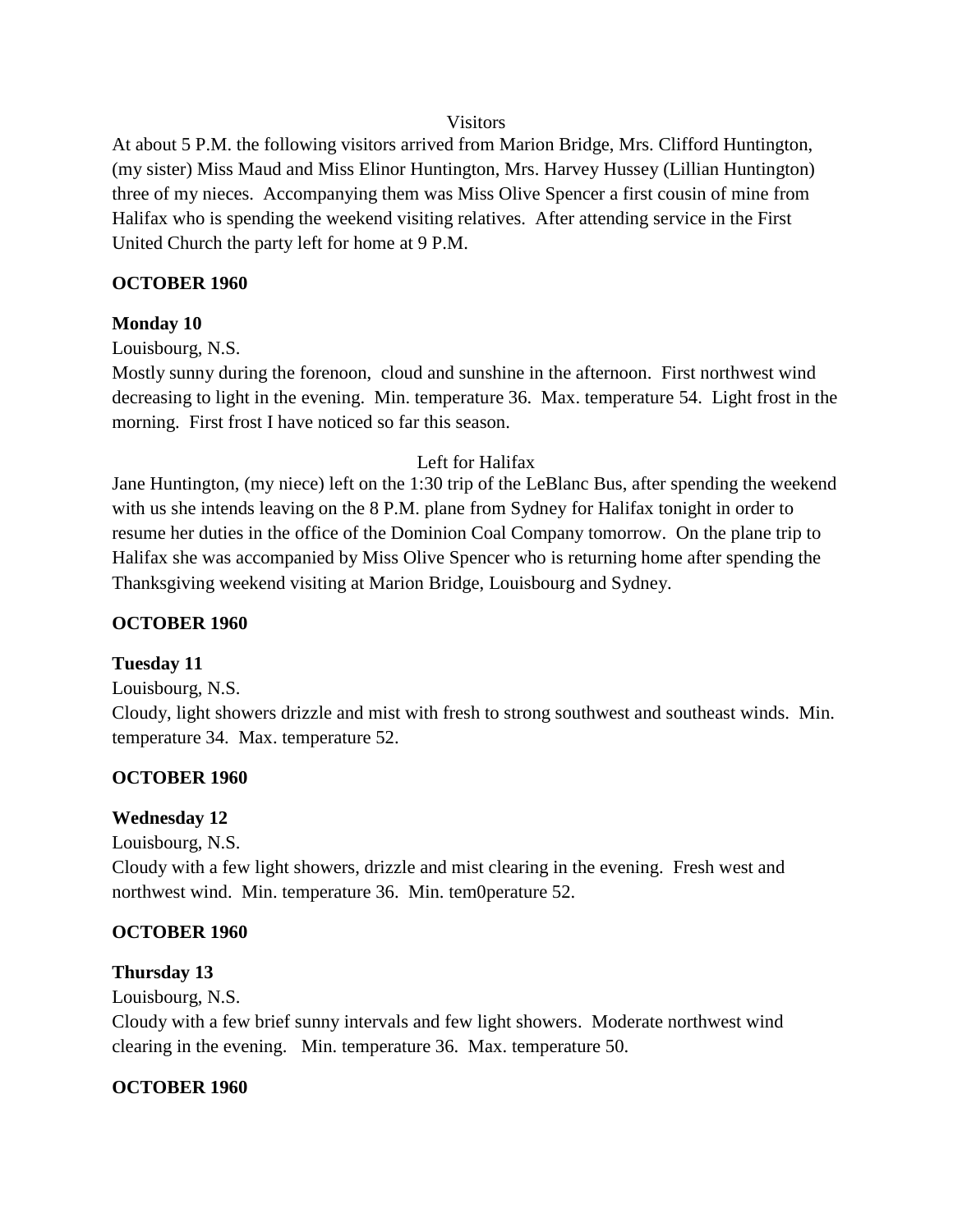**Friday 14** Louisbourg, N.S. **[**Blank]

#### **OCTOBER 1960**

**Saturday 15** Marion Bridge C.B. N.S. Sunny with cloudy intervals light winds. A very lovely autumn day.

#### **OCTOBER 1960**

**Sunday 16** Marion Bridge C.B. N.S. Sunny with light winds and some cloudy in the late afternoon and evening.

#### **OCTOBER 1960**

**Monday 17** Marion Bridge C.B. N.S. Light fog continuing all day with occasional light showers and mist. Very light winds.

#### **OCTOBER 1960**

**Tuesday 18** Marion Bridge Mostly sunny with some brief cloudy intervals. Moderate northwest wind.

#### **OCTOBER 1960**

**Wednesday 19** Louisbourg, N.S. Sunny and cool with moderate northwest wind. Min. temperature 34. Max. temperature 50.

#### **OCTOBER 1960**

#### **Thursday 20**

Louisbourg, N.S. Cloudy with increasing southwest wind, reaching gale force at night. Min. temperature 32. Max. temperature 50.

#### **OCTOBER 1960**

#### **Friday 21**

Louisbourg, N.S. Rain in the early morning, cloudy with a few brief sunny intervals, strong southwest wind of last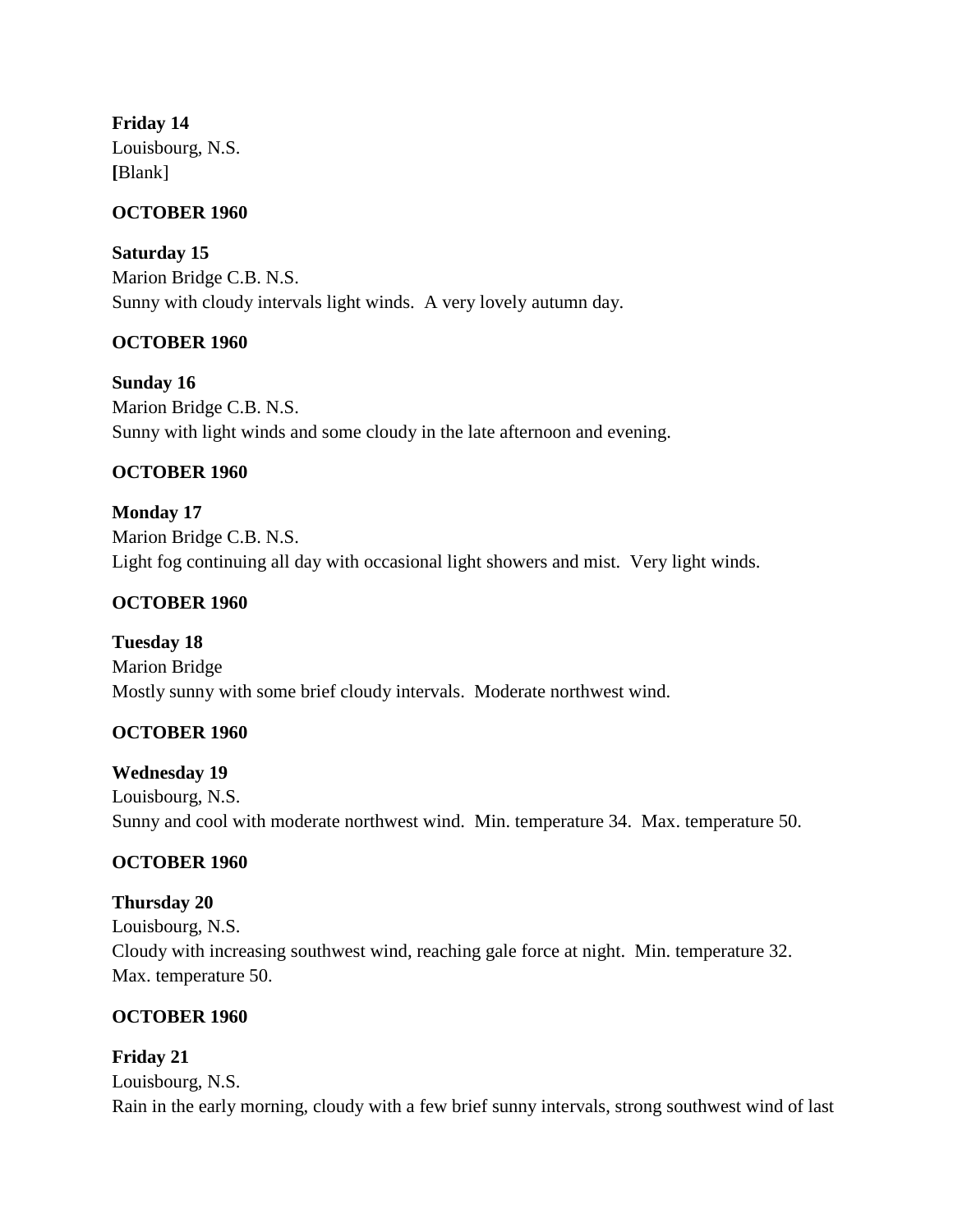night shifted to northwest in the morning decreasing to moderate. Rainfall of last night about ¼ inch. Min. temperature 40. Max. temperature 56.

#### **OCTOBER 1960**

#### **Saturday 22**

Louisbourg, N.S. Sunny and cool with moderate westerly winds. Min. temperature 32. Max. temperature 50.

## **OCTOBER 1960**

#### **Sunday 23**

Louisbourg, N.S. Sunny with light southeast wind. A very lovely autumn day. Min. temperature 29. Max. temperature 48.

Was not out to church, owing to having a cold. Remained home all day.

## **OCTOBER 1960**

## **Monday 24**

Louisbourg, N.S.

Cloudy with a few brief sunny intervals in the early part of the day. Cloudy during the afternoon and night. Strong southeast wind. Min. temperature 45. Max. temperature 53.

## **OCTOBER 1960**

#### **Tuesday 25**

Louisbourg, N.S.

Rain in the early morning and forenoon, showers during the afternoon. Partly clearing in the evening. , strong southeast wind, decreasing to light in the late afternoon. Min. temperature 48. Max. temperature 54. Rainfall

#### **OCTOBER 1960**

#### **Wednesday 26**

Louisbourg, N.S.

Cloudy with showers beginning in the early morning, sunny interval shortly before noon. Cloudy with showers during the afternoon. Moderate west wind shifting to northerly and increasing to strong. Min. temperature 44. Max. temperature 54. Rainfall of yesterday and today, 1 inch.

Went to work in the shop today, after remaining at home for the past three days owing to having a cold, which at present is much better.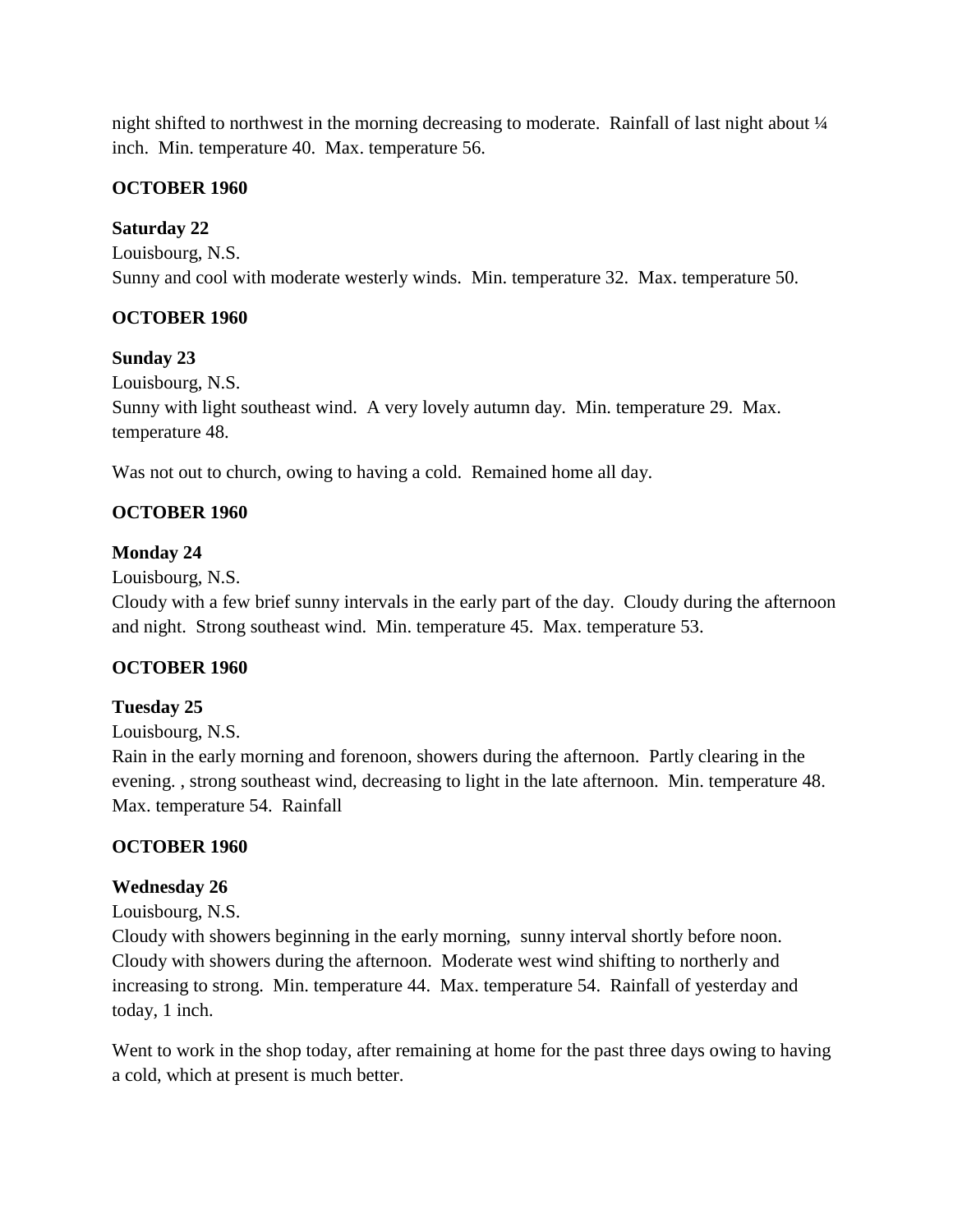## **OCTOBER 1960**

## **Thursday 27**

Louisbourg, N.S. Cloud and sunshine with fresh northerly winds. Min. temperature 36. Max. temperature 48.

## **OCTOBER 1960**

#### **Sunday 30**

Louisbourg, N.S.

Sunny and cool becoming cloudy before noon. Cloudy during the afternoon and evening. Light easterly winds. Min. temperature 38. Max. temperature 48.

Church Service

At 11 A.M. attended service in the First United Church where Rev. Bruce Munro was the preacher. Upwards of 100 present at this service. Choir attendance 6.

Did not take my usual place in the choir today owing to my having not completely recovered from a cold which I contracted about a week ago.

No service in the First United this evening owing to its congregation in common with other congregations in the Sydney area having been invited to attend a service in St. Andrews United Church, Sydney where the speaker was Rev. Ian G. MacLeod who has been a mission in Japan since 1949. I remained home in the evening.

#### Standard Time

Daylight saving time which came into effect immediately after midnight on the night of April 23, 1960, ended last night at 12:01.

#### **OCTOBER 1960**

#### **Monday 31**

Louisbourg, N.S.

Sunny in the morning, becoming cloudy early in the forenoon and continuing so during the remainder of the day. Moderate easterly winds. Min. temperature 38. Max. temperature 48.

#### Bean Supper

At 5 P.M. attended a Bean Supper and home cooking sale, held in Calvin Hall sponsored by Catalone United Church.

## **NOVEMBER 1960**

**Tuesday 1** Louisbourg, N.S.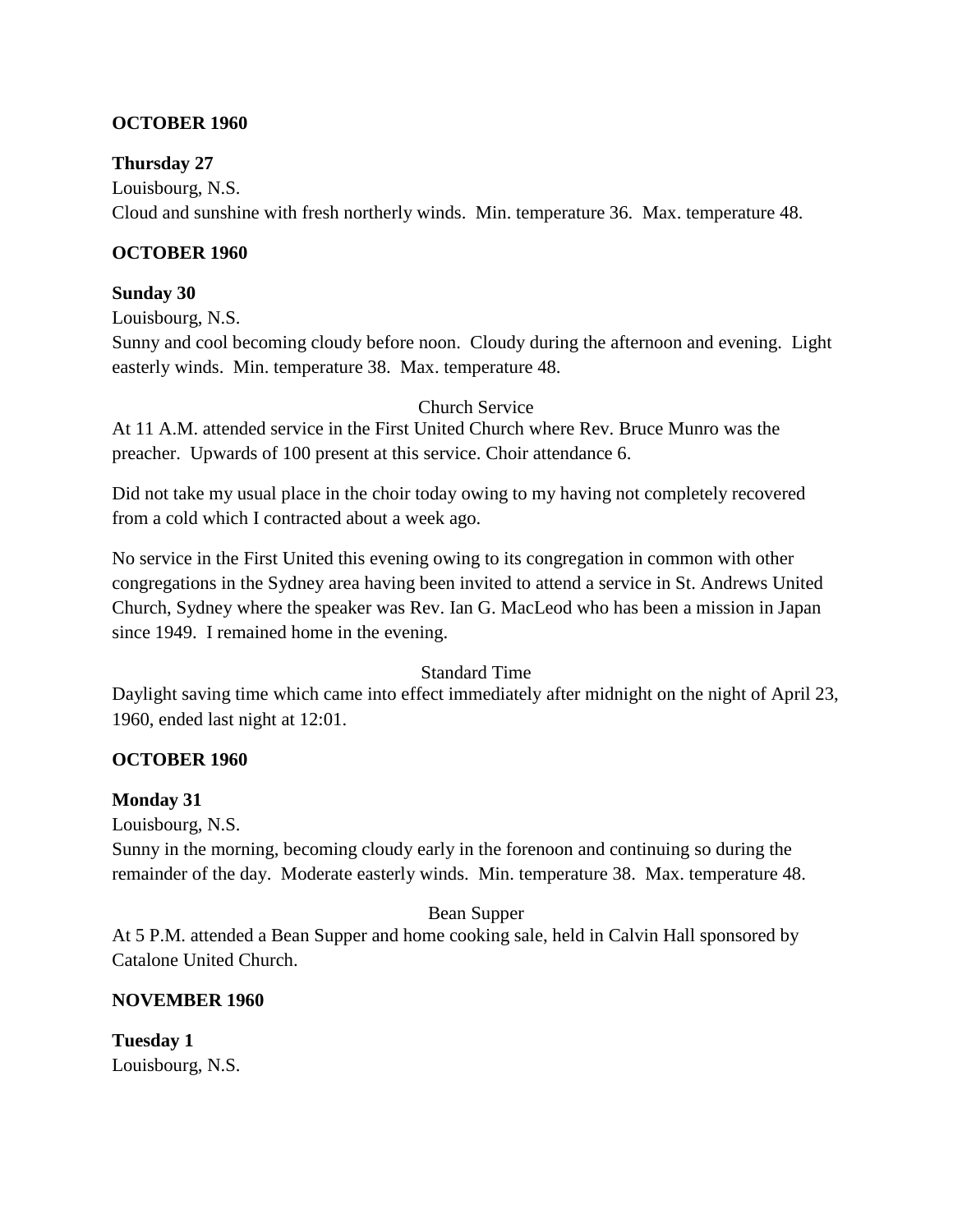Sunny in the morning but becoming cloudy during the forenoon. Cloudy in the afternoon, evening, and night. Moderate easterly winds. Min. temperature 45. Max. temperature 50.

## **NOVEMBER 1960**

## **Wednesday 2**

Louisbourg, N.S.

Cloudy and mild with fresh southeast wind shifting to southwest and night increasing to strong. Rain began to fall at about 6 P.M. Min. temperature 48. Max. temperature 52.

## **NOVEMBER 1960**

## **Thursday 3**

Louisbourg, N.S.

Mostly sunny with light northwest wind, a very lovely mid-autumn day. Min. temperature 45. Max. temperature 56.

## **NOVEMBER 1960**

## **Friday 4**

Louisbourg, N.S. Sunny and cloudy intervals and occasional light showers. Light northwest wind. Min. temperature 34. Max. temperature 50.

#### **NOVEMBER 1960**

#### **Saturday 5**

Louisbourg, N.S.

Mostly cloudy with a few brief sunny intervals in the early part of the day. Showers and mist during the afternoon and evening. Light northwest wind. Min. temperature 38. Max. temperature 46.

## **NOVEMBER 1960**

# **Sunday 6** Louisbourg, N.S.

Cloudy and cool with light winds. Min. temperature 34. Max. temperature 42.

## Church Services

At 11 A.M. and 7 P.M. attended Remembrance Day services held in the First United Church and conducted by Rev. Bruce Munro. About 80 present in the morning and about 65 in the evening. Choir attendance, 10 at each service.

#### First Snow

A very light snow squall in the late afternoon gave us the first appearance of snow this season.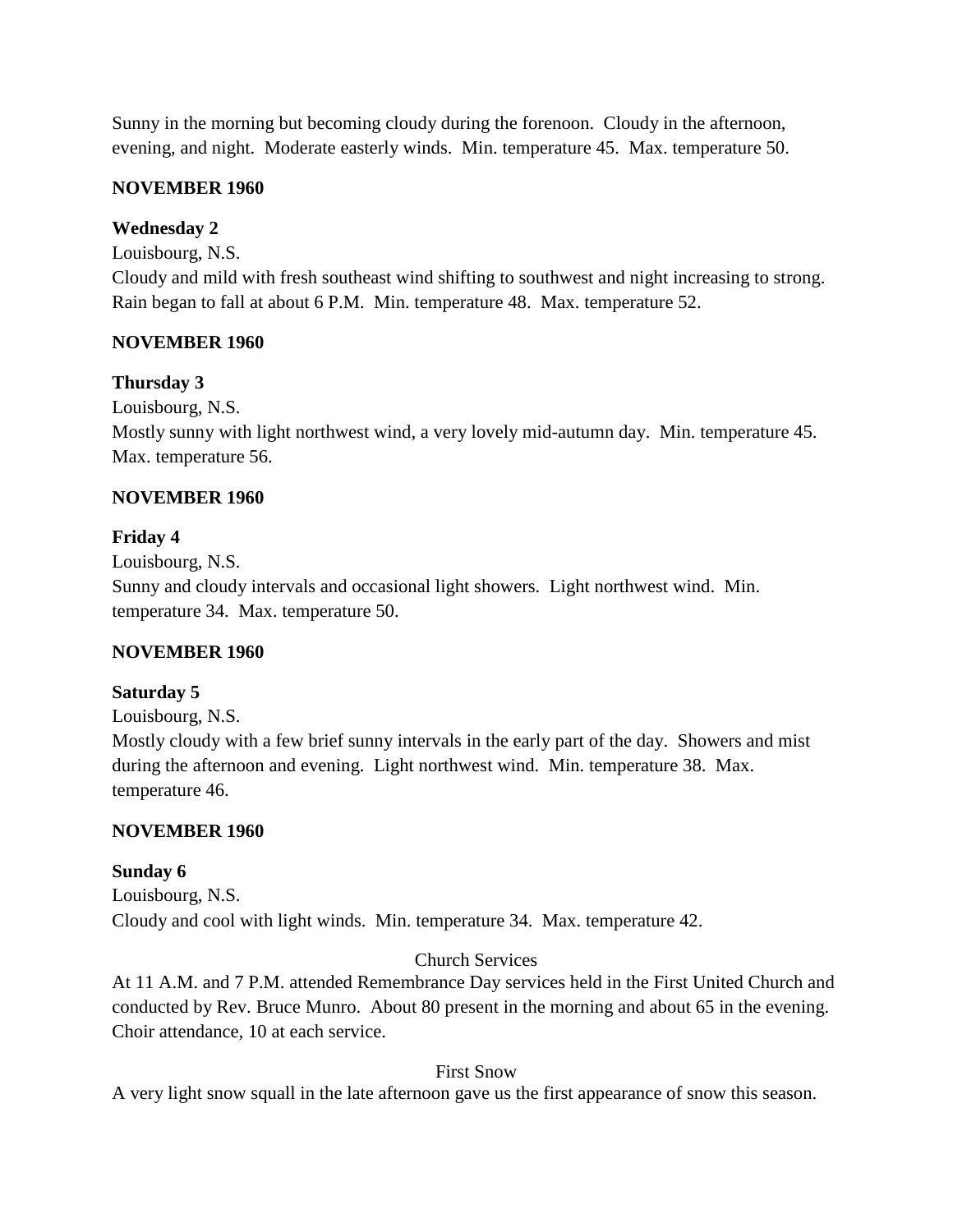#### **NOVEMBER 1960**

#### **Monday 7**

Louisbourg, N.S.

Cool and mostly cloudy with moderate northwest wind. Min. temperature 32. Max. temperature 40. Light trace of snow in the morning as the result of a light squall last night.

#### **NOVEMBER 1960**

#### **Tuesday 8**

Louisbourg, N.S.

Cool and cloudy with a few brief sunny intervals. Light to moderate northwest wind. Min. temperature 26. Max. temperature 34. Light trace of snow in the morning, which disappeared early in the forenoon.

#### **NOVEMBER 1960**

#### **Wednesday 9**

Louisbourg, N.S.

Sunny and mild with light to moderate southwest wind. Min. temperature 28. Max. temperature 50.

#### **NOVEMBER 1960**

#### **Thursday 10**

Louisbourg, N.S.

Cloudy with light drizzle and mist with occasional light showers, some stead rain in the early part of the night. Moderate southwest wind. Min. temperature 44. Max. temperature 52.

In Business 54 Years

Opened my shop for business, November 10, 1906 in the Kennedy building on the corner of Main and Aberdeen Streets.

#### **NOVEMBER 1960**

#### **Friday 11**

Louisbourg, N.S.

Sunny with cloudy intervals in the forenoon. Mostly cloudy during the afternoon. Moderate northwest wind. Min. temperature 32. Max. temperature 50. Rainfall of yesterday and last night about one inch.

Remembrance Day

The usual Remembrance Day ceremonies were carried out including a parade of War Veterans, Sea Cadets, and Girl Guides let by a Pipe Band.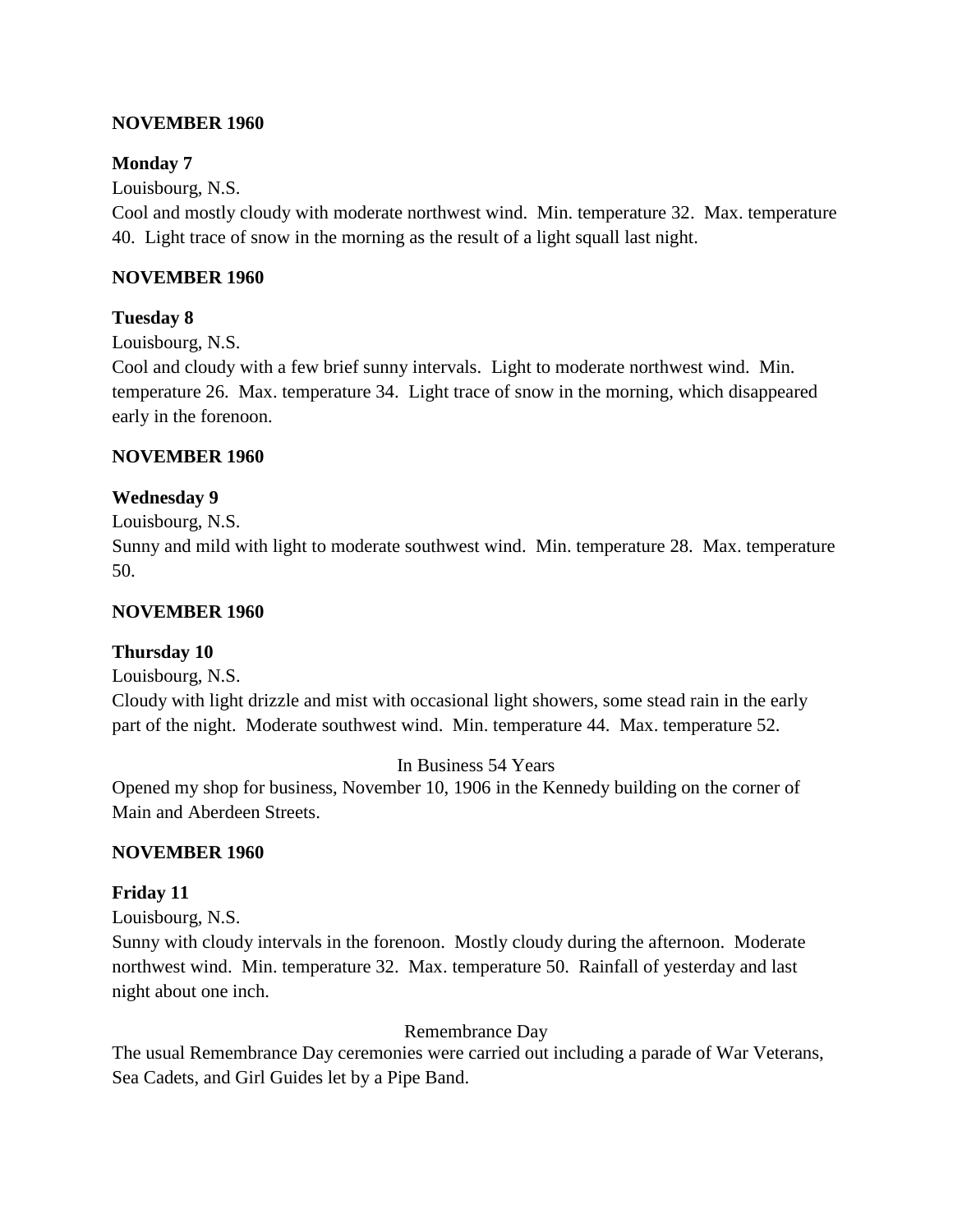### **NOVEMBER 1960**

### **Saturday 12**

Louisbourg, N.S. Cloudy and cool with light northwest wind. Min. temperature 28. Max. temperature 40.

### **NOVEMBER 1960**

### **Sunday 13**

Louisbourg, N.S.

Cloudy, with a few light showers of rain mixed with snow in the early part of the day. Sunny intervals during the afternoon. Very light winds, almost perfectly calm. Min. temperature 32. Max. temperature 43.

Church Service

At 11 A.M. attended service in the First United Church where Rev. Bruce Munro was the preacher. About 80 present at this service. Did not attend the evening service.

### **NOVEMBER 1960**

### **Monday 14**

Louisbourg, N.S. Mostly sunny with light to moderate northwest wind. A very nice mid-autumn day. Min. temperature 28. Max. temperature 42.

## **NOVERMBER 1960**

**Tuesday 15** Louisbourg, N.S. Cloudy with light drizzle and mist. Light winds. Min. temperature 32. Max. temperature 41.

## **NOVEMBER 1960**

## **Wednesday 16**

Louisbourg, N.S. Cloudy with light showers drizzle and mist lasting all day. Fresh southwest wind. Min. temperature 36. Max. temperature 50.

### **NOVEMBER 1960**

**Thursday 17** Louisbourg, N.S.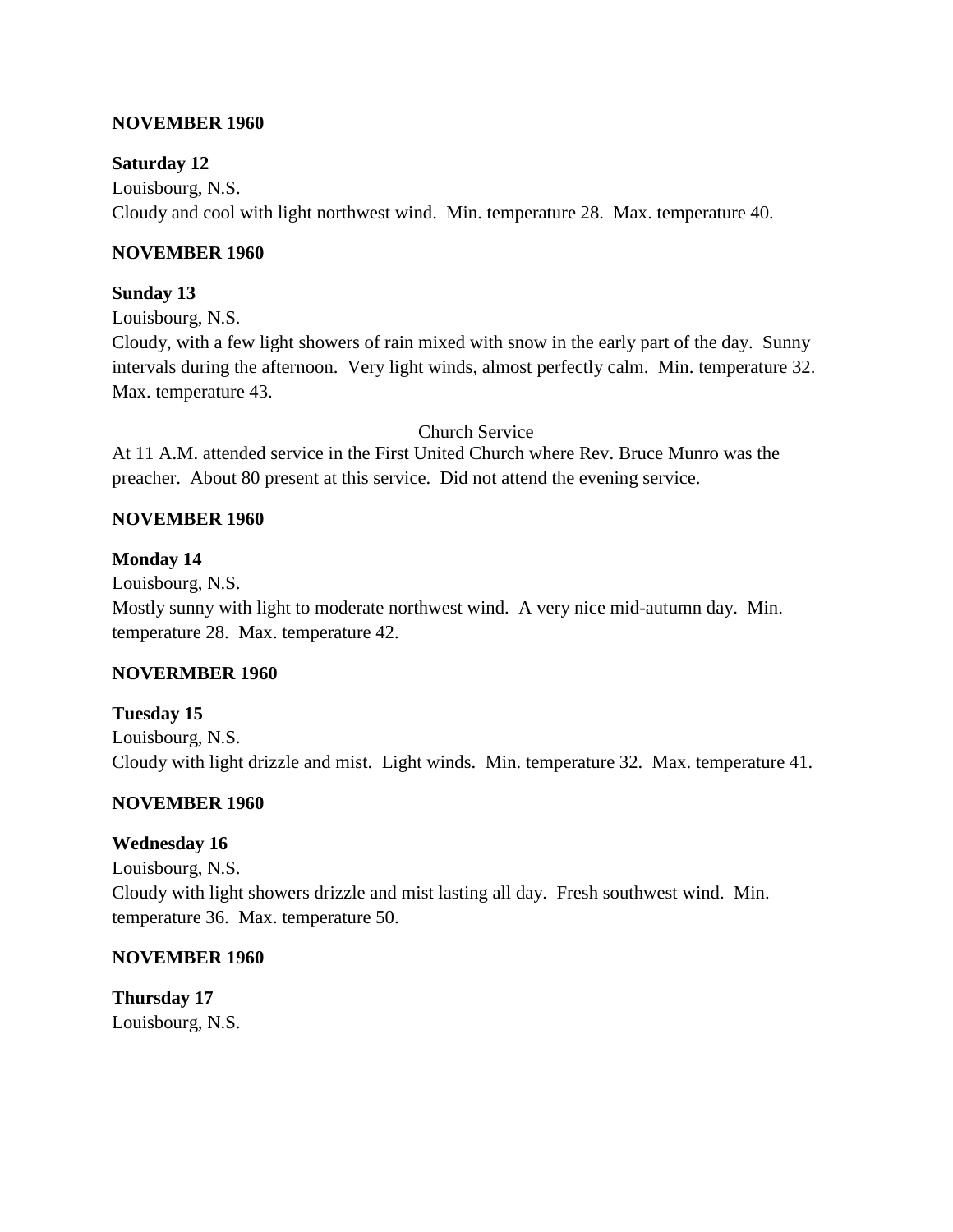Cloudy with light showers and drizzle during the forenoon. Heavy showers beginning at noon followed by light showers and drizzle. Moderate southwest wind. Min. temperature 48. Max. temperature 50. Rainfall, about 3/8 inch.

### Canadian Parliament

Canadian Parliament opened today for a special session.

### **NOVEMBER 1960**

## **Friday 18**

Louisbourg, N.S.

Sunny, with light northwest wind. A very lovely mid – autumn day. Min. temperature 32. Max. temperature 48.

Death of Arthur L. Burke

The death of Arthur L. Burke of this town occurred at 11 P.M. at St. Rita's Hospital, Sydney N.S. Mr. Burke who was 77 years of age had been an invalid for about sixteen years, had a fall in which he suffered a broken leg which no doubt hastened his death.

## **NOVEMBER 1960**

## **Saturday 19**

Louisbourg, N.S.

Cloudy and cool with light variable winds. Wind easterly during the afternoon increasing to fresh in the evening with rain beginning to fall at about 6 P.M. Rainfall about 1/8 inch. Min. temperature 30. Max. temperature 42.

## **NOVEMBER 1960**

## **Sunday 20**

Louisbourg, N.S.

Cloud and sunshine with light northerly winds. A very nice me – autumn day. Min. temperature 34. Max. temperature 42.

## Church Services

At 11 A.M. and 7 P.M. attended service in the First United Church where Rev. Bruce Munro was the preacher. About 75 present at 11 A.M. and about 90 in the evening. Choir attendance, A.M. 11 P.M. 12.

Did not take my usual place in the choir today owing to not being entirely free from a cough which I have had for the past several weeks, as a result of a cold.

## **NOVEMBER 1960**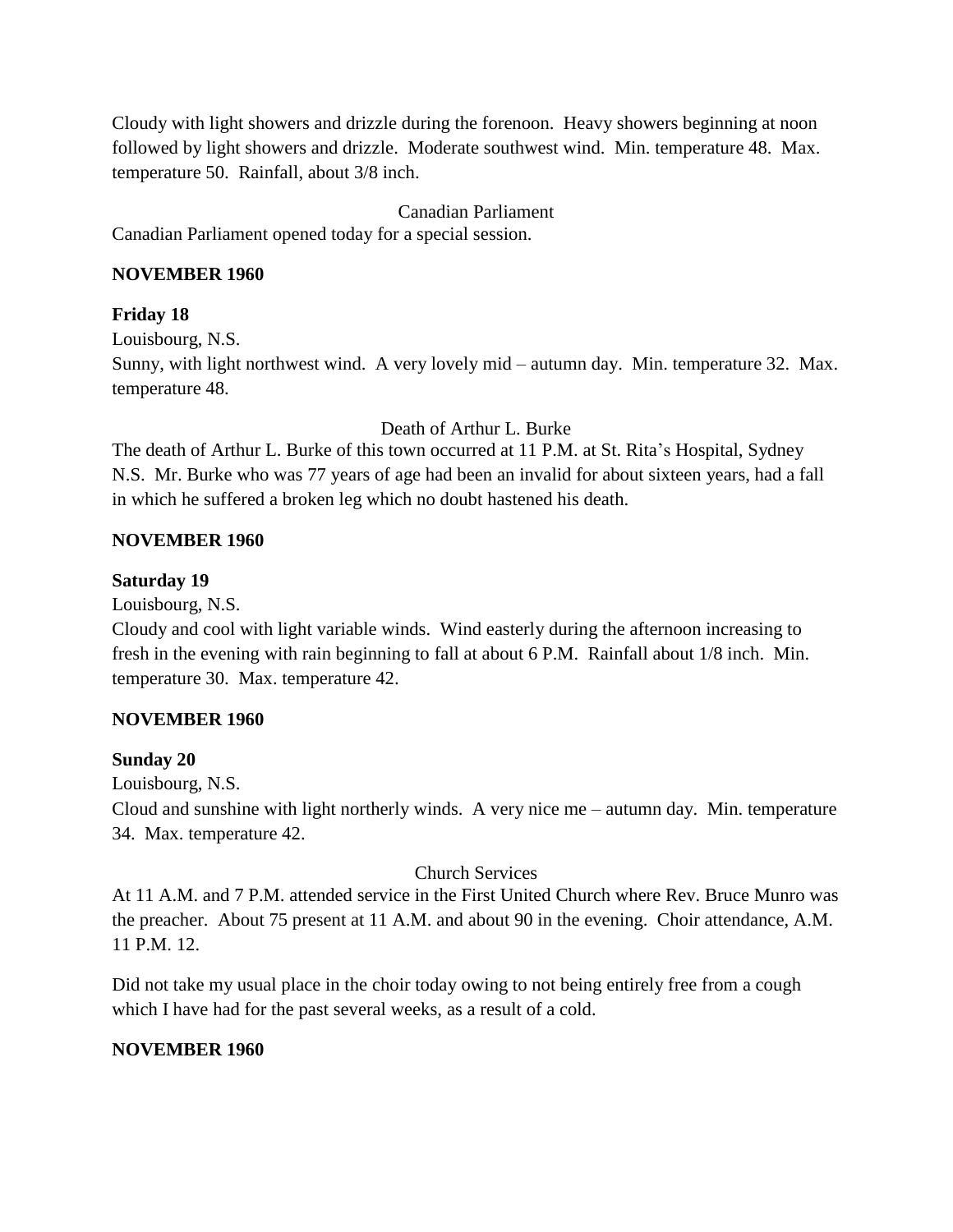### **Monday 21**

Louisbourg, N.S. Cloudy and cool with light winds and a brief sunny interval. A light shower in the afternoon. Min. temperature 30. Max. temperature 44.

Funeral

The funeral of the late Arthur L. Burke took place at 9 A.M. today. Funeral service was conducted by Rev. Father Power in Stella Maris Church. Burial in the Parish Cemetery. Funeral in charge of D.M. Johnston, Funeral Director, Louisbourg.

### **NOVEMBER 1960**

### **Tuesday 22**

Louisbourg, N.S.

Cloudy with a few brief sunny intervals. Light northwest wind. Min. temperature 32. Max. temperature 40. A light shower of rain and a very light snow flurry occurred during the day.

### Death of Mrs. Alexander Bates

The death of Mrs. Alex Bates occurred at St. Anthony's Home, Sydney, N.S. early this morning. Mrs. Bates the former Miss. Maud Dickson of Louisbourg was 84 years of age. Her husband predeceased her a number of years ago.

### Nomination Day

This is nomination day throughout the Province for the office of councilors for the various towns. At Louisbourg five candidates to fill three seats in the Town Council. Nominations filed at the Town Hall were as follows: Alex. Nicholson. Alex. C. MacDonald, Angus Ferguson, Donald Beaver, and Harold MacQueen Jr. The three former were the retiring councilors. Donald Beaver has served as councilor in former years, while Harold MacQueen Jr. is a newcomer in the field of civic politics. Polling takes place two weeks from today.

#### **NOVEMBER 1960**

## **Wednesday 23**

Louisbourg, N.S. Cloudy and light winds. Min. temperature 32, Max. temperature, 44.

#### **NOVEMBER 1960**

#### **Thursday 24**

Louisbourg, N.S.

Cloudy with light snow flurries in the morning. Snow melting as it fell. Becoming sunny early in the forenoon and continuing so throughout the day. Fresh northwest wind becoming light at night.

Min. temperature 29, Max. temperature, 42.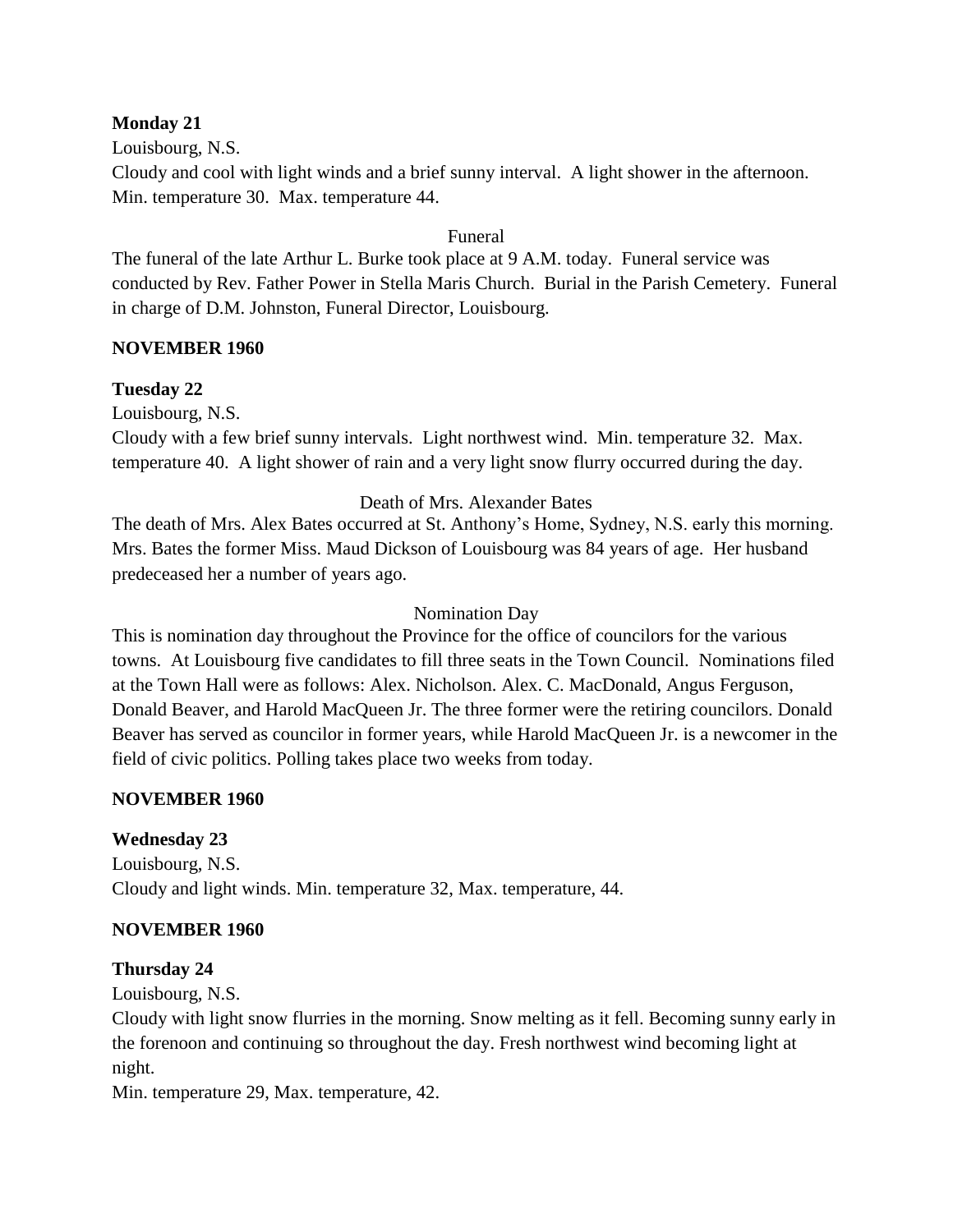### Turkey Supper

In the evening was present at a turkey supper held in Calvin hall, under the sponsorship of the MacMillan Club of the First Unites Church.

## Funeral

The funeral of the late Mrs. Alexander Bates took place to Stella Maris where Mass was celebrated by Rev. Father Hugh A. MacDonald, a former Parish priest at the Louisbourg Parish. Burial took place in the cemetary ajoining the church. Funeral in charge of D.M. Johnston, Funeral Director, Louisbourg, N.S.

#### **NOVEMBER 1960 Friday 25**

Louisbourg, N.S.

Sunny during the forenoon, becoming cloudy in the afternoon. Light northwest wind, shifting to southwest in the afternoon and increasing at night.

Min. temperature 25, Max. temperature 44.

### **NOVEMBER 1960**

### **Saturday 26** Louisbourg, N.S.

No entry.

## **NOVEMBER 1960**

## **Sunday 27**

Louisbourg, N.S.

Sunny, becoming cloudy in the afternoon. Light northwest wind. A very nice late autumn day. Min. temperature 36, Max. temperature 44.

Church Services

At 11 A.M. attended service in the First United Church, where Rev. Bruce Munro was the preacher. Present at this service about 85. Choir attendance 9.

## To Marion Bride

On the invitation of Wilson Levy, motored to Marion Bridge where Evelyn (my sister-in-law), William Levy and I attended service at 7 P.M. in St. Columba Presbyterian Church, where the preacher was Rev. Mr. Foote.

## **NOVEMBER 1960**

**Monday 28** Louisbourg, N.S. Mostly sunny with light northwest wind. Min. temperature 24, Max. temperature 33.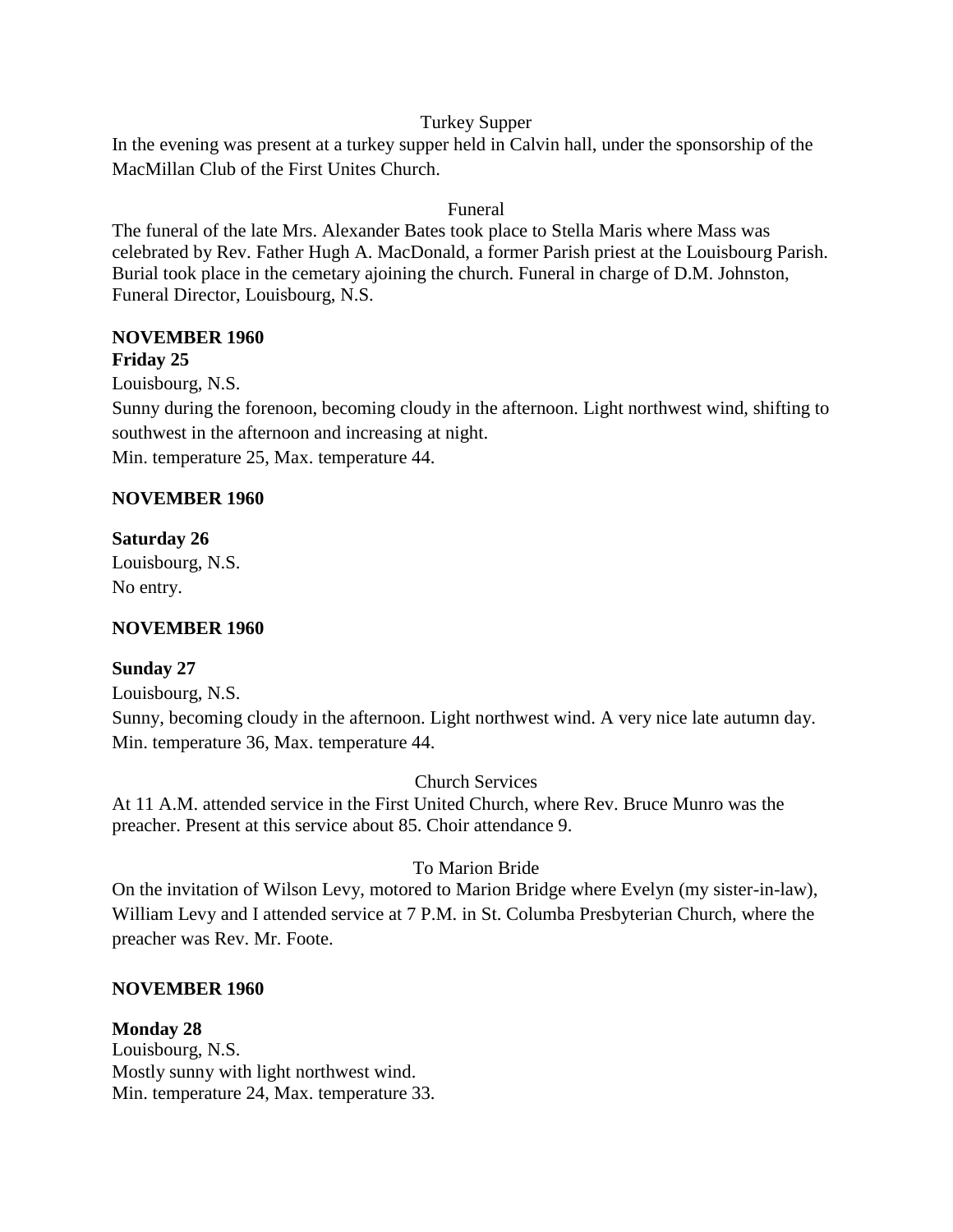#### **NOVEMBER 1960**

#### **Tuesday 29**

Louisbourg, N.S.

Sunny during the forenoon. Becoming cloudy at noon. Cloudy in the afternoon, evening and night. Light northwest wind, shifting to southerly in the afternoon and increasing to strong at night. Min. temperature 22, Max. temperature 38.

#### **NOVEMBER 1960**

#### **Wednesday 30**

Louisbourg, N.S. Cloudy and mild with light southwest wind, increasing to fresh at night. Min. temperature 40, Max. temperature 52. Rain in the evening.

#### **DECEMBER 1960**

**Thursday 1** Louisbourg, N.S. Sunny and cool with westerly wind. Rainfall of last night about  $\frac{1}{4}$  inch. Min. temperature 32, Max. temperature 48.

#### **DECEMBER 1960**

**Friday 2** Louisbourg, N.S. Cloudy with moderate northerly winds. Min. temperature 24, Max. temperature 32.

#### **DECEMBER 1960**

**Saturday 3** Louisbourg, N.S. A cloudy sky with light northwest winds. A perfect December day. Min. temperature 24, Max. temperature 35.

#### **DECEMBER 1960**

**Sunday 4** Louisbourg, N.S. Cloudy with very light northerly winds. Min temperature 24, Max. temperature 36.

Church Services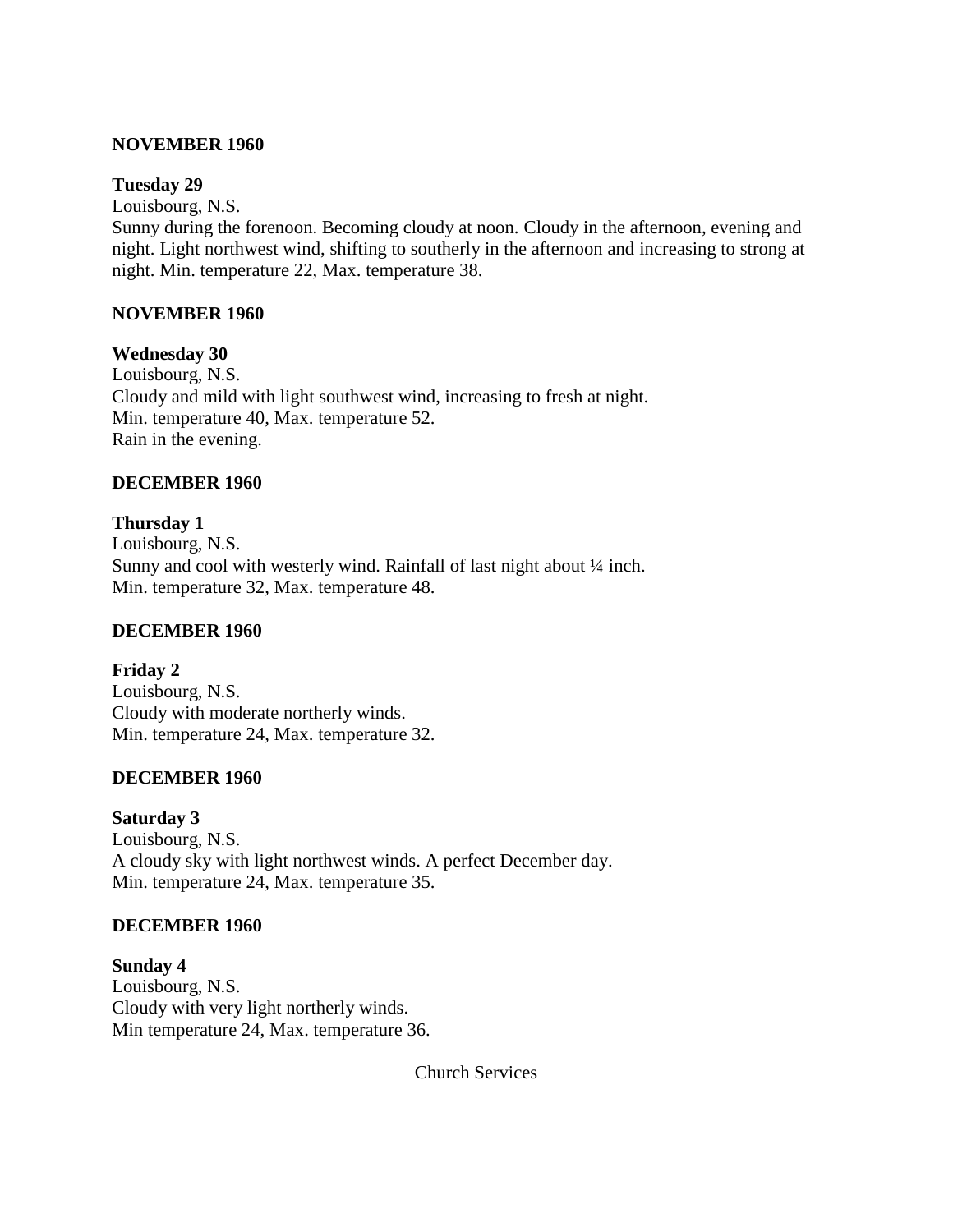At 11 A.M. and 7 P.M. attended services in the First United Church where Rev. Bruce Munro was the preacher. Present in the morning about 95, in the evening about 80. Choir attendance, 10 at each service.

### **DECEMBER 1960**

### **Monday 5**

Louisbourg, N.S. Cloudy with light northwest wind. Min. temperature 24, Max. temperature 36.

#### **DECEMBER 1960**

#### **Tuesday 6**

Louisbourg, N.S. Cloudy with light southwest wind. Min. temperature 32, Max. temperature 40.

Town Elections

Civic elections are being held today throughout the towns in the Province of Nova Scotia. The result in the Town of Louisbourg as follows:

| Councillors: Donald Beaver | 314 |
|----------------------------|-----|
| Alex. C. MacDonald 272     |     |
| Alex. Nicholson            | 257 |
| Harold MacQueen            | 255 |
| Angus Ferguson             | 141 |

There were five candidates to fill three seats on the Council board. The first three in the above list were elected.

Beaver, MacDonald, Nicholson, and Ferguson have previously served on the Council board while MacQueens candidature was his first entry in the field of civic politics. No election for the office of Mayor this year.

#### **DECEMBER 1960**

#### **Wednesday 7**

Louisbourg, N.S. Cloudy with light northwest wind. Min. temperature about 28, Max. temperature about 32.

#### **DECEMBER 1960**

#### **Thursday 8**

Louisbourg, N.S. Mostly cloudy with moderate to fresh northwest wind. A few snowflurries in the morning. Snowfall about  $\frac{3}{4}$  inch the most of which melted during the day.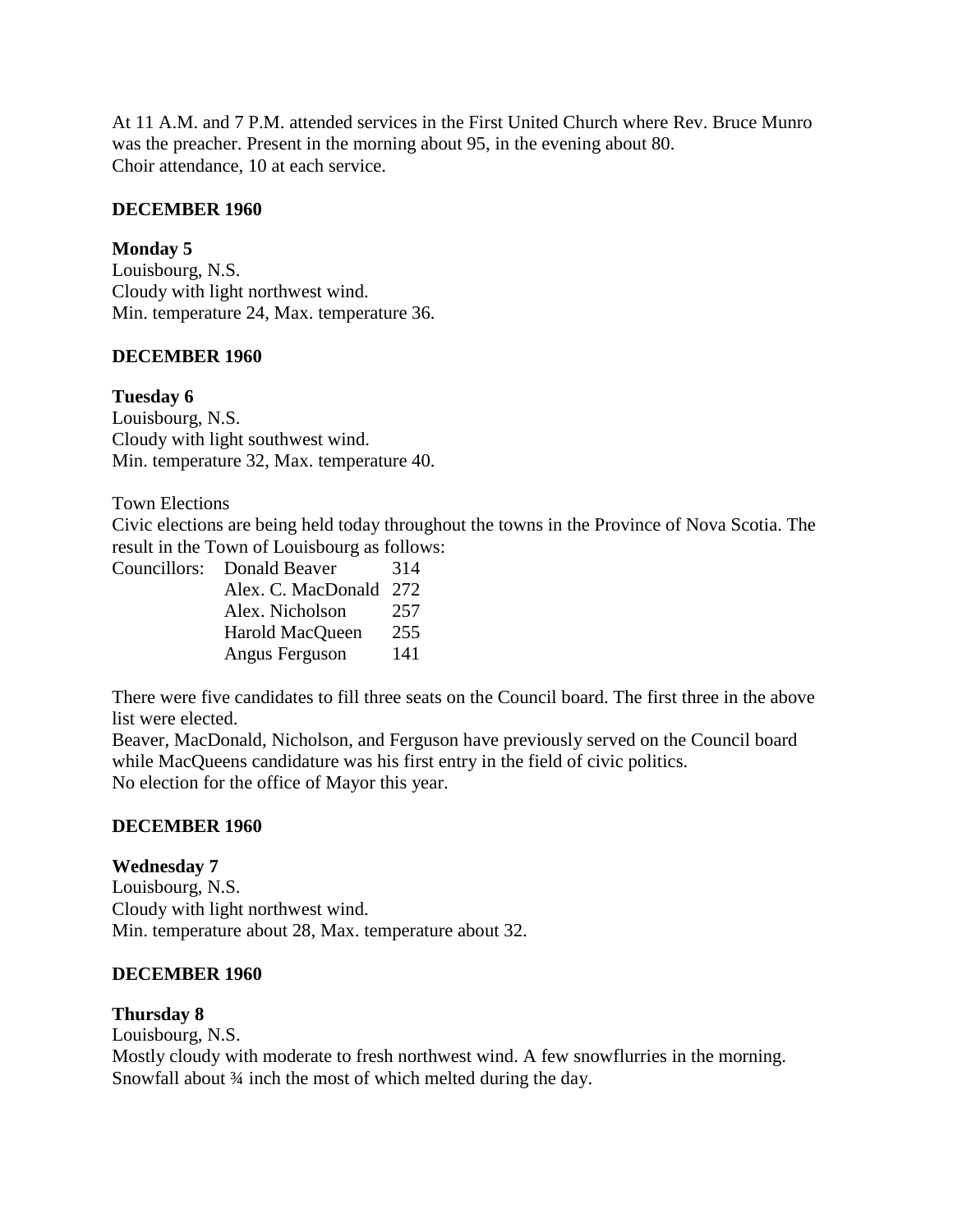# **DECEMBER 1960**

**Friday 9** Louisbourg, N.S. Cloudy with a few sunny intervals and an occasional snow flurry. Min. temperature 14, Max. temperature 30.

### **DECEMBER 1960**

**Saturday 10** Louisbourg, N.S. Mostly cloudy with moderate winds and a few light snowflurries.

#### **DECEMBER 1960**

#### **Sunday 11**

Louisbourg, N.S. Mostly sunny with moderate to fresh northwest wind. Min. temperature 14, Max. temperature 24.

### Church Services

At 11 A.M. and 7 P.M. attended services in the First United Church where Rev. Bruce Munro was the preacher. Present in the morning about 85, in the evening about 65. Choir attendance, A.M. 11, P.M. 10.

#### **DECEMBER 1960**

#### **Monday 12**

Louisbourg, N.S.

Cloudy with light northerly winds, shifting to easterly and increasing until it reached gale force during the afternoon. Snow began to fall at noon and continued during the afternoon and evening.

Min. temperature 10, Max. temperature 30.

First Snow Storm of this Season

The snow storm which began at noon today accompanied by an easterly gale ended during the night. Snowfall at least 6 inches.

#### **DECEMBER 1960**

**Tuesday 13** Louisbourg, N.S. Cloudy with light northwest wind, which shifted early in the forenoon and increasing to a strong breeze. A few sunny intervals. Min. temperature 30, Max. temperature 38.

#### **DECEMBER 1960**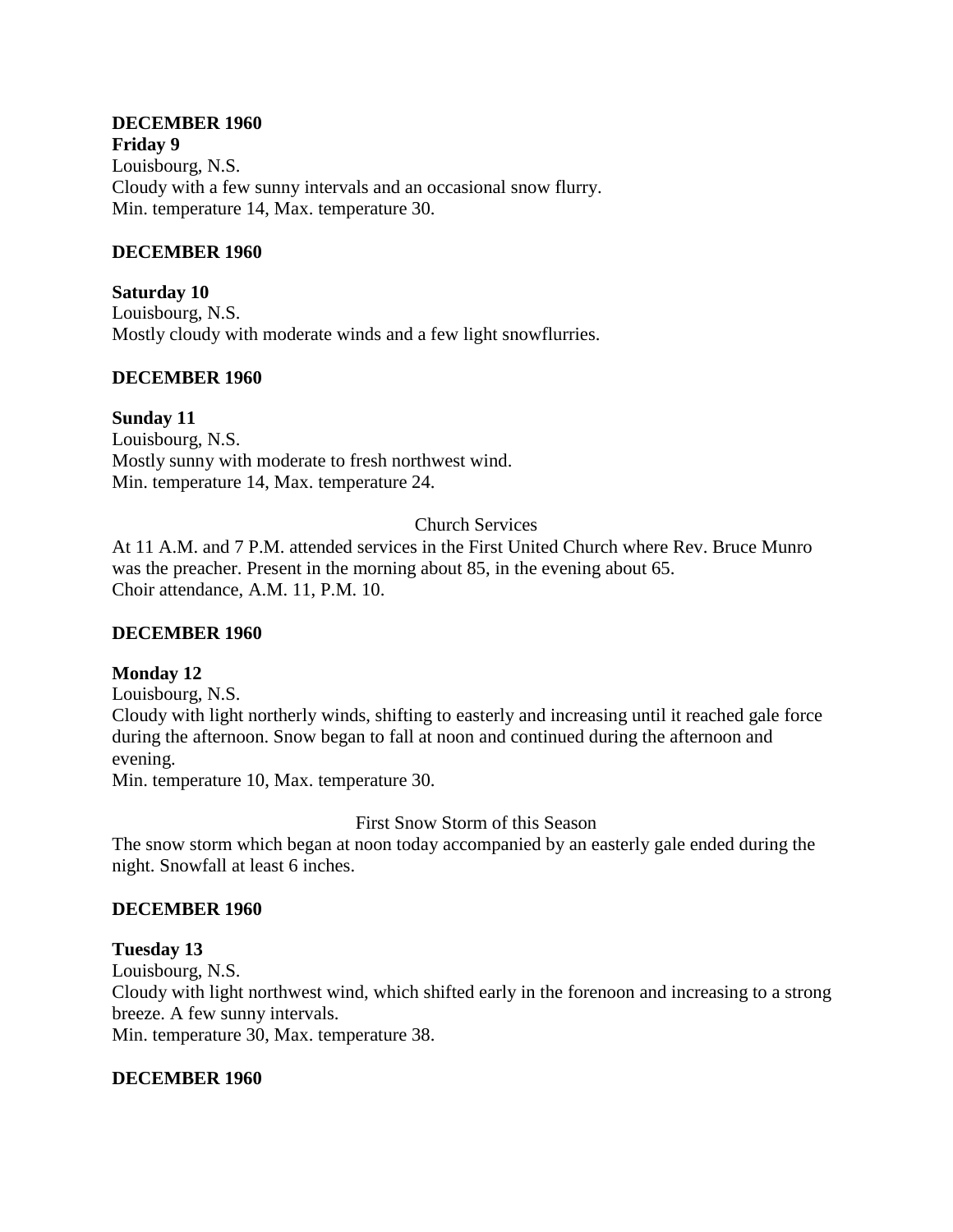### **Wednesday 14**

Louisbourg, N.S. Cloudy with a few brief sunny intervals. Light westerly winds. A few very light snowflurries during the afternoon. Min. temperature 18, Max. temperature 30,

### **DECEMBER 1960**

**Thursday 15** Louisbourg, N.S. Sunny with light westerly winds. A very lovely late autumn day. Min. temperature 18, Max. temperature 29.

#### **DECEMBER 1960**

#### **Friday 16**

Louisbourg, N.S.

Cloudy, cold in the morning but becoming mild during the day. Light mist and drizzle in the afternoon. Light southerly winds, increasing to strong in the late afternoon and night. Min. temperature 17, Max. temperature 42.

#### **DECEMBER 1960**

### **Saturday 17**

Louisbourg, N.S. Cloudy, clearing in the forenoon. Rain of last night ended in the morning. Mostly cloudy during the afternoon. Strong westerly winds during the afternoon and evening. Min. temperature 30, Max. temperature 45. Rainfall of last night about 1 inch.

#### Death of Arthur M. Townsend

The death occurred today of Arthur M. Townsend, a lifelong resident of Louisbourg at his home on Warren Street, Louisbourg, at the age of 84 years. He was twice married, his first wife who predeceased him a number of years ago, was the former Miss Tilly Fisher. His second wife, who survives him, was the former Miss Amelia Hickman. Until his retirement several years ago he was an engineer driver on the S. & L. Railway.

He served for several terms on the Louisbourg Town Council and on the School Board. Besides his wife he is survived by four sons and one daughter.

#### **DECEMBER 1960**

#### **Sunday 18**

Louisbourg, N.S.

Sunny with light to moderate southwest wind. Becoming cloudy in the evening. Light drizzle of snow at night. A very lovely late autumn day.

Min. temperature 19, Max. temperature 35.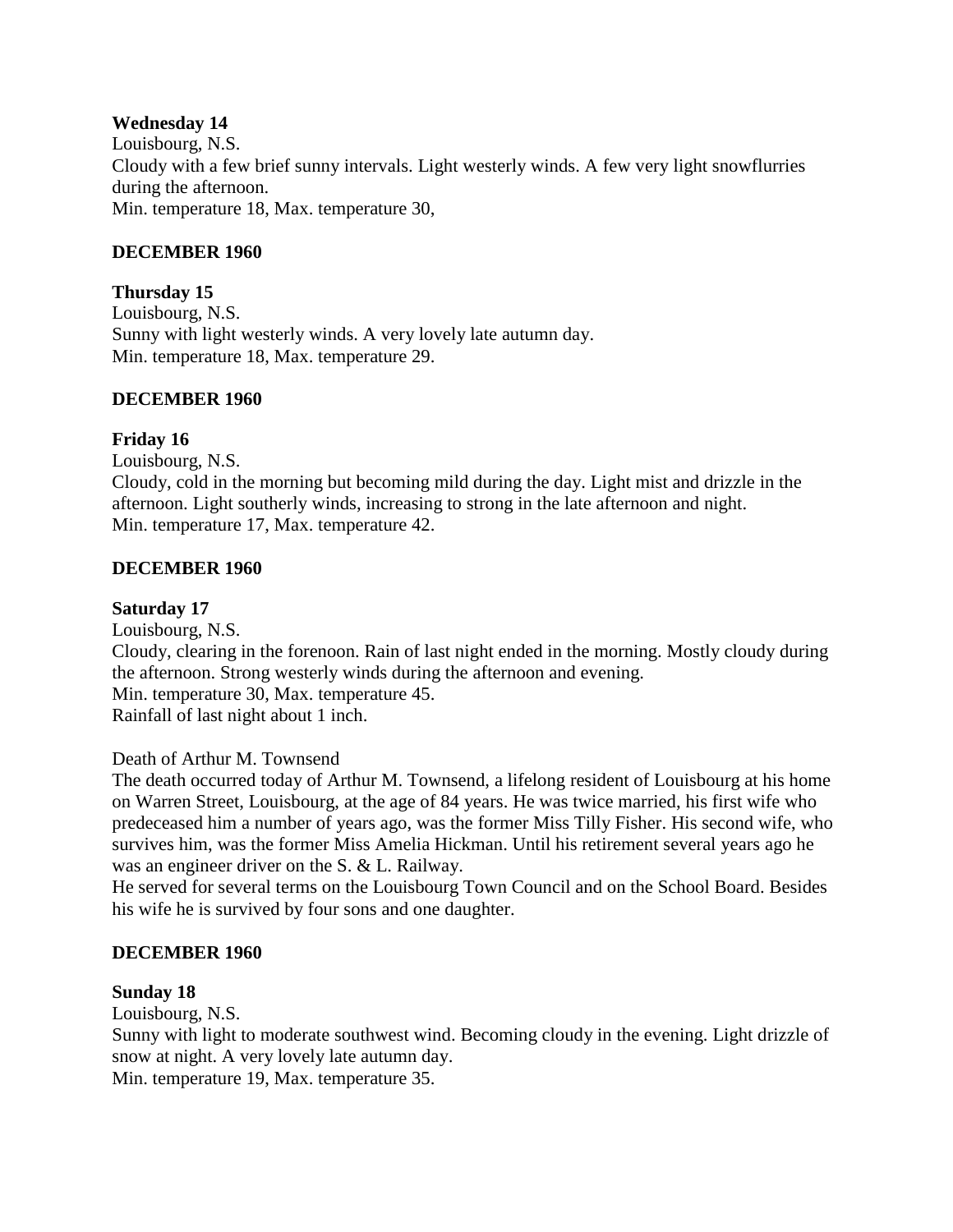### Church Services

At 11 A.M. and 7 P.M. attended services in the First United Church where at 11 A.M. Rev. Bruce Munro was the preacher. About 90 present at the morning service, with a choir attendance of 11.

The evening service was conducted by the teachers and children of the Sunday School and consisted of a "White Gift" service in which all the members of the Sunday School, both junior and senior, took part. The service of song was led by the junior choir, with Mrs. Bruce at the organ. The church was filled to capacity.

After the close of the church service I visited the home of the late Arthur M. Townsend, whose funeral is to take place at 2 P.M. tomorrow.

### **DECEMBER 1960**

### **Monday 19**

Louisbourg, N.S.

Cloudy with fresh southwest wind. A rainfall of about 1/16 of an inch during last night. Min. temperature 34, Max. temperature 38.

### Funeral

The funeral of the late Arthur M. Townsend took place at 2 P.M. with service in the First United Church conducted by the pastor, Rev, Bruce Munro. Burial took place in the United Church cemetery. Funeral in charge of D.M. Johnston, Funeral Director, Louisbourg.

## **DECEMBER 1960**

#### **Tuesday 20**

Louisbourg, N.S. Snow storm beginning after midnight last night ended shortly before noon with a fall of about 8 inches. Cloudy with moderate easterly winds, shifting to northerly in the late afternoon. Min. temperature 30, Max. temperature 36.

## **DECEMBER 1960**

## **Wednesday 21**

Louisbourg, N.S. Sunny during the forenoon becoming cloudy in the afternoon. Increasing southerly winds in the late afternoon and night. Min. temperature 22, Max. temperature 34.

Motorship Fossum

Norwegian motorship "Fossum" arrived in the evening and docked at the Government Wharf.

## **DECEMBER 1960**

**Thursday 22** Louisbourg, N.S.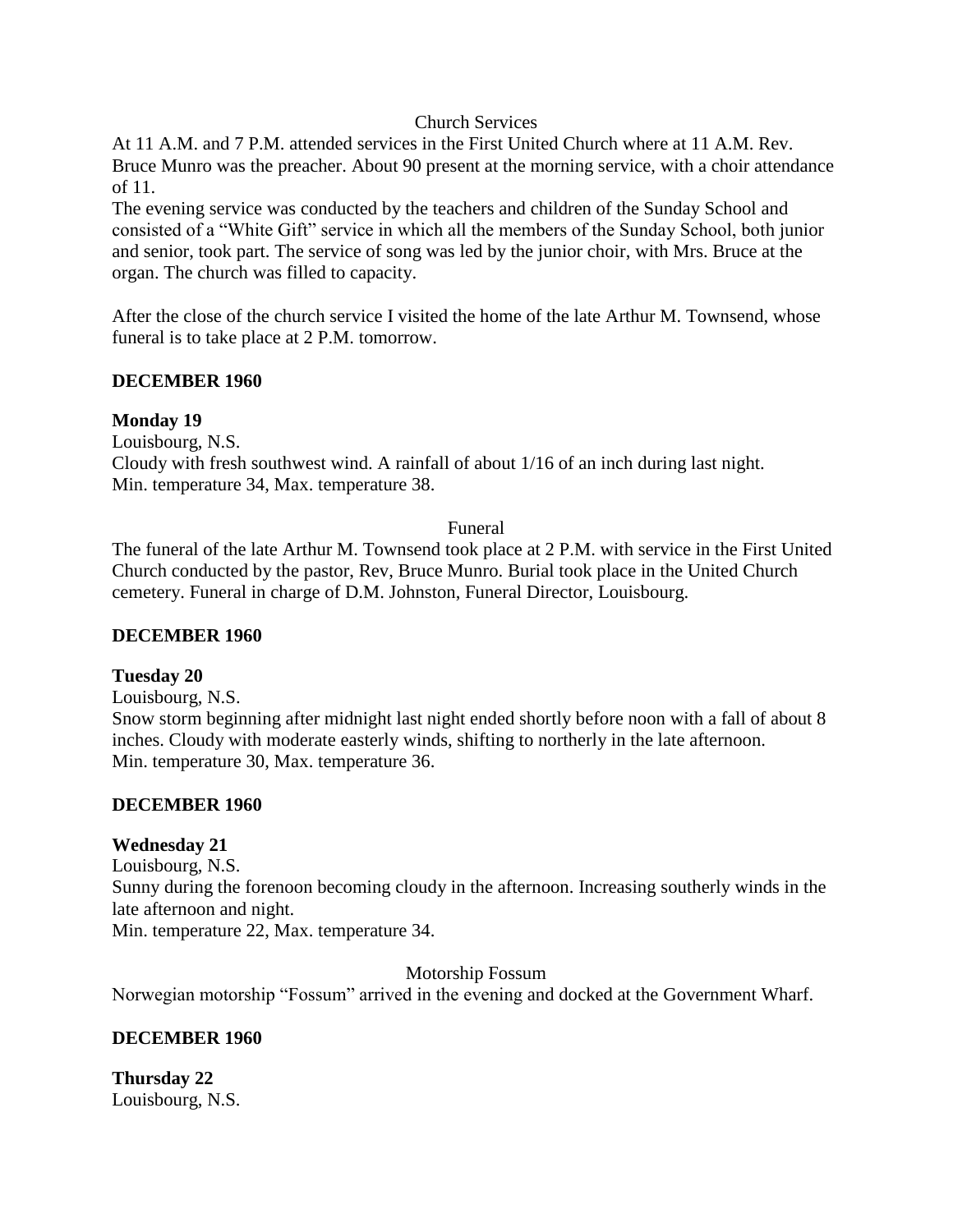Heavy southerly gale during last night, decreasing in force during the forenoon and shifting to strong southwest. Rain during last night ended at about 10 A.M. Mostly cloudy in the afternoon. Rainfall about ¾ inch.

Min. temperature 28, Max. temperature 36.

Rain of last night coupled with high temperatures melted all the snow. Streets, highways and fields entirely bare.

### **DECEMBER 1960**

**Friday 23** Louisbourg, N.S. Sunny with light winds, becoming cloudy in the early afternoon. Light snow beginning to fall at about 6 P.M. Min. temperature 18, Max. temperature 32.

### **DECEMBER 1960**

#### **Saturday 24**

Louisbourg, N.S.

Snow during last night followed by flurries during the forenoon. Partly clear in the afternoon. Snowfall of last night and today about 4 inches. Light northwest wind. Cold during the night. Min. temperature 10, Max. temperature 32.

#### Arrived Home

Jane Huntington (my niece) arrived from Halifax at about 3:30 by taxi. The train on which she came from Halifax, owing to delays along the way, did not arrive at Sydney until after two o'clock this morning, so she had to engage a taxi to bring her home. After spending the Christmas holiday at home she intends returning on Monday night, the  $26<sup>th</sup>$ .

#### **DECEMBER 1960**

#### **Sunday 25**

Louisbourg, N.S.

Sunny during the early part of the day but becoming cloudy at about noon. A few light snowflurries in the afternoon followed by mist and light showers in the early part of the night. Light to moderate southwest winds during the afternoon and night. Min. temperature 12, Max. temperature 34.

### Church Services

At 11 A.M. and 7 P.M. attended services in the First United Church where Rev. Bruce Munro was the preacher. About 140 present at the morning service and in the evening about 45. Choir attendance, 13 at each service.

At the morning service a set of chimes was presented to the church by Edward Levy on behalf of the Levy family, in honour of their father. The dedication service of the chimes was conducted by the Pastor Rev. Bruce Munro.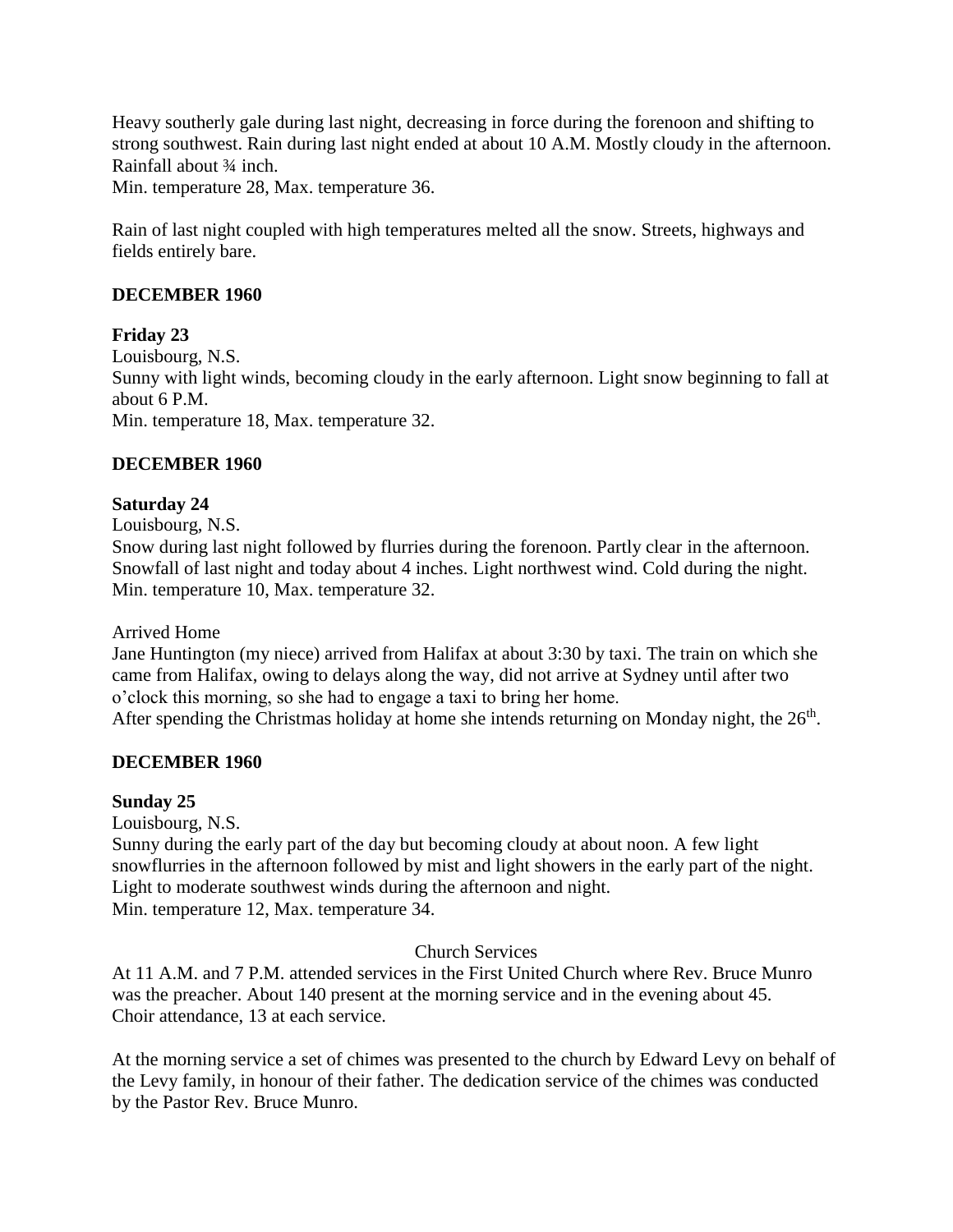The Levy family consists of Mrs. Samuel Levy, widow of the late Samuel Levy, Edward Levy, Wilson Levy, Ervin Levy, Carl Levy, all in Louisbourg, and Frances (Mrs. George Warren) in Montreal.

### **DECEMBER 1960**

### **Monday 26**

Louisbourg, N.S. Cloudy and mild, with light variable winds, mostly southerly. Min. temperature 33, Max. temperature 35.

### General Holiday

All public offices closed including Post Office, bank, Customs Office, schools and as far as I know all the stores, except the drug store.

Had out Christmas dinner today instead of yesterday, which was Christmas day. Had as our guest for dinner and supper, John C. Johnston, who has been our guest for many years, on a similar occasion.

### Left for Halifax

Jane Huntington (my niece) who has been home for the holiday, left for Sydney at 6:16 P.M. on the LeBlanc Bus where she will take the night train for Halifax where she will resume her duties in the Dominion Coal Company's office, as secretary to the Manager, Mr. Curry.

#### **DECEMBER 1960**

#### **Tuesday 27**

Louisbourg, N.S. Cloudy and mild with light southwest wind, which shifted to west, and to northwest in the evening and becoming cold. Min. temperature 24, Max. temperature 42.

The mild weather of last night and today has melted nearly all the snow. The ground is nearly entirely bare.

#### **DECEMBER 1960**

## **Wednesday 28**

Louisbourg, N.S. Sunny and cold with light to moderate westerly winds. Min. temperature 12, Max. temperature 23.

#### **DECEMBER 1960**

**Thursday 29** Louisbourg, N.S.